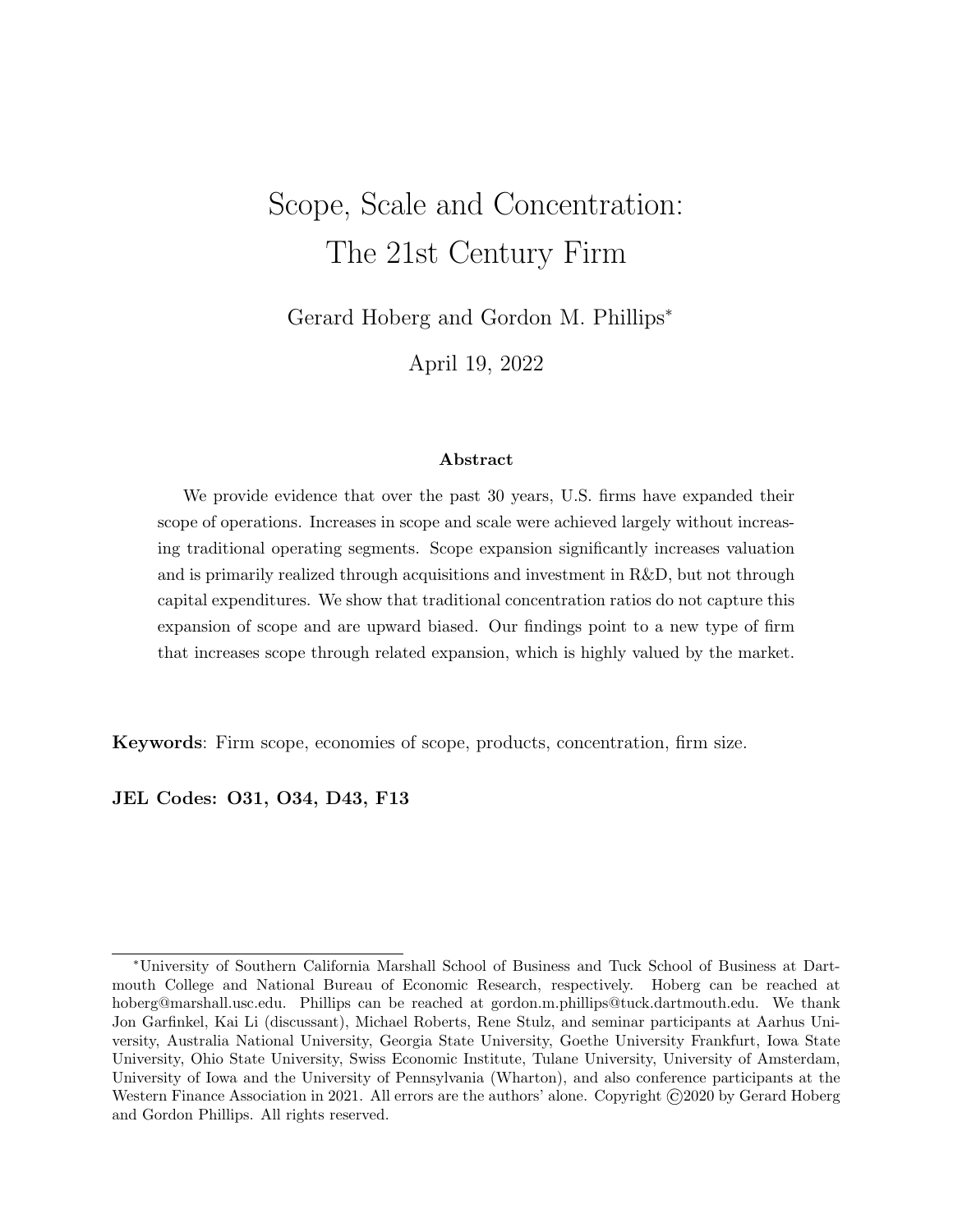"Product diversification came from opportunities to use existing production, marketing, and research facilities ... Such expansion was based on organizational capabilities that had been developed by exploiting economies of scope." p. 38 [Chandler and Hikino](#page-36-0) [\(1994\)](#page-36-0).

# 1 Introduction

The interplay between scope, scale and competition has been the focus of numerous au-thors including both business historians and economists.<sup>[1](#page-1-0)</sup> A principle focus of authors has been defining firms by the basket of products firms produce and the industries to which these products belong. Recent authors have also documented the rise in firm size, a rise in traditional industry concentration measures, and a drop in the number of U.S. listed firms.[2](#page-1-1)

In this paper, we provide a new perspective on the 21st Century version of a multiproduct firm and how it produces in different-but-related markets. It differs markedly from the concept of a diversified conglomerate with a multi-division organizational structure producing products across unrelated industries that was the focus of the early corporate finance literature. Instead of multiple distinct segments, firms might have flexible production and redeployable assets that allow them to pursue multi-sector production without the potential negative consequences of a complex multi-division organization.

We develop new firm-year measures of product market scope using the text describing the product markets in which firms operate. We document that the average firm's scope in related industries has increased steadily and dramatically (71%) during our sample period from 1989 to 2017. Moreover, firms have increased scope without increasing the number of operating segments they report during the period of our sample. Our results are consis-

<span id="page-1-0"></span><sup>&</sup>lt;sup>1</sup>See [Chandler and Hikino](#page-36-0) [\(1994\)](#page-36-0), [Hart and Moore](#page-36-1) [\(1990\)](#page-36-1), [Panzar and Willig](#page-37-0) [\(1977\)](#page-37-0) and [Williamson](#page-37-1) [\(1975\)](#page-37-1).

<span id="page-1-1"></span><sup>2</sup>See [Autor, Dorn, Katz, Patterson, and Van Reenen](#page-36-2) [\(2020\)](#page-36-2), [Doidge, Karolyi, and Stulz](#page-36-3) [\(2017\)](#page-36-3), [Grullon,](#page-36-4) [Larkin, and Michaely](#page-36-4) [\(2019\)](#page-36-4), [Kwon, Ma, and Zimmermann](#page-37-2) [\(2021\)](#page-37-2) and [Philippon and Gutierrez](#page-37-3) [\(2017\)](#page-37-3) for aggregate trends. [Matvos, Seru, and Silva](#page-37-4) [\(2018\)](#page-37-4) examine the link between scope expansion and episodes of financial market frictions.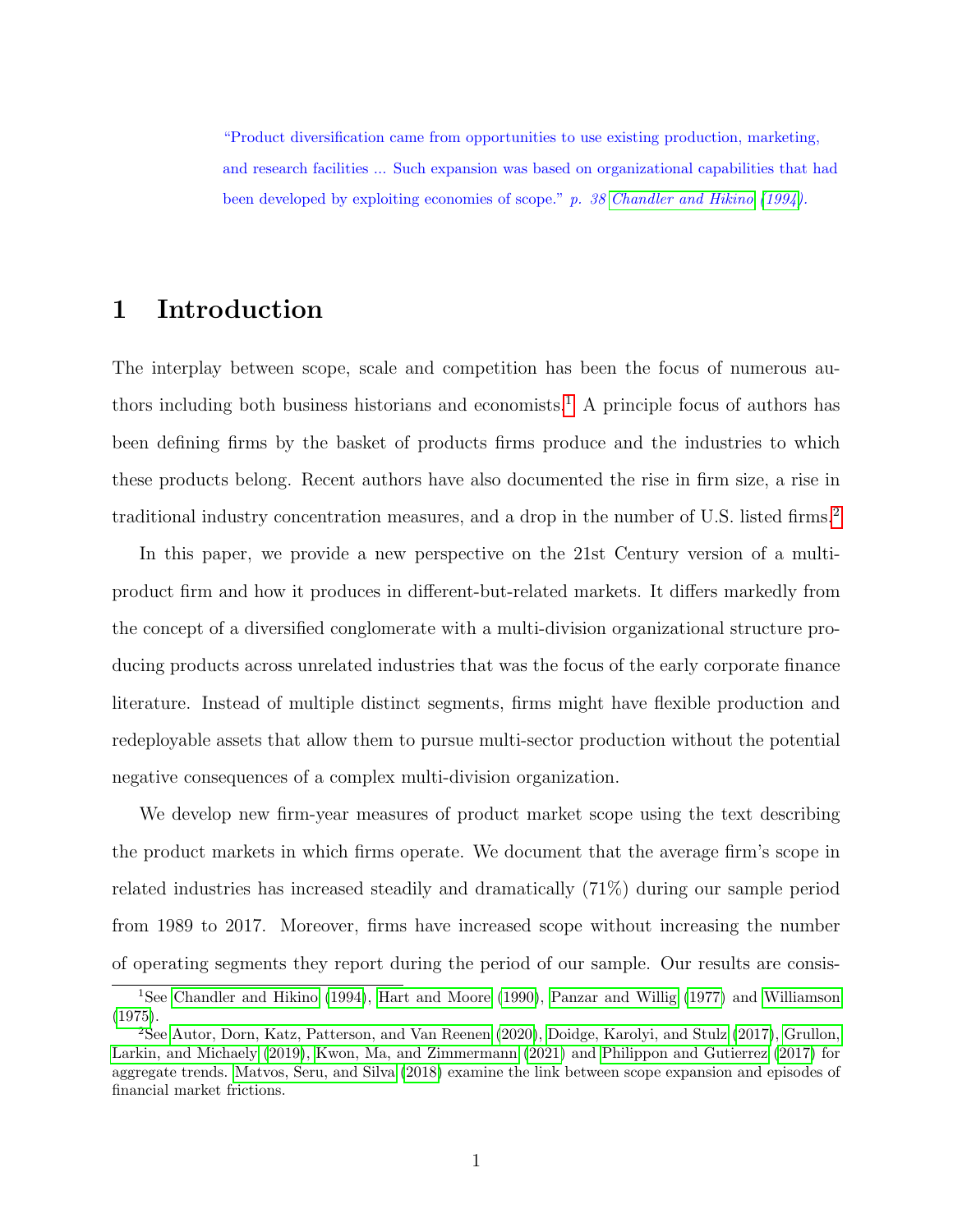tent with multi-product firms having synergies across related products and with unrelated diversification not being a major consideration for the increases in scope we document.

An important question is how do corporate investment policies react to incentives to increase scope? To shed light on this question, we examine how plausibly exogenous variation in the ex ante incentives to increase scope impact ex post investment decisions and measures of firm performance. We consider two sources of such variation. The first measures each firm's scope-expansion opportunity set using the diversity of related markets served by each firm's distant peers. When these peers have operations that are distributed across multiple well-defined markets, it suggests that the focal firm itself likely sees a larger opportunity set of potential scope-enhancing projects all else equal. Our second measure considers the costside and asset redeployability. We examine the asset portfolios of the firm's closer industry peers as compared to the firm's more distant industry peers (where distance is in product market space). If the closer industry peers' assets are easily redeployed to more distant peers' industries, it follows that the focal firm likely faces a low relative cost to expanding scope as its assets can be redeployed to more potential markets with lower adjustment costs.

Both variables measure a focal firm's incentives to increase scope, and neither is measured using any data about the focal firm itself. Instead, both are based on the characteristics of more distant industry peers, whose characteristics are not easily influenced by the focal firm and vice-a-versa. Our approach thus follows prior studies in the network econometrics literature that highlight the fact that endogenous effects are mitigated by focusing on distant peers and not the focal firm itself.[3](#page-2-0) Although the literature indicates that this approach reduces the scope for endogeneity, we nevertheless interpret these results conservatively and view them as tests of our predicted mechanisms rather than pure tests of causality.

We find that firm scope is significantly related to more acquisitions, fewer divestitures, and more spending on research and development. In contrast, we find no link to capital

<span id="page-2-0"></span><sup>3</sup>See [Bramoulle, Djebbari, and Fortin](#page-36-5) [\(2009\)](#page-36-5) for theory and [Cohen-Cole, Kirilenko, and Patacchini](#page-36-6) [\(2014\)](#page-36-6) for a recent application in finance. These studies indicate that distant peers can produce exogenous variation that can be used as instruments.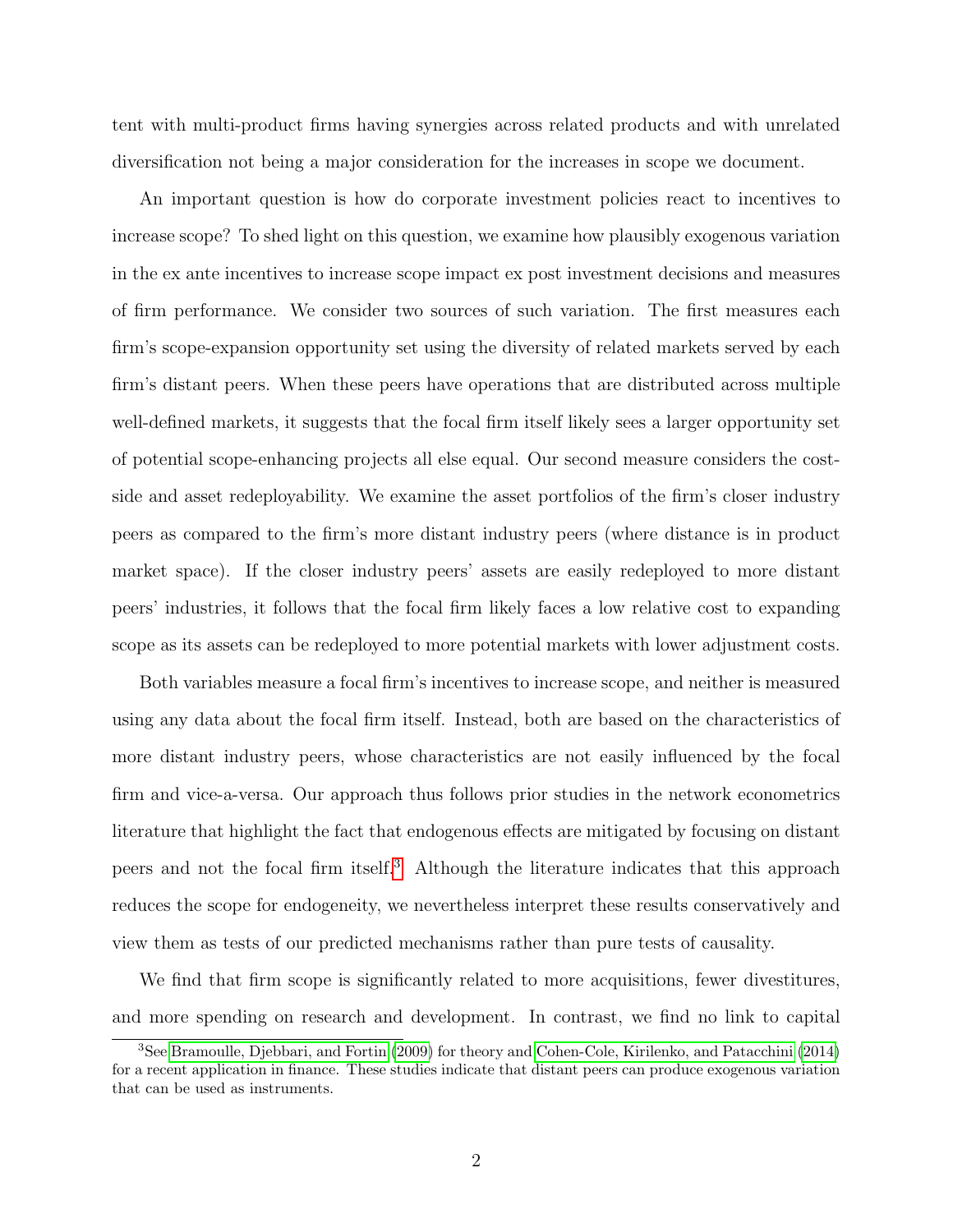expenditures. These results are consistent with an ongoing process of asset redeployment across and within firms, which is reinforced by innovation that facilitates flexible and efficient redeployment of assets for multi-industry production. Importantly, this suggests that acquisitions and innovation facilitate scope increases, but our results are novel and are missed by existing studies because these scope increases are accomplished without increasing the number of formal operating segments in the Compustat database (the primary database used to research scope in the existing literature).

We also find that increased scope is associated with higher valuations, and thus it is unlikely that increases in scope are due to bad governance or private benefit extraction. This evidence of higher value is important given the prior literature and possible empire building incentives managers would have to increase scope. We also find evidence of higher ex post sales growth and asset growth. However, we do not find any significant impact for profitability in the form of return on assets. These results suggest that scope expansion creates positive net present value and sales growth opportunities, and profit maximizing firms likely pick the most profitable industries to operate in first, and then expand into still-profitable but lower return on assets industries. Our valuation results - which show that firm market-to-book equity ratios increase with scope - are in contrast to the historical conglomerate literature [\(Berger and Ofek](#page-36-7) [\(1995\)](#page-36-7) and [Lang and Stulz](#page-37-5) [\(1994\)](#page-37-5)) that finds that firm valuations decrease as reported Compustat segments increase.

We also examine how firm scope expansion is likely financed. Firms with higher ex ante incentives to increase scope issue more shares and pay lower dividends ex post. We find no significant link to debt financing. These results favoring equity are consistent with intangibles and the redeployment of existing assets playing an important role in scope expansion. In particular, this method of expansion through intangibles and better utilizing existing assets does not create much new collateral, which favors financing with equity.

We note that these conclusions are drawn without using the traditional measure of scope: the number of Compustat segments. In particular, the average Compustat segment count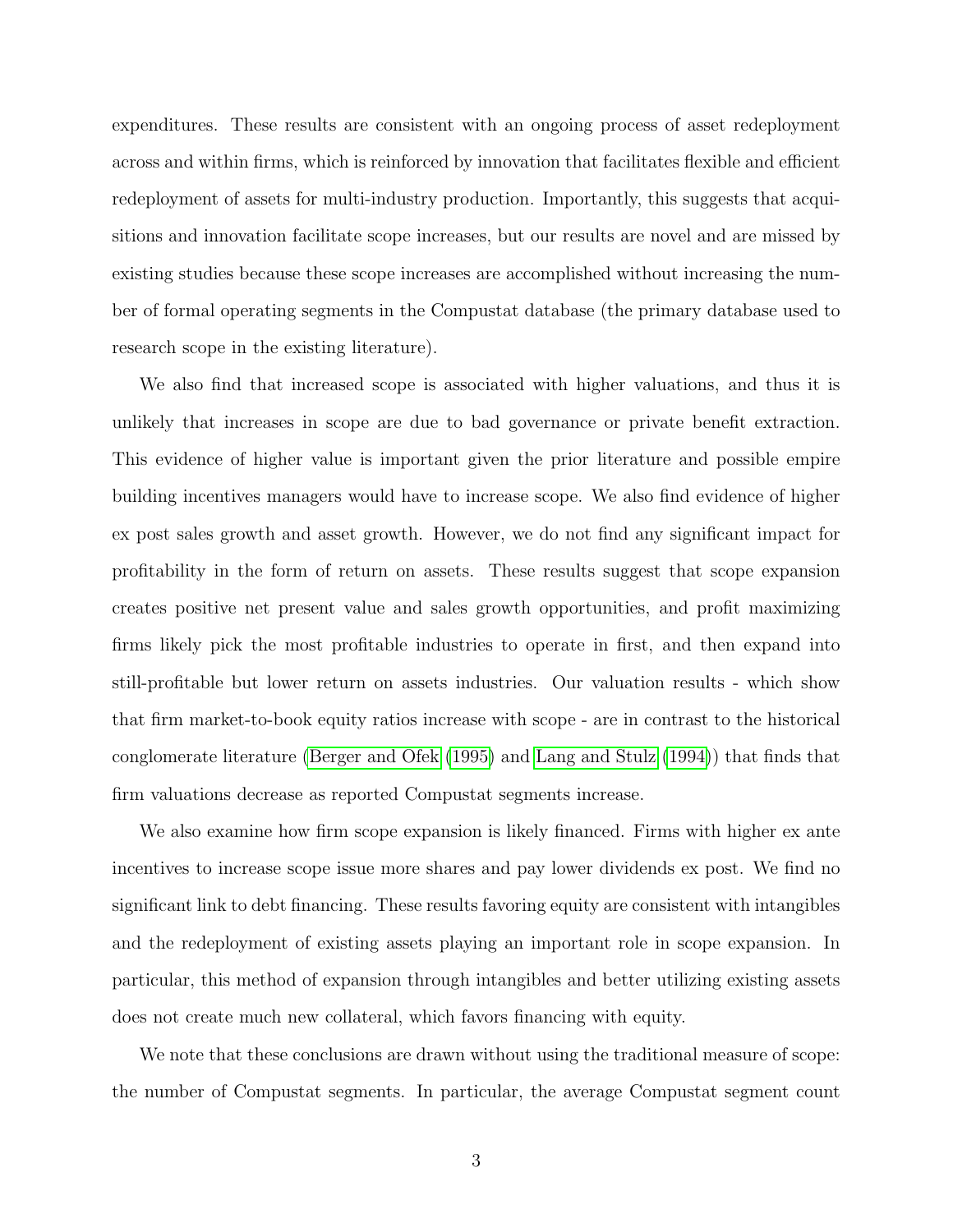of firms has not increased over time. A key issue with reported segment data is that it does not facilitate measurement of the "new conglomerate" we hypothesize, which emphasizes expansion in related markets. Our results favor the conclusion that this "new conglomerate" can span multiple product spaces while preserving a single segment organizational form. Additionally, the accounting standard, SFAS 131, which governs segment reporting, does not require that reported segments need to be based on the number of industries served. We thus further examine the comparative validity of our textual scope measures and the Compustat segments by relating both to the frequency of explicit statements in firm 10-Ks where firms indicate they serve multiple product markets. Our new measures are highly significant in predicting these statements, whereas the number of Compustat segments are only borderline significant and they become mostly insignificant when included in the same regressions as our new text-based scope measures.

We conclude with an exploratory analysis that we provide in the online appendix on whether increases in scope can provide new insights on why traditional measures of concentration are increasing over time. We use two methods to adjust traditional HHI industry concentration ratios to account for increases in scope. Using both methods, we find that that horizontal concentration measured using scope-adjusted HHIs is not increasing.

Our results suggest that increases in purely horizontal concentration are smaller when scope is taken into account, and hence changes in purely horizontal configurations may not explain why market power might be higher. Increases in scope, however, might motivate different concerns. Although scope increases reduce horizontal concentration as the same number of firms serve more markets, scope can increase anti-competitive conduct through product bundling, by increasing barriers to new entry, or it can induce kill zones in the market for innovation (see [Kamepalli, Rajan, and Zingales](#page-37-6) [\(2020\)](#page-37-6)).

Understanding the separate influences of horizontal competition and higher scope at the micro level, or within industries, should be a fruitful area for future research. In particular, regulatory interventions may differ for scope-induced versus horizontal market power.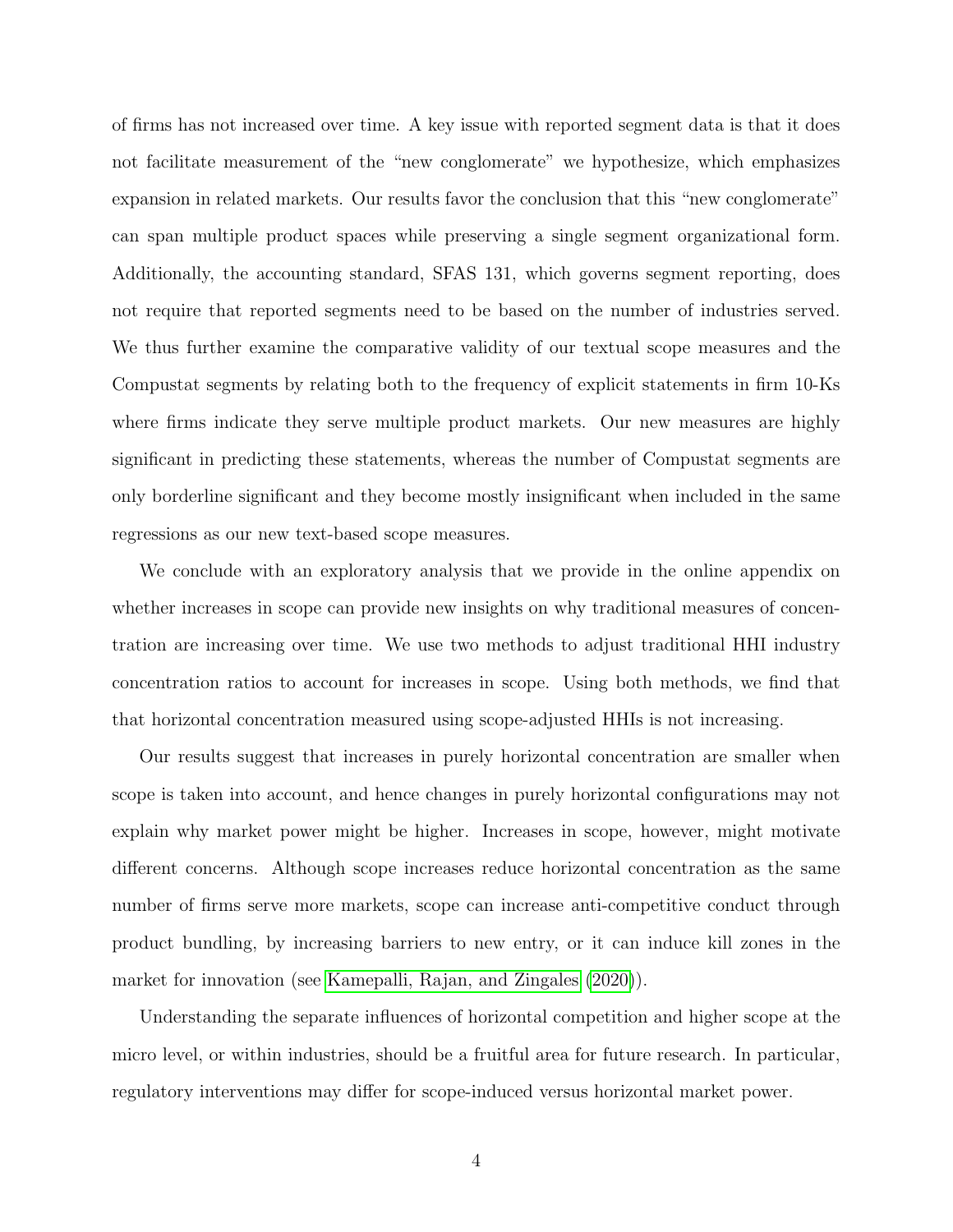# 2 Literature

Theories of economies of scale and scope were first developed by [Panzar and Willig](#page-37-0) [\(1977\)](#page-37-0) and [Panzar and Willig](#page-37-7) [\(1981\)](#page-37-7). [Teece](#page-37-8) [\(1980\)](#page-37-8) further develops relevant theory and suggests that a multi-product enterprise is particularly likely to emerge when economies of scope are based on a recurrent use of proprietary know-how. This theory therefore illustrates why our finding that R&D spending is increased when scope expansion incentives are high is consistent with theories that examine economies of scope. [Henderson and Cockburn](#page-36-8) [\(1996\)](#page-36-8) provide empirical support for a link between economies of scope and innovation investment in the pharmaceutical industry. [Braguinsky, Ohyama, Okazaki, and Syverson](#page-36-9) [\(2020\)](#page-36-9) provide further empirical support for these ideas in a novel historical setting: Japan's cotton spinning industry from 1893 to 1914. In particular, the authors show that technological capability was a major ingredient that fostered horizontal scope expansion and firm success in this early environment. [Kwon, Ma, and Zimmermann](#page-37-2) [\(2021\)](#page-37-2) focus on how scale economies over a long period of time have been achieved through the use of R&D and information technology. We also show the importance of R&D to increases in scope and show how scope needs to be measured before attributing size increases to scale.

More recent theory by [Maksimovic and Phillips](#page-37-9) [\(2002\)](#page-37-9) postulates an efficiency based view of multi-industry operations based on neoclassical profit optimization. In the model, a conglomerate discount can still emerge even when governance is aligned with shareholders and optimal policies are undertaken. However, if low cost scope expansion is possible through economies of scope with sharing a scarce resource such as innovation or managerial talent, this discount may result in a premium . Our results favor this perspective on a few dimensions. In particular, we find that scope expansion with higher R&D brings higher valuations and sales growth, consistent with rational expansion.

Our paper also has further implications for the older literature documenting a diversification discount [\(Berger and Ofek](#page-36-7) [\(1995\)](#page-36-7) and [Lang and Stulz](#page-37-5) [\(1994\)](#page-37-5)). Although recent studies call the diversification discount into question (see [Custodio](#page-36-10) [\(2012\)](#page-36-10) and [Hund, Monk, and Tice](#page-37-10)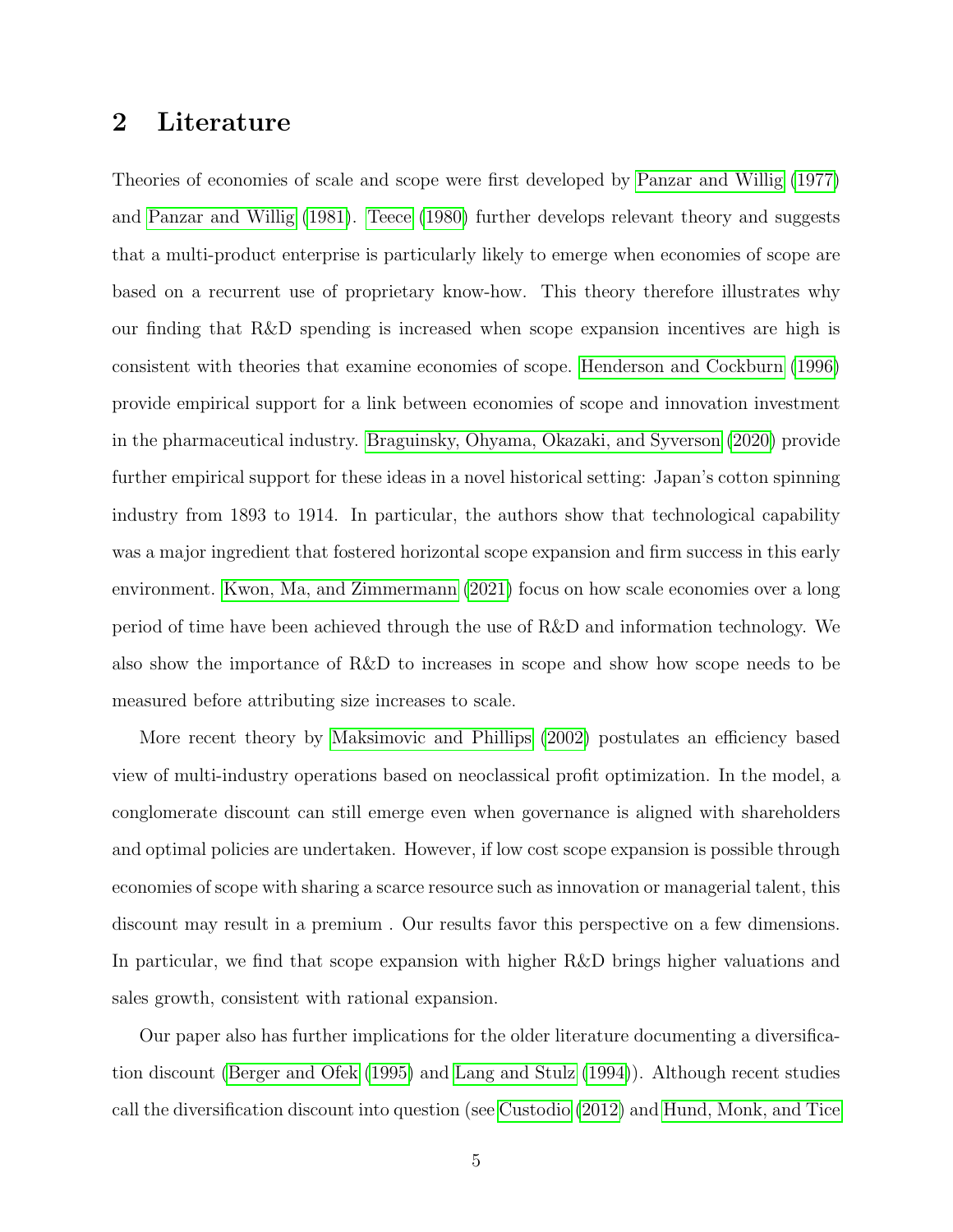[\(2020\)](#page-37-10) for example), our paper brings an entirely new perspective on multi-industry firms: modern multiple-industry firms share scarce resources and serve multiple industries while maintaining an efficient single segment organizational form with a high market valuation.

Our study also contributes to the broader literature on acquisition motives. We focus on NLP methods for modeling segments and synergies due to related operations and redeployable assets. Other studies examining synergies in a other contexts include [Hoberg](#page-36-11) [and Phillips](#page-36-11) [\(2010a\)](#page-36-11), [Rhodes-Kropf and Robinson](#page-37-11) [\(2008\)](#page-37-11), [Bena and Li](#page-36-12) [\(2014\)](#page-36-12), and [Fresard,](#page-36-13) [Hoberg, and Phillips](#page-36-13) [\(2020\)](#page-36-13).

# <span id="page-6-0"></span>3 Data and Methods

# 3.1 Sample Selection and Panel Structure

Our sample begins with the universe of Compustat firm-years with available 10-K filings on the EDGAR system (later years) or scanned 10-Ks from the Dartmouth and Harvard libraries (earlier years of our sample). As the standard TNIC database (see Hoberg and Phillips 2016) is based purely on EDGAR filings, its coverage begins in 1996. A contribution of the current study is thus that we back-extend the TNIC database to 1988 using 10-Ks from the aforementioned libraries. To remain in our sample, a firm must have a 10-K filing both in the current year of observation, and in the previous year. We exclude financials and regulated utilities (SIC 6000 - 6999 and 4900 - 4949, respectively) and limit the sample to firm-years with sales and assets of at least \$1 million. We are left with 100,525 firm-year observations from 1989 to 2017.

# 3.2 Novel Measures of Scope

We develop new measures of firm-year-specific product market scope using the 10-K-based textual network representation of the product market developed by [Hoberg and Phillips](#page-36-11) [\(2010a\)](#page-36-11) and [Hoberg and Phillips](#page-37-12) [\(2016\)](#page-37-12) (HP2016). These descriptions are updated annually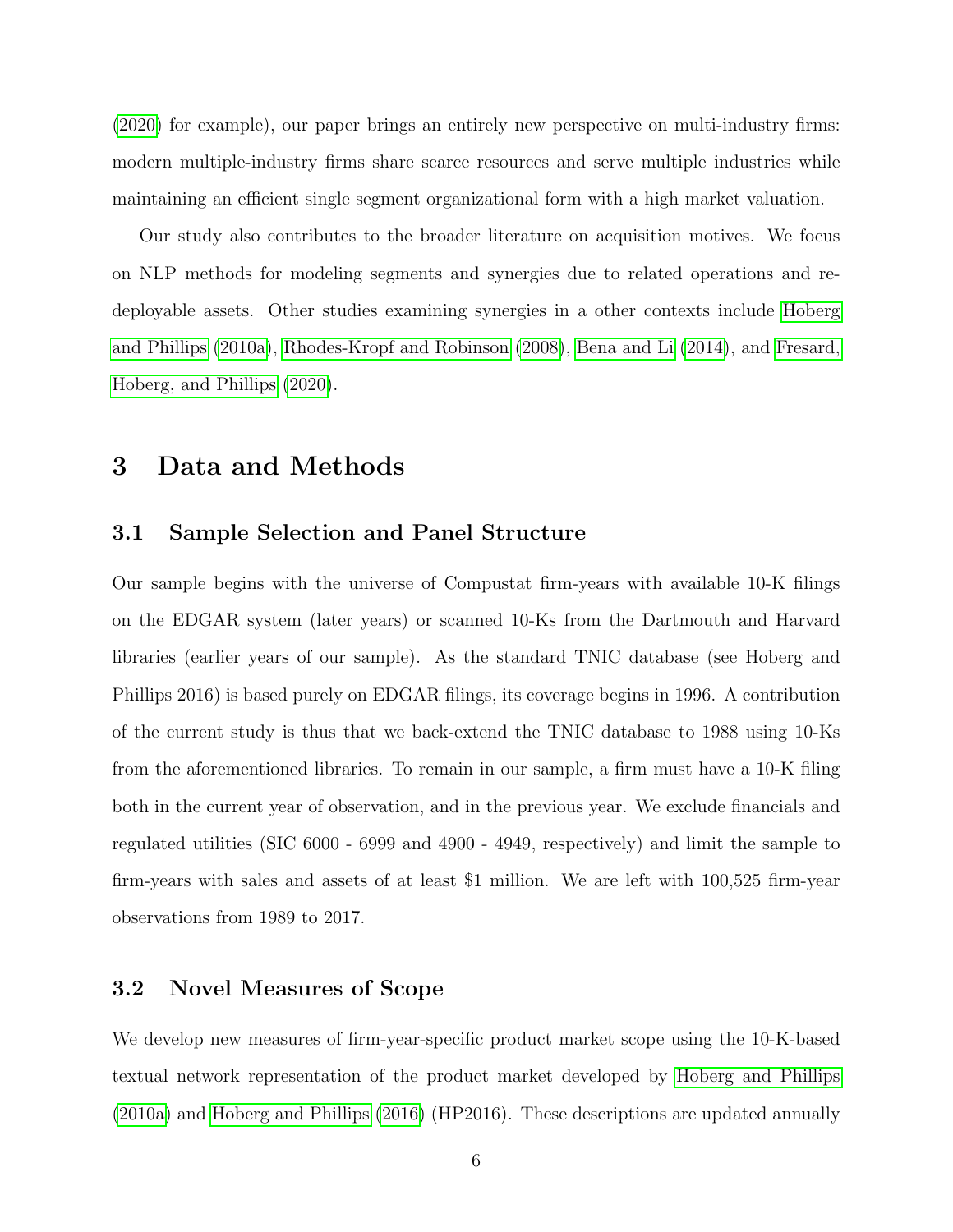and are required by Regulation S-K to accurately represent the products sold by the firm in each fiscal year. Prior research including [Hoberg, Phillips, and Prabhala](#page-37-13) [\(2014\)](#page-37-13) illustrates that these filings are updated in a highly dynamic way as product portfolios evolve.

Measuring scope requires scoring firm  $i$  in year  $t$  regarding how many industry vocabularies (industries are indexed  $j \in J$ ) are discussed in its product description. Following HP2016, we define the product market space as the set of all product market words used in the TNIC database.<sup>[4](#page-7-0)</sup> If there are  $N$  words in the product space, then each firm is represented by a vector  $V_{i,t}$ , which is an N dimensional vector containing a one for words that firm i uses in year t and a zero for words that it does not use. Following HP2016, we omit stop words, which are those appearing in more than  $25\%$  of all Item 1's in year t.

Analogously, we generate a vector representation for each industry  $j \in J$ . Unlike firm vectors, we lock in each industry's vocabulary vector and do not allow industry vectors to vary with time. As we discuss later, this ensures that we can measure changes in scope in its purest form, avoiding the potentially confounding matter of product market innovation and the creation of entirely new markets.<sup>[5](#page-7-1)</sup> Studying the creation of new markets is separately interesting, but it is not the focus of the current study. Our focus on a fixed set industry vocabularies is also conservative, as it favors under-measuring the true increase in firm scope that has occurred due to the separate impact of new industries.

We consider two methods for identifying the spatial location of industries. The first draws industry vocabularies from the "Fixed Industry Classification" technology developed in HP2016, which uses a clustering algorithm applied based on single segment firms to identify product market clusters. This approach develops vocabularies for each industry, which are computed as the average of the firm vectors  $V_{i,t}$  after normalization based on the firms assigned to each cluster. We specifically use the FIC-300 (which is based on 300 industries) from 1997, which is the base year used by HP2016. We denote the resulting

<span id="page-7-1"></span><span id="page-7-0"></span> $4$ This is the set of all words that appear in the union of all firm 10-K Item 1's.

<sup>5</sup>Although our baseline approach maximizes clarity, we note that our results are very similar if we instead re-define industries every year (we run this alternative specification using dynamically recomputed FIC-300 industries).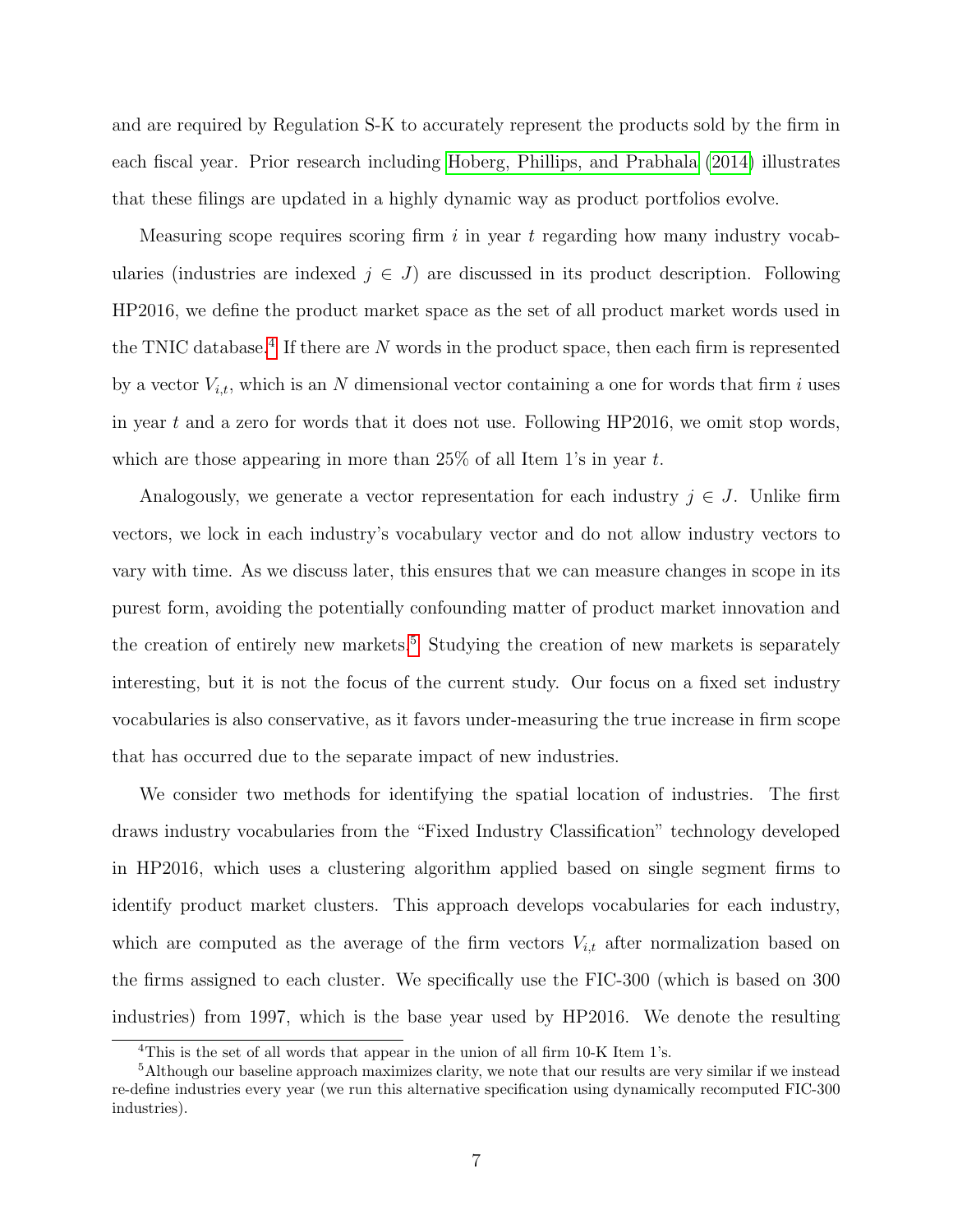industry vocabulary vectors by  $D_{FIC,j}$ , where  $j \in 1, ..., 300$ . The vocabularies are obtained directly from HP2016 without modification. Each vector is then normalized to sum to unity and resides in the same N-dimensional space as do the firm-vectors  $V_{i,t}$ .

Our second method is based on NAICS industry definitions, as defined in the 2017 NAICS Manual, which is a 963 page document providing detailed verbal descriptions of each NAICS industry. We use the four-digit NAICS granularity, and group vocabulary for all industries having the same four digits of their NAICS code into each NAICS' code's total vocabulary. This determines the vector for each 4-digit NAICS code in our N-dimensional space. In addition to applying the TNIC stop-word filter above, we also reviewed the common words in the NAICS manual and identified a list of additional stop words (see Appendix). The result is a vector  $D_{NAICS,j}$  for each four digit NAICS industry, where  $j \in 1, ..., 311$ , as there are 311 four digit NAICS that we capture using this approach. Each element of this vector is populated with the number of times each word is used in the NAICS manual for the given industry, and each vector is normalized to sum to unity. These vectors reside in the same N-dimensional space as the firm-vectors  $V_{i,t}$ .

Next, we score each firm-year based on how much of each industry's vocabulary it uses. We avoid pairwise cosine calculations as that would overly penalize firms that have large product descriptions that cover many industries (because the fraction of each industry in the overall vector would be small). Instead, we compute the fraction of each industry's vocabulary that appears in each firm-year's product description as the following overlap ratio (we develop an analogous ratio for the NAICS-based vocabularies):

$$
Q_{i,j,t,FIC} = \frac{\text{#words overlapping in } D_{FIC,j} \text{ and } V_{i,t}}{\text{#words in } D_{FIC,j}}
$$
(1)

Finally, to compute how many FIC industries a given firm might operate in, we identify a fixed threshold  $\overline{Q_{FIC}}$  above which we deem a firm having  $Q_{i,j,t,FIC} > \overline{Q}$  to be operating in industry j in the given year t (we call this an "operating pair"). We hold  $Q_{FIC}^{\dagger}$  fixed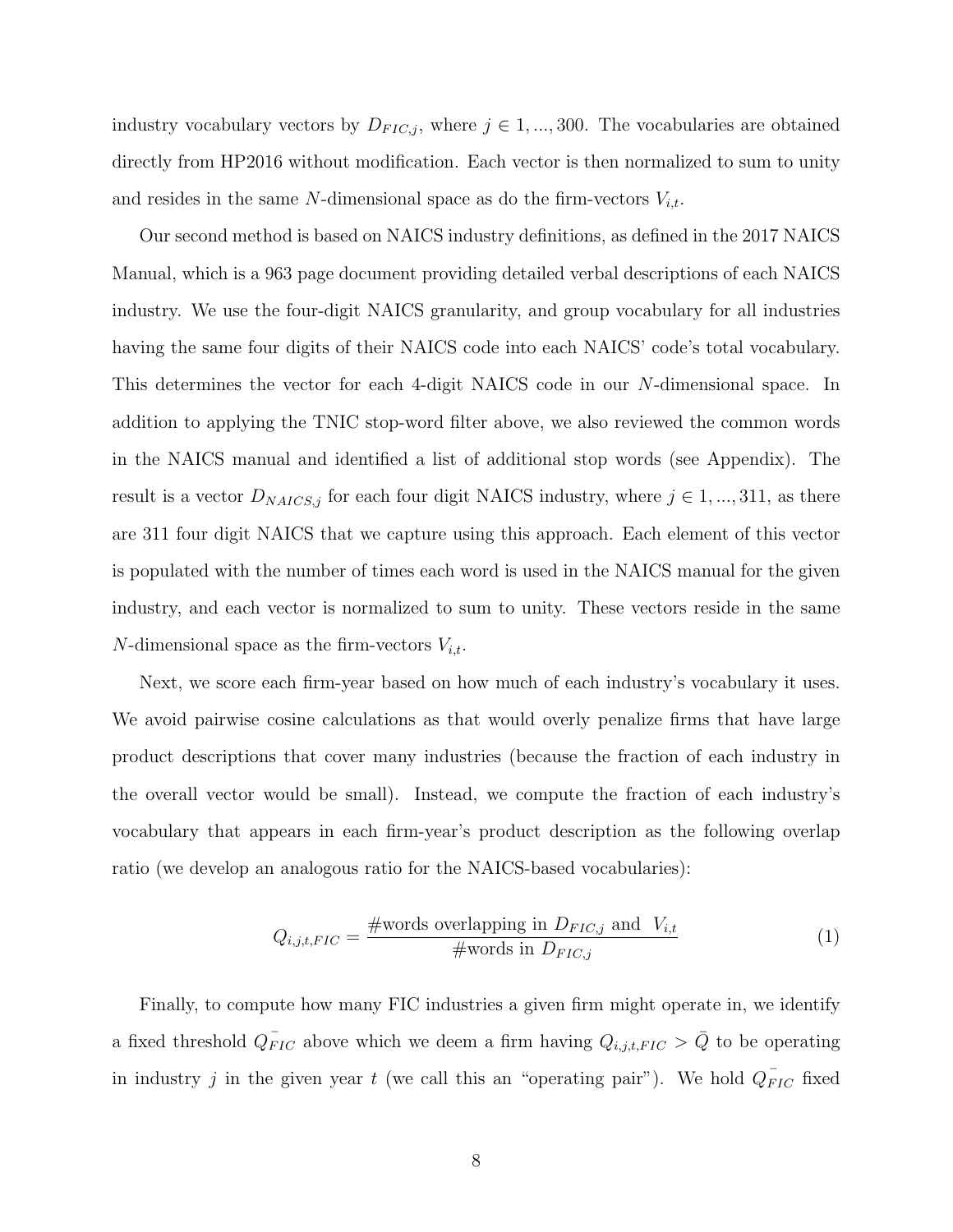and do not allow it to vary with time, as otherwise we might create false inferences in our time series analysis. Following HP2016, we use our base year of 1997 to compute  $Q_{FIC}^-$  as the threshold such that 2% of all firm-industry combinations are operating-pairs in 1997. The 2% threshold is also used in HP2016 as it matches the granularity of three-digit SIC industries. Our results are robust to using 1% or 5%. Our main variable FIC-scope is then the number of industries the given firm likely operates in, i.e., the number of industries with a similarity above  $Q_{FIC}^{\dagger}$  (we also winsorize scope variables at the 1/99% level):

$$
FIC - Score_{i,t} = \sum_{j=1,...300} Indicator \{Q_{i,j,t,FIC} > Q_{FIC}^{-}\}
$$
 (2)

$$
NAICS - Score_{i,t} = \sum_{j=1,...300} Indicator \{Q_{i,j,t,NAICS} > Q_{NAICS}\}
$$
 (3)

Finally, we consider a third measure of scope based on the Latent Dirichlet Allocation (LDA) topic model developed by [Blei, Ng, and Jordan](#page-36-14) [\(2003\)](#page-36-14). We summarize this measure in the Online Appendix, and we report a series of tables illustrating that all of our main results are fully robust.

### <span id="page-9-0"></span>3.3 Local Asset Redeployability and Outward Scope Expansion

We develop two ex-ante measurable shifter of firm scope, which allow us to examine the extent to which plausibly exogenous incentives for firms to increase scope predict ex-post corporate strategies for increasing scope and subsequent performance. This approach reduces the impact of endogeneity, although we do not ascribe causality to the final results. These results are highly suggestive and reveal likely mechanisms, although some limitations remain in further testing the exclusion restriction. Our first instrument is based on asset redeployability each firm's ability to redeploy its assets in product markets that are nearby in the product space. Intuitively, a firm that can easily redeploy assets into spatially proximate product markets likely has strong incentives to increase scope because the cost of doing so is likely to be low. We focus on spatially local redeployability rather than broader measures of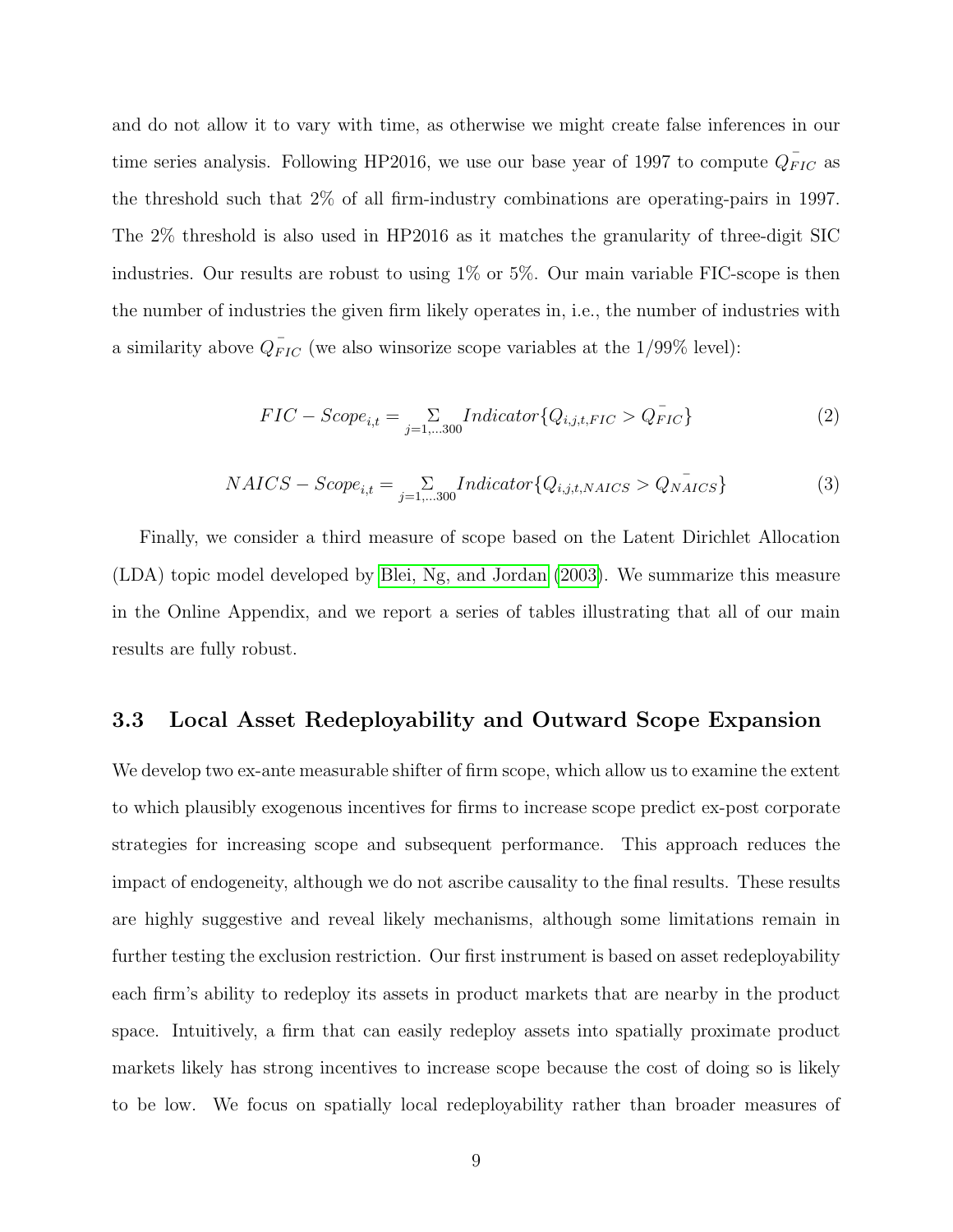redeployability to increase the power of our instrument. This approach is motivated by the language theory of Crémer, Garicano, and Prat [\(2007\)](#page-36-15) and tests in [Hoberg and Phillips](#page-37-14) [\(2018\)](#page-37-14) showing that firms expand scope by operating in groups of highly related industries and not distant industries.

Our approach to measuring local redeployability follows [Kim and Kung](#page-37-15) [\(2017\)](#page-37-15) (KK2017), who use the capital flows tables from the Bureau of Economic Analysis to compute measures of broad asset redeployability. We refine their methodology to focus on localized redeployability. In particular, the BEA tables indicate the extent to which each of the 123 BEA industries (which can be mapped to NAICS codes) utilizes a set of 180 assets. Intuitively, if two BEA industries utilize the 180 assets in similar proportions, we conclude that a firm operating in one faces a high degree of asset redeployability and a low cost of entry into the other. This is an incentive to expand scope in that direction. A lack of asset redeployability, conversely, indicates a barrier to scope expansion. To the extent that the asset allocation vectors across different industries are exogenous from a firm's perspective, it would follow that a firm facing high levels of asset redeployability for nearby industries faces an exogenously higher incentives to increase scope in the future.

Of course, as innovation can change the distribution of asset allocations within an industry, it follows that asset-allocation vectors are not fully exogenous. We thus take additional precautions to further improve identification. First, following KK2017, we use a single BEA table from 1997 for our entire sample and fix the asset allocation vectors in time. Second, we compute local redeployability for each firm using an approach that examines the product market around the firm, thus strictly avoiding using data from the focal firm itself. We do so by computing the redeployability of the firm's close peers (based on the TNIC3 classification) to expand into the industries covered by the focal firm's more distant peers (those in the focal firm's TNIC2 classification but not those in its TNIC3 classification).[6](#page-10-0)

<span id="page-10-0"></span><sup>6</sup>TNIC2 industries are the text-based industry classification from HP2016 that is calibrated to be as granular as two-digit SIC industries. TNIC3 is finer and is as granular as SIC-3. Hence firms that are in TNIC2 but not TNIC3 are "distant peers" as they are still in nearby markets but they are not in the focal firm's current market.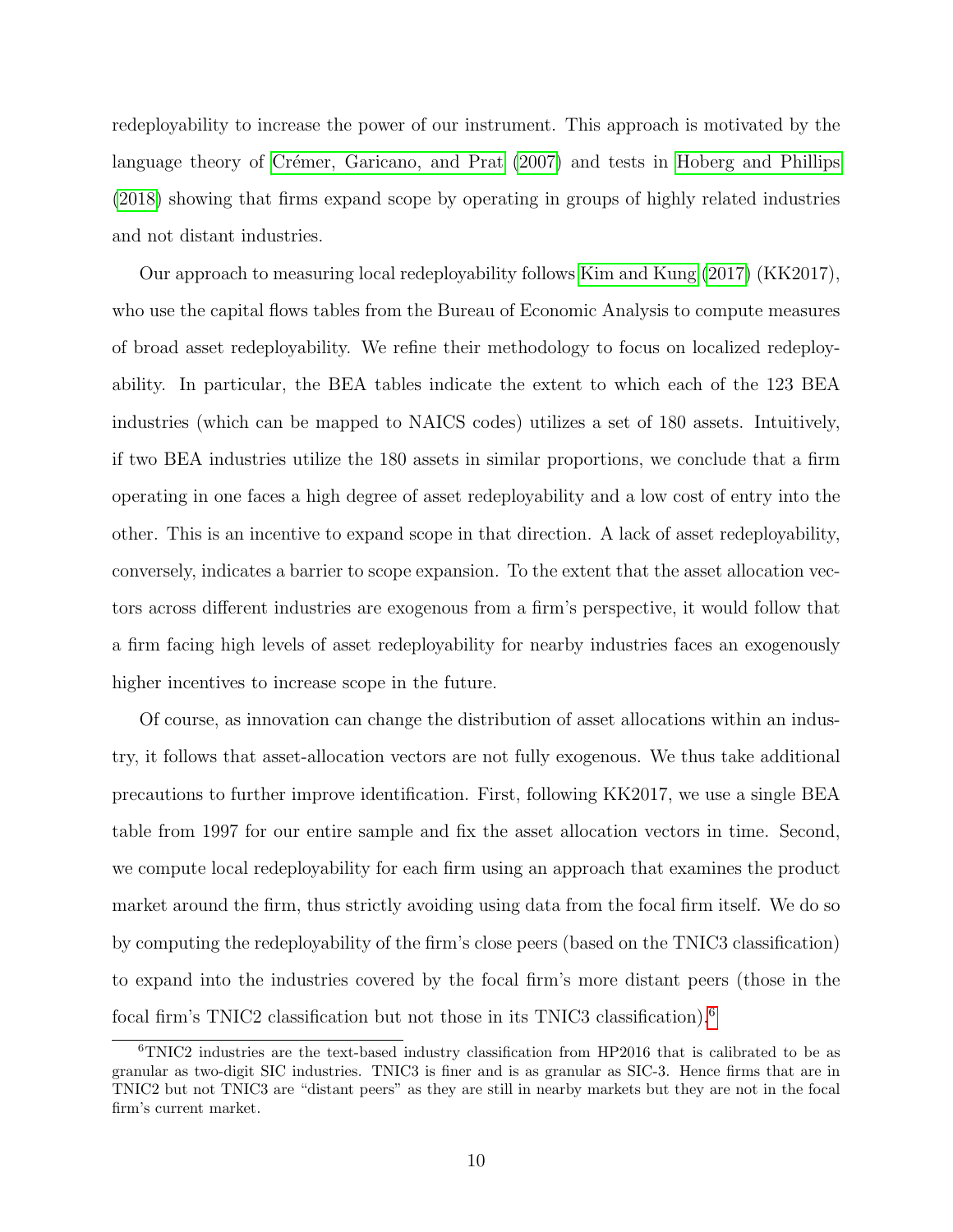We compute local asset redeployability by first mapping each BEA industry to a four digit NAICS code (following KK2017), and representing the underlying assets used by each NAICS industry as a 180 element vector, which we denote as  $A_j$  for a given NAICS-4 industry j. Each vector is obtained directly from the 1997 capital flows table, which has reported dollar amounts for 180 assets tracked by BEA for each industry. Next, for each focal firm in each year, we obtain two sets of peers. Close peers are those in the focal firm's TNIC-3 industry (excluding the focal firm itself). Distant peers are those in the focal firm's TNIC-2 industry but not in its TNIC-3 industry. There are no overlapping peers in these two sets. Next we compute the fraction of each set of peers in each NAICS-4 industry.[7](#page-11-0)  $F_{i,t,j,near}$  is the fraction of focal firm i's close peers that are in 4-digit NAICS industry j in year t.  $F_{i,t,j,distant}$  is analogously defined for distant peers. These two industry distributions reflect likely paths that firms would take if they outwardly expand scope into the nearest distinct markets. Our key variable, Outward-focused local asset rededployability, is then the weighted average asset-complementarity (cosine similarity of the asset vectors for the two industries in a pair j,k) summed over the distribution of industry pairs spanned by the two sets of peers:

$$
Local AssetRedep.i,t = \sum_{j,ks.t. j \neq k \in NACS - 4} F_{i,t,j,near} F_{i,t,k,distant} < \frac{A_j}{A_j \cdot 1} \cdot \frac{A_k}{A_k \cdot 1} > \tag{4}
$$

We note that the above calculation does not depend on the focal firm itself and instead focuses on the industries served by peers that are more distant. This helps to reduce potential channels for violation of the exclusion requirement, as is reinforced by econometric theories of network identification ([\(Bramoulle, Djebbari, and Fortin, 2009\)](#page-36-5)). [Cohen-Cole, Kirilenko,](#page-36-6) [and Patacchini](#page-36-6) [\(2014\)](#page-36-6) is a related application in finance. Importantly, when local asset redeployability is high, it indicates that the focal firm likely has many ways to increase scope

<span id="page-11-0"></span><sup>7</sup>We use NAICS and not TNIC industries for this part of the calculation because BEA tables are linked to NAICS.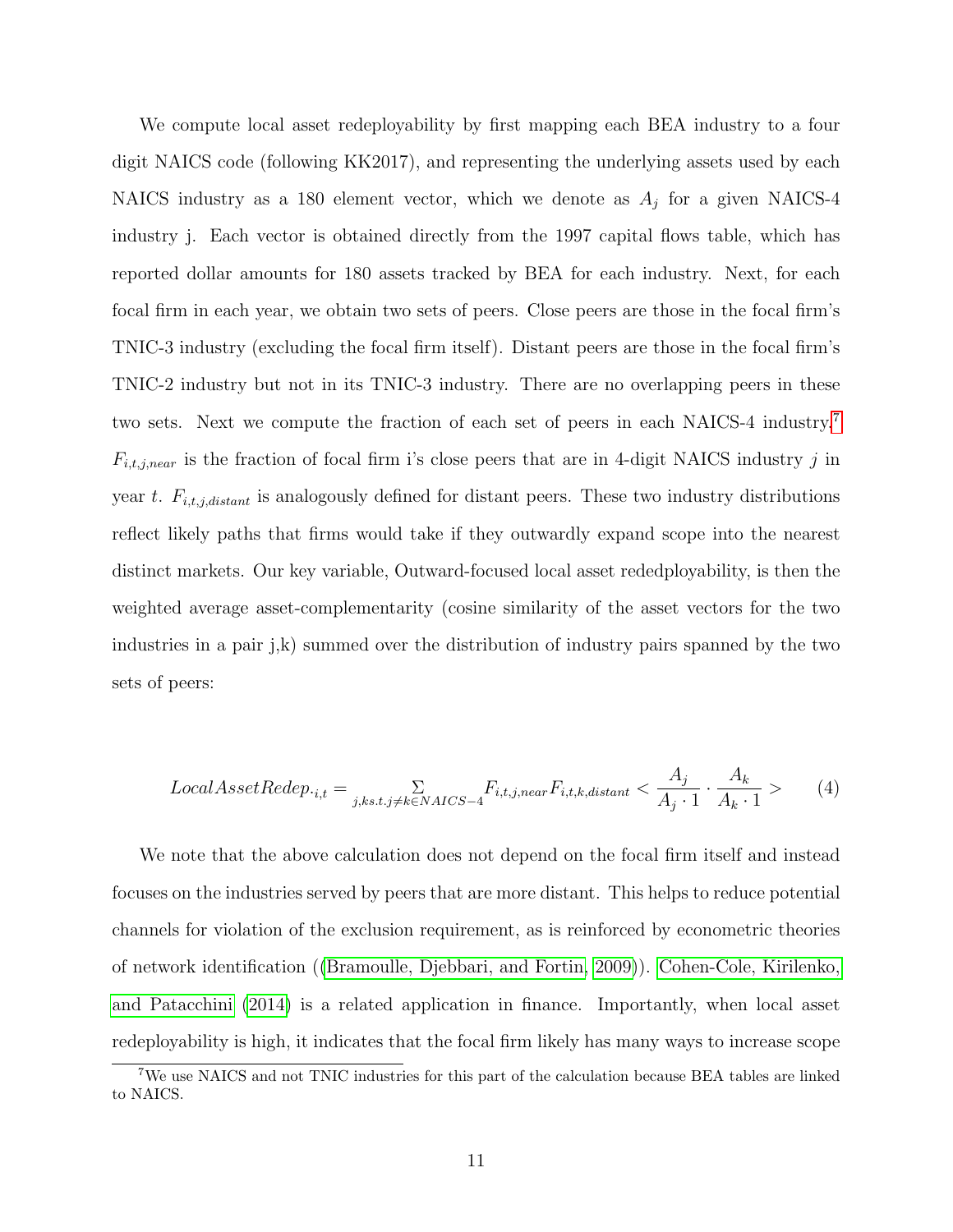with relatively low adjustment costs. These strong ex-ante incentives are thus a shifter of the focal firm's ex-post scope-expansion strategy.

# 3.4 The Local Scope-Expansion Opportunity Set

Our second shifter of scope incentives is based on the size of the outward-scope expansion opportunity set as seen from the focal firm's perspective. As was the case for our above cost-of-entry shifter, we construct our second instrument by focusing on more distant peers and avoid using the characteristics of the focal firm itself. We thus identify distant peers as rivals that are in the focal firm's TNIC-2 industry but are not in the focal firm's TNIC-3 industry, and we compute the distribution of NAICS-4 industries served by these distant peers as  $(F_{i,t,j,distant})$ . To compute the local scope expansion opportunity set (our second shifter), we compute one minus the concentration ratio (HHI) based on this distribution:

$$
LocalScopeExpansionOpp. Set_{i,t} = 1 - \sum_{j \in NALCS-4} F_{i,t,j,distant}^2 \tag{5}
$$

When this variable is high, it indicates that nearby peers serve a wide array of closely related product markets. From the focal firm's perspective, this indicates a high quality opportunity set for scope-expansion. Because this measure is only a function of the firm's distant peers, as noted above, it is plausibly exogenous from the perspective of the focal firm's policies. Focal firms facing a higher value of this variable are likely to increase scope given the wider array of growth opportunities available.

### 3.5 R&D, Investment and Acquisitions

We examine four investment policies: R&D/assets, CAPX/assets, acquisitions, and divestitures. The R&D (XRD) and CAPX variables are from Compustat. We scale each by beginning of period total assets  $(AT)$ . When R&D is missing, we assume it to be zero.<sup>[8](#page-12-0)</sup> We

<span id="page-12-0"></span><sup>8</sup> If we exclude firms with missing R&D, we obtain similar results.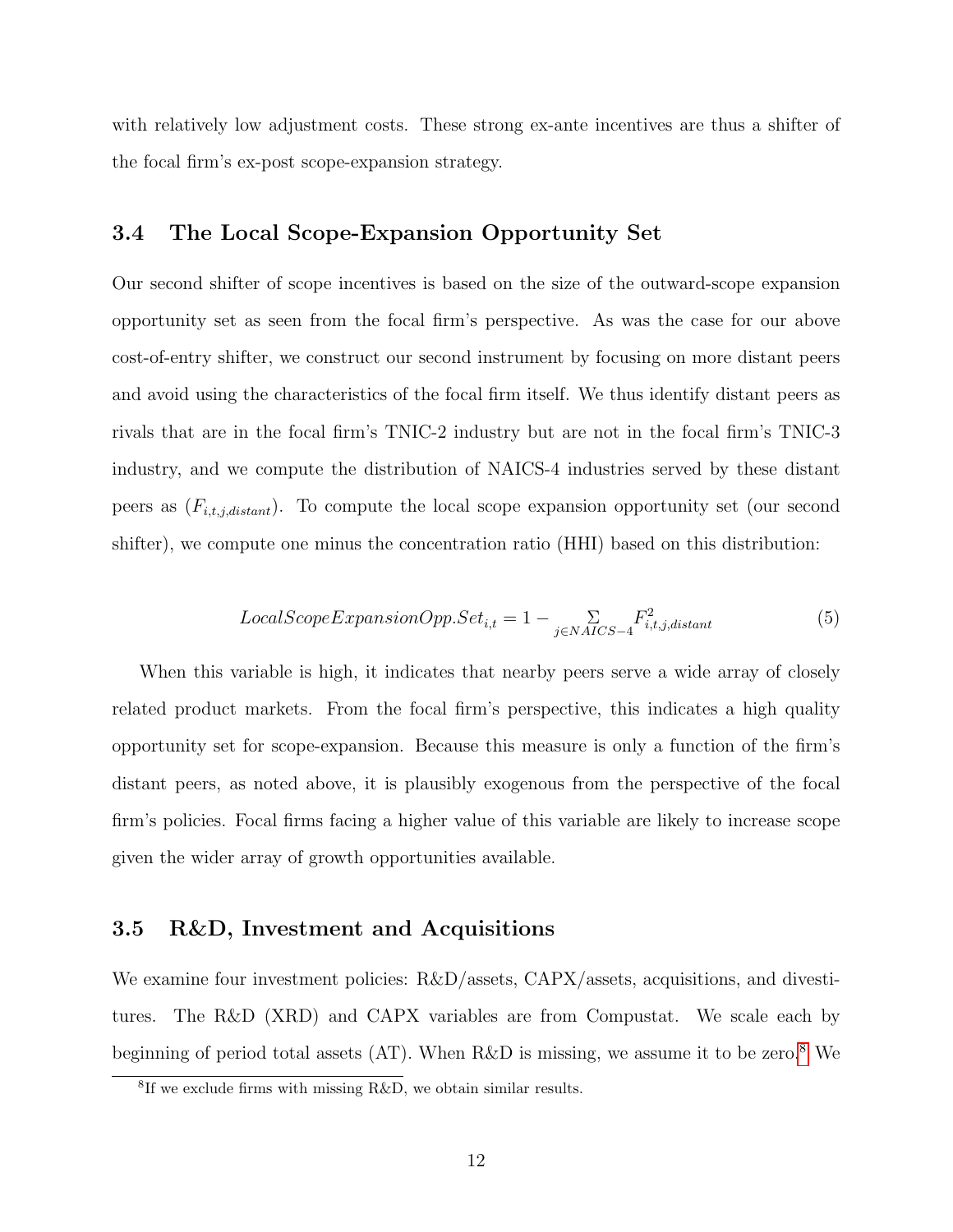obtain acquirer and target data using both full-firm and partial-firm asset acquisition data from SDC Platinum. SDC Acquirer is an indicator equal to one if the given firm acquires assets from any seller (public or private) in the given year and is zero otherwise. SDC Target is an indicator equal to one if the given firm sells any assets to any buyer (public or private) in the given year and is zero otherwise.

We also consider four other outcome variables including sales growth and asset growth, which are the log of one plus the ratio of current sales to past-year sales and current assets to past-year assets, respectively. We compute firm valuation ratios as the firm market value (market equity plus book assets minus book equity) scaled by total assets, and we compute profitability as operating income before depreciation scaled by total assets. Finally, we consider four financing policies including equity issuance, debt issuance, equity repurchases, and dividends, with all four being scaled by assets. All accounting ratios are winsorized in each year at the 1%/99% level. A complete variable description is in the Appendix.

### 3.6 Summary Statistics and Correlations

Table [1](#page-40-0) displays summary statistics for our 1989 to 2017 panel of 100,525 firm-year observations. The average value of our key FIC-scope and NAICS-scope variables are 6.9 and 6.3, respectively. This suggests that, using 2% granularity, the average firm in our sample is operating in markets that are related to roughly six well defined FIC or NAICS-4 industries, respectively. This is larger than the average number of Compustat Operating segments, which is just 1.4 in our sample. We measure scope in this relatively broad way to ensure there is adequate power to compare firms in the cross section, and because operating segments likely understate the true girth of the product portfolios offered by public firms in the United States. Notwithstanding that, we also note that our results are robust if we measure scope more narrowly using a 1% threshold or more broadly using a 5% threshold.

### [Insert Table [1](#page-40-0) Here]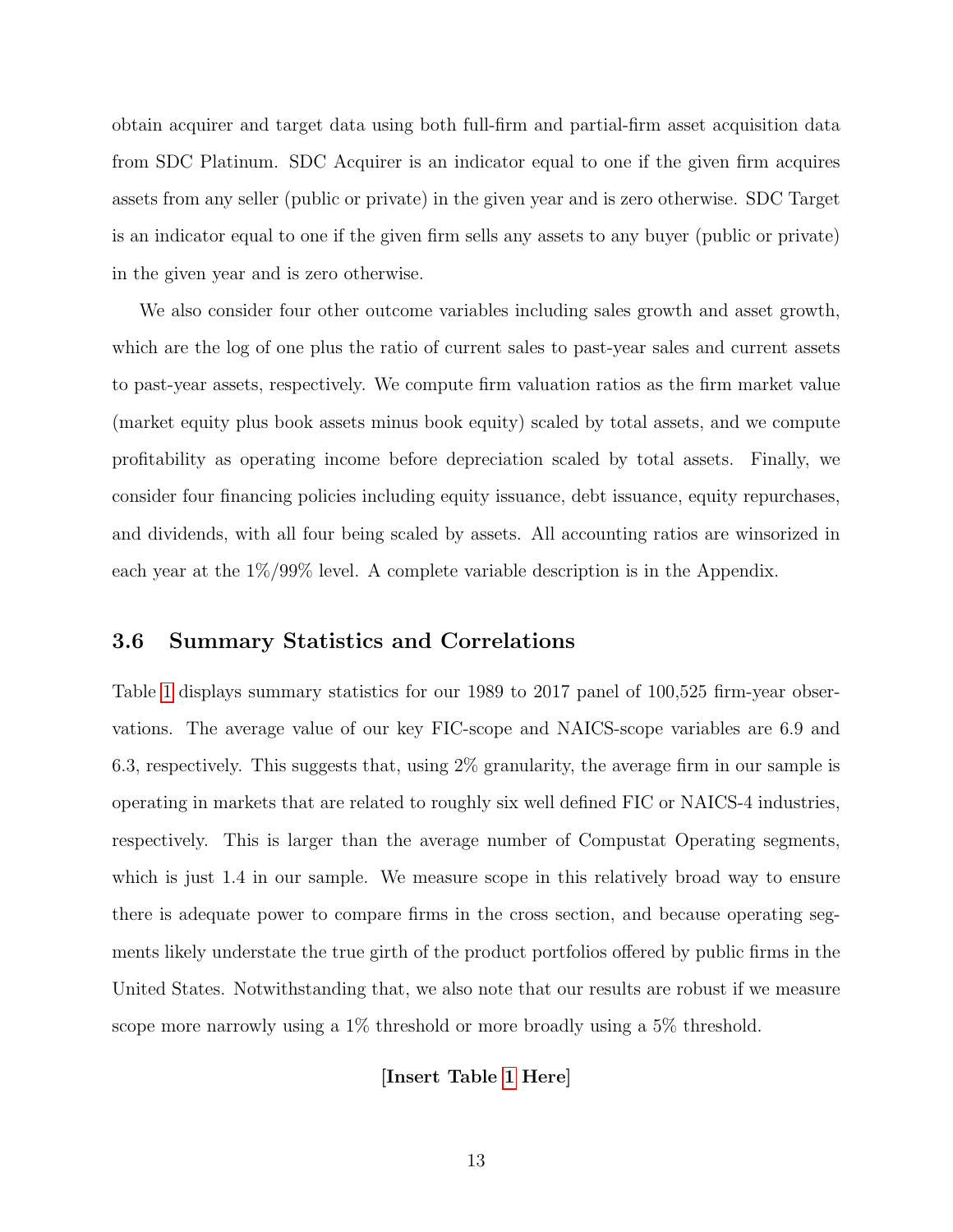We also note that our accounting variables have values that are similar to those in other studies. The average firm in our sample spends roughly 5.5% of its assets each on R&D and CAPX, and 29% of our sample firm-years are involved in an acquisition. The average firm's valuation ratio (market to book) is roughly 1.76, and the average firm spends roughly 1.6% of its assets on repurchases and 0.8% on dividend payments.

Table [2](#page-41-0) displays Pearson correlation coefficients. Our two scope variables (FIC-scope and NAICS-scope) are about 20% correlated with the number of Compustat operating segments. This is significant and positive as expected, but it is far from unity, illustrating why evaluating scope using segment counts is likely inadequate. Both measures are also roughly 27% correlated with firm size, illustrating that larger firms serve a wider array of product markets. This finding also illustrates why controlling for size is important. For example, both scope measures are also positively correlated with both the acquisition dummy and the target dummy. However, both dummies are even more positively correlated with firm size, as it is well known that larger firms are more active in restructuring. Hence, it is no surprising that when we run formal regression analysis, we find that scope is associated with more acquisitions but less divestitures (targets), which conforms to the intuition that firms with high incentives to increase scope are indeed net acquirers once size is held fixed.

### [Insert Table [2](#page-41-0) Here]

We also find that our control variables are only modestly correlated with our variables of interest and with each other. Multi-collinearity is thus unlikely to be a concern.

# 4 Relation to Traditional Scope Variables

In this section, we explore and validate the properties of our scope variables and compare them to the Compustat segments database and to firm size. We first illustrate the nature of our scope measures via examples. Table itbl:disney displays the markets that Disney operates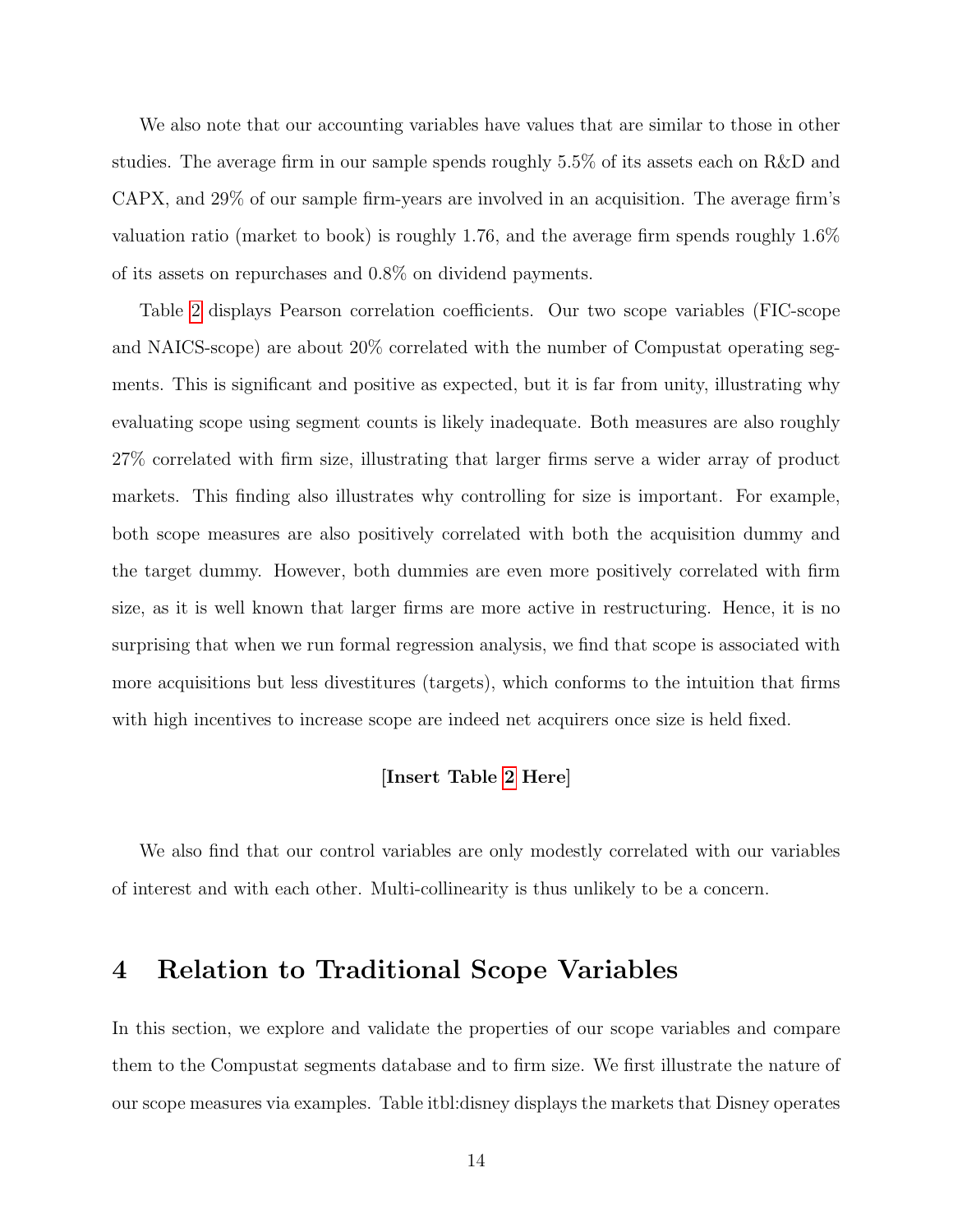in for three representative years: 1990, 2003, and 2017. The results are based on the LDA version of our scope measures as this approach additionally provides intuitive labels. Our LDA model is based on 300 topics, and we fix the topic structure to 1997 for consistency with our baseline variables. The table shows that Disney operates in six potential sub-markets in 1990 including studio productions, sports, cable programming, motion pictures, publishing, and music. This increases to 10 sub-markets in 2003 and 11 sub-markets in 2017 illustrating Disney's increase in scope. Online Appendix Table [IA1](#page-67-0) shows a similar report for Pfizer, whose scope has remained stable over time.

### 4.1 Compustat Segments

The existing literature uses the Compustat segment tapes when exploring scope and takes the perspective that Conglomerate firms have high product scope, and they are diversified as they operate in unrelated product markets. We take the perspective that the segment tapes are problematic for measuring scope, not only due to mismeasurement (see [Villalonga 2004\)](#page-37-16), but also because we expect modern firms to increase scope without increasing the number of rigid operating segments. In particular, we expect modern firms to use innovation to increase product scope through more flexible production and by redeploying existing assets. A consequence would be increasing scope but Compustat segments would remain stable.

We begin our analysis by computing summary statistics for subsamples of firms with different numbers of Compustat segments.

### [Insert Table [4](#page-43-0) Here]

Table [4](#page-43-0) displays the results and shows that moving from one segment to two increases FIC-scope and NAICS-scope by roughly one unit. For example, FIC-scope increases from 6.42 to 7.53. The table also shows that adding segments beyond two also roughly adds one more unit to our scope measures. These results conform to intuition, and suggest that each additional operating segment adds one additional product market to our measures of scope.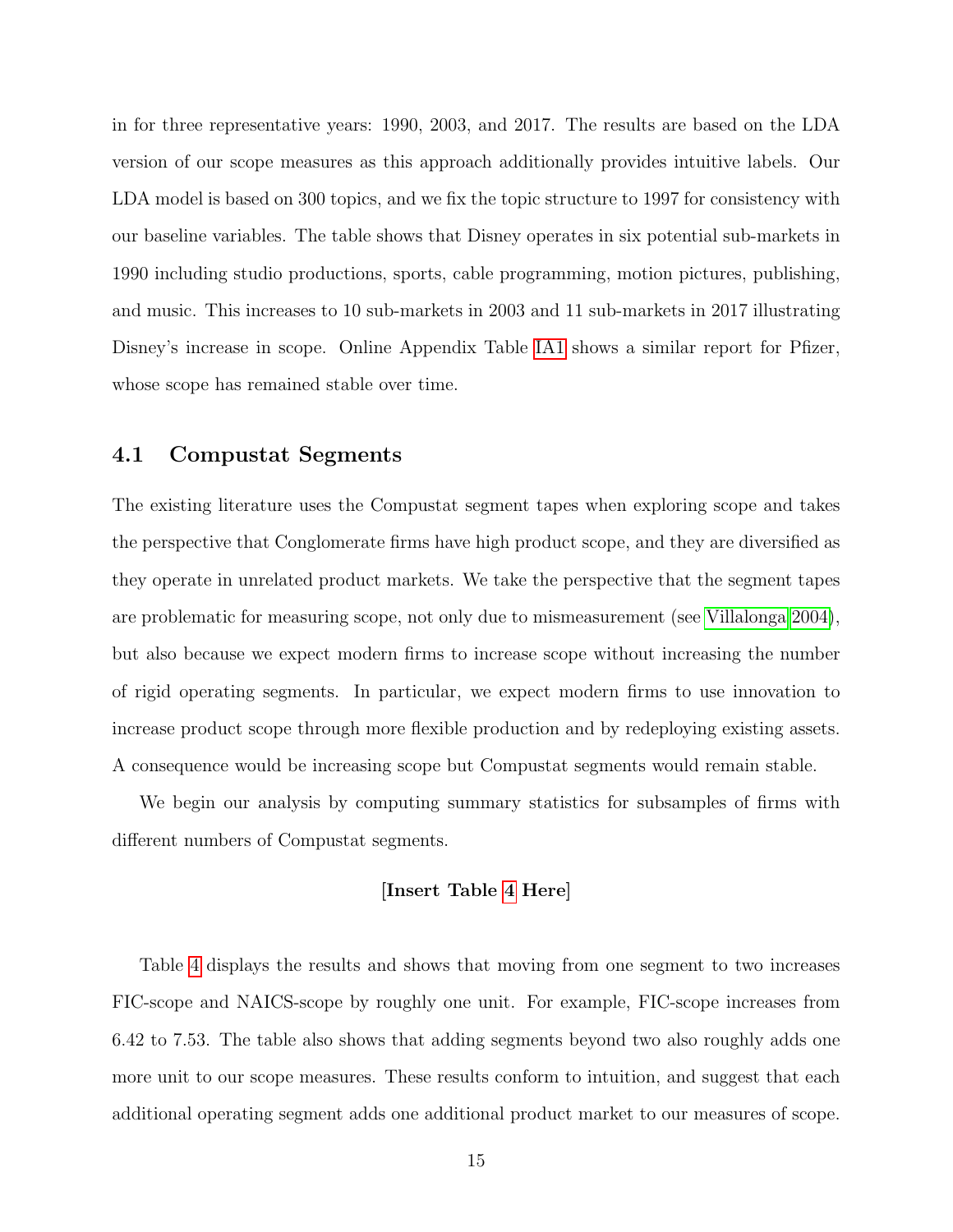However, these expected positive relationships greatly under-state the true variation in our measures of scope, which have standard deviations ranging from five to seven, and hence most of the variation in our measures cannot be explained by the number of Compustat segments a given firm operates in.

# 4.2 Scope Trends

Figure [1](#page-56-0) plots the average number of Compustat segments over time in the upper panel, and the average FIC-Scope and NAICS-Scope in the lower panel. The number of segments initially declines from roughly 1.5 in 1989 to 1.3 by 1997. This conforms to the intuition that older conglomerates, which might have been formed in the 1970s and 1980s, were gradually disbanding over time. However, from 1997 to 1999, we observe a major structural break and the number of segments suddenly increases to more than 1.5. This jump can be explained by SFAS 131, in which FASB changed segment disclosure requirements for fiscal years ending after December 15, 1997. This rule required that managers must report segments based on how managers internally evaluate operating performance. Prior to this rule, segment reporting was instead based on an industry approach. Yet we note that the rule change was precipitated by concerns by market participants that segments were being under-reported, perhaps for strategic reasons. We refer readers to [Song](#page-37-17) [\(2020\)](#page-37-17) for a more detailed summary of these important events.

### [Insert Figure [1](#page-56-0) Here]

The events leading up to SFAS 131, and the rule change itself, suggest that any trend for Compustat segments in Figure [1](#page-56-0) should be interpreted with caution. For example, the alleged practice of under-reporting prior to the rule change calls the declining trend from 1989 to 1997 into question. The flat trend after 1997 is also questionable because post rule change segment counts are based on how managers internally evaluate performance and not how many product markets the firm actually operates in. A major result we report later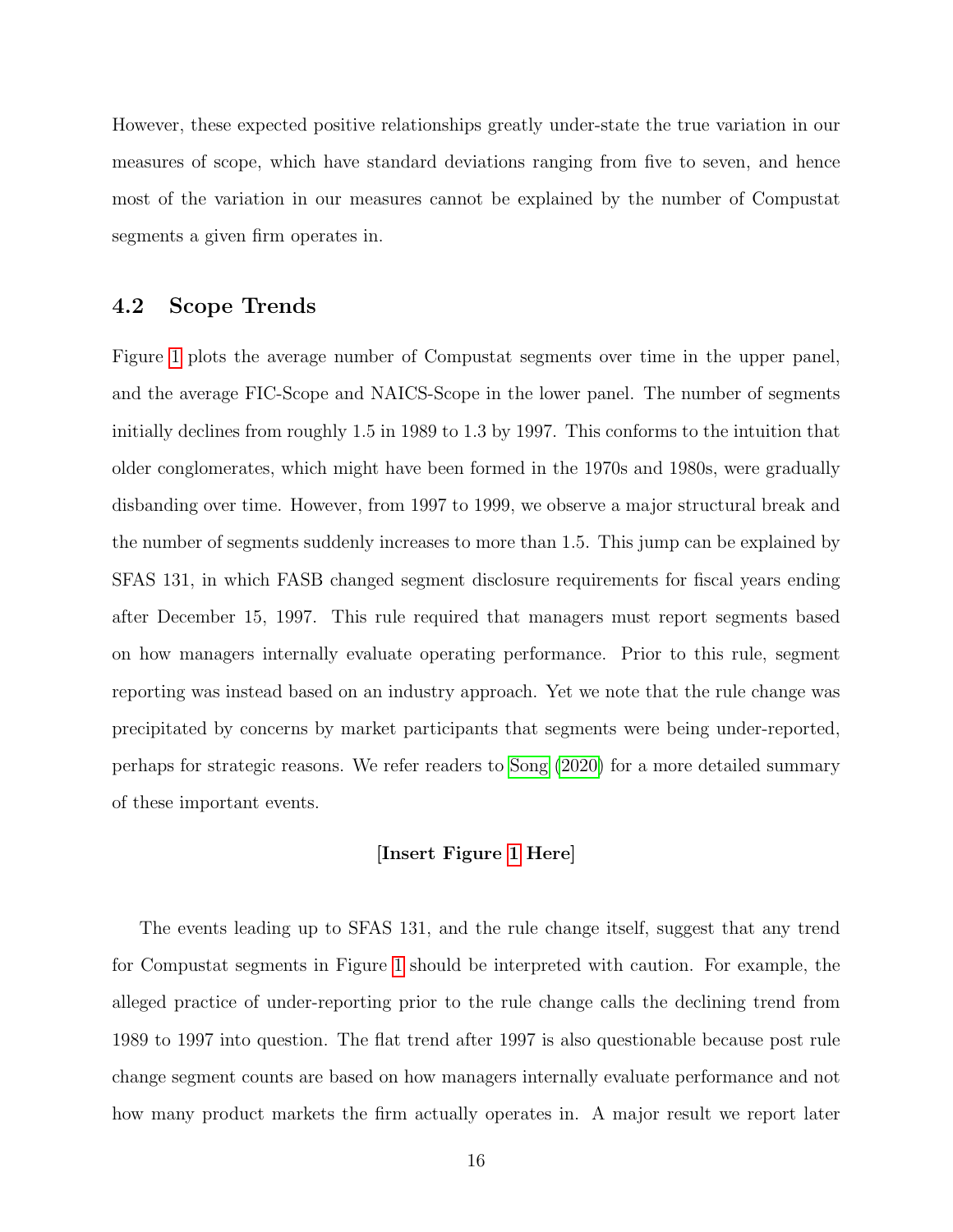is that firms increasing scope choose to operate in industries that are closely related, not industries that are diversified. Intuitively, many managers might prefer to internally assess performance of such related industry product lines together. If so, the number of Compustat segments would understate the increase in scope, as it is likely to only capture instances where firms operate in unrelated product markets where separate internal evaluation is likely.

The lower panel of Figure [1](#page-56-0) displays the average FIC-scope and NAICS-scope over our sample. The coverage dating back to 1989 was made possible by our backward extension of the TNIC database to the late 1980s. The figure illustrates that scope was increasing during our sample, with the most rapid rate of increase between 1997 and 2013. The average scope of firms in our sample increased by a full 50%. Notably, the upper panel shows that the number of Compustat segments did not change during this period. These results are consistent with the view that product market scope did increase, but the increases were mainly driven by firms serving multiple industries that are related (for example selling computers and cell phones) rather than diversified and unrelated (such as selling oil and cat food). Put together, our results are consistent with managers evaluating these highly related industry markets together, resulting in relatively few Compustat segments despite the high product counts.

A final note on scope trends is that the increased scale and scope we report can also help to explain why the length of 10-Ks has also increased over time. The upper panel of Figure [2](#page-57-0) plots the average number of words in the 10-K Item 1 over time, which increased in the first half of our sample steadily until 2003. After this year, the size of the Item 1 has become relatively stable. This suggests that document size is related scope, but also different, as Figure [1](#page-56-0) shows that scope has been increasing throughout our sample, even after 2003.

#### [Insert Figure [2](#page-57-0) Here]

To further understand the evolution of Item 1 over time, we note that there are 3 sources of variation that might drive its length: (1) increased scope across product markets, (2) increased product variety within markets, and (3) increased boilerplate content. Regarding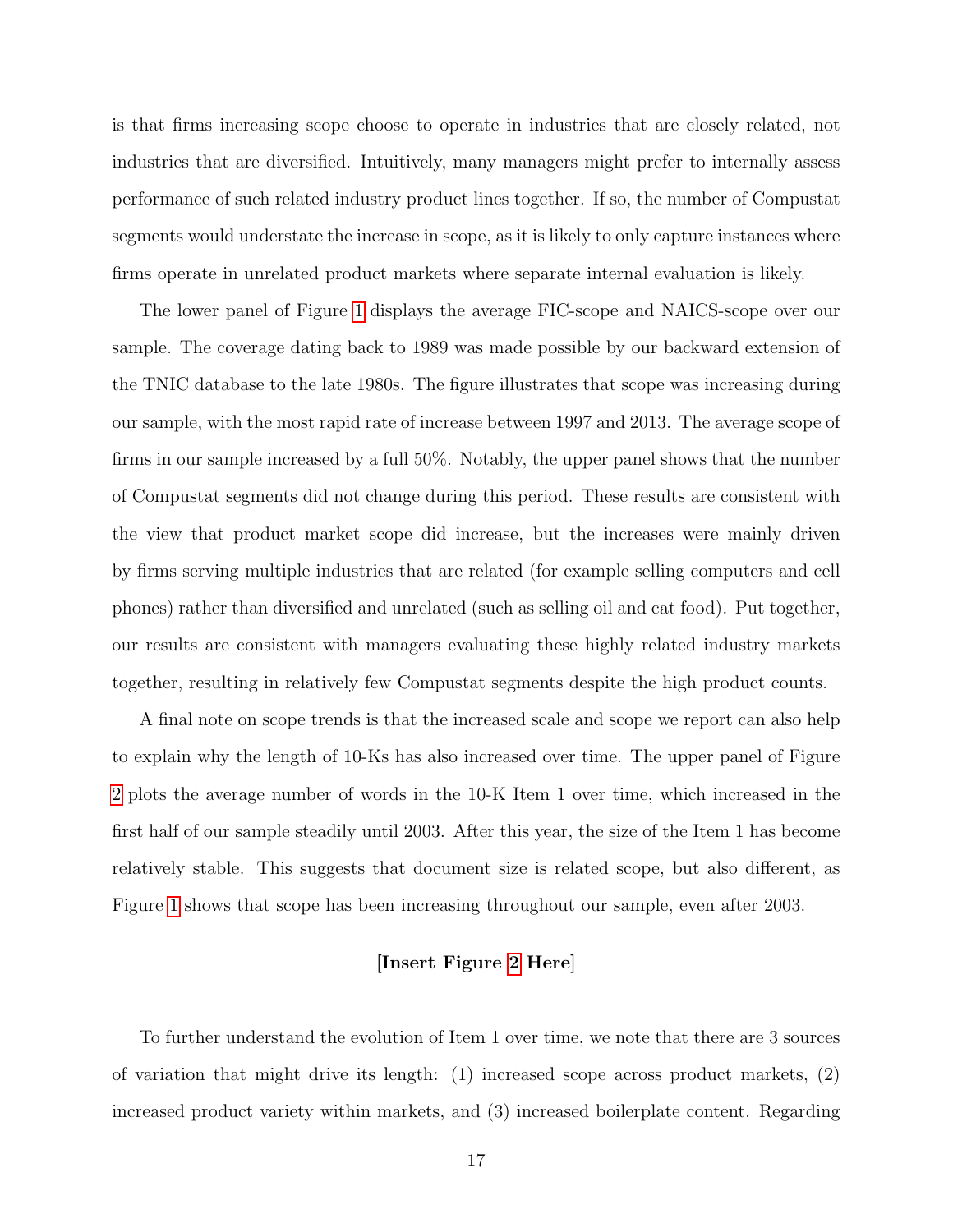boilerplate content, our removal of stop words, or any word that appears in more than 25% of all filings in a given year, should reduce the impact of boilerplate content. Regarding increased scope, as noted above, its time series is different from the trend in document size overall, which suggests that a shift in product variety might also have occurred in parts of our sample. The lower panel of Figure [2](#page-57-0) supports this intuition, and reports the average time trend of the number of 10-K Item 1 words per product market the firm likely operates in. This is computed as the number of words in the given firm's Item 1 divided by FIC-scope (number of likely product markets). The figure suggests that within-market product variety has likely increased some during the earlier part of our sample. These findings motivate future research on this topic, although our focus is on across-market scope.

# 4.3 Scale and Scope

We now examine the role of increasing firm scale and its relation to firm scope. Figure [3](#page-58-0) plots average firm size over time (based on book assets) both in nominal terms and in inflation-adjusted terms, and shows that average firm size has increased substantially over time. Using the conservative inflation adjusted metric, firm size has roughly tripled during our sample. This increase likely reflects the increases in firm scope we document above, but also increases in firm scale. We thus assess scale and scope properties using sorts.

### [Insert Figure [3](#page-58-0) Here]

Table [5](#page-44-0) reports average scale and scope statistics for size quintiles. Quintiles are formed by sorting on Compustat assets separately in each year. We report these statistics separately for the full sample and for firms that report just one Compustat operating segment.

### [Insert Table [5](#page-44-0) Here]

The table confirms that all measures of scope sort strongly with firm size. Even for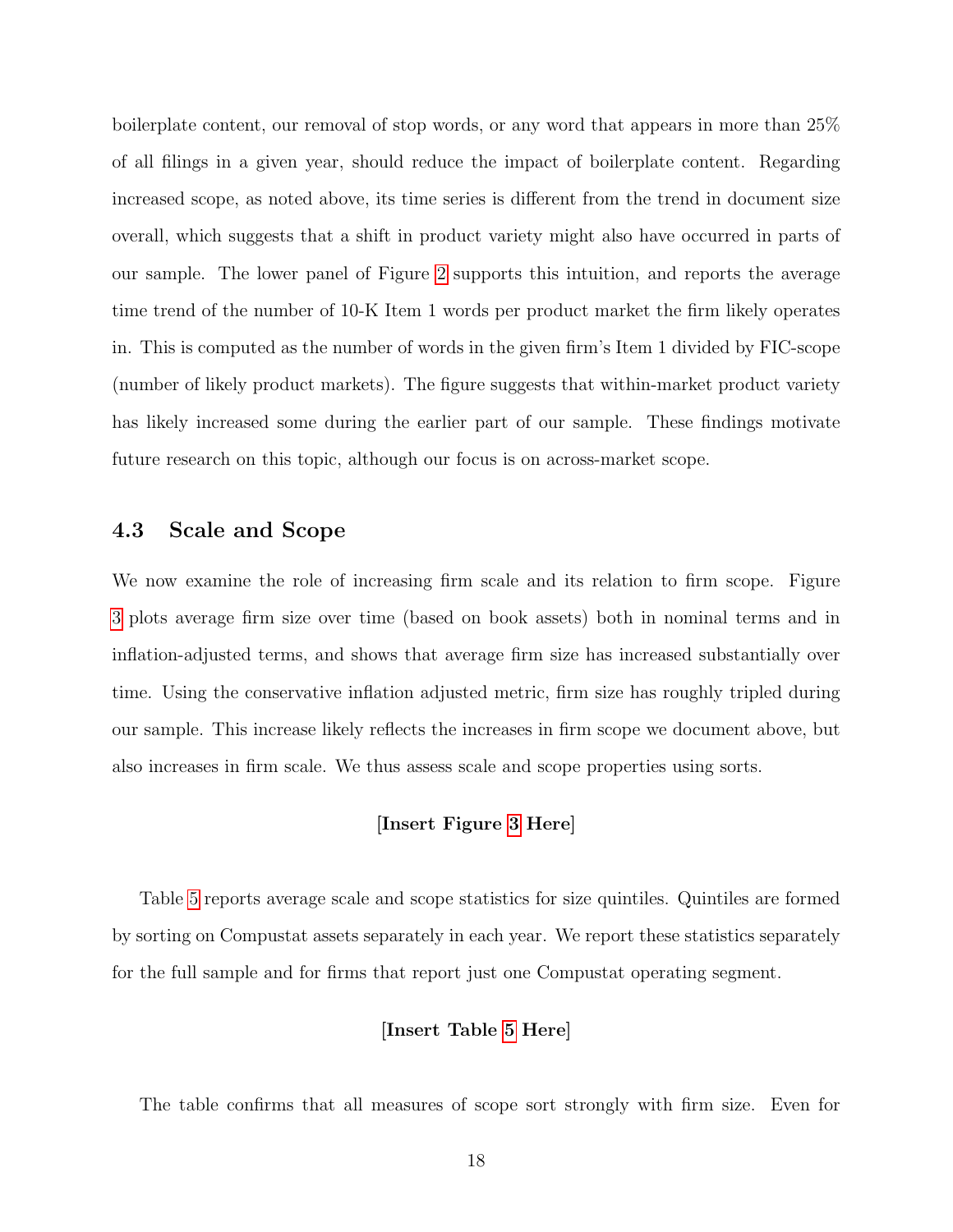Compustat segments, the smallest quintile firms have an average of 1.22 segments, which grows to 1.94 for the largest firms. Regarding FIC-scope, the interquartile range is from 5.65 product markets to 8.62 product markets. The range is larger for NAICS-scope at 4.02 to 9.17 markets. Yet the growth in scope by any measure across these quintiles pales in comparison to the range of firm size itself. Small quintile firms have about \$23 million in assets, whereas the largest quintile firms average \$11.7 billion. We conclude that some of the increase in firm size is likely related to a corresponding increases in firm scope. However, the sheer magnitude of the scale increase suggests that other drivers also matter. For example, U.S. firms have achieved not only economies of scope, but also economies of scale.

We conclude with a note about single segment firms. The rightmost columns in Table [5](#page-44-0) report the same statistics for the subset of single segment firms. We find that the large variation in firm scope with firm size is not much diminished. This reinforces our conclusion that Compustat segments are not a reliable source of information about firm scope.

# 5 Scope but not Diversification

In this section, we examine if the high levels of scope we find are related to companies spanning distant and highly diversified product markets, or more proximate related product markets. Although older studies portray conglomerates as the former, recent studies consider the latter (see theory by Crémer, Garicano, and Prat 2007 and empirical support in [Hoberg](#page-37-14) [and Phillips 2018\)](#page-37-14). To examine this issue, we first compute the average product market distance between every permutation of pairs of FIC-300 industries. For a given pair of industries in a given year, this is computed as the average TNIC pairwise similarity (see HP2016) between all of the firms in the first industry relative to those in the second industry in the pair. We thus observe which industry pairs are proximate and distant.

Next, we consider the firm-to-industry mapping created when computing the FIC-score. As we discussed in Section [3,](#page-6-0) this calculation first requires us to identify the set of FIC-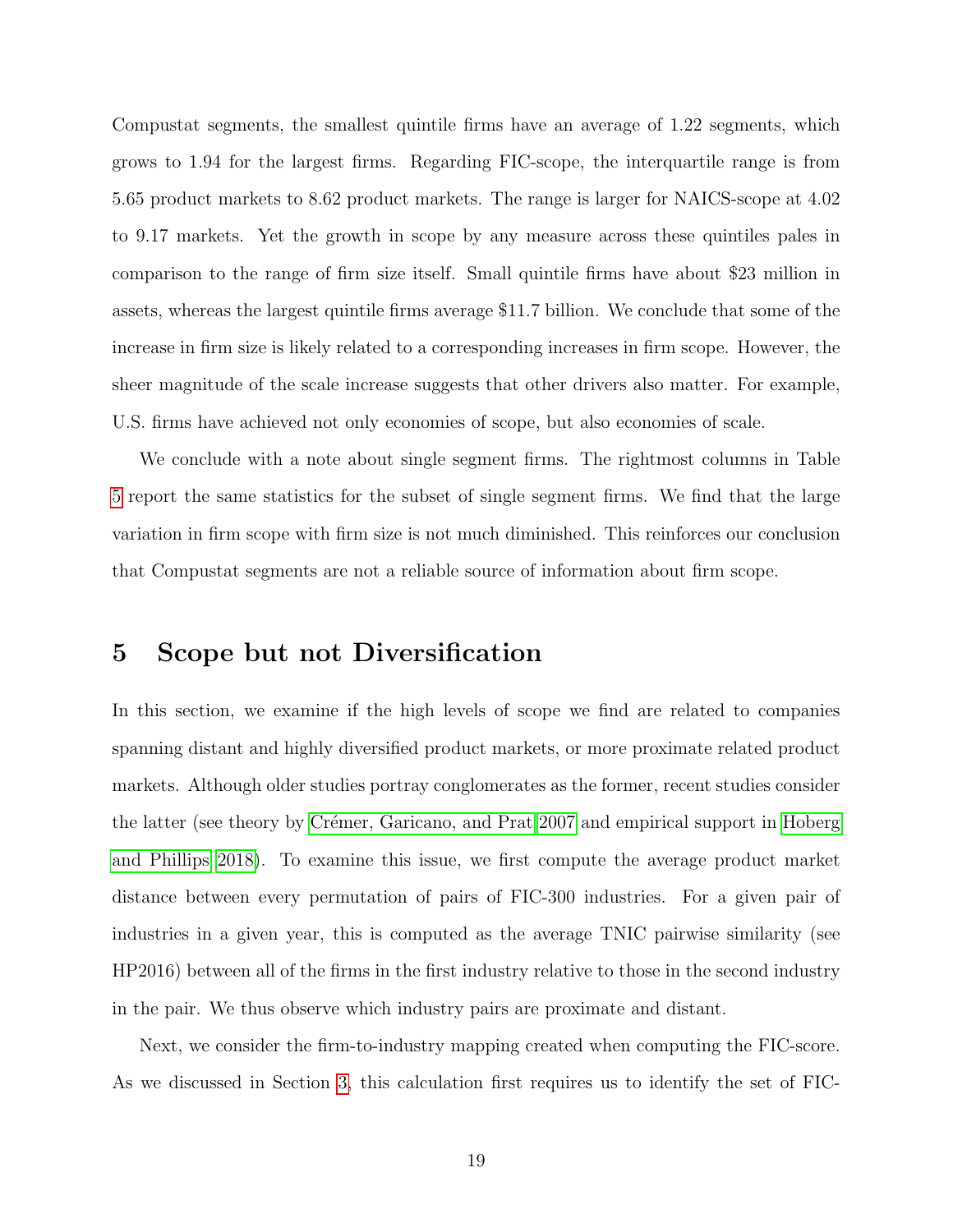300 industries that each firm likely operates in based on the given firm's coverage of the given industry's vocabulary in its 10-K item 1. Finally, we use firm configurations across industries to create a database of observed "operating pairs". A firm that maps to industry i and industry j is thus an observation of the operating pair  $ij$ . A firm that maps to three industries  $\{i,j,k\}$  is an observation of three operating pairs:  $\{ij,ik,jk\}$ . A firm that maps to just one industry does not have any observed operating pairs. We then tabulate the total number of operating pairs for each pair of industries in each year to compute the distribution of operating pairs for each year.

### [Insert Table [6](#page-45-0) Here]

In each year, we sort industry pairs into deciles based on the TNIC similarity of the pair. Table [6](#page-45-0) then reports the fraction of all observed operating pairs that are in each decile. We report this distribution for all firms, and separately for single segment and multisegment firms. The table shows that firms overwhelmingly operate in industry pairs that are close together in the product space. Almost 40% of all operating pairs are in the highest decile of TNIC industry pairwise similarity. An additional 13% to 15% are in the next decile. These results indicate that modern multi-industry firms are not the diversified conglomerates portrayed in the early literature. Rather, these firms operates in highly related industries. Consistent with [Hoberg and Phillips](#page-36-11) [\(2010a\)](#page-36-11) and [Bena and Li](#page-36-12) [\(2014\)](#page-36-12), these related industries likely generate product and operational synergies that can add value. Indeed we report later that scope-enhancement is rewarded with higher valuations and sales growth.

### [Insert Table [7](#page-46-0) Here]

We next examine the risk properties of our scope measures. Our prediction is that firms having operating segments that are far in the product space should be less risky due to the diversifying effects of unrelated markets. In order to examine whether different levels of scope reduce or increase risk, we separate out scope into terciles from "close scope" to"far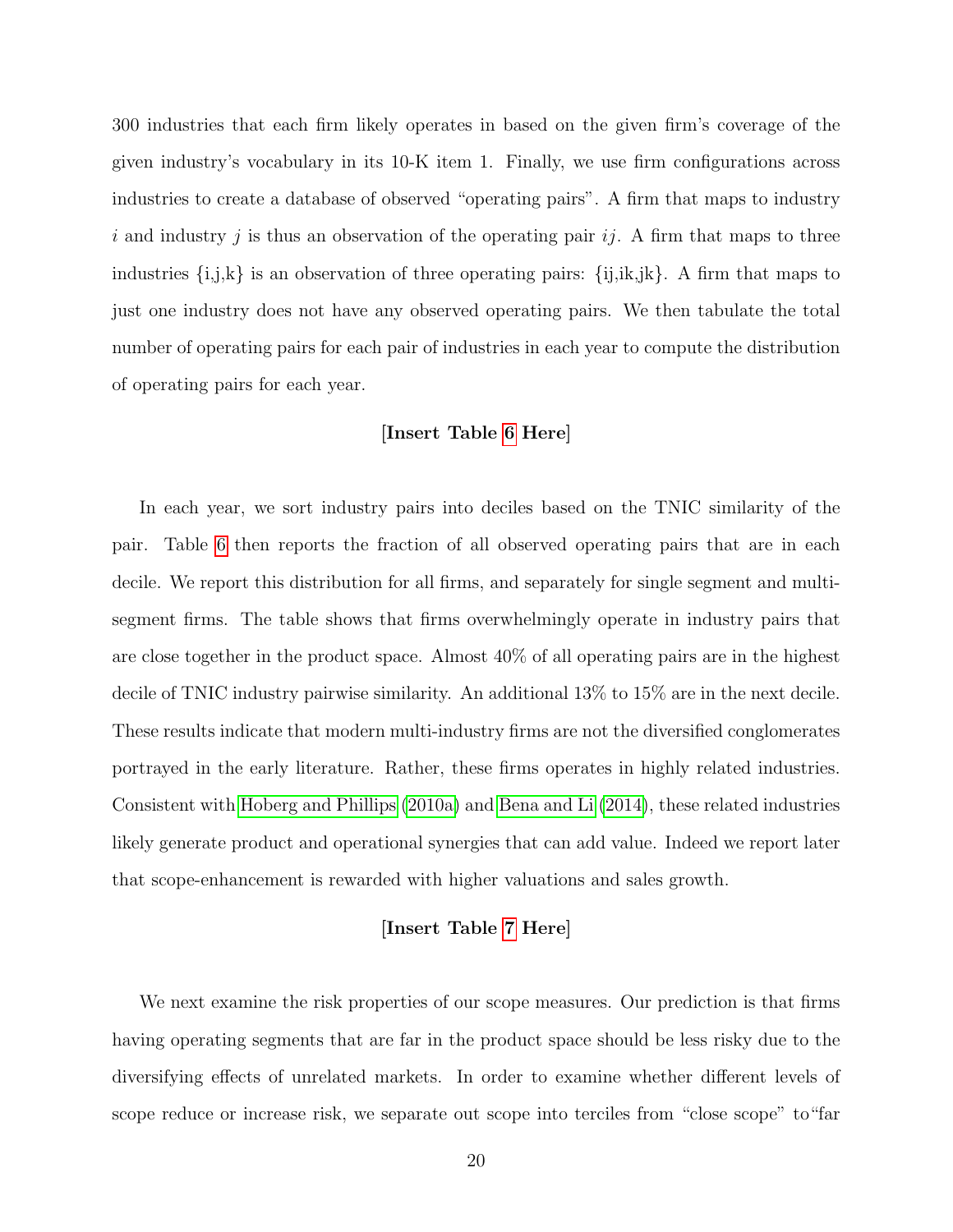scope". This is done by computing the average pairwise distance of the FIC-300 industry pairs each firm operates in (using the same operating pair database discussed above) and sorting firms into terciles in each year.

Table [7](#page-46-0) reports the results of regressions where measures of firm risk is the dependent variable. We also include controls for size, age, and year fixed effects. We additionally include firm fixed effects in Panels C and D. The first dependent variable Market Volatility is the standard deviation of the firm's daily stock returns in year  $t$ , and Cashflow Volatility is the standard deviation of a firm's quarterly operating income scaled by assets, computed over the 8 quarters of year t and  $t + 1$ .

Panels A and C of Table [7](#page-46-0) show that firms with close-scope operations are significantly more risky for stock volatility. These results are robust with or without firm fixed effects. Panels B shows that cash flow volatility is broadly higher for firms with high scope, with the coefficient being largest for near-scope firms. Panel D shows that the relation between scope and cash flow volatility generally becomes insignificant when we additionally include firm fixed effects. These insignificant to positive links to risk broadly support our conclusion that diversification is unlikely to be a major motive for scope increase. Because scope expansions focus on related markets, and because scope increase requires innovative investment (which is risky), a high scope strategy tends to associate with higher (not lower) risk.

### 5.1 Validation of Scope Measures

The results presented support the conclusion that text-based measures of scope have many advantages over using Compustat segments. In this section, we provide a formal validation test that uses direct firm statements to evaluate candidate measures of scope.

We consider four queries of firm 10-Ks to identify direct statements indicating that a firm offers products with a high degree of scope. These queries are based on three lists:

List A: product lines, product categories

List B: product lines, product categories, service lines, service categories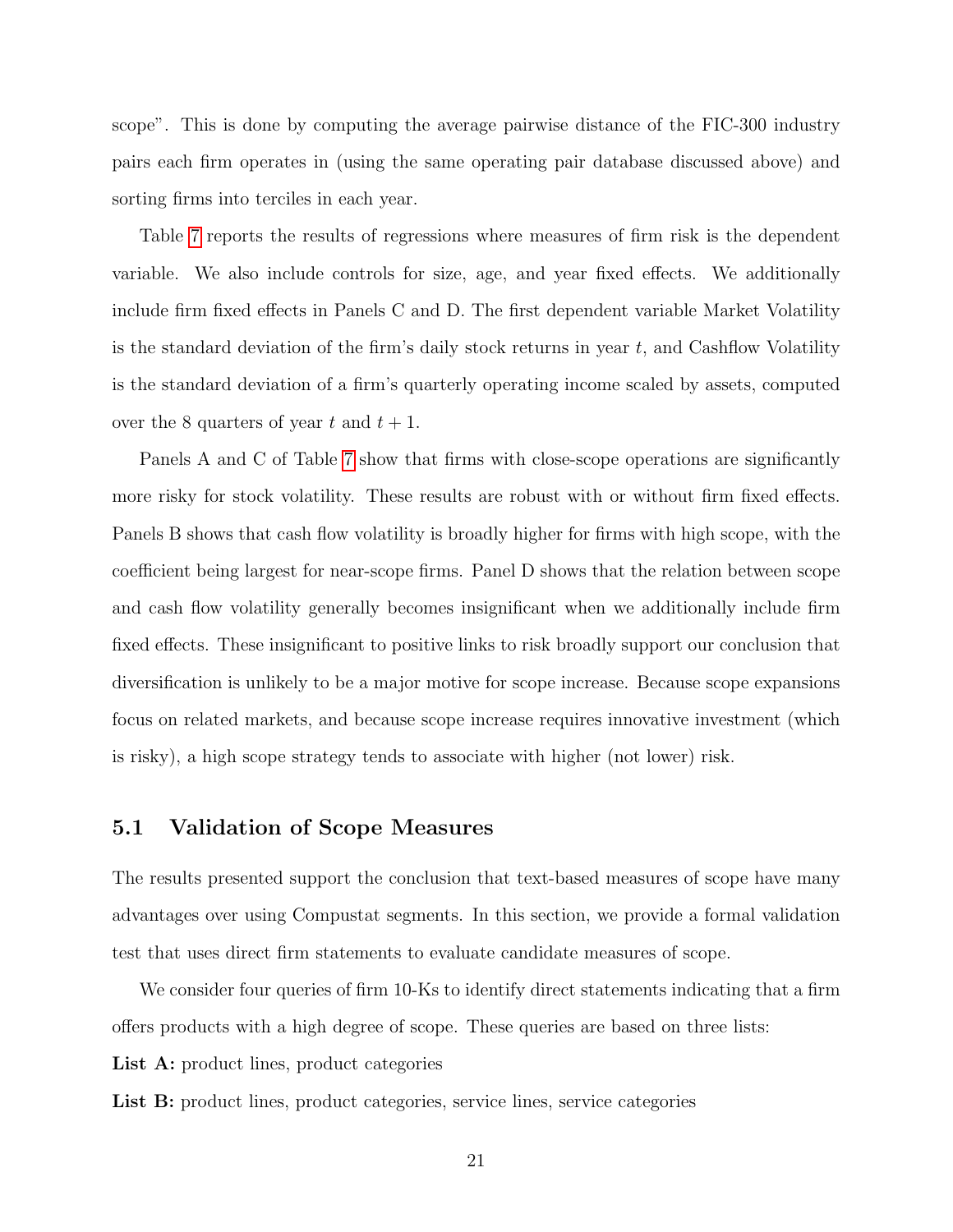List C: breadth, broad, broader, wide, multiple, numerous, diverse, categories, divisions

We use the metaHeuristica software to compute four variables of interest. "Product Breadth" is the number of paragraphs in each firm's 10-K that mentions a phrase in List A, scaled by the total number of paragraphs in the firm's 10-K. "Product/Svc Breath" is analogously defined based on List B. "Product Breadth Detail" is the number of paragraphs that contain a phrase in List A and also a word from List C. "Product/Svc Breadth Detail" is analogously defined using List B and List C. Intuitively, when these scores are higher, it is likely that the firm offers a high scope array of products and services. We also note that the latter two variables are quite stringent and are based on proximity searches. This anchorphrase approach is more rigorous than are basic unconditional word counts as it would be less informative if words from List C appeared in different paragraphs than those where Lists A and B appear.

To validate our measures of scope and compare them to Compustat segments, we regress the four above variables on candidate scope measures. We additionally include controls for size, age, market to book, and the TNIC HHI, and we also include firm and year fixed effects. For validation, a measure of scope should have a strong positive and significant coefficient.

### [Insert Table [6](#page-45-0) Here]

Table [6](#page-45-0) displays the results. The first four rows only include the controls as a baseline, and illustrate for example that size (log assets) is not surprisingly related to our direct statements of scope, and the t-statistic is between 3.5 to 4.0. Rows  $(5)$  to  $(8)$  add the number of Compustat segments to the regression. This variable is positive and significant for the first two variables (*t*-statistic of roughly 2.7) but is only significant at the  $10\%$ level for the more stringent variables. Rows (9) to (12) additionally add FIC-scope to the regression. We find that FIC-scope is much more positive and significant than both firm size and Compustat segments. Its t-statistic is roughly 8.5 for the broad validation measures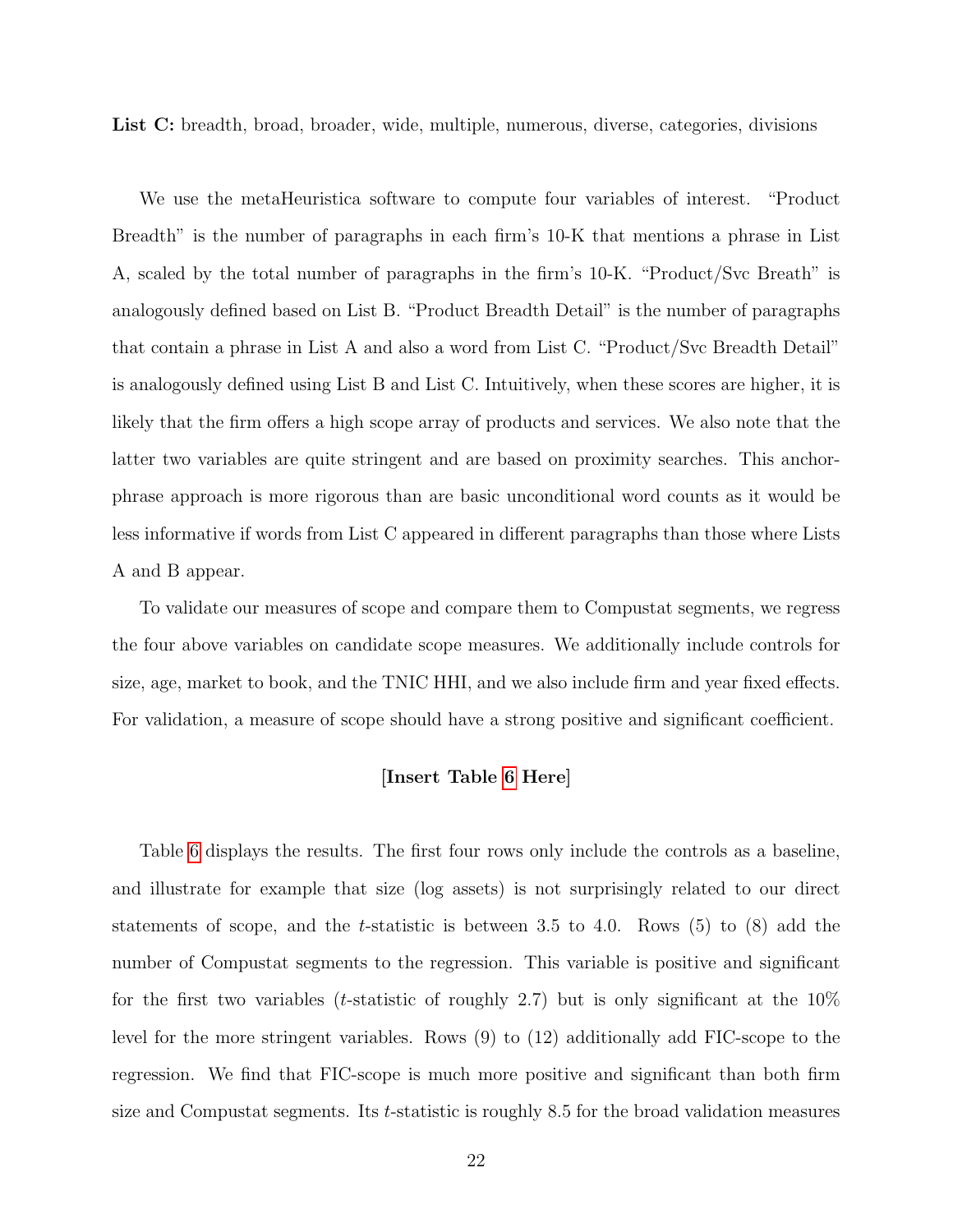and 6.5 for the strict validation measures. Additionally, including FIC scope reduces the significance of the Compustat segment variable by roughly one third. Rows (13) to (16) reproduce this test for the NAICS-scope variable, and we find similar but slightly weaker validation (*t*-statistics range from 5.3 to 6.2). We conclude that FIC-scope has the strongest validation, but NAICS-scope also performs quite well. Compustat segment counts are at best only weakly validated.

# 6 Scope Incentives and Corporate Finance Policies

We now explore how firms seeking to increase scope modify their corporate finance policies. This question touches upon many issues of high importance for understanding corporate finance in general, and also issues of relevance to regulators. For example, is the increase in scope we report related to the high level of acquisition activity reported in the popular press over the past couple decades? Additionally, is innovation investment in R&D associated with increases in scope, or is it achieved instead through acquisitions and capital expenditures. We examine these potential mechanisms in this section using plausibly exogenous shifters of the incentives firms have to increase scope. We also assess the link between scope and firm performance, and we explore how increases in scope are financed. These tests are not aimed at establishing full-fledged causality, which is not possible using available measures, but rather are aimed at examining whether the proposed scope increasing mechanisms are related to shifting corporate finance policies and firm outcomes.

### 6.1 First-Stage Analysis

We first examine the relation between our measures of scope incentives and our novel measures of scope. This analysis constitutes the first stage that we will ultimately use in our two-stage least squares analysis of the impact of scope incentives on ex-post investment, performance and financing in the next section. We use these instruments to assess the relevance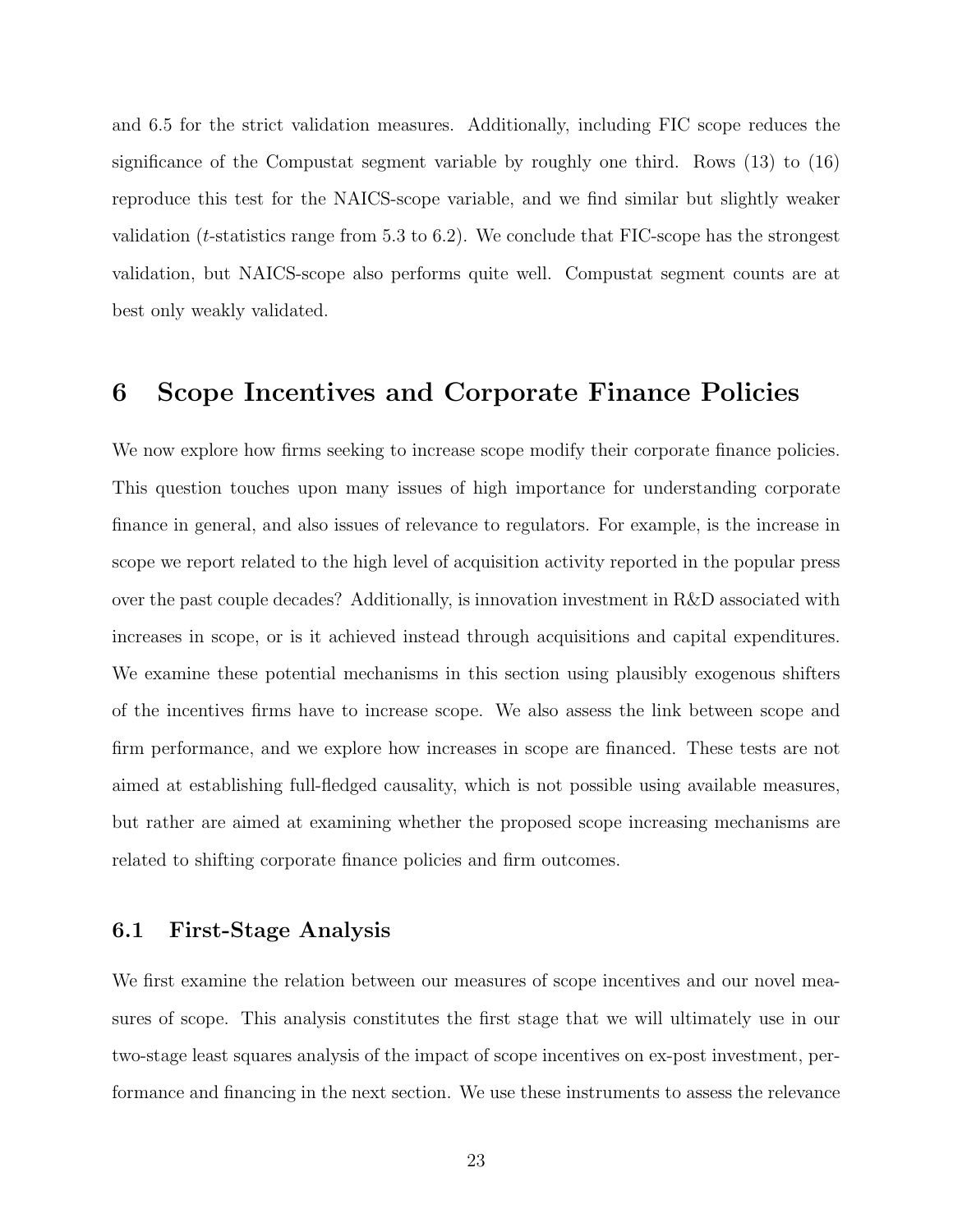of plausibly exogenous incentives to increase scope on various corporate finance outcomes. This is thus a test of mechanism relevance, and not a pure test of causality.

Our first ex-ante measure of scope incentives we label Sectoral Redeployment Potential, which we explain in detail in Section [3.3.](#page-9-0) This variable measures the extent to which the assets owned by a focal firm's close peers can be easily redeployed for use in the product markets covered by the focal firm's more distant peers. When this variable is high, it indicates that the focal firm likely has the ability to increase its scope outward at low cost, as its assets are likely redeployable to assist in production in these nearby product markets. Our second measure we label *Sectoral Opportunity Set Potential*, which is based on the supply of scopeexpansion opportunities rather than the cost of executing them. This measure is one minus the concentration ratio of the distribution of industries spanned by the focal firm's more distant peers. When this quantity is high, it indicates that these peers span many related product markets. As a consequence, the focal firm likely sees a favorable distribution of industries to which it can increase its scope (a "thick" opportunity set). Importantly, both measures are computed without using the characteristics of the focal firm itself, and are weighted heavily on the more distant peers. The use of distant peers, as explained earlier, is supported by econometric research as being moor plausibly exogenous due to the the second-degree (rather than first-degree) network linkages of these peers.

In our first stage analysis, we regress our measures of scope on both scope incentive variables and we include all control variables that are also included in our two stage models, and also firm and year fixed effects in both stages. The results are in Table [9.](#page-48-0)

#### [Insert Table [9](#page-48-0) Here]

Row (1) shows that both scope incentive variables are positively related to FIC-scope. Sectoral Redeployment Potential is positive with a t-statistic of 4.3, and Sectoral Opportunity Set Potential has a positive t-statistic of 11.9. Results are similar for NAICS scope. For comparison, we run the same regression with the  $\#$  of Compustat segments as the dependent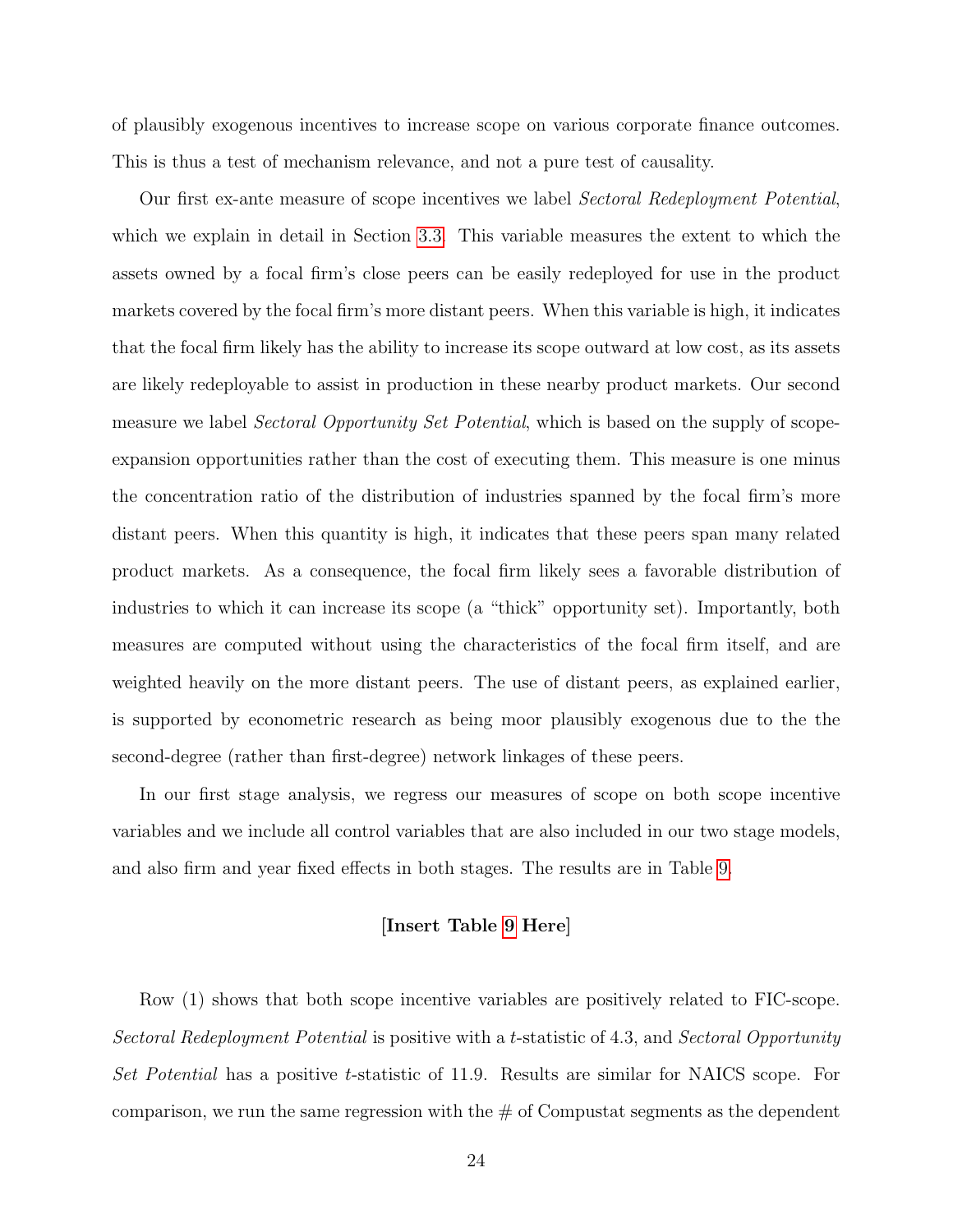variable and we find the results are much weaker. The first scope incentive variable is not significant, and the second is moderately significant with a t-statistic of 2.9. Overall these results indicate that our scope incentive variables are powerful regarding variation in FICscope and NAICS-scope, but not for the number of segments. Henceforth, we only consider FIC-scope and NAICS-scope in our second stage models.[9](#page-25-0)

# 6.2 Corporate Finance Policies and Scope Expansion

We now consider the second stage regressions where we assess the impact of ex-ante scope increase incentives on ex-post investments, performance, and financing policies. We start with investments and consider ex post acquisitions, divestitures (target of acquisition), R&D, and CAPX. In particular, we consider two-stage least squares regressions where we instrument either FIC-scope or NAICS-scope using our two instruments based on ex-ante scope incentives. We also control for size, age, and firm and year fixed effects. We also consider a specification that also controls for ex ante valuation (market to book) and the TNIC HHI.

### [Insert Table [10](#page-49-0) Here]

The results for investment policies are displayed in Table [10.](#page-49-0) In Panel A, we find that firms with high ex-ante incentives to increase scope are more likely to do an acquisition  $(t - statistic$  of 4.7) and they are less likely to divest  $(t - statistic$  of -2.3). These results indicate that acquisitions are a natural way to increase scope, and avoiding divestitures is also necessary to avoid losing any previous gains in scope. These results also suggest that increases in product scope are an important acquisition motive, and that scope increases might help to explain why acquisitions became so prevalent over the past two decades. These results can also inform regulatory debates given the more controversial link between acquisitions and market power suggested in the popular press.

<span id="page-25-0"></span><sup>&</sup>lt;sup>9</sup>As expected in unreported tests, our results are weaker if we use the number of Compustat segments instead of FIC-scope or NAICS-scope.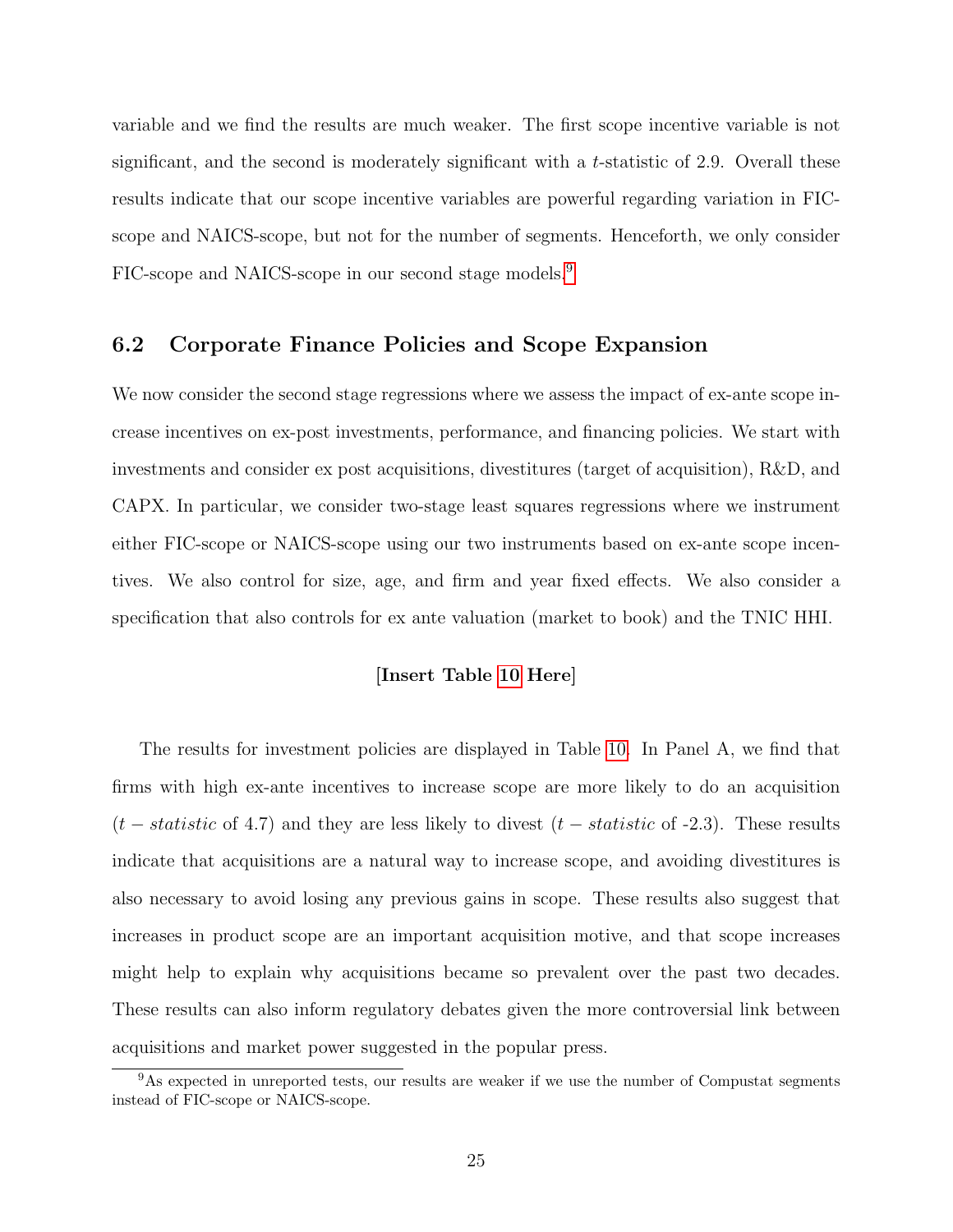A second finding is that firms with high incentives to increase scope also increase their R&D expenditures, but they do not increase capital expenditures. The increase in R&D is significant with a t-statistic of 3.9. This finding indicates that innovation likely facilitates scope expansion as do acquisitions. For example, when assets can be redeployed across product markets, some innovation spending is likely synergistic as it can serve to improve productive efficiency and flexibility. In turn, this model likely facilitates the creation of multi-industry firms that do not need multiple operating segments. For example, firms might use R&D to develop more universal and flexible production sites. Hence the benefits of increased scope might be feasible in the 21st century without having to accept the dark side of negative governance externalities. Indeed our earlier results suggest that increases in scope were achieved during our sample with almost no change in the average number of Compustat operating segments.

Table [11](#page-50-0) documents novel supplemental results based on running the tests in Table [10](#page-49-0) separately within each major industry sector, as defined using the Fama-French-5 classification. Panel A shows that firms in the technology sector primarily increase scope by investing in R&D and not in acquisitions. In contrast, firms in manufacturing sectors do the opposite and primarily invest in acquisitions but not in R&D. These results are intuitive given the focus on intangible assets in the tech industry and the focus on tangible assets in manufacturing. The other three sectors (consumer, health and miscellaneous) are consistent with both investment channels (R&D and net acquisitions) being relevant.

In Online Appendix Table [IA2,](#page-68-0) we run the tests in Table [10](#page-49-0) using a one-stage model where we regress ex post investments on the two ex ante scope-incentive measures directly. We find that increased R&D and reduced asset sales are significantly and positively related to the asset redeployability incentive, whereas increased acquisitions are most related to the opportunity set incentive. These results suggest that innovation spending indeed might be used to redeploy flexible assets to new localized product markets, thus also leading to a lower likelihood of asset sales. In contrast, acquisitions are more likely in less redeployable markets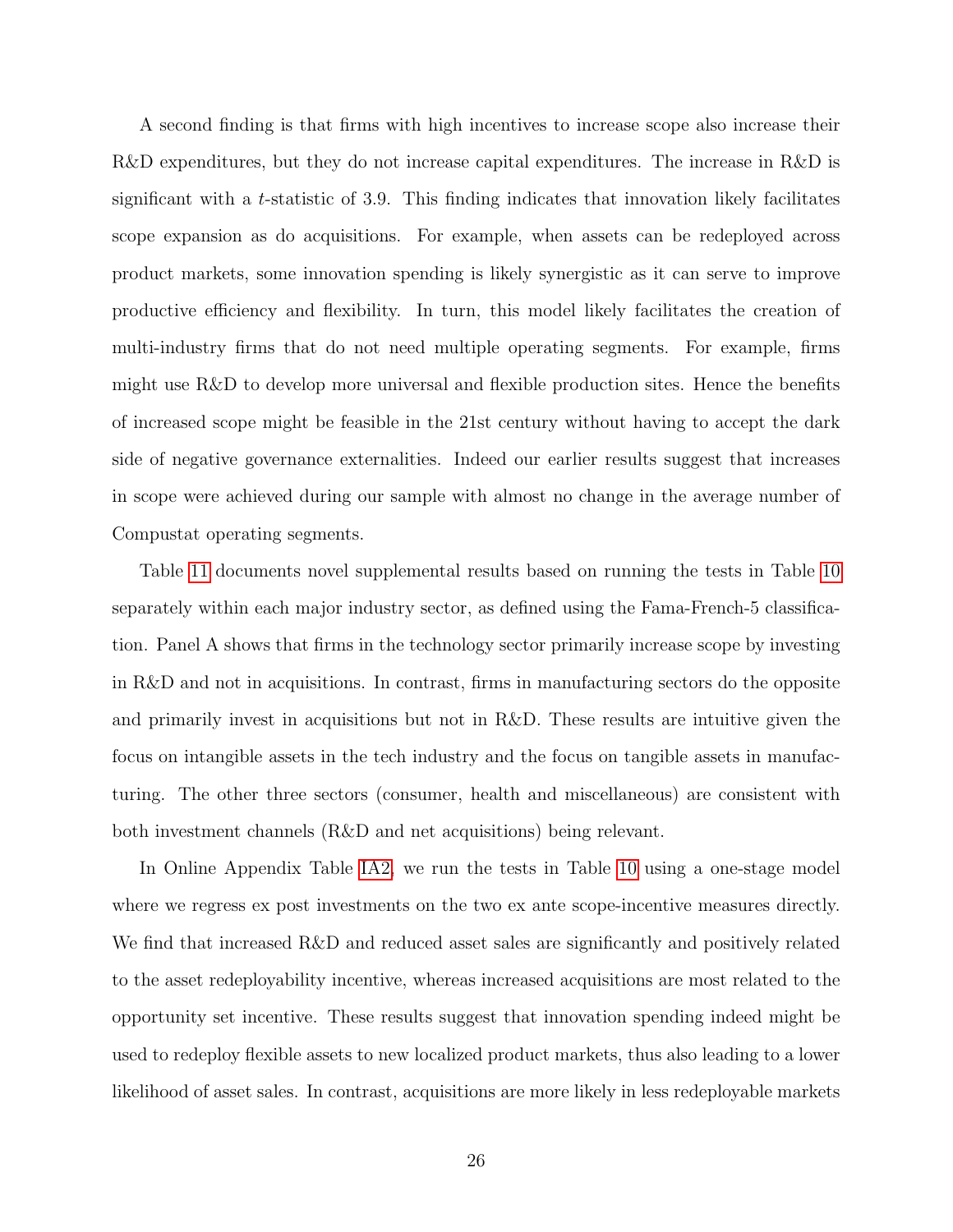having numerous opportunities (redeployment is less feasible in these markets).

# 6.3 Ex-post Outcomes and Scope

Table [12](#page-51-0) reports the results of analogous regressions for ex-post performance metrics. We consider ex-post valuations (market to book), sales growth, asset growth and return on assets. All right-hand-side variables are lagged one period and we use a two-stage least squares model with scope instrumented by our two ex ante scope incentive variables.

### [Insert Table [12](#page-51-0) Here]

The table shows that firms with high scope expansion incentives experience higher expost valuations, higher sales growth and higher asset growth.[10](#page-27-0) However, we do not observe a significant coefficient for profitability measured as return on assets (ROA). Overall, the higher valuations suggest that scope expansion is a positive net present value investment and that investors expect higher profits in the future. We also note that the non-result for ROA is consistent with the view that firms add new industries to their portfolio in an assortive way,<sup>[11](#page-27-1)</sup> and focus on the most profitable markets first. This interpretation is consistent with all four of our findings on performance. Our valuation results - which show that firm market-to-book equity ratios increase with our scope measures - are in contrast to the historical conglomerate literature [\(Berger and Ofek](#page-36-7) [\(1995\)](#page-36-7) and [Lang and Stulz](#page-37-5) [\(1994\)](#page-37-5)) that finds that firm market-to-book valuation measures go down with an increased number of reported Compustat segments. In Online Appendix Table [IA3,](#page-69-0) we run these outcome tests in a one-stage model as before. The results suggest that value creation is strongest for scope expansions that are realized through the asset redeployability channel, but sales growth is highest for the opportunity set channel. These results are intuitive given our investment

<span id="page-27-0"></span> $10$ Our results for valuation are robust if we use the [Peters and Taylor](#page-37-18) [\(2017\)](#page-37-18) measure of Q (which accounts for intangibles) as an alternative to market to book assets.

<span id="page-27-1"></span><sup>&</sup>lt;sup>11</sup>The non-result for ROA is robust to alternative specifications such as  $(A)$  adding R&D back into operating income as it is not clear that R&D is an expense, (B) truncating ROA at zero when it is negative, or (C) scaling profitability by sales instead of assets.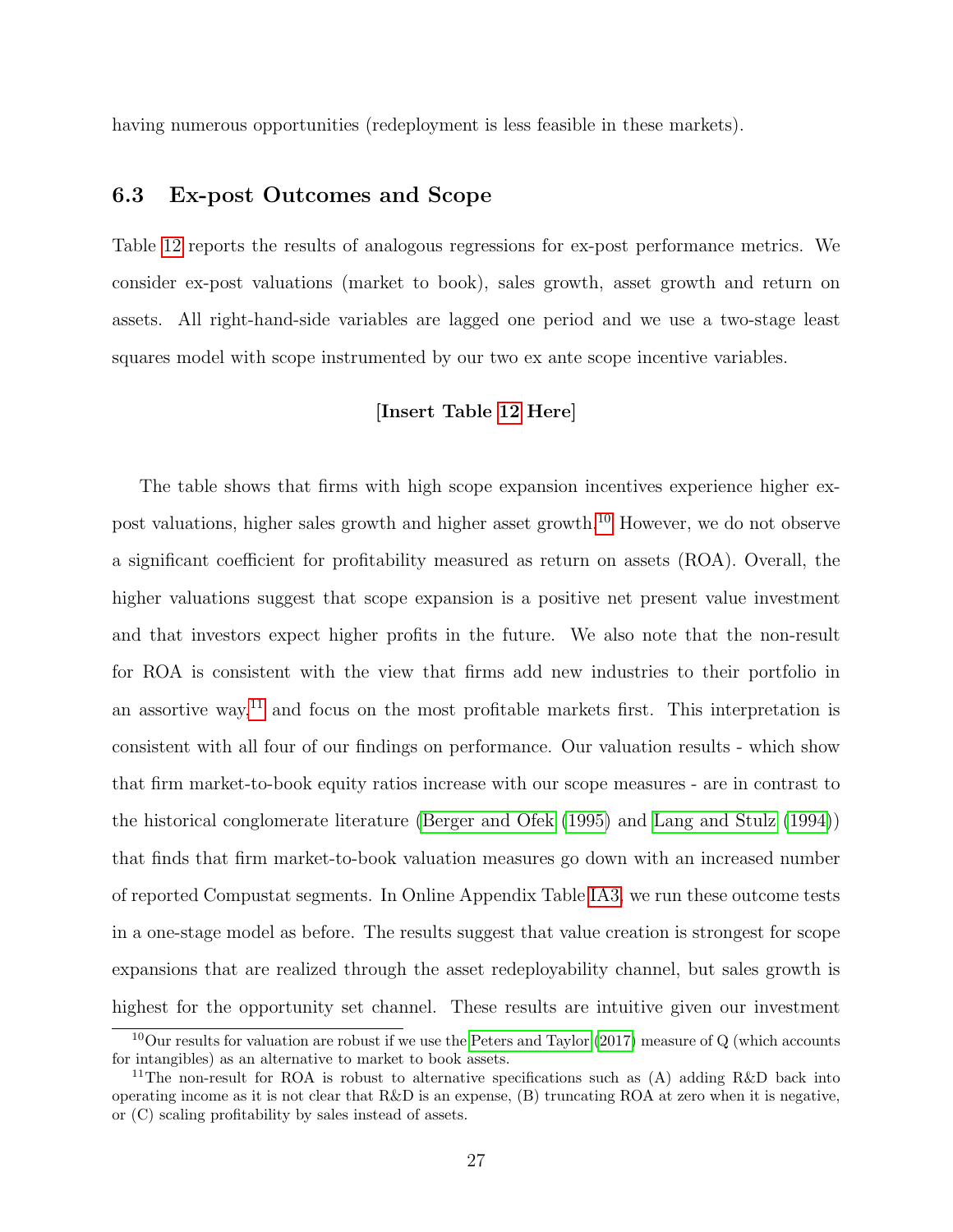results, as they suggest that the return on investment is higher for organic investments such as R&D using existing redeployable assets. Consistent with the literature, valuation gains to acquisitions are lower by comparison, but acquisitions instead generate higher and more immediate sales growth (as acquisitions, unlike organic growth, typically entail the purchasing of an existing market presence in addition to the assets).

We next explore the importance of scope expansion to venture capital funded private firm entry and product market fluidity (the rate of change in product portfolios of existing public firms that operate in a focal firm's product markets) over time. We use two variables from [Hoberg, Phillips, and Prabhala](#page-37-13) [\(2014\)](#page-37-13) to measure both quantities. The first variable, VC funding similarity is the cosine similarity of the given focal firm's 10-K product description to the average vocabulary used by all startups in the given year (where the startup vocabulary is obtained from Venture Expert business descriptions of all startups receiving their first round of financing in the given year). The second variable Product Market Fluidity is the average market-wide change in the use of the given firm's 10-K product description vocabulary by all other firms. A high value indicates a large amount of product innovation by competing firms in the focal firm's product markets. We report these results in Table [13.](#page-52-0)

### [Insert Table [13](#page-52-0) Here]

The results are shown in Table [13,](#page-52-0) which shows that high venture capital related entry occurs into the focal firm's markets when the firm has scope increases, and fluidity also increases consistent with existing public firms also turning over their product portfolios more actively when scope incentives are strong. These results are particularly compelling when interpreted alongside our earlier-reported finding that high scope firms also do more acquisitions (see Table [10\)](#page-49-0). Overall, these innovation and acquisition results are consistent with [Phillips and Zhdanov](#page-37-19) [\(2013\)](#page-37-19), who show that existing firms have strong incentives to purchase related start ups as their scope increases. This interpretation suggests that alreadypublic firms tend to outsource scope-enhancing R&D and technology development to smaller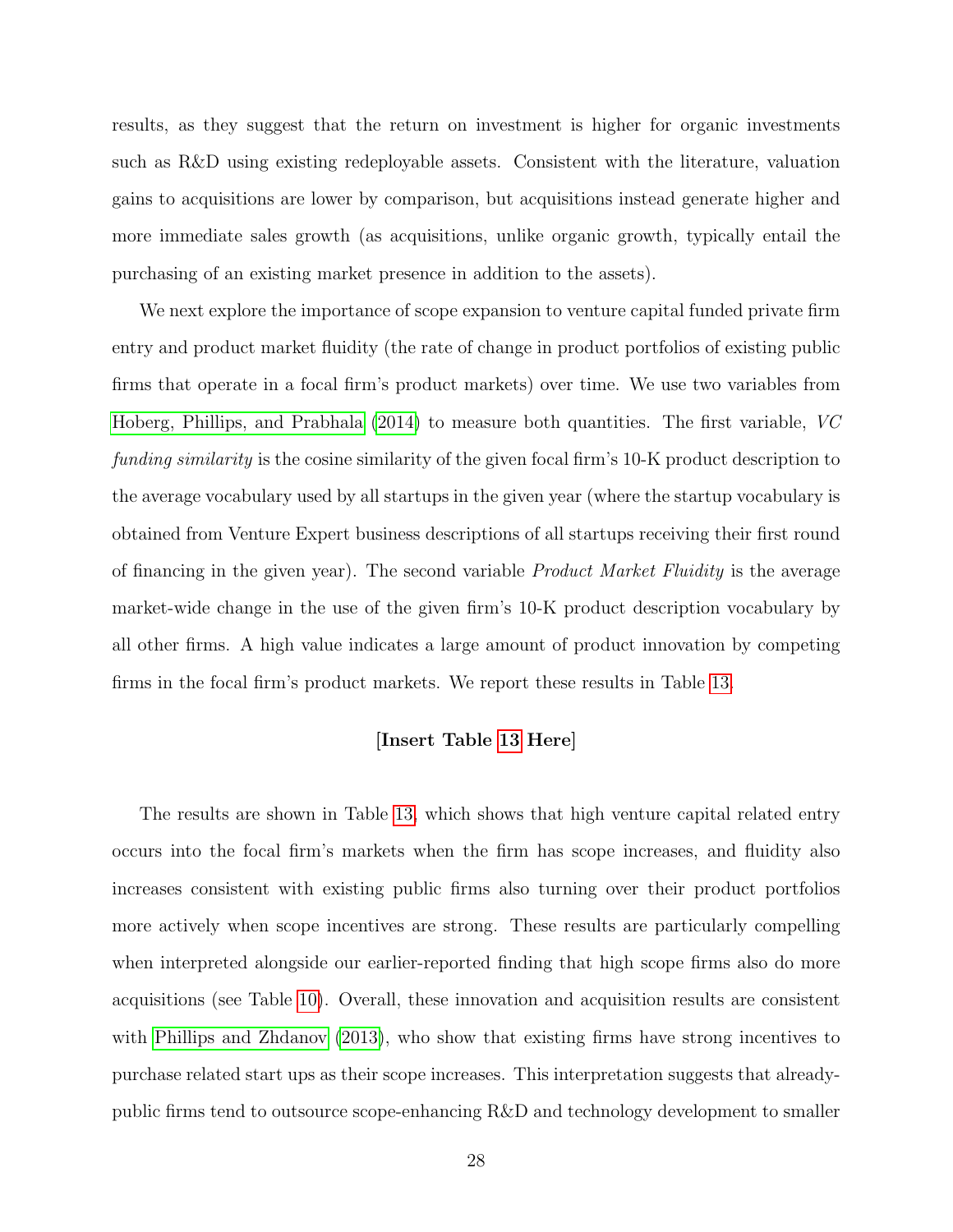startups (thus generating the higher levels of VC funding we observe) and later buy them (thus explaining the higher acquisitions we also observe).

### [Insert Table [14](#page-53-0) Here]

Table [14](#page-53-0) reports the results of analogous regressions for ex-post financing policies. The question of interest is how do firms likely finance scope expansions? Our results suggest that equity is more commonly used than debt. Increased equity in the capital structure appears to accrue both through the issuance of new shares and through lower overall dividend payments. These results are consistent with innovation and asset redeployment being used to facilitate scope expansion, as neither creates a significant amount of new fixed collateral that is traditionally associated with debt financing. The one stage results in Online Appendix Table [IA4](#page-70-0) shows that our results for the financing variables are rather evenly spread across the two scope incentive variables.

As discussed in Section [3,](#page-6-0) we also consider an alternative measure of scope based on the Latent Dirichlet Allocation topic model. As we note in Online Appendix Tables [IA5](#page-71-0) to [IA7,](#page-73-0) our results are fully robust to this alternative measure of scope.

# 6.4 Extent of Scope Expansions and the Role of Scale

We next examine if our findings regarding scope-induced corporate policies and performance differ as firms become more spread out regarding the markets they serve, and whether these results differ based on firm scale. These issues are important as it is natural to ask whether the gains to scope become larger or smaller as firms advance in scale and scope. For example, if the gains to adding more scope are largest for firms that already achieved high scale and scope, it would suggest that the trend toward increased scope and fewer publicly traded firms is likely to continue. Alternatively, if the gains are largest for smaller firms, then this trend might focus more on smaller firms, and less on already-expanded firms.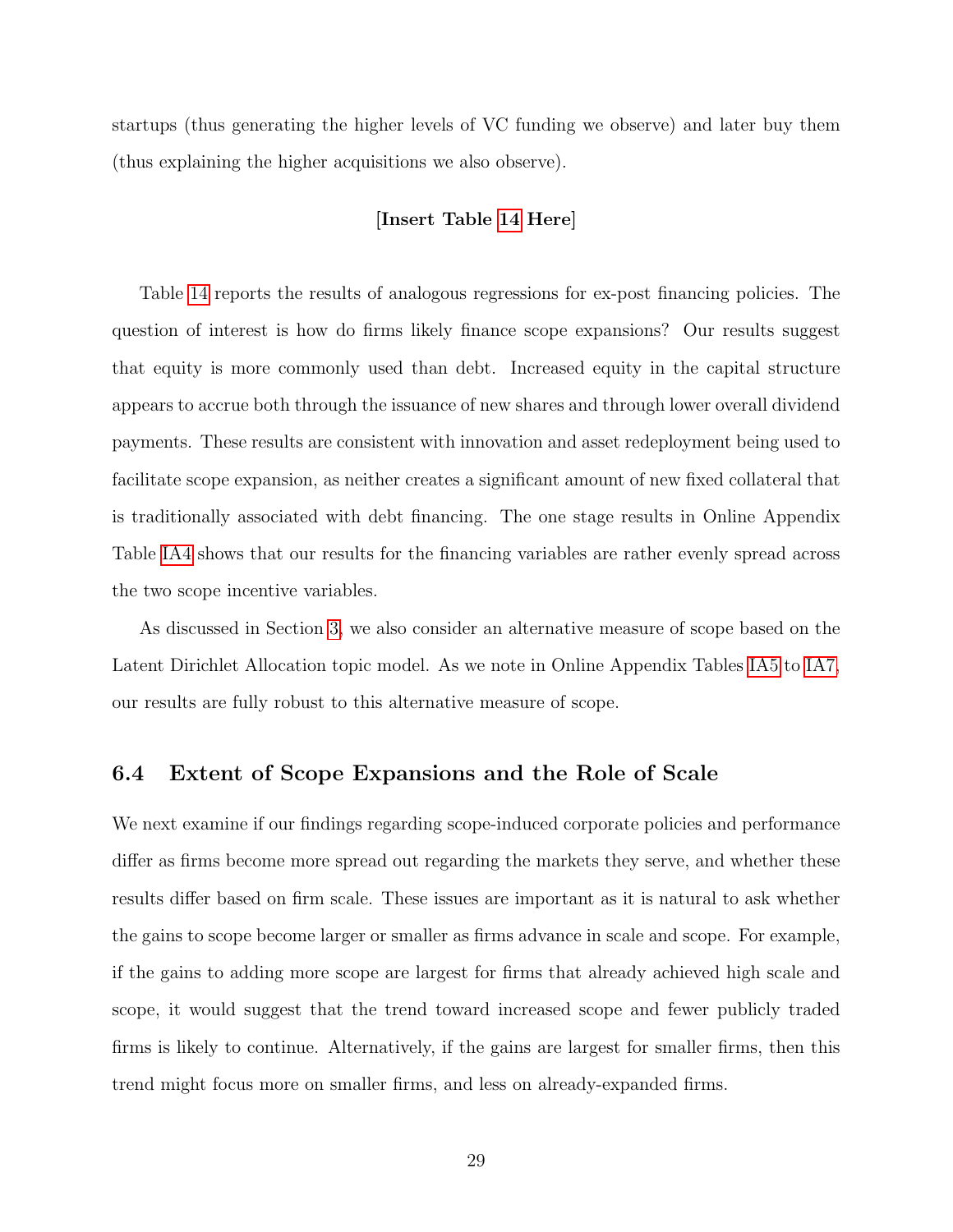As in our earlier analysis on risk profiles, we first split our sample into three terciles based on the type of scope firms have achieved ex ante. Firms with "near" scope are those with segments that are similar to each other in terms of product market spatial distance (these firms have a narrow market presence and operate in highly related markets). We also consider terciles for "mid" scope and "far" scope (firms that have achieved a high level of spatial coverage across spatially more distant U.S. markets). These subsamples are constructed in each year by sorting firms based on past-year scope-spread (the average spatial distance of the segments each firm covers) and hence we have near, mid and far scope subsamples. Our instrumented variable of interest, as in the prior subsection, is our measure of scope (FIC-Scope). For parsimony, we only report this variable's coefficient for each regression. Hence, in our table below, each coefficient we report is from a separate regression based on the three tercile subsamples as indicated in the column headers. We report these regressions across the key dependent variables we considered in the prior subsection, and the dependent variable for each model is indicated in the first column. All regressions include firm and year fixed effects as well as controls for size and age.

### [Insert Table [15](#page-54-0) Here]

Table [15](#page-54-0) displays the results and shows that results are strongest for firms with nearscope on many dimensions. They do more acquisitions, R&D and they have higher valuations when scope-incentives are strong. These results support the predicted value gains to close-by scope as predicted by Panzar and Willig (1977). The strong results for innovation for these firms is further consistent with Teece (1980) and Henderson and Cockburn (1996), as firms especially invest in innovation when they are expanding across closer markets, where the gains associated with these theories are likely to be largest. The table also shows that there are essentially no valuation gains to increasing scope when firms are operating across product markets that are more spatially distant. This result suggests that there are diminishing gains to scope when firms increase scope too far. This finding is consistent with potential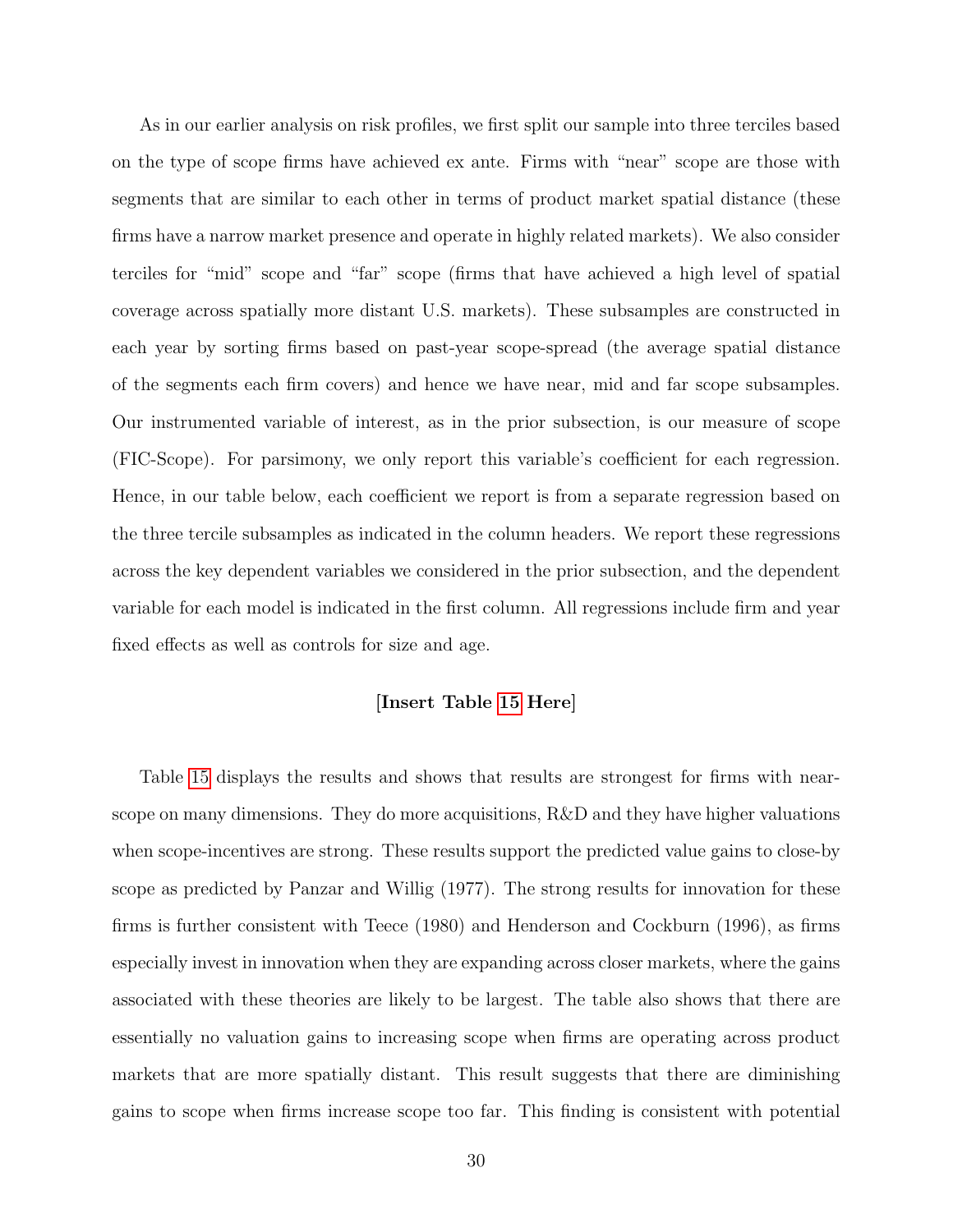inefficiencies with excessive scope, as suggested by the early conglomerate literature focusing on excessively diversified firms. Further consistent with these views, we documented earlier that few firms actually choose to operate across markets that are spatially distant, especially in more recent years. Lastly, the the table shows that there is more VC backed entry and product market fluidity around firms with nearby scope, consistent with increases in innovation not only within the firm, but also external to the firm itself in these nearby scope markets. This further supports the confluence of the aforementioned works by Teece (1980) and Henderson and Cockburn (1996), alongside the outsourcing-of-innovation predictions of Phillips and Zhdanov (2013).

We next examine how our main results vary with firm scale, and we thus sort firms into annual terciles based on firm size using ex ante total assets. Table [16](#page-55-0) displays the results using the same tercile-based format as Table [15.](#page-54-0) We thus report regression coefficients separately for large, mid-size and small firm subsamples. As before, our instrumented variable of interest is a measure of scope (FIC-Scope), and for parsimony, we only report this coefficient for each regression. All regressions include firm and year fixed effects and controls for size and age.

### [Insert Table [16](#page-55-0) Here]

The results in Table [16](#page-55-0) indicate that results are stronger for small firms. They do more acquisitions, more R&D, have higher sales growth and have higher valuations as scope increases. On the other hand, we see a negative effect (not quite significant) on valuation for the largest tercile firms, which is in sharp contrast to the significantly positive valuation result for smaller firms. This suggests diminishing returns to scope as scale increases, and suggests that scope increases might eventually reach a natural limit. Yet we note that these results are suggestive, and we believe further research examining whether an optimal scale exists (and what this optimal scale is) could be very fruitful. We also note that our results are regression-based and therefore give insights regarding the average firm. Any one individual firm might have unique capabilities that allow it to expand scope further (or less) than what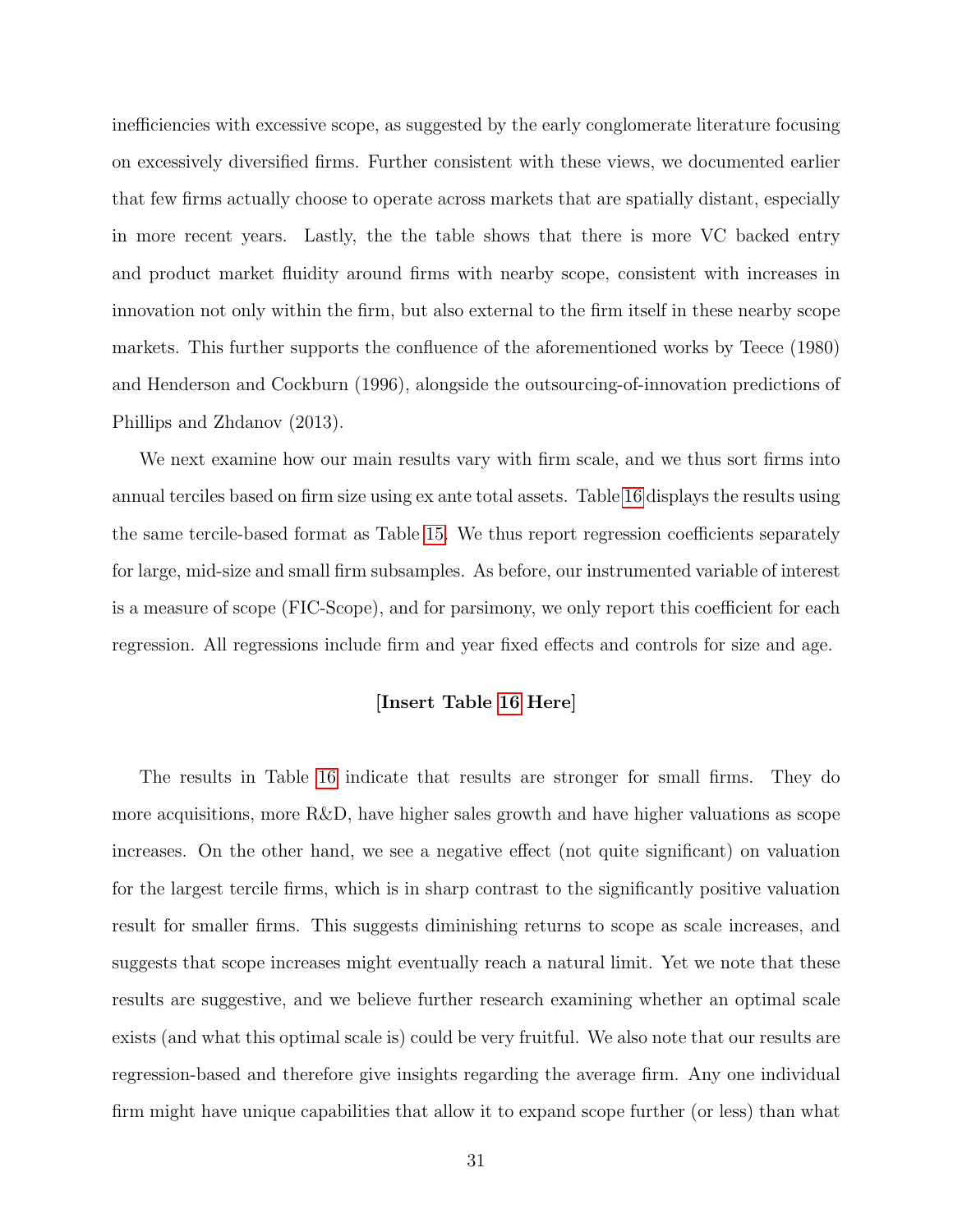is implied by the average.

We find that VC funding and product fluidity are significantly higher around smaller firms with high scope incentives, but this coefficient is still significantly positive for larger firms. This is consistent with the idea in Phillips and Zhdanov (2013) that large firms are perhaps ideal candidates to purchase outsourced innovation specifically from startups. Overall, our results in this section are consistent with the impact of scope on many policies being stronger for firms focused on nearby scope expansion and for smaller firms. The stock market also values scope expansion for these firms significantly more.

We conclude this section with a note on robustness. Readers might be concerned that our results are excessively driven by ultra-large companies such as Amazon, which are known to have experienced substantial growth in scope. Table [IA8](#page-74-0) thus considers a specification where we drop the 50 largest companies from the sample in each year based on lagged assets and our results are fully robust. We conclude that the impact of scope is much more broad-based as it impacts firms of all sizes as documented above.

# 7 Implications for Concentration

Although our paper's primary objective is to document the rise in scope and examine the role of scope in corporate finance strategies and performance, we also present some initial evidence that increasing scope has implications for industry concentration. Given this evidence is suggestive, we discuss it briefly here and provide details in Section 2 of the Online Appendix.

Intuitively, if the number of firms in the economy were held fixed, and every firm expanded its scope to serve twice the number of product markets, it follows that pure horizontal competition would increase economy-wide as more firms would be serving each market, and consumers would have twice as many options in each market. However, if these expanded firms are (incorrectly) assigned only to their historical industry classifications, industry concentration ratios would be overstated. One remedy is to use the Compustat segment tapes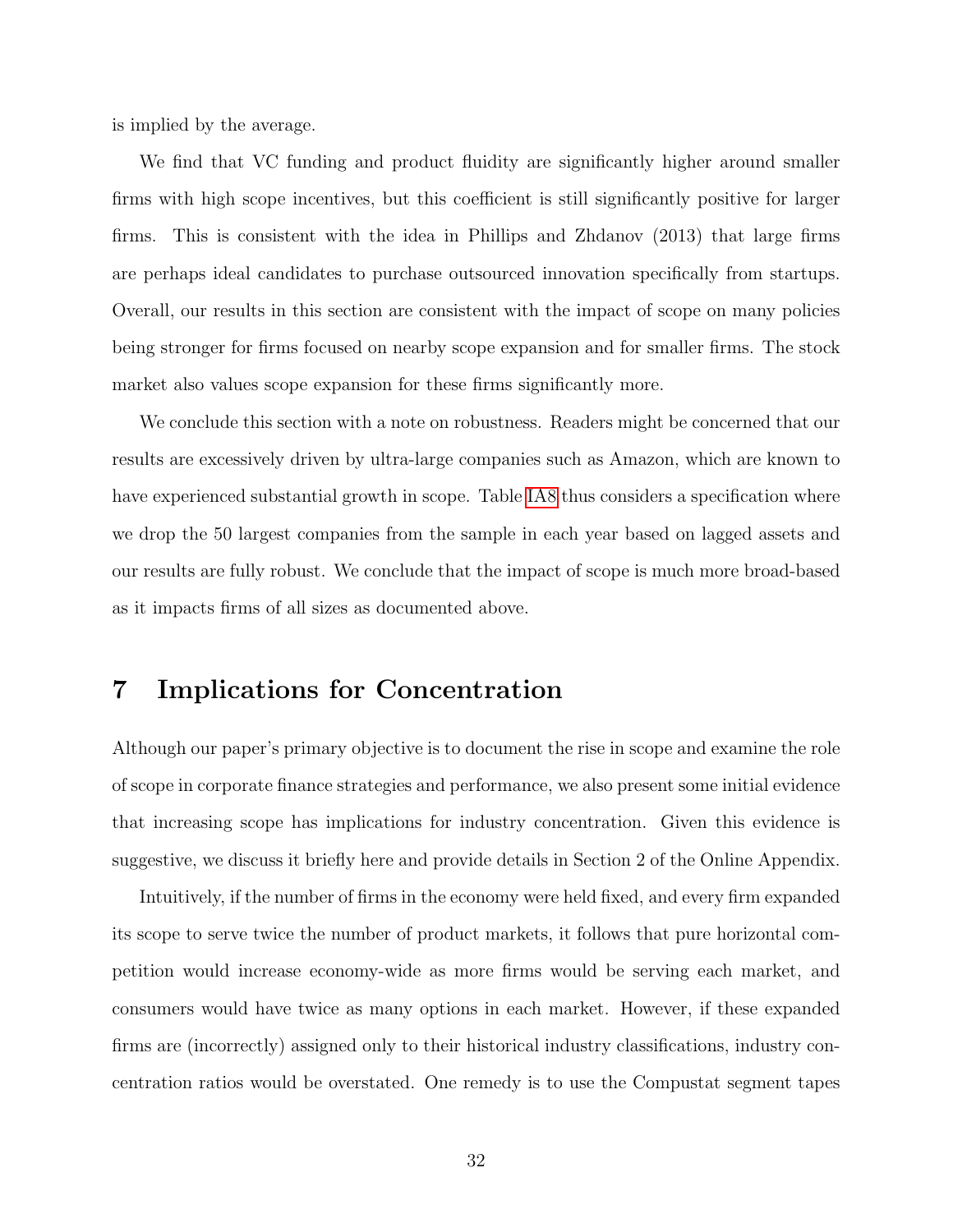[\(Hoberg and Phillips](#page-37-20) [\(2010b\)](#page-37-20), [Grullon, Larkin, and Michaely](#page-36-4) [\(2019\)](#page-36-4)), which allow the researcher to assign firms to more than one industry. However, as we note earlier, SFAS 131 decoupled segment reporting from the actual industries firms operate in starting in 1997. Likely as a consequence, Figure [1](#page-56-0) shows that segments do not capture increases in scope.

We present and discuss results in the Section 2 of the Online Appendix that show that the trend of increasing industry concentration ratios documented in the literature (see [Grullon,](#page-36-4) [Larkin, and Michaely](#page-36-4) [\(2019\)](#page-36-4) for example) can be explained by the scope increases we report.

We consider two approaches to adjust concentration ratios for increasing scope. The first method computes HHIs using the scope segments that we construct using text, thus replacing the potentially problematic Compustat Segment database that has been used in the literature. This approach shows no increase in industry concentration since 1997 (see Figure [5\)](#page-60-0). A limitation of this approach is that we don't have sales weights by segment and therefore we use textual intensity weights, where the weights are the similarity of the firm's product description to the vocabulary that we was used to construct each corresponding FIC-300 segment. We also find similar results when we equally weight across segments. This method is discussed in detail in Section 2.1 of the Online Appendix. Our second method does not rely on segment weights. Rather, we compare each firm's product description similarity to narrower SIC-3 product words and broader SIC-2 product lists. We justify this approach by showing that, over time, firm product descriptions load more on the broader SIC-2 industry vocabulary and less on the narrower SIC-3 vocabulary, indicating that firms operate at a coarser granularity in later years. Figure [4](#page-59-0) reinforces our above finding using granularity-weighted HHIs and documents that HHI indices do not increase since 1997. This method is discussed in detail in Section 2.2 of the Online Appendix.

The goal of these suggestive results is to show that increases in scope can lead to decreases in concentration. A limitation of our concentration analysis common to studies in this area is that we only have scope data for U.S. publicly traded firms and we are unable to account for private or foreign firms. We thus plan to share our data and methods for future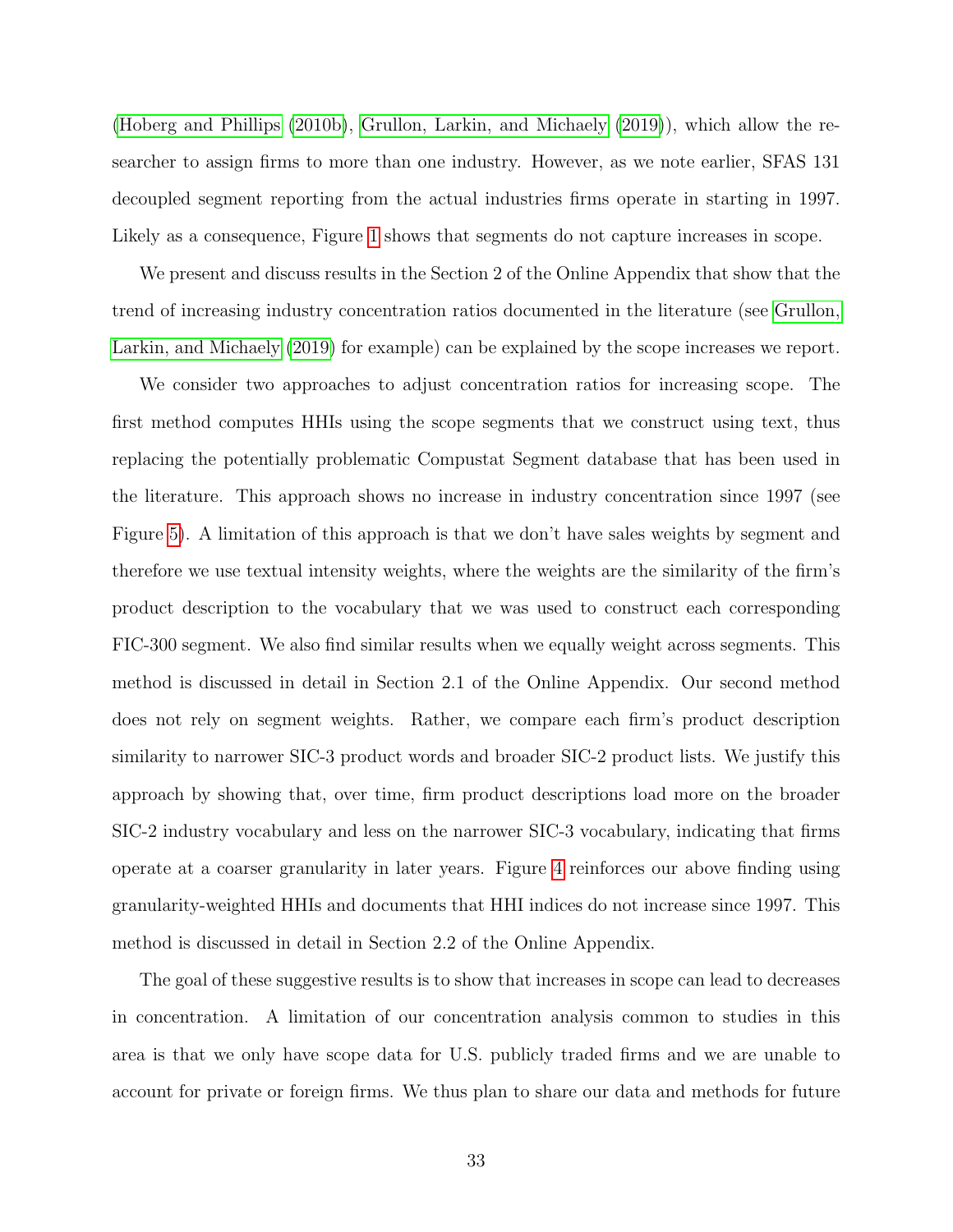researchers to extend. However, we also note that stylized facts suggest that accounting for both foreign competitors and private firms should reinforce our finding that concentration is not strongly increasing over time. For example, globalization is increasing (see [Hoberg and](#page-36-16) [Moon](#page-36-16) [\(2017\)](#page-36-16)) and accounting for foreign competition would likely further reduce the growth rate of concentration over time. In addition, studies including [Ewens and Farre-Mensa](#page-36-17) [\(2020\)](#page-36-17) suggest that larger firms are staying private longer, and accounting for larger private firms should further reduce the measured growth rate of concentration. Yet we advocate caution in drawing overly strong conclusions given these limitations.

Our results suggest that purely horizontal concentration does not increase when scope is taken into account. Increases in scope, however, might motivate different concerns. Although scope increases reduce horizontal concentration as firms serve more markets, scope may increase anti-competitive conduct through product bundling, by increasing barriers to new entry, or it can induce kill zones in the market for innovation (see [Kamepalli, Rajan,](#page-37-6) [and Zingales](#page-37-6) [\(2020\)](#page-37-6)). Firms achieving high levels of both scale and scope might realize particularly elevated levels of market power through these channels.

# 8 Conclusions

We use textual analysis of firm 10-Ks to compute novel firm-year measures of firm scope and likely operating segments. Using our new measures, we find that the scope of U.S. firms has increased dramatically during our sample period from 1989 to 2017. Our findings illustrate the rise of a new 21st century high-scope firm, which increases product scope using innovation and acquisitions. These firms are capable of servicing multiple product markets without increasing the number of operating segments. Indeed, analogous tests using the traditional Compustat segment tapes are generally uninformative regarding the scope of U.S. public firms. These findings support our thesis that modern firms build multiple-industry related product portfolios while maintaining a simple single segment organizational form.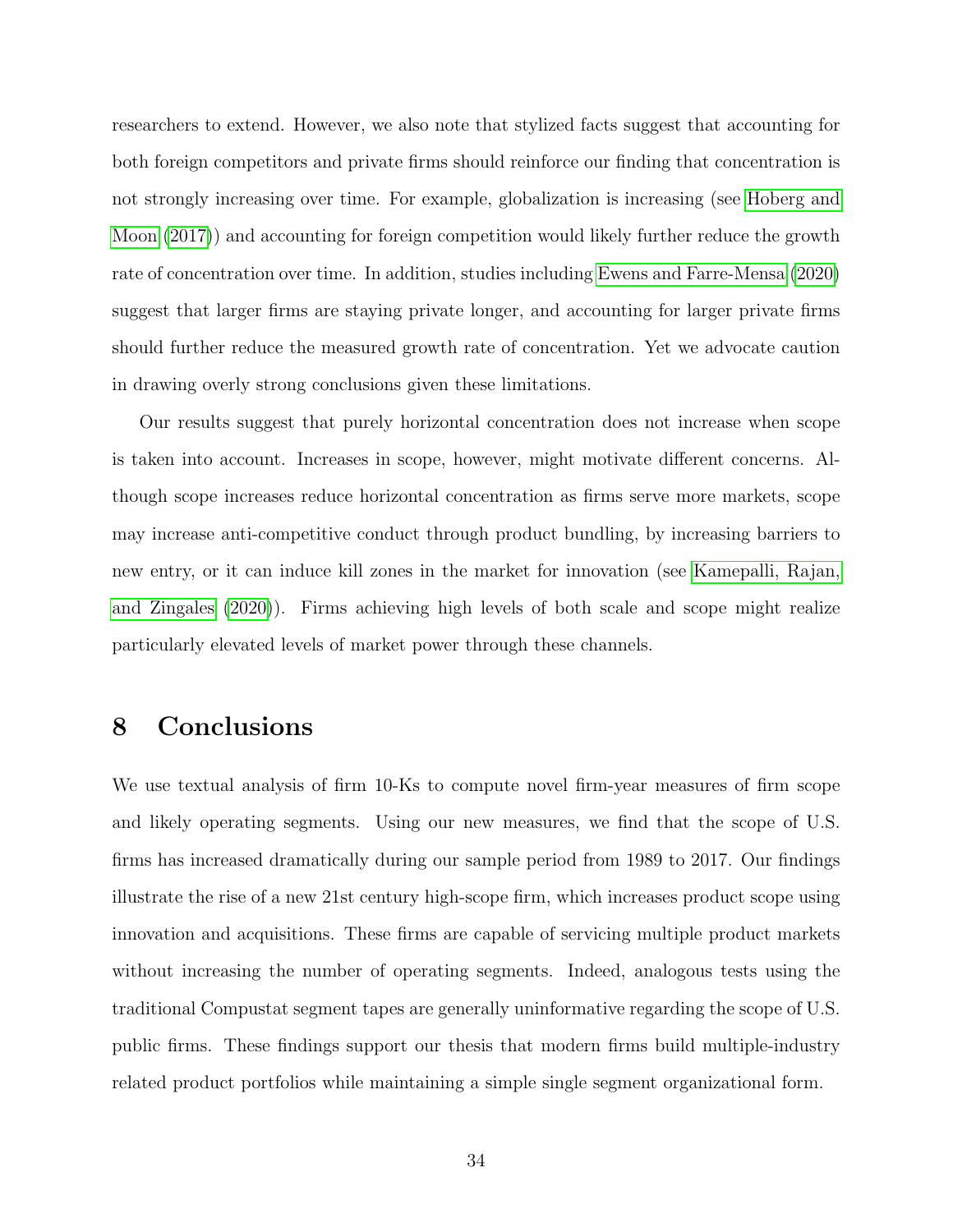We find that firms increase scope by acquiring more, divesting less, and increasing innovation spending in R&D, but they do not increase CAPX. The increased innovation spending is consistent with developing increased flexibility in production. Firms increasing scope also realize higher valuations and higher sales growth. Scope expansion is financed using equity rather than debt, consistent with intangibles and asset redeployment not creating material amounts of new collateral. We document that related-markets scope expansion is also highly valued by the market, which illustrates the novelty of our results given the discount for conglomerates previously documented in the earlier conglomerate literature.

We conclude our analysis with exploratory evidence that the increase in scope that we report might explain why other studies have documented a trend of increasing concentration over time. We compute adjusted HHIs that account for the fact that increased scope can increase competition as more firms operate in more overlapping markets. We find that these adjusted HHIs are essentially unchanging since 1997. These results suggest that an extended narrative that considers the growth in scope can help to contextualize the previous reports of increasing HHIs and the high levels of M&A activity. In particular, much M&A has been targeted at increasing scope, a business strategy that can produce positive net present value as our findings indicate. Yet these results must be interpreted with care, as increased scope can lead to significant antitrust concerns in the form of product bundling and increased bargaining power within supply chains or decreased entry into new markets that larger already established firms have moved into. We believe that future research examining scope and market power in detailed product areas could be particularly impactful given the importance of these issues to regulators and society at large.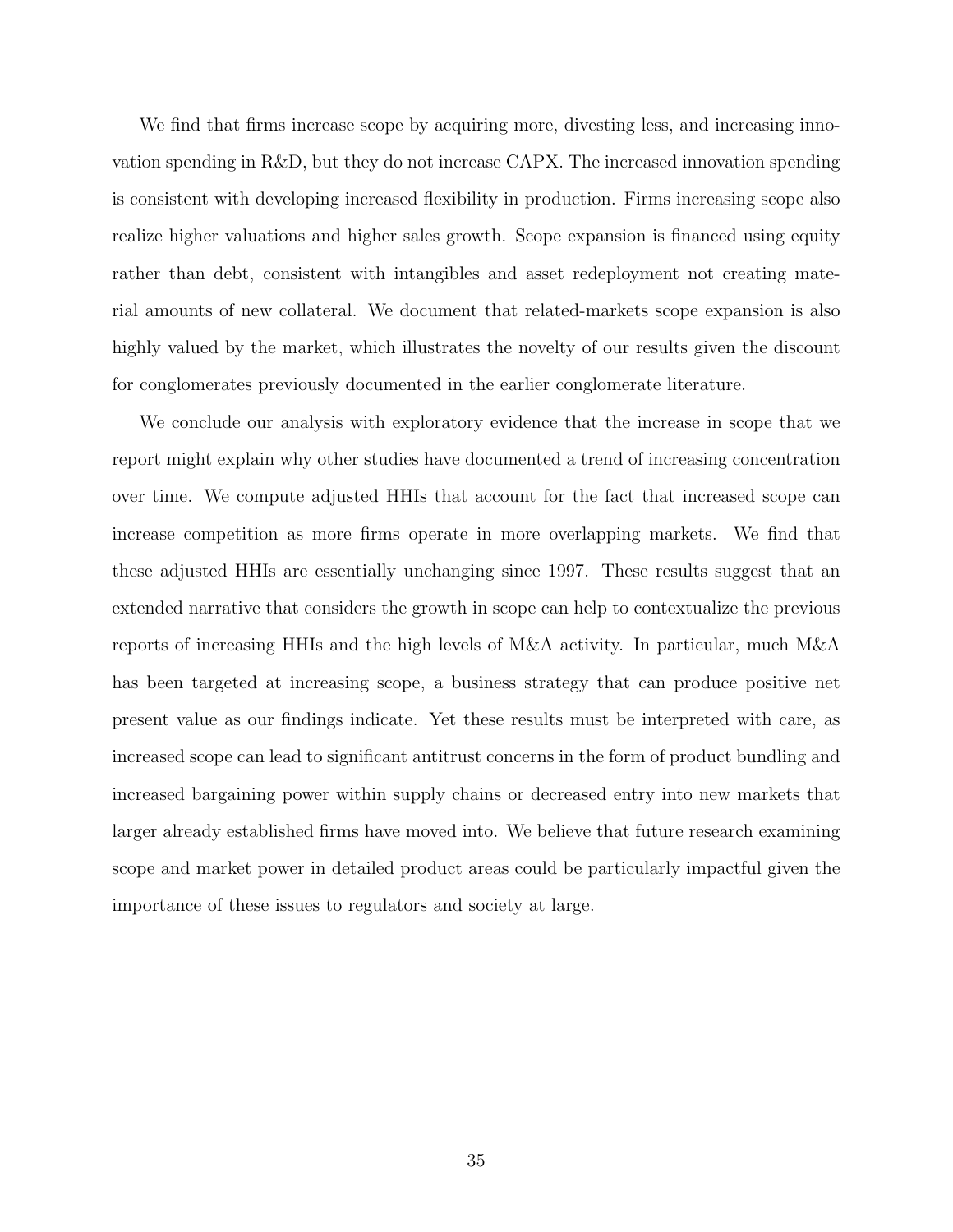# References

- Autor, David, David Dorn, Lawrence F Katz, Christina Patterson, and John Van Reenen, 2020, The fall of the labor share and the rise of superstar firms, The Quarterly Journal of Economics 135, 645–709.
- Bena, Jan, and Kai Li, 2014, Corporate innovations and mergers and acquisitions, Journal of Finance 69, 1923–1960.
- Berger, Phillip, and Eli Ofek, 1995, Diversification's effect on firm value, Journal of Financial Economics 37, 39–65.
- <span id="page-36-0"></span>Blei, David, A Ng, and M Jordan, 2003, Latent dirichlet allocation, Journal of Machine Learning Research 3, 993–1002.
- Braguinsky, Serguey, Atsushi Ohyama, Tetsuji Okazaki, and Chad Syverson, 2020, Product innovation, product diversification, and firm growth: Evidence from japan's early industrialization, University of Maryland Working Paper.
- Bramoulle, Yann, Habiba Djebbari, and Bernard Fortin, 2009, Identification of peer effects through social networks, Journal of Econometrics 113, 41–55.
- Chandler, Alfred D, and Takashi Hikino, 1994, Scale and Scope (Harvard University Press).
- Cohen-Cole, Ethan, Andrei Kirilenko, and Eleonora Patacchini, 2014, Trading networks and liquidity provision, Journal of Financial Economics 113, 235–251.
- Crémer, Jacques, Luis Garicano, and Andrea Prat, 2007, Language and the theory of the firm, *Quarterly* Journal of Economics 122, 373–407.
- Custodio, Claudia, 2012, Mergers and acquisitions accounting and the diversification discount, Journal of Finance 69, 219–240.
- Doidge, Craig, Andrew Karolyi, and Rene Stulz, 2017, The u.s. listing gap, Journal of Financial Economics pp. 464–487.
- Ewens, Michael, and Joan Farre-Mensa, 2020, The deregulation of the private equity markets and the decline in ipos, The Review of Financial Studies 33, 5463–5509.
- Fresard, Laurent, Gerard Hoberg, and Gordon Phillips, 2020, Innovation activities and integration through vertical acquisitions, Review of Financial Studies 33, 2937–2976.
- <span id="page-36-2"></span>Grullon, Gustavo, Yelena Larkin, and Roni Michaely, 2019, Are us industries becoming more concentrated?, Review of Finance p. 697–743.
- Hart, Oliver, and John Moore, 1990, Property rights and the nature of the firm, Journal of Political Economy 98, 1119–1158.
- Henderson, Rebecca, and Iain Cockburn, 1996, Scale, scope, and spillovers: the determinants of research productivity in drug discovery, Rand Journal of Economies 27, 32–59.
- <span id="page-36-1"></span>Hoberg, Gerard, and Craig Lewis, 2017, Do fraudulent firms produce abnormal disclosure?, Journal of Corporate Finance 43, 58–85.
- Hoberg, Gerard, and S Katie Moon, 2017, Offshore activities and financial vs operational hedging, Journal of Financial Economics 125, 217–244.
- Hoberg, Gerard, and Gordon Phillips, 2010a, Product market synergies in mergers and acquisitions: A text based analysis, Review of Financial Studies 23, 3773–3811.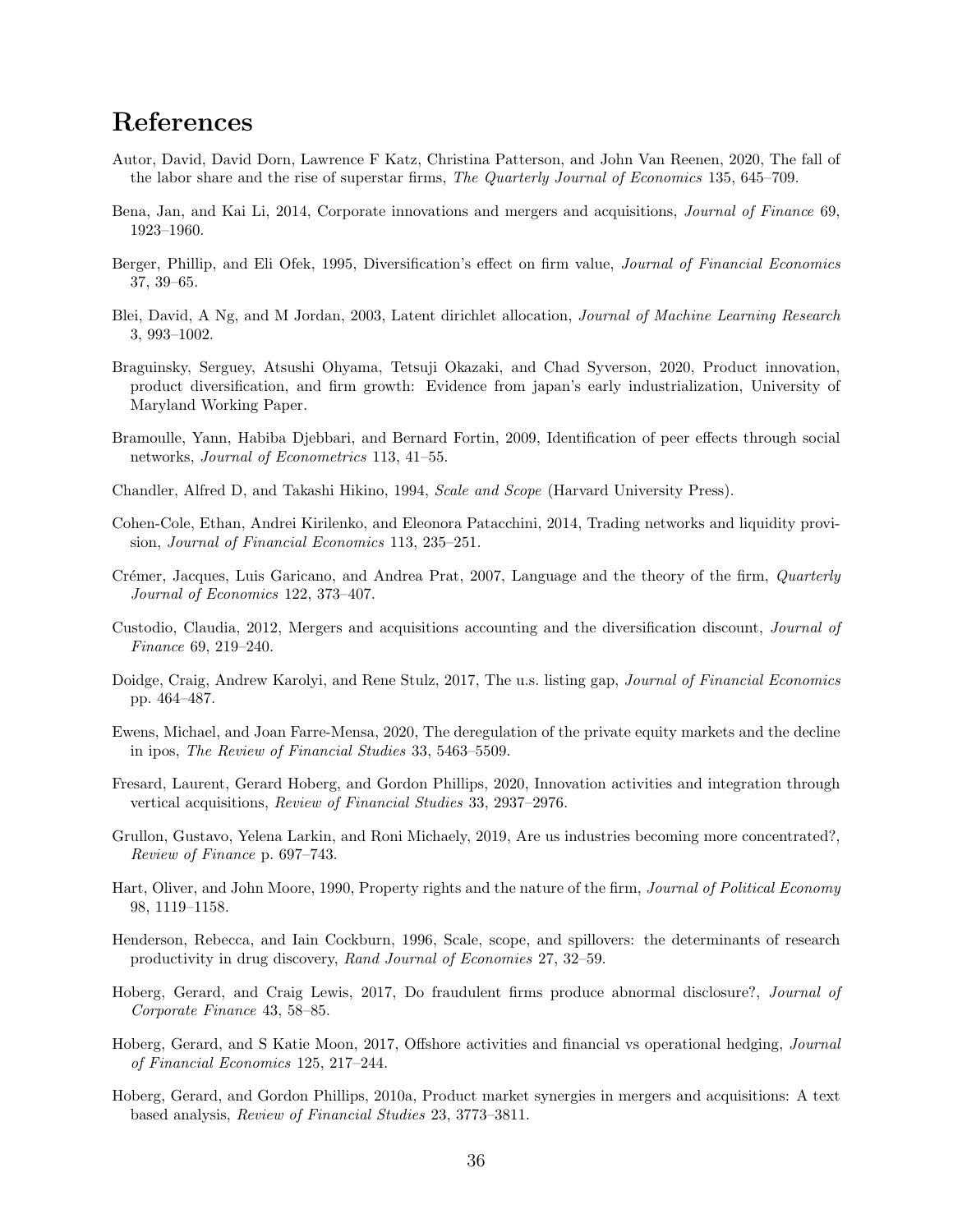- <span id="page-37-0"></span> $\rightarrow$ , 2010b, Real and financial industry booms and busts, *Journal of Finance* 65, 45–86.
- <span id="page-37-1"></span> $\frac{1}{2}$ , 2016, Text-based network industry classifications and endogenous product differentiation, *Journal* of Political Economy 124, 1423–1465.
	- , 2018, Industry choice and product language, 64, 3735–3755.

and Nagpurnanand Prabhala, 2014, Product market threats, payout, and financial flexibility, *Jour*nal of Finance 69, 293–314.

- Hund, John, Donald Monk, and Sheri Tice, 2020, A manufactured diversification discount, Critical Finance Review forthcoming.
- Kamepalli, Sai Krishna, Raghuram Rajan, and Luigi Zingales, 2020, Kill zone, .
- Kim, Hyunseob, and Howard Kung, 2017, The asset redeployability channel: How uncertainty affects corporate investment, Journal of Financial Economics 30, 245–280.
- Kwon, Spencer Yongwook, Yueran Ma, and Kaspar Zimmermann, 2021, 100 years of rising corporate concentration, Available at SSRN 3936799.
- Lang, Larry, and Rene Stulz, 1994, Tobin's q, corporate diversification, and firm performance, Journal of Political Economy 102, 1248–1280.
- <span id="page-37-2"></span>Li, Feng, Russell Lundholm, and Michael Minnis, 2013, A measure of competition based on 10-k filings, Journal of Accounting Research 51, 399–436.
- Maksimovic, Vojislav, and Gordon Phillips, 2002, Do conglomerate firms allocate resources inefficiently across industries? theory and evidence, Journal of Finance 57, 721–767.
- Matvos, Gregor, Amit Seru, and Rui Silva, 2018, Financial market frictions and diversification, Journal of Financial Economics 127, 21–50.
- Panzar, J., and R. Willig, 1977, Economies of scale in multi-output production, *Quarterly Journal of Eco*nomics 91, 481–93.
- $\frac{1}{2}$ , 1981, Economies of scope, American Economic Review 71, 268–272.
- Peters, Ryan, and Luke Taylor, 2017, Intangible capital and the investment-q relation, Journal of Financial Economics 122, 251–272.
- Philippon, Thomas, and German Gutierrez, 2017, Declining competition and investment in the u.s., working paper.
- Phillips, Gordon M., and Alexei Zhdanov, 2013, R&d and the incentives from merger and acquisition activity, Review of Financial Studies 34-78, 189–238.
- Rhodes-Kropf, Matthew, and David Robinson, 2008, The market for mergers and the boundaries of the firm, Journal of Finance 63, 1169–1211.
- Song, Shiwon, 2020, The informational value of segment data disaggregated by underlying industry: Evidence from the textual features of business descriptions, working paper.
- Teece, David J., 1980, Economies of scope and the scope of the enterprise, Journal of Economic Behavior and Organization 1, 223–247.
- Villalonga, Belen, 2004, Does diversification cause the diversification discount, Financial Management 33, 5–27.
- Williamson, Oliver E, 1975, Markets and hierarchies, New York 2630.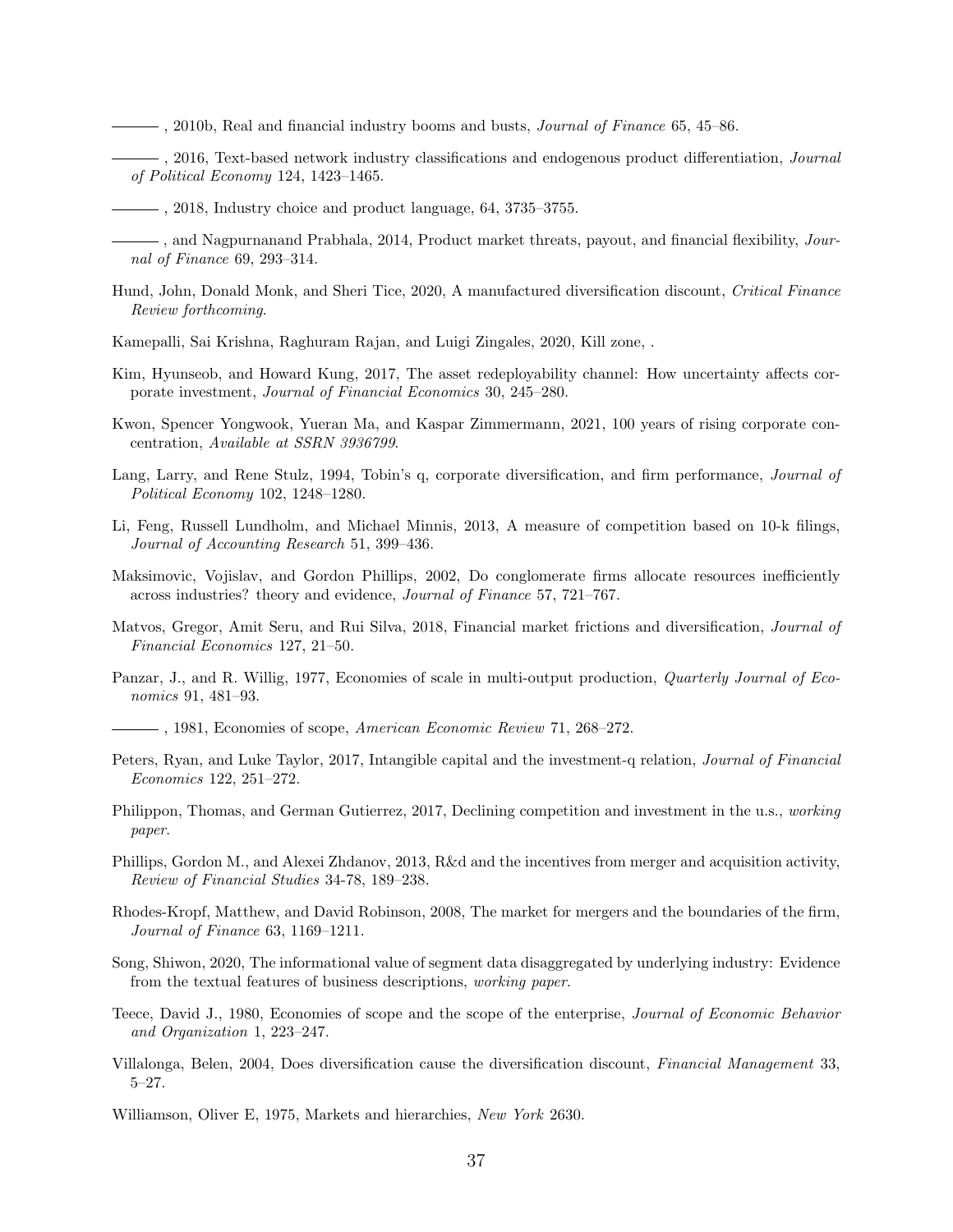# Appendix A. Variable definitions

Table A1: Variable definitions Table A1

| Variable                   | Definition                                                                         | Source |
|----------------------------|------------------------------------------------------------------------------------|--------|
| FIC-Scope                  | The number of TNIC (see Hoberg and Phillips 2016) industries (using the FIC-       |        |
|                            | 300 classification based on 1997 industry clusters) that each firm's 10-K product  |        |
|                            | description is similar to. The classification from firm to segments is based on    |        |
|                            | a 2% granularity, and firm-segments similarities are deemed to be pairs for the    |        |
|                            | 2% highest textual similarities between each firm and the text describing the      |        |
|                            | 300 FIC industries.                                                                |        |
| NAICS-Scope                | This is computed in a similar way to the FIC-scope variable. The NAICS scope       |        |
|                            | is based on the text describing NAICS industries (using the highly detailed 963)   |        |
|                            | page 2017 NAICS manual) instead of TNIC FIC industries. The classification         |        |
|                            | from firm to segments is based on a 2% granularity, and firm-segment similarities  |        |
|                            | are deemed to be pairs for the 2% highest textual similarities between each firm   |        |
|                            | and the text describing the 311 4-digit NAICS industries.                          |        |
| Product Breadth            | Using metaHeuristica queries, we count the number of paragraphs that mention       |        |
|                            | "product lines" or "product categories". These phrases indicate high levels of     |        |
|                            | product breadth. Product Breadth is this number of paragraphs scaled by the        |        |
|                            | total number of paragraphs in the 10-K.                                            |        |
| Prod/Svc Breadth           | This variable is computed analogous to Product Breadth, but we also count          |        |
|                            | paragraphs that mention either "service lines" or "service categories".            |        |
| Product<br><b>Breadth</b>  | Same as Product Breadth, as described above, except that we only count para-       |        |
| Detail                     | graphs that additionally mention a specific clarifying term in the following list: |        |
|                            | {breadth, broad, broader, wide, multiple, numerous, diverse, categories, divi-     |        |
|                            | sions }                                                                            |        |
| <b>Breadth</b><br>Prod/Svc | Same as Product/Svc Breadth, as described above, except that we only count         |        |
| Detail                     | paragraphs that additionally mention a specific clarifying term in the following   |        |
|                            | list: {breadth, broad, broader, wide, multiple, numerous, diverse, categories,     |        |
|                            | divisions }                                                                        |        |
| Sectoral<br>Redeploy-      | This is an instrument indicating a shift in the incentives for firms to increase   |        |
| ment Potential             | scope. The data draws from information in the Bureau of Economic Analysis,         |        |
|                            | Compustat, and the research paper Kim and Kung (2017). This variable is the        |        |
|                            | average cosine similarity between the asset utilization vector of the focal firm's |        |
|                            | NAICS industry and that of the NAICS industry of the focal firm's TNIC-2           |        |
|                            | peers that are not also TNIC-3 peers. This latter step ensures that the measure    |        |
|                            | is based on product market peers that are close but a bit more distant in prod-    |        |
|                            | uct space than are near peers, which further increases the extent of exogenous     |        |
|                            | content in the measure. When this value is high, it indicates that expansion       |        |
|                            | in scope for the focal firm is likely to have low cost regarding expansion into    |        |
|                            | neighboring product markets in the given year.                                     |        |
| Sectoral<br>Opportu-       | This variable is similar to the above except that it is based on product offerings |        |
| nity Set Potential         | rather than the inputs to production (asset vectors). This variable is computed    |        |
|                            | as the HHI, or concentration ratio, of companies that are in the focal firm's      |        |
|                            | TNIC-2 industry but not in the most proximate TNIC-3 industry. The HHI             |        |
|                            | calculation is based on the NAICS codes of the firms in these near but slightly    |        |
|                            | more distant product markets. When this value is high, it indicates high growth    |        |
|                            | opportunities to scope expansion for the focal firm in the given year.             |        |
| Logassets                  | Natural logarithm of total assets of the firm Compustat                            |        |
| Log Age                    | Natural logarithm of one plus the current year of observation minus the first      |        |
|                            | year the firm appears in the Compustat database Compustat                          |        |
| Valuation Ratio            | This ratio is computed as the market value of the firm (book assets minus          |        |
|                            | book equity plus market equity), all divided by book assets. Market equity is      |        |
|                            | Compustat shares outstanding times the share price at the end of the fiscal year   |        |
|                            | PRCC. Book equity is shareholders equity (Compustat SEQ), plus TXDITC              |        |
|                            | minus preferred stock (PSTKRV, and if missing, then PSTKL, and if missing          |        |
|                            | then UPSTK). Shareholders equity iS SEQ, but if missing, is Compustat CEQ          |        |
|                            | plus UPSTK, and if missing, is assets less long term assets.                       |        |
| 10K Size                   | Natural logarithm of one plus the total number of paragraphs in the focal firm's   |        |
|                            | 10-K report.                                                                       |        |
| TNIC HHI                   | The concentration ratio based on TNIC industries as computed in Hoberg and         |        |
|                            | Phillips $(2016)$ .                                                                |        |
| NAICS HHI                  | The concentration ratio based on NAICS industries as computed in Grullon,          |        |
|                            | Michaely, and Larkin (2019).                                                       |        |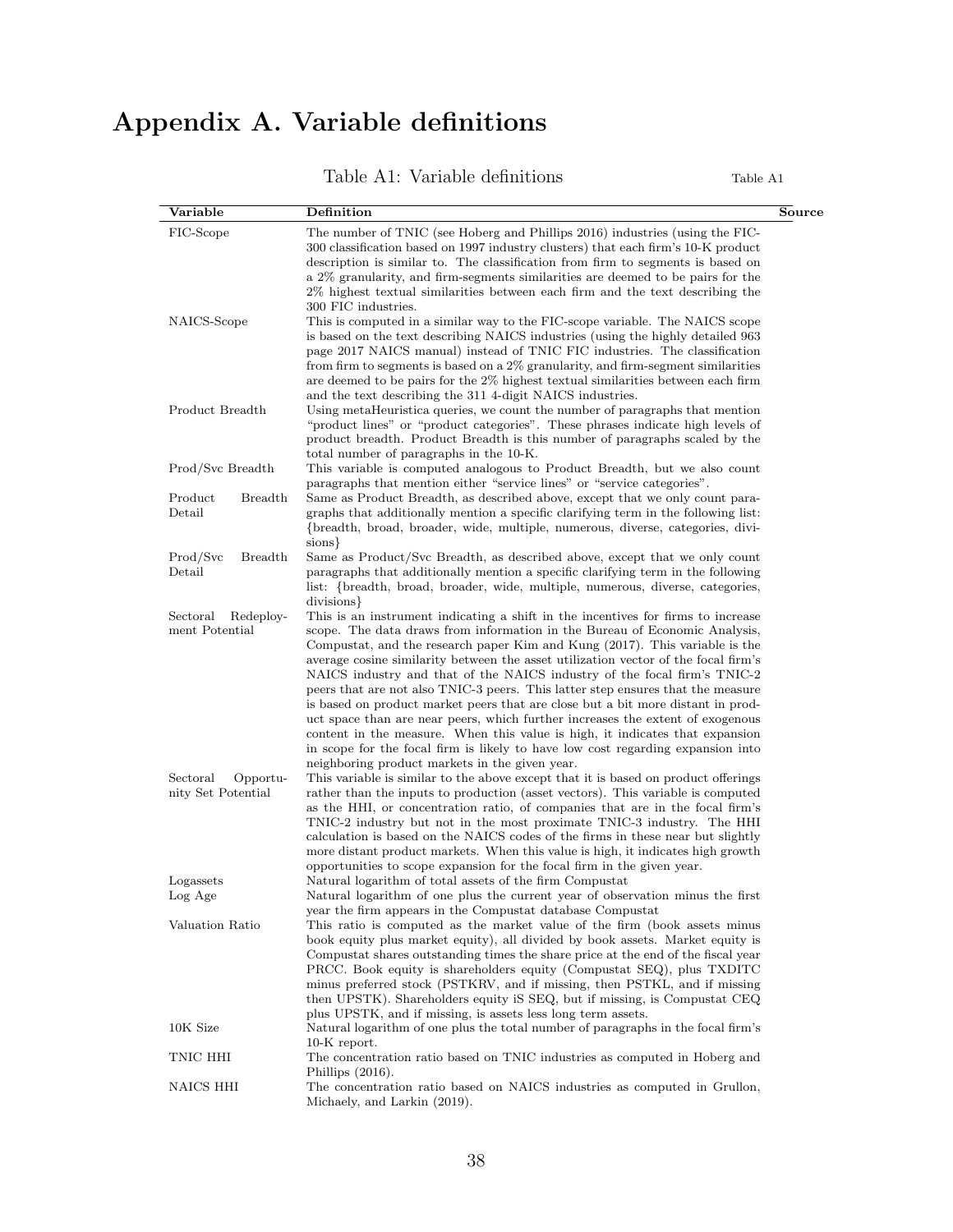| Variable                          | Definition                                                                           |  |  |  |  |  |
|-----------------------------------|--------------------------------------------------------------------------------------|--|--|--|--|--|
| Acquirer Dummy                    | A dummy equal to one if the given firm had an acquisition become effective in        |  |  |  |  |  |
|                                   | the current year according to the SDC Platinum database.                             |  |  |  |  |  |
| Target Dummy                      | A dummy equal to one if the given firm had a sale of assets or a merger become       |  |  |  |  |  |
|                                   | effective in the current year according to the SDC Platinum database.                |  |  |  |  |  |
| $R&D/A$ ssets                     | Compustat XRD divided by total assets AT, winsorized at the 1/99% level.             |  |  |  |  |  |
|                                   | This variable is set to zero if XRD is missing.                                      |  |  |  |  |  |
| CAPX/Assets                       | Compustat CAPX divided by total assets AT, winsorized at the 1/99% level.            |  |  |  |  |  |
|                                   | This variable is set to zero if it is missing.                                       |  |  |  |  |  |
| Sales Growth                      | Natural logarithm of total sales in the current year $t$ divided by total sales in   |  |  |  |  |  |
|                                   | the previous year $t-1$ .                                                            |  |  |  |  |  |
| Asset Growth                      | Natural logarithm of total assets in the current year $t$ divided by total assets in |  |  |  |  |  |
|                                   | the previous year $t-1$ .                                                            |  |  |  |  |  |
| OI/Assets                         | Compustat OIBDP divided by total assets AT, winsorized at the 1/99% level.           |  |  |  |  |  |
| Equity<br>$Is-$                   | Computed as Compustat (SSTK - PRSTKC) divided by total assets AT, win-               |  |  |  |  |  |
| sunce/Assets                      | sorized at the $1/99\%$ level.                                                       |  |  |  |  |  |
| Debt<br>Is-                       | Computed as Compustat DLTIS divided by total assets AT, winsorized at the            |  |  |  |  |  |
| suance/Assets                     | $1/99\%$ level.                                                                      |  |  |  |  |  |
| Equity<br>Repur-                  | Computed as Compustat PRSTKC divided by total assets AT, winsorized at               |  |  |  |  |  |
| $\mathrm{chases}/\mathrm{Assets}$ | the $1/99\%$ level.                                                                  |  |  |  |  |  |
| Dividends/Assets                  | Computed as Compustat DVC divided by total assets AT, winsorized at the              |  |  |  |  |  |
|                                   | $1/99\%$ level.                                                                      |  |  |  |  |  |
|                                   |                                                                                      |  |  |  |  |  |

Additional stop words dropped from the NAICS manual vocabularies: THE, AND, OF, COMPANIES, IN, SERVICES, CLASSIFIED, OR, INCLUDES, EXCLUDES, PRODUCTS, PRIMARILY, INCLUDING, NOT, PROVIDING, DIVERSIFIED, OTHER, THAT, TO, ENGAGED, GAS, MANAGEMENT, OPERATORS, RELATED, OWNERS, A, PRODUC-ERS, CONSUMER, ELSEWHERE, PROVIDERS, ALSO, FOR, COMPONENTS, DEVEL-OPMENT, PRODUCTION, AS, BUT, CENTERS, WITH, ARE, PRODUCING, LARGE, NON, OPERATING, OPERATIONS, USING, FROM, IT, MULTI, EITHER, EMPLOY-MENT, THREE, UNDER, WHOSE, ACTIVITY, CORPORATE, DO, END, HELD, HIGH, MORE, WHICH, THEIR, WIDE, ACROSS, ASSETS, AT, OPERATE, INDUSTRY, MAN-UFACTURING, ESTABLISHMENTS, THIS, COMPRISES, EXCEPT, CROSS, REFER-ENCES, MERCHANT, SUCH, GROUP, EXAMPLES, ALL, PRODUCT, ILLUSTRATIVE, THESE, ACTIVITIES, MAY, NEW, PURCHASED, TYPE, MADE, SUPPORT, SECTOR, ONE, SUBSECTOR, WITHOUT, BASIS, INCLUDED, WORK, KNOWN, PROCESSING, PROVIDE, DIRECT, ORGANIZATIONS, PREPARATION, SELLING, GROWING, INTO, OTHERS, FOLLOWING, BUSINESS, COMBINATION, MISCELLANEOUS, SALE, IN-DUSTRIES, USE, MAKING, ORDER, PROGRAMS, THEY, BENEFICIATING, SIMI-LAR, STOCK, CONTRACT, BASED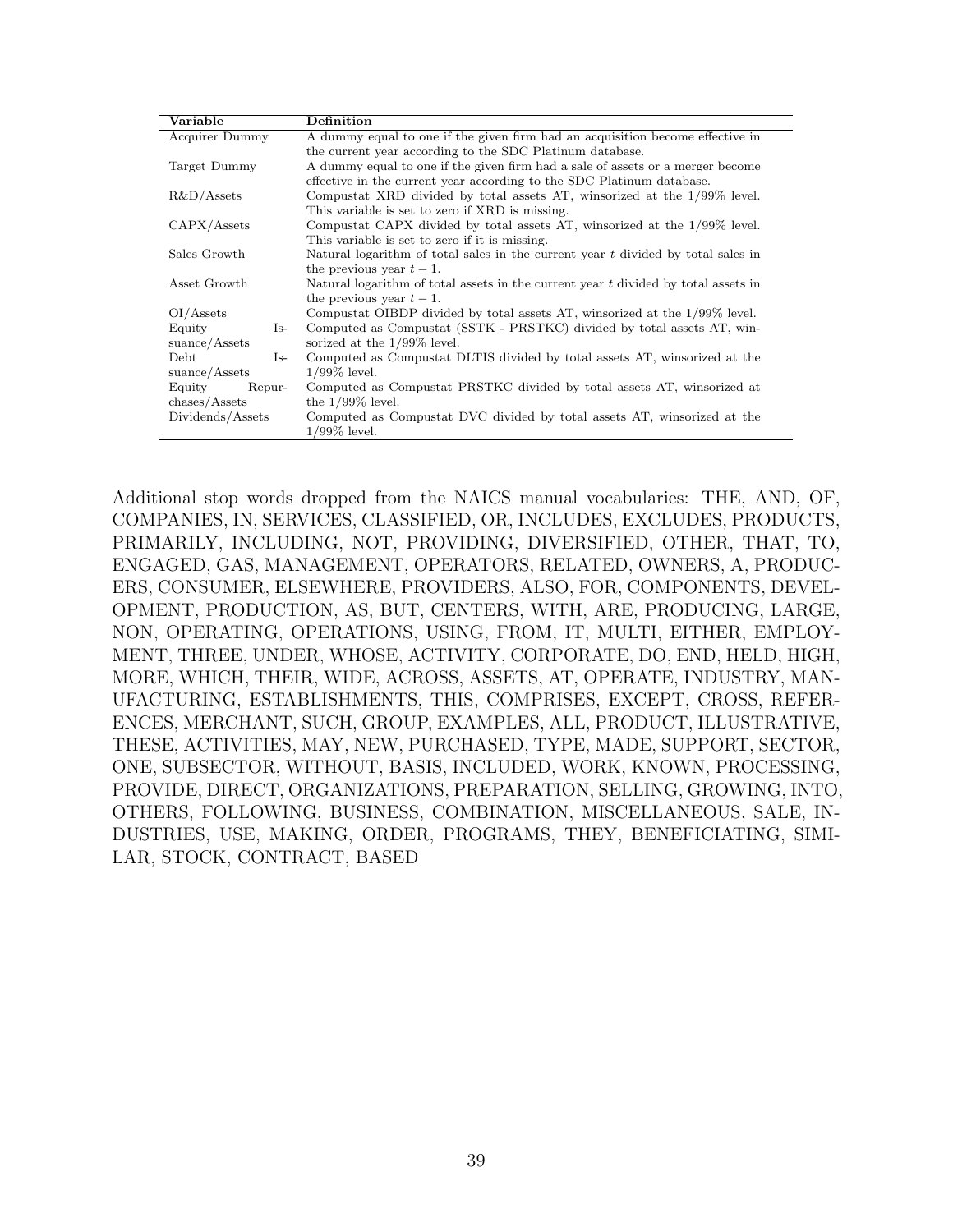#### Table 1: Summary Statistics

Summary statistics are reported for our sample of 100,525 observations based on annual firm observations from 1988 to 2017. Our main variables of interest, TNIC-scope and NAICS-scope, are based on scoring each firm's Item 1 business description based on how similar it is to the product text of specific fixed industries. For FIC-scope, fixed industries are based on the TNIC FIC-300 industries (see Hoberg and Phillips 2016), and for NAICS-scope, it is based on 4-digit NAICS industries. All variables are described in detail in the variable list in Appendix A and in Section [3](#page-6-0) of the paper.

| Std.                                 |       |       |          |        |         |                   |  |  |  |
|--------------------------------------|-------|-------|----------|--------|---------|-------------------|--|--|--|
| Variable                             | Mean  | Dev.  | Minimum  | Median | Maximum | $# \; \text{Obs}$ |  |  |  |
|                                      |       |       |          |        |         |                   |  |  |  |
| Panel A: Scope and Segment Variables |       |       |          |        |         |                   |  |  |  |
| TNIC-Scope                           | 6.923 | 5.482 | 0.000    | 6.000  | 30.000  | 100,525           |  |  |  |
| NAICS-Scope                          | 6.269 | 7.519 | 0.000    | 4.000  | 47.000  | 100,525           |  |  |  |
| $#$ Compsutat Segments               | 1.452 | 0.862 | 1.000    | 1.000  | 11.000  | 100,525           |  |  |  |
| <b>Panel B:</b> Accounting Variables |       |       |          |        |         |                   |  |  |  |
| $R&D/A$ ssets                        | 0.056 | 0.127 | 0.000    | 0.000  | 2.944   | 100,525           |  |  |  |
| CAPX/Assets                          | 0.058 | 0.070 | $-0.000$ | 0.037  | 0.725   | 100,525           |  |  |  |
| <b>Acquisition Dummy</b>             | 0.287 | 0.452 | 0.000    | 0.000  | 1.000   | 100,525           |  |  |  |
| Target Dummy                         | 0.126 | 0.332 | 0.000    | 0.000  | 1.000   | 100,525           |  |  |  |
| Valuation $(M/B)$                    | 1.758 | 2.156 | 0.064    | 1.204  | 203.313 | 99,938            |  |  |  |
| Sales Growth                         | 0.110 | 0.437 | $-6.177$ | 0.076  | 9.383   | 100,112           |  |  |  |
| Asset Growth                         | 0.077 | 0.356 | $-4.294$ | 0.050  | 5.529   | 100,494           |  |  |  |
| Equity Issuance                      | 0.051 | 0.152 | $-0.002$ | 0.004  | 2.895   | 100,525           |  |  |  |
| Debt Issuance                        | 0.103 | 0.207 | 0.000    | 0.002  | 1.999   | 100,525           |  |  |  |
| Dividends/Assets                     | 0.008 | 0.028 | 0.000    | 0.000  | 1.248   | 100,424           |  |  |  |
| Equity Repurchase                    | 0.016 | 0.042 | 0.000    | 0.000  | 0.518   | 93,049            |  |  |  |
| Log Assets                           | 5.446 | 2.122 | 0.694    | 5.327  | 13.590  | 100,525           |  |  |  |
| Log Age                              | 2.622 | 0.766 | 0.693    | 2.565  | 4.220   | 100,525           |  |  |  |
|                                      |       |       |          |        |         |                   |  |  |  |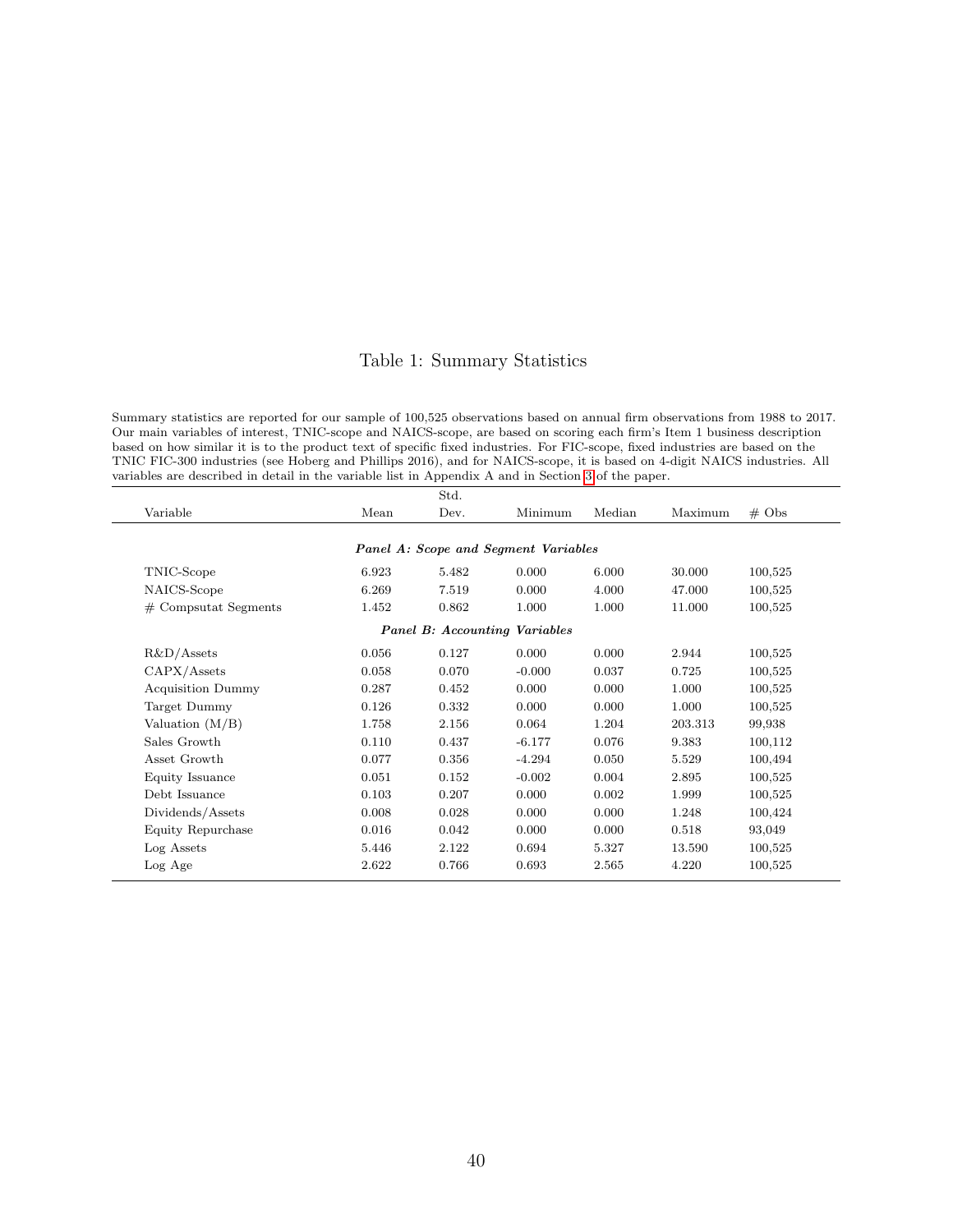#### Table 2: Pearson Correlation Coefficients

Pearson Correlation Coefficients are reported for our sample of 100,525 observations based on annual firm observations from 1988 to 2017. Our main variables of interest, TNIC-scope and NAICS-scope, are based on scoring each firm's Item 1 business description based on how similar it is to the product text of specific fixed industries. For FIC-scope, fixed industries are based on the TNIC FIC-300 industries (see Hoberg and Phillips 2016), and for NAICS-scope, it is based on 4-digit NAICS industries. Allvariables are described in detail in the variable list in Appendix A and in Section [3](#page-6-1) of the paper.

|                          | $Fic-$   | NAICS-   | # CS     | Log      | Log      | R&D      | CAPX/    | Acquisition | Target   | Sales    |
|--------------------------|----------|----------|----------|----------|----------|----------|----------|-------------|----------|----------|
| Row Variable             | Scope    | Scope    | Segments | Assets   | Age      | Assets   | Assets   | Dummy       | Dummy    | Growth   |
|                          |          |          |          |          |          |          |          |             |          |          |
| NAICS-Scope              | 0.579    |          |          |          |          |          |          |             |          |          |
| $\#$ Compsutat Segments  | 0.186    | 0.198    |          |          |          |          |          |             |          |          |
| Log Assets               | 0.269    | 0.273    | 0.312    |          |          |          |          |             |          |          |
| Log Age                  | 0.038    | $-0.047$ | 0.309    | 0.400    |          |          |          |             |          |          |
| $R&D/A$ ssets            | 0.010    | $-0.039$ | $-0.155$ | $-0.250$ | $-0.147$ |          |          |             |          |          |
| CAPX/assets              | $-0.016$ | 0.045    | $-0.043$ | 0.026    | $-0.097$ | $-0.092$ |          |             |          |          |
| <b>Acquisition Dummy</b> | 0.067    | 0.088    | 0.133    | 0.301    | 0.075    | $-0.089$ | $-0.015$ |             |          |          |
| Target Dummy             | 0.054    | 0.057    | 0.167    | 0.248    | 0.168    | $-0.056$ | $-0.006$ | 0.156       |          |          |
| Sales Growth             | 0.030    | 0.055    | $-0.032$ | $-0.013$ | $-0.166$ | 0.032    | 0.099    | 0.104       | $-0.065$ |          |
| TNIC HHI                 | $-0.133$ | $-0.299$ | 0.091    | $-0.182$ | 0.171    | $-0.149$ | $-0.124$ | $-0.042$    | $-0.011$ | $-0.071$ |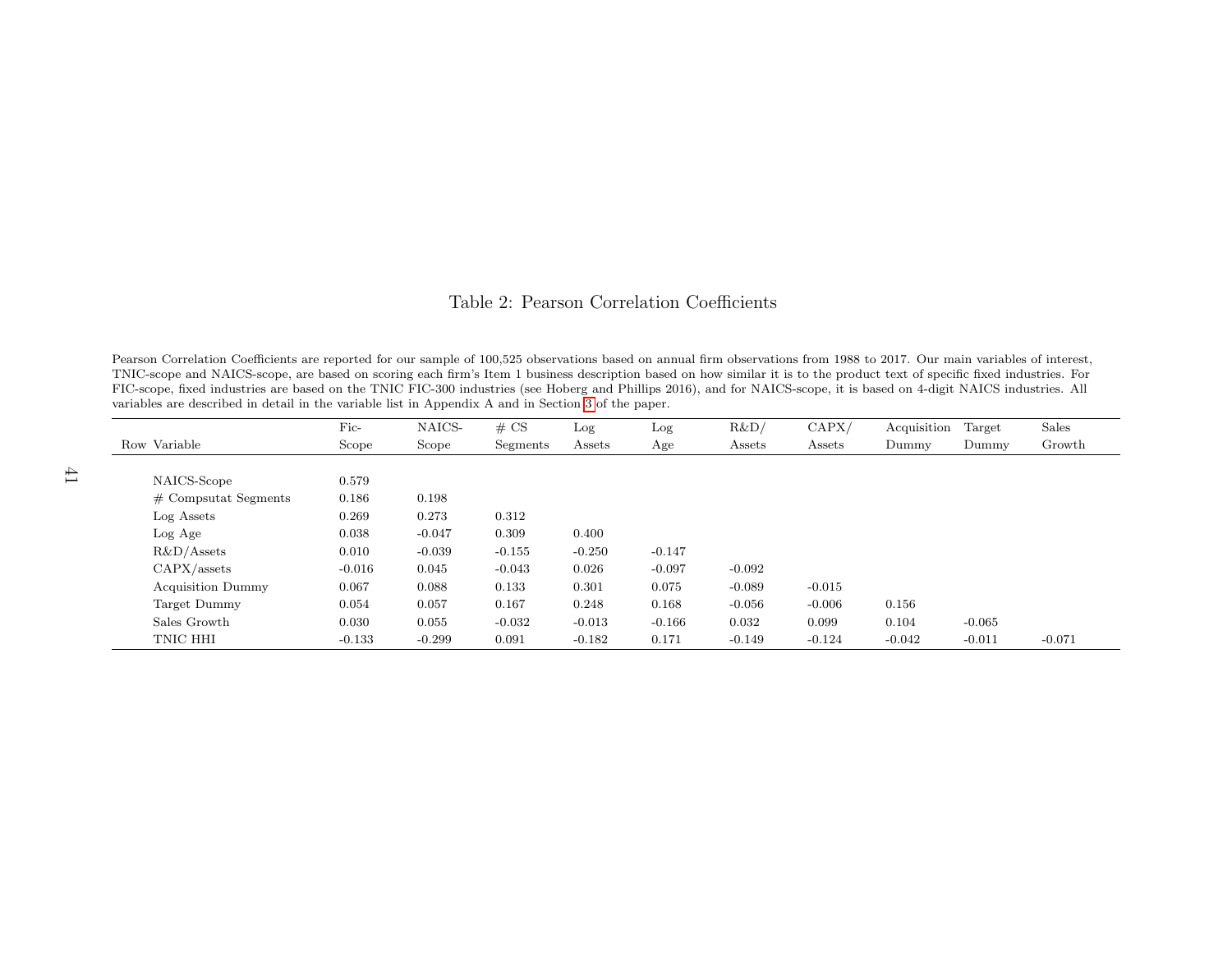# Table 3: Disney Scope vs Time

The table displays the LDA-based scope allocations of Disney in 1990 (Panel A), 2003 (Panel B), and 2017 (Panel C).

| Year |     | Topic Amount | Word List                                                                                                |
|------|-----|--------------|----------------------------------------------------------------------------------------------------------|
|      |     |              | Panel A: Disney Scope Allocations in 1990                                                                |
| 1990 | 296 | 275.0        | series, production, warner, live, feature, studio, distribution, company, release, produced              |
| 1990 | 180 | 155.2        | event, team, garden, super, champion, league, collectible, sporting, arena, concert                      |
| 1990 | 100 | 128.4        | programming, broadcast, network, cable, satellite, program, time, channel, broadcasting, household       |
| 1990 | 222 | 127.3        | motion, picture, screen, movie, production, cinema, company, theater, creative, sound                    |
| 1990 | 290 | 43.2         | publishing, adult, company, publisher, toy, character, gift, imperial, english, preview                  |
| 1990 | 122 | 41.9         | music, audio, disc, theater, studio, content, videocassette, licensors, digital, consumer                |
|      |     |              | Panel B: Disney Scope Allocations in 2003                                                                |
| 2003 | 100 | 745.3        | programming, broadcast, network, cable, satellite, program, time, channel, broadcasting, household       |
| 2003 | 296 | 641.1        | series, production, warner, live, feature, studio, distribution, company, release, produced              |
| 2003 | 180 | 448.8        | event, team, garden, super, champion, league, collectible, sporting, arena, concert                      |
| 2003 | 245 | 316.9        | radio, market, broadcasting, broadcast, ownership, company, rule, interest, communication, local         |
| 2003 | 222 | 294.5        | motion, picture, screen, movie, production, cinema, company, theater, creative, sound                    |
| 2003 | 198 | 92.6         | cable, system, service, regulation, local, rate, programming, television, authority, ownership           |
| 2003 | 127 | 88.3         | resort, vacation, grand, valley, lift, ownership, white, company, located, owner                         |
| 2003 | 167 | 86.3         | company, food, guest, menu, quality, concept, location, service, beverage, item                          |
| 2003 | 285 | 75.2         | florida, development, resident, county, residential, company, alaska, residence, miami, area             |
| 2003 | 217 | 72.6         | group, room, reservation, eagle, brand, leisure, travel, occupancy, company, service                     |
|      |     |              | Panel C: Disney Scope Allocations in 2017                                                                |
| 2017 | 100 |              | 736.4 programming, broadcast, network, cable, satellite, program, time, channel, broadcasting, household |
| 2017 | 296 |              | 620.8 series, production, warner, live, feature, studio, distribution, company, release, produced        |
| 2017 | 180 | 416.7        | event, team, garden, super, champion, league, collectible, sporting, arena, concert                      |
| 2017 | 245 | 237.4        | radio, market, broadcasting, broadcast, ownership, company, rule, interest, communication, local         |
| 2017 | 222 | 193.4        | motion, picture, screen, movie, production, cinema, company, theater, creative, sound                    |
| 2017 | 127 | 138.6        | resort, vacation, grand, valley, lift, ownership, white, company, located, owner                         |
| 2017 | 148 | 117.5        | service, launch, satellite, programming, primestar, channel, system, echostar, company, directv          |
| 2017 | 190 | 115.3        | cost, ferc, order, service, pipeline, settlement, restructuring, interstate, transportation, regulatory  |
| 2017 | 217 | 101.8        | group, room, reservation, eagle, brand, leisure, travel, occupancy, company, service                     |
| 2017 | 167 | 84.2         | company, food, guest, menu, quality, concept, location, service, beverage, item                          |
| 2017 | 290 | 62.2         | publishing, adult, company, publisher, toy, character, gift, imperial, english, preview                  |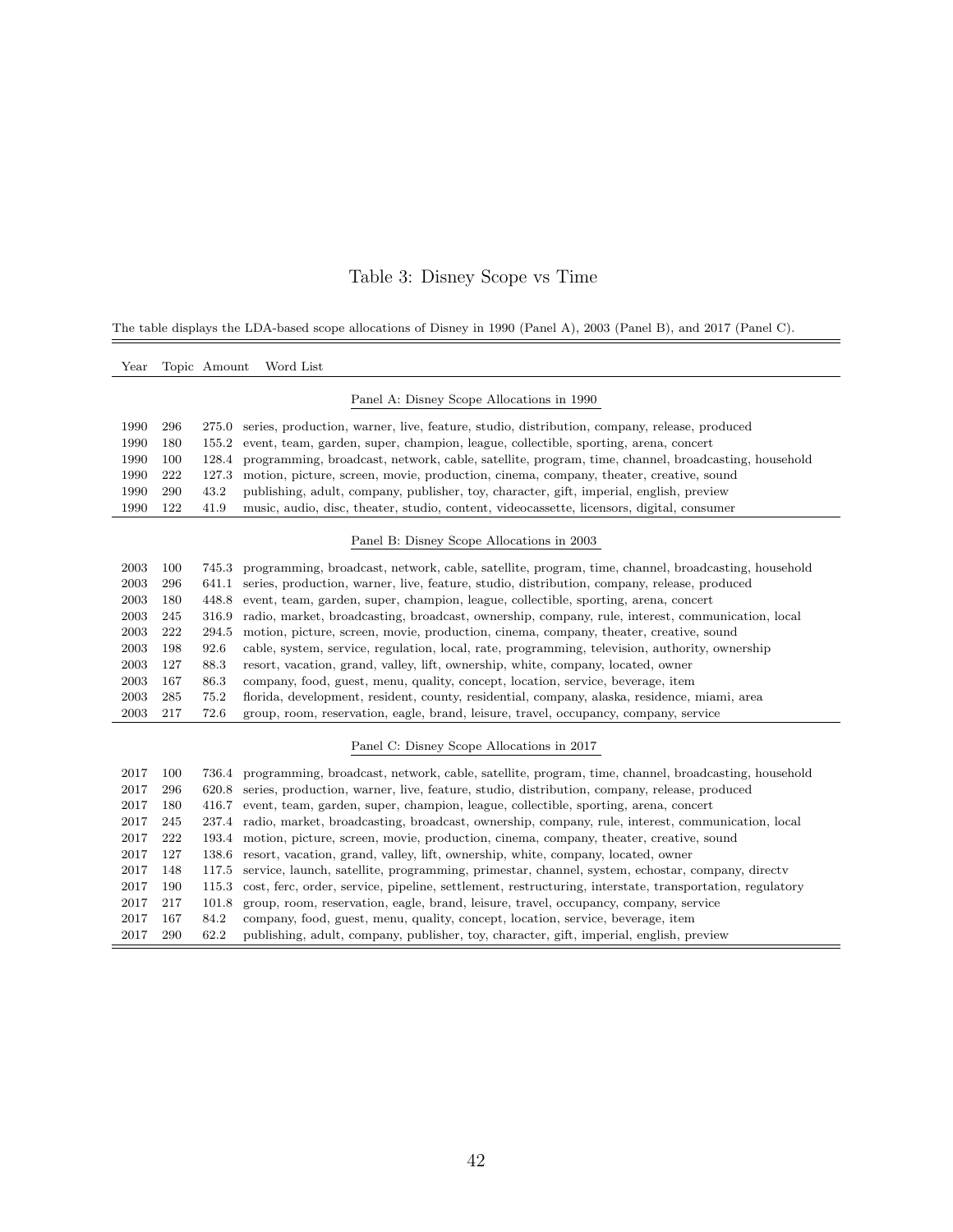Table 4: Scope Statistics vs Compustat Segment Counts

The table reports scale and scope statistics separately for firms based on how many operating segments the firm reports in the Compustat database. Our main variables of interest, TNIC-scope and NAICS-scope, are based on scoring each firm's Item 1 business description based on how similar it is to the product text of specific fixed industries. For FIC-scope, fixed industries are based on the TNIC FIC-300 industries (see Hoberg and Phillips 2016), and for NAICS-scope, it is based on 4-digit NAICS industries. Assets are from Compustat (variable AT).

| $#$ Segments  | FIC-SCope | NAICS-Scope | Assets | $\#$ Obs. |  |
|---------------|-----------|-------------|--------|-----------|--|
|               |           |             |        |           |  |
| 1 segment     | 6.41      | 5.56        | 1365   | 71,575    |  |
| 2 segments    | 7.53      | 7.02        | 3255   | 17,939    |  |
| 3 segments    | 8.63      | 8.57        | 6192   | 7,447     |  |
| 4 segments    | 9.90      | 10.21       | 10084  | 2,353     |  |
| $5+$ segments | 12.21     | 15.17       | 30776  | 1,211     |  |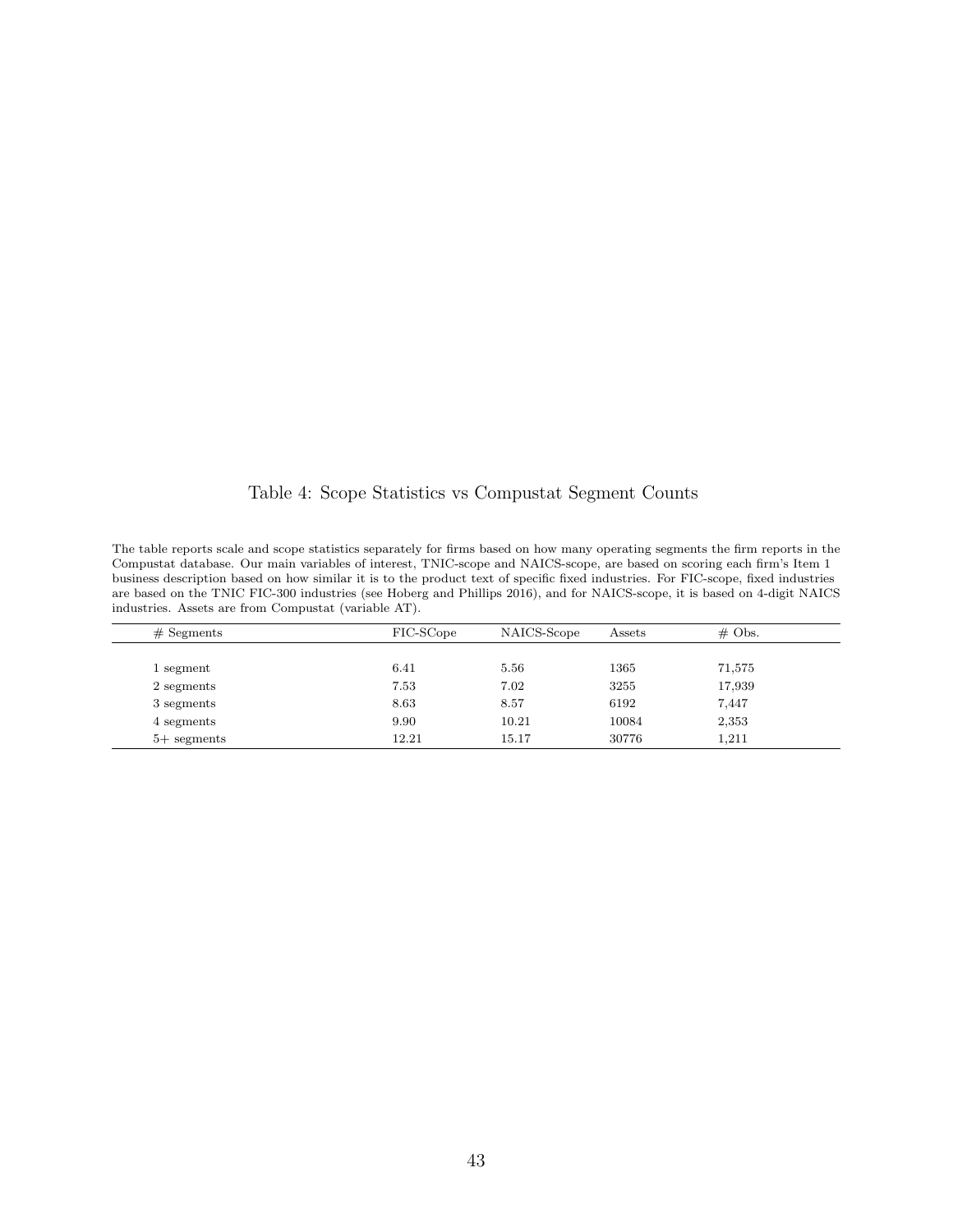#### Table 5: Scope Statistics vs Firm Size

The table reports scale and scope statistics separately for firms sorted into size quintiles. Sorts are annual and are based on Compustat assets (variable AT). Our main variables of interest, FIC-scope and NAICS-scope, are based on scoring each firm's Item 1 business description based on how similar it is to the product text of specific fixedindustries. For FIC-scope, fixed industries are based on the TNIC FIC-300 industries (see Hoberg and Phillips 2016), and for NAICS-scope, it is based on 4-digit NAICSindustries. Assets are from Compustat (variable AT). We report statistics for the full sample and separately for single segment firms only (see column headers).

| All Firms    |          |       |        |        |         | Single Segment Firms Only |       |        |        |        |
|--------------|----------|-------|--------|--------|---------|---------------------------|-------|--------|--------|--------|
| Firm Size    | #        | FIC-  | NAICS- |        | $^{\#}$ | #                         | FIC-  | NAICS- |        | #      |
| Row Quintile | Segments | Scope | Scope  | Assets | Obs.    | Segments                  | Scope | Scope  | Assets | Obs.   |
|              |          |       |        |        |         |                           |       |        |        |        |
|              |          |       |        |        |         |                           |       |        |        |        |
| Small Firms  | $1.22\,$ | 5.65  | 4.02   | 23     | 20,094  |                           | 5.50  | 3.88   | 19     | 14,304 |
| Quintile 1   | $1.26\,$ | 6.16  | 5.04   | 102    | 20,110  |                           | 6.07  | 4.72   | 74     | 14,321 |
| Quintile 2   | 1.35     | 6.69  | 5.93   | 305    | 20,113  |                           | 6.28  | 5.39   | 203    | 14,320 |
| Quintile 3   | 1.50     | 7.50  | 7.18   | 936    | 20,111  |                           | 6.76  | 6.18   | 604    | 14,321 |
| Big Firms    | 1.94     | 8.62  | 9.17   | 11728  | 20,097  |                           | 7.41  | 7.64   | 5926   | 14,309 |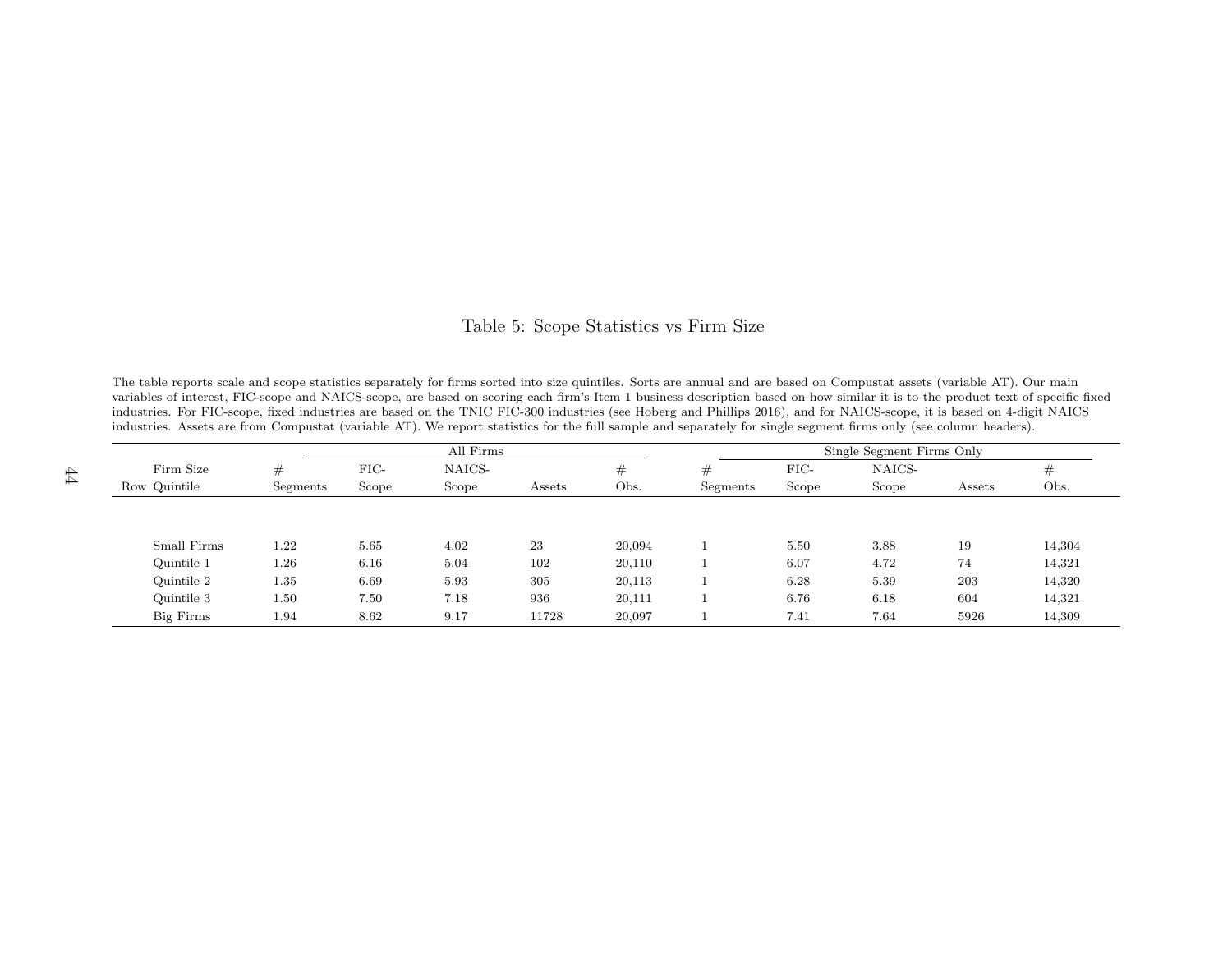#### Table 6: Scope Statistics vs Industry-Pair-Relatedness

The table reports the distribution of the industries spanned by single firms (scope) across all industry pairs, sorted by how similar are the industries in the given pair. For each pair of FIC-300 industries in each year, we first tabulate the number of firms that operate in both industries in the pair based on the FIC-scope variable's construction. A firm is thus designated as operating in both industries if the given firm's business description is highly similar to the text of both industries in the pair. The result is a panel database of industry-pair-years indicating the number of firms operating in each pair. We then sort industry pairs into deciles based on the average TNIC similarity score of all firms in the first industry relative to those in the second. Industries that score highly are spatially close in the TNIC space. Finally, we sum the firm-operating-pairs in each decile and report the fraction of operating pairs in each decile. We report this fraction for all firms, only for single segment firms and only for multi-segment firms. Finally, we report the average TNIC distance of the industry pairs in each decile and the number of industry pairs in each group in the final columns.

|                   | Fraction    | Fraction       | Fraction    | Average    |           |
|-------------------|-------------|----------------|-------------|------------|-----------|
| Industry-Pair     | Scope Pairs | Scope Pairs    | Scope Pairs | TNIC-pair  |           |
| Similarity Decile | (All Firms) | $(Single-Seg)$ | (Multi-seg) | Similarity | $\#$ Obs. |
|                   |             |                |             |            |           |
| Least Similar     | 0.036       | 0.038          | 0.030       | 0.001      | 828,872   |
| Decile 2          | 0.043       | 0.046          | 0.035       | 0.002      | 829,542   |
| Decile 3          | 0.041       | 0.043          | 0.036       | 0.003      | 829,012   |
| Decile 4          | 0.052       | 0.056          | 0.043       | 0.004      | 829,145   |
| Decile 5          | 0.053       | 0.053          | 0.054       | 0.006      | 829,064   |
| Decile 6          | 0.067       | 0.067          | 0.068       | 0.008      | 829,462   |
| Decile 7          | 0.086       | 0.086          | 0.086       | 0.010      | 828,756   |
| Decile 8          | 0.096       | 0.091          | 0.107       | 0.014      | 829,414   |
| Decile 9          | 0.132       | 0.125          | 0.147       | 0.020      | 828,926   |
| Most Similar      | 0.393       | 0.393          | 0.395       | 0.047      | 829,422   |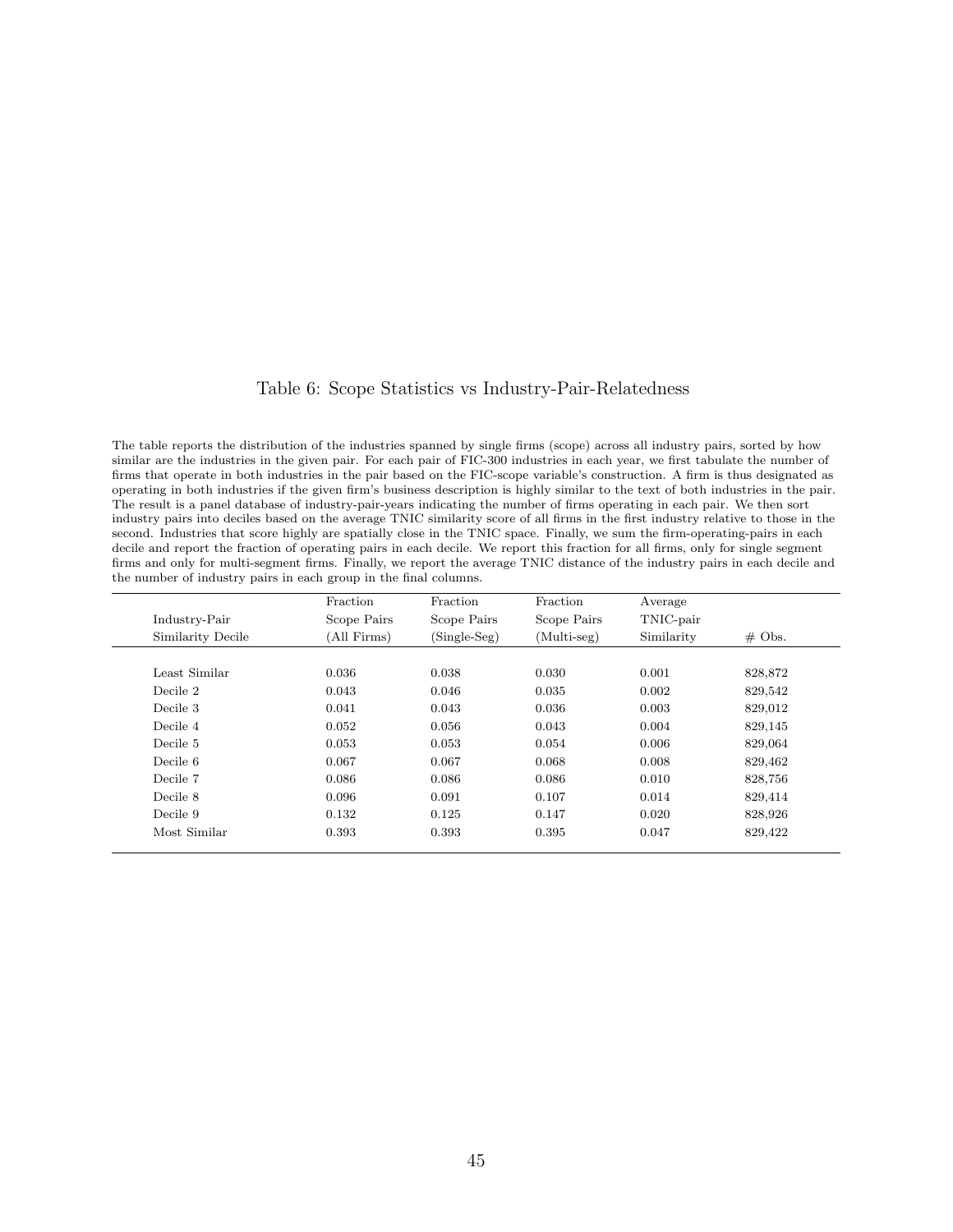#### Table 7: Risk Profile Regressions

The table reports the results of OLS regressions where measures of risk are regressed on measures of scope decomposed into components that are spatially near versus far fromthe focal firm. The first dependent variable is stock market risk used in Panels A and C, which is computed as the standard deviation of daily stock returns in year  $t$ . The second is cashflow volatility used in Panels B and D, which is computed as the standard deviation of <sup>a</sup> firm's quarterly operating income scaled by assets, computed over the 8quarters of year t and t + 1. We express both as percentages for ease of interpretation. All RHS variables are computed using data from year t − 1. We report results for three<br>traditional subsequence within a change of th tercile-based subsamples within each panel and as noted in the first column. The subsamples are constructed in each year by sorting firms based on the average product market distance of the FIC industry segments they are assigned to when constructing our FIC-scope variable (firms assigned to just one FIC segment have <sup>a</sup> distance of zero). Firms in the close-scope tercile subsample are operating across industries that are highly related, whereas firms in the far-scope tercile are operating across industries that aremore distant in the product space. Our main variable of interest, FIC-scope, is based on scoring each firm's Item 1 business description based on how similar it is to the product text of specific fixed industries. The fixed industries are based on the TNIC FIC-300 industries (see Hoberg and Phillips 2016). All regressions include year fixedeffects, and controls for firm size, and firm age. The regressions in Panels C and D additionally include firm fixed effects. t-statistics for both panels are clustered by firm and shown in parentheses.

|      | Dependent                                                                                 | $FIC-$     |                                                                                        |             |      |                   |  |  |  |  |
|------|-------------------------------------------------------------------------------------------|------------|----------------------------------------------------------------------------------------|-------------|------|-------------------|--|--|--|--|
|      | Row Variable                                                                              | Scope      | Log Assets                                                                             | Log Age     | ARSQ | $# \; \text{Obs}$ |  |  |  |  |
|      |                                                                                           |            |                                                                                        |             |      |                   |  |  |  |  |
|      | Panel A: Dependent Variable is Stock Volatility (OLS with Year Fixed Effects)             |            |                                                                                        |             |      |                   |  |  |  |  |
| (1)  | Close-Scope Tercile                                                                       | 0.018      | $-0.546$                                                                               | $-0.519$    | 0.36 | 34,781            |  |  |  |  |
|      |                                                                                           | (2.970)    | $(-42.940)$                                                                            | $(-16.930)$ |      |                   |  |  |  |  |
| (2)  | Medium-Scope Tercile                                                                      | 0.014      | $-0.507$                                                                               | $-0.351$    | 0.39 | 27,413            |  |  |  |  |
|      |                                                                                           | (4.220)    | $(-42.970)$                                                                            | $(-13.340)$ |      |                   |  |  |  |  |
| (3)  | Far-Scope Tercile                                                                         | 0.003      | $-0.550$                                                                               | $-0.381$    | 0.37 | 29,627            |  |  |  |  |
|      |                                                                                           | (0.910)    | $(-42.280)$                                                                            | $(-13.100)$ |      |                   |  |  |  |  |
|      |                                                                                           |            | Panel B: Dependent Variable is Cashflow Volatility (OLS with Year Fixed Effects)       |             |      |                   |  |  |  |  |
| (4)  | Close-Scope Tercile                                                                       | 0.039      | $-0.465$                                                                               | $-0.277$    | 0.17 | 33,781            |  |  |  |  |
|      |                                                                                           | (4.820)    | $(-30.090)$                                                                            | $(-8.440)$  |      |                   |  |  |  |  |
| (5)  | Medium-Scope Tercile                                                                      | 0.025      | $-0.505$                                                                               | $-0.233$    | 0.19 | 26,798            |  |  |  |  |
|      |                                                                                           | (5.650)    | $(-29.560)$                                                                            | $(-6.910)$  |      |                   |  |  |  |  |
| (6)  | Far-Scope Tercile                                                                         | 0.019      | $-0.484$                                                                               | $-0.204$    | 0.18 | 28,846            |  |  |  |  |
|      |                                                                                           | (4.550)    | $(-28.820)$                                                                            | $(-6.720)$  |      |                   |  |  |  |  |
|      |                                                                                           |            | Panel C: Dependent Variable is Stock Volatility (OLS with Firm and Year Fixed Effects) |             |      |                   |  |  |  |  |
| (7)  | Close-Scope Tercile                                                                       | 0.024      | $-0.264$                                                                               | $-0.306$    | 0.66 | 34,781            |  |  |  |  |
|      |                                                                                           | (3.040)    | $(-8.010)$                                                                             | $(-3.500)$  |      |                   |  |  |  |  |
| (8)  | Medium-Scope Tercile                                                                      | 0.008      | $-0.251$                                                                               | $-0.467$    | 0.67 | 27,413            |  |  |  |  |
|      |                                                                                           | (1.660)    | $(-7.560)$                                                                             | $(-5.410)$  |      |                   |  |  |  |  |
| (9)  | Far-Scope Tercile                                                                         | 0.007      | $-0.230$                                                                               | $-0.285$    | 0.68 | 29,627            |  |  |  |  |
|      |                                                                                           | (1.580)    | $(-6.450)$                                                                             | $(-3.430)$  |      |                   |  |  |  |  |
|      | Panel D: Dependent Variable is Cashflow Volatility (OLS with Firm and Year Fixed Effects) |            |                                                                                        |             |      |                   |  |  |  |  |
| (10) | Close-Scope Tercile                                                                       | $-0.005$   | $-0.322$                                                                               | $-0.097$    | 0.60 | 33,781            |  |  |  |  |
|      |                                                                                           | $(-0.610)$ | $(-8.320)$                                                                             | $(-1.080)$  |      |                   |  |  |  |  |
| (11) | Medium-Scope Tercile                                                                      | 0.012      | $-0.364$                                                                               | $-0.169$    | 0.63 | 26,798            |  |  |  |  |
|      |                                                                                           | (2.190)    | $(-7.810)$                                                                             | $(-1.850)$  |      |                   |  |  |  |  |
| (12) | Far-Scope Tercile                                                                         | 0.007      | $-0.400$                                                                               | $-0.059$    | 0.65 | 28,846            |  |  |  |  |
|      |                                                                                           | (1.490)    | $(-8.540)$                                                                             | $(-0.680)$  |      |                   |  |  |  |  |
|      |                                                                                           |            |                                                                                        |             |      |                   |  |  |  |  |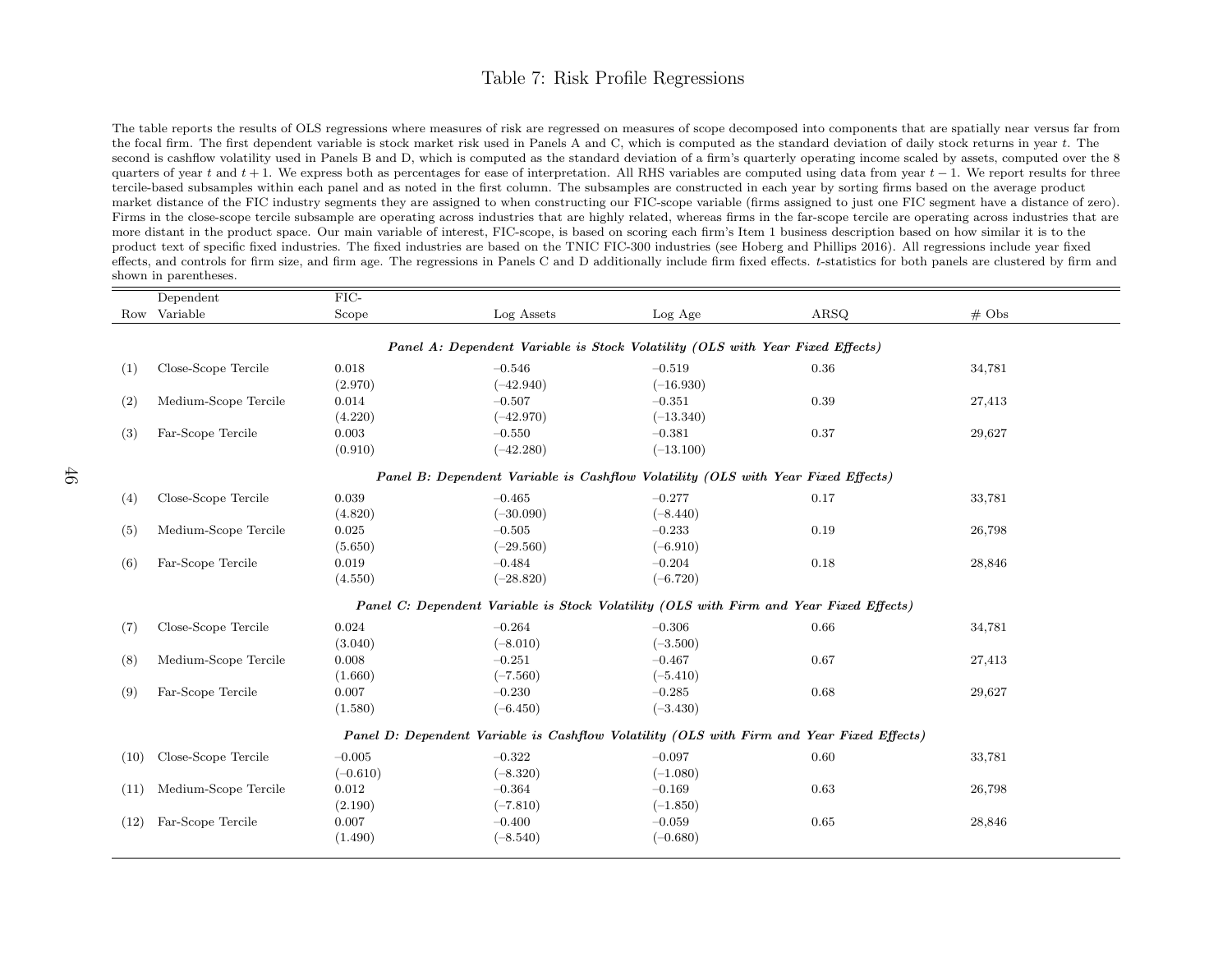#### <span id="page-47-1"></span>Table 8: High Product Breadth Validation Regressions

<span id="page-47-0"></span>The table reports validation regressions in which the dependent variable is <sup>a</sup> direct text-based measure of companies indicating that their products are broad. We consider four query-based measures obtained using the metaHeuristica software <sup>p</sup>latform, based on product and service breadth. "Product Breadth" is the number of 10-K paragraphs containing the phrases {product lines, product categories}. "Prod/Svc Breadth" is analogously defined based on the search <sup>p</sup>hrases {product lines, product categories, service lines, service categories}. "Product Breadth Detail" runs the same query as "Product Breadth" but is more stringent and additionally requires that the paragrap<sup>h</sup> include oneword from the following list: {breadth, broad, broader, wide, multiple, numerous, diverse, categories, divisions}. "Prod/Svc Breadth Detail" is <sup>a</sup> parallel more stringent version of the baseline "Prod/Svc Breadth" query. All four variables are scaled by the number of paragraphs in the 10-K overall. All regressions include firm and year fixedeffects, and controls for firm size, age, 10-K size, M/B, and the TNIC HHI. Results are robust to dropping any of the controls. All regressions include firm and year fixedeffects, coefficients are multiplied by 100 for ease of viewing, and <sup>t</sup>-statistics are clustered by firm and shown in parentheses.

| Dependent                      | FIC-    | NAICS-  |              |            |            | Log        |            |            |                   |
|--------------------------------|---------|---------|--------------|------------|------------|------------|------------|------------|-------------------|
| Row Variable                   | Scope   | Scope   | $#$ Segments | Log Assets | Log Age    | 10K Size   | M/B        | TNIC HHI   | $# \; \text{Obs}$ |
|                                |         |         |              |            |            |            |            |            |                   |
| Product Breadth<br>(1)         |         |         |              | 1.650      | 0.400      | $-8.422$   | $-0.209$   | $-2.119$   | 72,280            |
|                                |         |         |              | (3.640)    | (0.260)    | $(-7.300)$ | $(-2.520)$ | $(-1.760)$ |                   |
| Prod/Svc Breadth<br>(2)        |         |         |              | 1.774      | 0.642      | $-8.869$   | $-0.209$   | $-2.063$   | 72,280            |
|                                |         |         |              | (3.840)    | (0.410)    | $(-7.470)$ | $(-2.490)$ | $(-1.680)$ |                   |
| Prod Breadth Detail<br>(3)     |         |         |              | 0.763      | $-1.124$   | $-3.327$   | 0.016      | $-1.558$   | 72,280            |
|                                |         |         |              | (3.820)    | $(-1.700)$ | $(-7.270)$ | (0.500)    | $(-3.260)$ |                   |
| Prod/Svc Breadth Detail<br>(4) |         |         |              | 0.791      | $-0.917$   | $-3.459$   | 0.017      | $-1.497$   | 72,280            |
|                                |         |         |              | (3.920)    | $(-1.370)$ | $(-7.290)$ | (0.540)    | $(-3.070)$ |                   |
| Product Breadth<br>(5)         |         |         | 1.381        | 1.513      | 0.140      | $-8.501$   | $-0.205$   | $-2.124$   | 72,280            |
|                                |         |         | (2.800)      | (3.320)    | (0.090)    | $(-7.370)$ | $(-2.470)$ | $(-1.760)$ |                   |
| Prod/Svc Breadth<br>(6)        |         |         | 1.299        | 1.646      | $0.397\,$  | $-8.943$   | $-0.205$   | $-2.068$   | 72,280            |
|                                |         |         | (2.570)      | (3.550)    | (0.260)    | $(-7.530)$ | $(-2.440)$ | $(-1.680)$ |                   |
| Prod Breadth Detail<br>(7)     |         |         | 0.430        | 0.720      | $-1.205$   | $-3.352$   | 0.017      | $-1.559$   | 72,280            |
|                                |         |         | (1.920)      | (3.590)    | $(-1.820)$ | $(-7.310)$ | (0.540)    | $(-3.260)$ |                   |
| Prod/Svc Breadth Detail<br>(8) |         |         | 0.415        | 0.750      | $-0.996$   | $-3.483$   | 0.019      | $-1.498$   | 72,280            |
|                                |         |         | (1.820)      | (3.700)    | $(-1.480)$ | $(-7.330)$ | (0.580)    | $(-3.070)$ |                   |
| Product Breadth<br>(9)         | 0.640   |         | 0.959        | 1.075      | 0.569      | $-9.263$   | $-0.224$   | $-0.410$   | 72,280            |
|                                | (8.430) |         | (1.960)      | (2.390)    | (0.380)    | $(-7.980)$ | $(-2.740)$ | $(-0.340)$ |                   |
| $(10)$ Prod/Svc Breadth        | 0.663   |         | 0.861        | 1.192      | 0.841      | $-9.732$   | $-0.225$   | $-0.293$   | 72,280            |
|                                | (8.520) |         | (1.720)      | (2.600)    | (0.550)    | $(-8.150)$ | $(-2.720)$ | $(-0.240)$ |                   |
| (11) Prod Breadth Detail       | 0.216   |         | 0.288        | 0.572      | $-1.060$   | $-3.609$   | 0.011      | $-0.981$   | 72,280            |
|                                | (6.360) |         | (1.300)      | (2.910)    | $(-1.610)$ | $(-7.810)$ | (0.340)    | $(-2.010)$ |                   |
| (12) Prod/Svc Breadth Detail   | 0.228   |         | 0.265        | 0.594      | $-0.843$   | $-3.754$   | 0.012      | $-0.888$   | 72,280            |
|                                | (6.610) |         | (1.170)      | (2.990)    | $(-1.260)$ | $(-7.840)$ | (0.380)    | $(-1.780)$ |                   |
| (13) Product Breadth           |         | 0.309   | 1.063        | 1.253      | 0.391      | $-9.075$   | $-0.210$   | $-0.700$   | 72,280            |
|                                |         | (6.020) | (2.150)      | (2.770)    | (0.260)    | $(-7.780)$ | $(-2.530)$ | $(-0.580)$ |                   |
| $(14)$ Prod/Svc Breadth        |         | 0.327   | 0.962        | 1.371      | 0.662      | $-9.550$   | $-0.210$   | $-0.562$   | 72,280            |
|                                |         | (6.240) | (1.900)      | (2.970)    | (0.430)    | $(-7.940)$ | $(-2.500)$ | $(-0.450)$ |                   |
| (15) Prod Breadth Detail       |         | 0.132   | 0.294        | 0.609      | $-1.098$   | $-3.596$   | 0.015      | $-0.952$   | 72,280            |
|                                |         | (5.290) | (1.310)      | (3.090)    | $(-1.660)$ | $(-7.760)$ | (0.480)    | $(-1.960)$ |                   |
| (16) Prod/Svc Breadth Detail   |         | 0.137   | 0.275        | 0.635      | $-0.884$   | $-3.737$   | 0.017      | $-0.867$   | 72,280            |
|                                |         | (5.360) | (1.200)      | (3.190)    | $(-1.320)$ | $(-7.770)$ | (0.520)    | $(-1.750)$ |                   |
|                                |         |         |              |            |            |            |            |            |                   |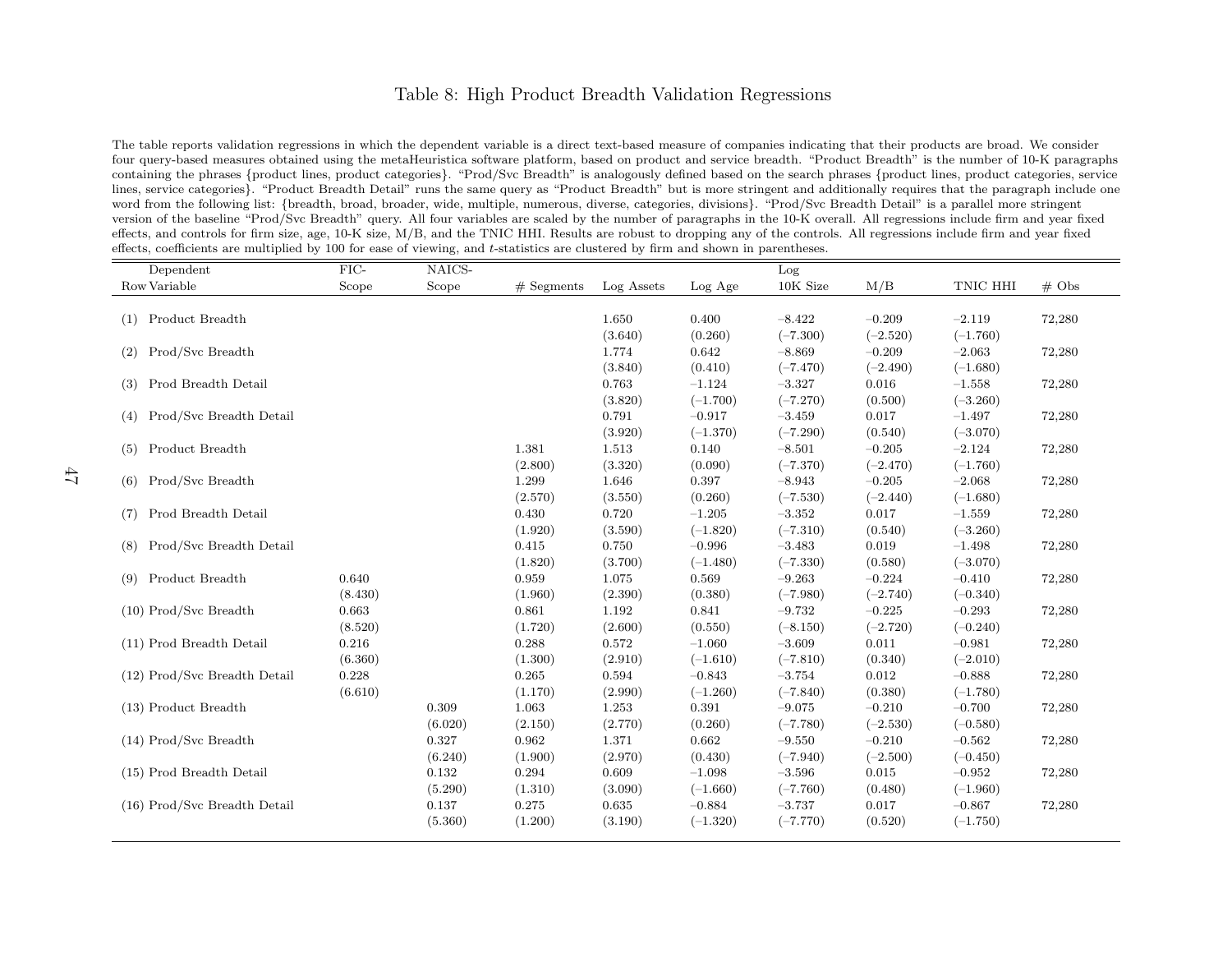#### <span id="page-48-0"></span>Table 9: First-Stage Regressions

<span id="page-48-1"></span>The table reports the results of first-stage regressions where measures of scope (FIC-scope and NAICS-scope) are regressed on our two instruments in addition to all controls and fixed effects. Our first instrument is "Sectoral Redeployment Potential" which is <sup>a</sup> product market spatially localized version of the asset redeployability measure in Kim and Kung (2017). In particular, we use the BEA capital flows table and represent the assets of each 4-digit NAICS industry as <sup>a</sup> vector. For each focal's local product market, we compute the average redeployability between the focal firm's nearest peer NAICS industries and the focal firm's distant peer NAICS industries. Intuitively, when the assets of near peers are easily redeployed to the market of more distant peers, the focal firm faces <sup>a</sup> low cost to expanding its market outward in space (lower cost of increasing scope). The second instrument "Sectoral Opportunity Set Potential" is simply the concentraiton ratio of 4-digit NAICS industries that the moderately distant peers in the focal firm's product market reside in. When this concentration ratio is high, it indicates that the focal firm's peers all tend to operate in the same market, which in turn implies there are few opportunities for scope expansion by the focal firm (as there are fewer related product markets that are spatially close). For success in the first stage, we predict that the former measure will be positively related to our scope variables, and the second will be negatively related. All regressions include firm and year fixed effects, and controls forfirm size, age, 10-K size, M/B, and the TNIC HHI. All regressions include firm and year fixed effects, and *t*-statistics are clustered by firm and shown in parentheses.

|     |              | Sectoral     | Sectoral      |            |            |                   |  |
|-----|--------------|--------------|---------------|------------|------------|-------------------|--|
|     | Dependent    | Redeployment | Opportunity   |            |            |                   |  |
|     | Row Variable | Potential    | Set Potential | Log Assets | Log Age    | $# \; \text{Obs}$ |  |
|     |              |              |               |            |            |                   |  |
| (1) | FIC-Scope    | 1.251        | 6.941         | 0.882      | $-0.830$   | 99,506            |  |
|     |              | (4.330)      | (11.910)      | (19.290)   | $(-6.030)$ |                   |  |
| (2) | NAICS-Scope  | 1.074        | 12.772        | 1.279      | $-0.976$   | 99,506            |  |
|     |              | (2.380)      | (14.680)      | (17.730)   | $(-5.060)$ |                   |  |
| (3) | $#$ Segments | 0.019        | 0.293         | 0.107      | 0.161      | 99,506            |  |
|     |              | (0.300)      | (2.900)       | (12.340)   | (6.260)    |                   |  |
|     |              |              |               |            |            |                   |  |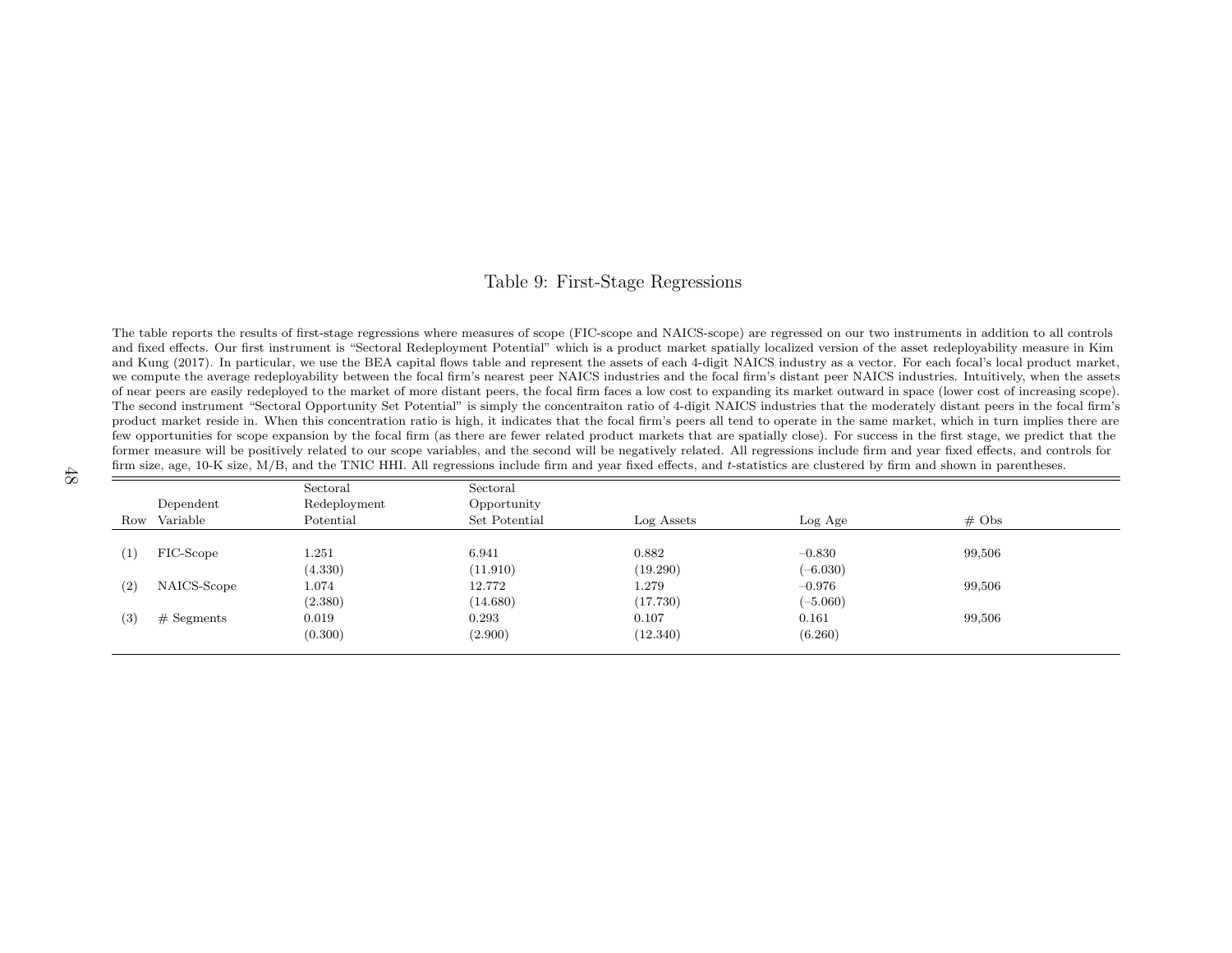#### <span id="page-49-1"></span>Table 10: Investment Regressions

<span id="page-49-0"></span>The table reports the second stage results of 2-stage instrumental variable regressions where the dependent variable is <sup>a</sup> firm investment policy such as acquisitions, divestitures(target of an acquisition), R&D/assets or CAPX/assets. Our instrumented variable of interest is <sup>a</sup> measure of scope (FIC-Scope or NAICS-Scope) as indicated in the pane<sup>l</sup> headers. The first-stage regressions are displayed in Table [9](#page-48-0) and include two instruments for scope (explained in detail in Table [9\)](#page-48-0). The first is <sup>a</sup> measure of the extent to whichthe broader product market surrounding <sup>a</sup> focal firm is characterized by <sup>a</sup> high degree of outward-directed asset redeployability indicating <sup>a</sup> low cost to scope expansion by existing firms. The second is <sup>a</sup> measure of the size of the focal firm's outward-expansion opportunity set. We also include controls for size, age, and in Panel C, we additionallyinclude controls for market to book and the TNIC HHI. All regressions include firm and year fixed effects, and <sup>t</sup>-statistics are clustered by firm and shown in parentheses.

|      | Dependent                              |                |             |                                      |                                                             |            |                   |  |  |  |
|------|----------------------------------------|----------------|-------------|--------------------------------------|-------------------------------------------------------------|------------|-------------------|--|--|--|
|      | Row Variable                           | Scope Variable | Log Assets  | Log Age                              | Mkt/Book                                                    | TNIC HHI   | $# \; \text{Obs}$ |  |  |  |
|      |                                        |                |             |                                      |                                                             |            |                   |  |  |  |
|      |                                        |                |             | Panel A: FIC-Scope is Scope Variable |                                                             |            |                   |  |  |  |
| (1)  | <b>Acquirer Dummy</b>                  | 0.026          | $-0.006$    | $-0.029$                             |                                                             |            | 98,196            |  |  |  |
|      |                                        | (4.660)        | $(-0.920)$  | $(-2.710)$                           |                                                             |            |                   |  |  |  |
| (2)  | Target Dummy                           | $-0.009$       | 0.038       | 0.039                                |                                                             |            | 98,196            |  |  |  |
|      |                                        | $(-2.270)$     | (8.570)     | (5.390)                              |                                                             |            |                   |  |  |  |
| (3)  | $R&D/A$ ssets                          | 0.003          | $-0.016$    | 0.009                                |                                                             |            | 98,196            |  |  |  |
|      |                                        | (3.900)        | $(-12.690)$ | (4.370)                              |                                                             |            |                   |  |  |  |
| (4)  | CAPX/Assets                            | 0.000          | $-0.002$    | $-0.014$                             |                                                             |            | 98,196            |  |  |  |
|      |                                        | (0.450)        | $(-2.630)$  | $(-9.820)$                           |                                                             |            |                   |  |  |  |
|      | Panel B: NAICS-Scope is Scope Variable |                |             |                                      |                                                             |            |                   |  |  |  |
| (5)  | <b>Acquirer Dummy</b>                  | 0.016          | $-0.003$    | $-0.035$                             |                                                             |            | 98,196            |  |  |  |
|      |                                        | (4.860)        | $(-0.580)$  | $(-3.540)$                           |                                                             |            |                   |  |  |  |
| (6)  | Target Dummy                           | $-0.005$       | 0.036       | 0.042                                |                                                             |            | 98,196            |  |  |  |
|      |                                        | $(-2.060)$     | (9.060)     | (6.240)                              |                                                             |            |                   |  |  |  |
| (7)  | R&D/Assets                             | 0.001          | $-0.015$    | 0.008                                |                                                             |            | 98,196            |  |  |  |
|      |                                        | (3.570)        | $(-12.860)$ | (3.980)                              |                                                             |            |                   |  |  |  |
| (8)  | CAPX/Assets                            | 0.000          | $-0.002$    | $-0.014$                             |                                                             |            | 98,196            |  |  |  |
|      |                                        | (0.570)        | $(-2.870)$  | $(-10.190)$                          |                                                             |            |                   |  |  |  |
|      |                                        |                |             |                                      | Panel C: FIC-Scope is Scope Variable (extra controls added) |            |                   |  |  |  |
| (9)  | <b>Acquirer Dummy</b>                  | 0.036          | $-0.007$    | $-0.017$                             | 0.009                                                       | 0.107      | 97,624            |  |  |  |
|      |                                        | (4.360)        | $(-0.840)$  | $(-1.500)$                           | (9.180)                                                     | (4.560)    |                   |  |  |  |
| (10) | Target Dummy                           | $-0.012$       | 0.039       | 0.036                                | $-0.002$                                                    | $-0.028$   | 97,624            |  |  |  |
|      |                                        | $(-2.130)$     | (7.120)     | (4.630)                              | $(-3.400)$                                                  | $(-1.660)$ |                   |  |  |  |
| (11) | $R&D/A$ ssets                          | 0.004          | $-0.017$    | 0.009                                | $-0.001$                                                    | 0.002      | 97,624            |  |  |  |
|      |                                        | (3.190)        | $(-11.910)$ | (4.190)                              | $(-2.100)$                                                  | (0.610)    |                   |  |  |  |
| (12) | CAPX/Assets                            | 0.000          | $-0.001$    | $-0.013$                             | 0.002                                                       | $-0.003$   | 97,624            |  |  |  |
|      |                                        | $(-0.480)$     | $(-0.790)$  | $(-8.720)$                           | (9.090)                                                     | $(-1.240)$ |                   |  |  |  |
|      |                                        |                |             |                                      |                                                             |            |                   |  |  |  |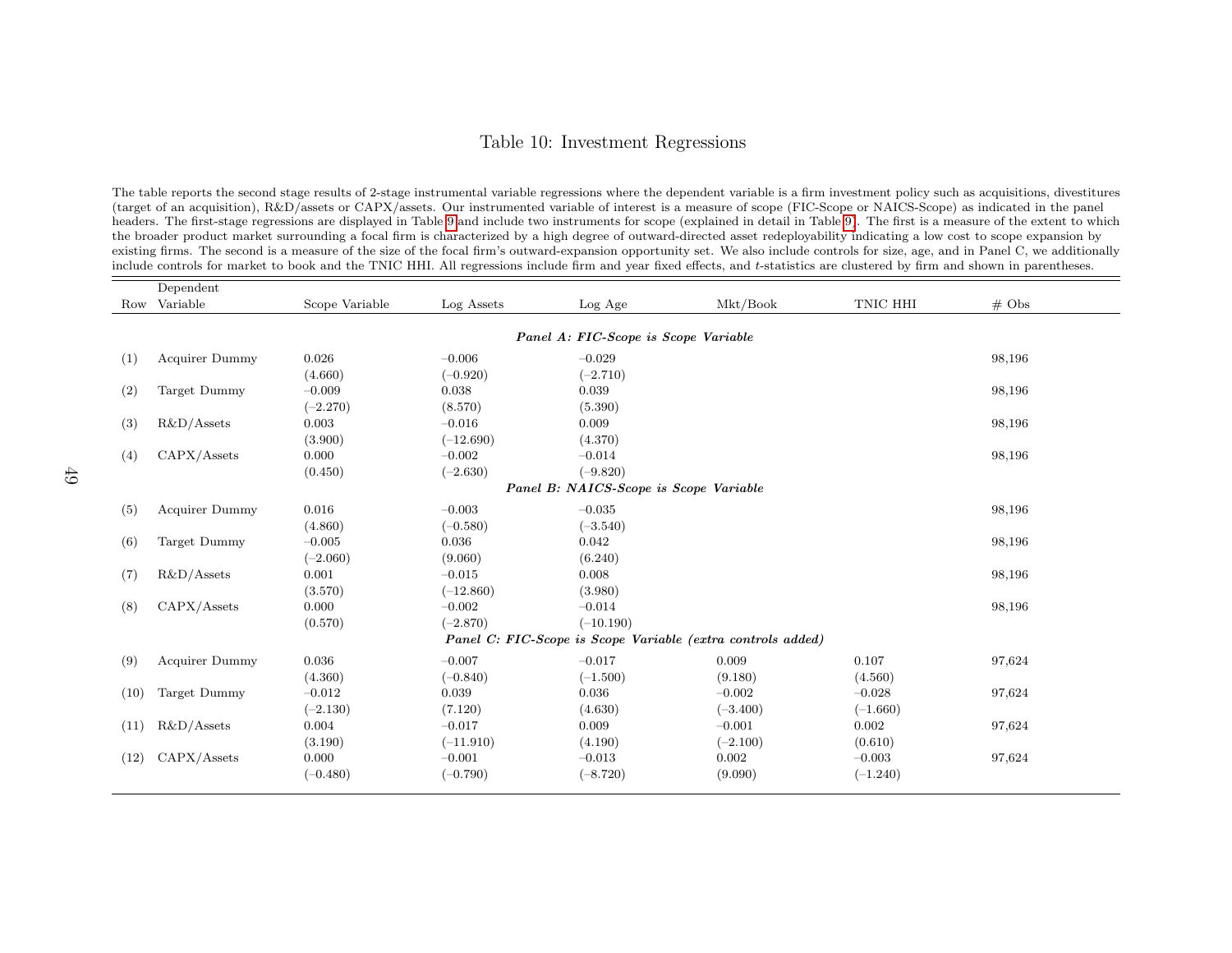#### Table 11: Investment Regressions (by Fama-French-5 Major Sectors)

The table reports the second stage results of 2-stage instrumental variable regressions where the dependent variable is a firm investment policy such as acquisitions, divestitures (target of an acquisition), R&D/assets or CAPX/assets. These regressions use the same specification as in Table [10](#page-49-0) except we now run them using 5 industry subsamples based on the Fama-French-5 industry groupings (see Panel headers). Our instrumented variable of interest is a measure of scope (FIC-Scope). The first-stage regressions are displayed in Table [9](#page-48-1) and include two instruments for scope (explained in detail in Table [9\)](#page-48-1). The first is a measure of the extent to which the broader product market surrounding a focal firm is characterized by a high degree of outward-directed asset redeployability indicating a low cost to scope expansion by existing firms. The second is a measure of the size of the focal firm's outward-expansion opportunity set. All regressions include firm and year fixed effects, and t-statistics are clustered by firm and shown in parentheses.

|      | Dependent             |                     |            |            |                                                       |          |                   |
|------|-----------------------|---------------------|------------|------------|-------------------------------------------------------|----------|-------------------|
| Row  | Variable              | Scope Vari-<br>able | Log Assets | Log Age    | Mkt/Book                                              | TNIC HHI | $# \; \text{Obs}$ |
|      |                       |                     |            |            | Panel A: FIC-Scope (Tech-Industry Subsample)          |          |                   |
| (1)  | Acquirer Dummy        | 0.000               | 0.045      | $-0.065$   | 0.00                                                  | 26,252   |                   |
|      |                       | $(-0.020)$          | (3.110)    | $(-2.220)$ |                                                       |          |                   |
| (2)  | Target Dummy          | 0.003               | 0.021      | 0.073      | 0.00                                                  | 26,252   |                   |
|      |                       | (0.180)             | (2.120)    | (3.660)    |                                                       |          |                   |
| (3)  | $R&D/A$ ssets         | 0.009               | $-0.027$   | 0.027      | 0.00                                                  | 26,252   |                   |
|      |                       | (2.250)             | $(-8.360)$ | (4.120)    |                                                       |          |                   |
| (4)  | CAPX/Assets           | 0.000               | 0.000      | $-0.008$   | 0.00                                                  | 26,252   |                   |
|      |                       | $(-0.090)$          | $(-0.330)$ | $(-2.510)$ |                                                       |          |                   |
|      |                       |                     |            |            | Panel B: FIC-Scope (Manufacturing-Industry Subsample) |          |                   |
| (5)  | <b>Acquirer Dummy</b> | 0.034               | $-0.059$   | $-0.042$   | 0.00                                                  | 20,519   |                   |
|      |                       | (3.310)             | $(-3.490)$ | $(-1.720)$ |                                                       |          |                   |
| (6)  | Target Dummy          | $-0.008$            | 0.066      | 0.038      | 0.00                                                  | 20,519   |                   |
|      |                       | $(-1.090)$          | (5.430)    | (2.230)    |                                                       |          |                   |
| (7)  | $R&D/A$ ssets         | 0.000               | $-0.002$   | 0.005      | 0.00                                                  | 20,519   |                   |
|      |                       | $(-0.510)$          | $(-2.030)$ | (2.420)    |                                                       |          |                   |
| (8)  | CAPX/Assets           | 0.000               | $-0.002$   | $-0.012$   | 0.00                                                  | 20,519   |                   |
|      |                       | (0.050)             | $(-0.970)$ | $(-3.420)$ |                                                       |          |                   |
|      |                       |                     |            |            | Panel C: FIC-Scope (Consumer-Industry Subsample)      |          |                   |
| (9)  | <b>Acquirer Dummy</b> | 0.032               | $-0.020$   | $-0.028$   | 0.00                                                  | 21,432   |                   |
|      |                       | (2.320)             | $(-1.260)$ | $(-1.290)$ |                                                       |          |                   |
| (10) | Target Dummy          | $-0.015$            | 0.043      | 0.022      | 0.00                                                  | 21,432   |                   |
|      |                       | $(-1.370)$          | (3.700)    | (1.560)    |                                                       |          |                   |
| (11) | $R&D/A$ ssets         | 0.003               | $-0.004$   | 0.001      | 0.00                                                  | 21,432   |                   |
|      |                       | (2.420)             | $(-2.920)$ | (0.370)    |                                                       |          |                   |
| (12) | CAPX/Assets           | 0.002               | $-0.007$   | $-0.013$   | 0.00                                                  | 21,432   |                   |
|      |                       | (1.510)             | $(-4.100)$ | $(-4.500)$ |                                                       |          |                   |
|      |                       |                     |            |            | Panel D: FIC-Scope (Health-Industry Subsample)        |          |                   |
| (13) | <b>Acquirer Dummy</b> | 0.015               | 0.012      | $-0.030$   | 0.00                                                  | 12,528   |                   |
|      |                       | (1.320)             | (1.060)    | $(-0.990)$ |                                                       |          |                   |
| (14) | Target Dummy          | $-0.032$            | 0.043      | $-0.026$   | 0.00                                                  | 12,528   |                   |
|      |                       | $(-3.020)$          | (3.750)    | $(-1.100)$ |                                                       |          |                   |
| (15) | $R&D/A$ ssets         | 0.013               | $-0.045$   | 0.016      | 0.00                                                  | 12,528   |                   |
|      |                       | (2.110)             | $(-6.710)$ | (1.070)    |                                                       |          |                   |
| (16) | CAPX/Assets           | $-0.001$            | 0.001      | $-0.010$   | 0.00                                                  | 12,528   |                   |
|      |                       | $(-0.460)$          | (0.580)    | $(-2.570)$ |                                                       |          |                   |
|      |                       |                     |            |            | Panel E: FIC-Scope (Misc-Industry Subsample)          |          |                   |
| (17) | <b>Acquirer Dummy</b> | 0.041               | $-0.052$   | $-0.046$   | 0.00                                                  | 15,583   |                   |
|      |                       | (2.750)             | $(-2.960)$ | $(-1.540)$ |                                                       |          |                   |
| (18) | Target Dummy          | $-0.001$            | 0.027      | 0.068      | 0.00                                                  | 15,583   |                   |
|      |                       | $(-0.160)$          | (2.430)    | (4.240)    |                                                       |          |                   |
| (19) | $R&D/A$ ssets         | 0.001               | $-0.003$   | 0.003      | 0.00                                                  | 15,583   |                   |
|      |                       | (1.920)             | $(-2.130)$ | (1.560)    |                                                       |          |                   |
| (20) | CAPX/Assets           | 0.002               | $-0.005$   | $-0.023$   | 0.00                                                  | 15,583   |                   |
|      |                       | (1.310)             | $(-2.200)$ | $(-5.250)$ |                                                       |          |                   |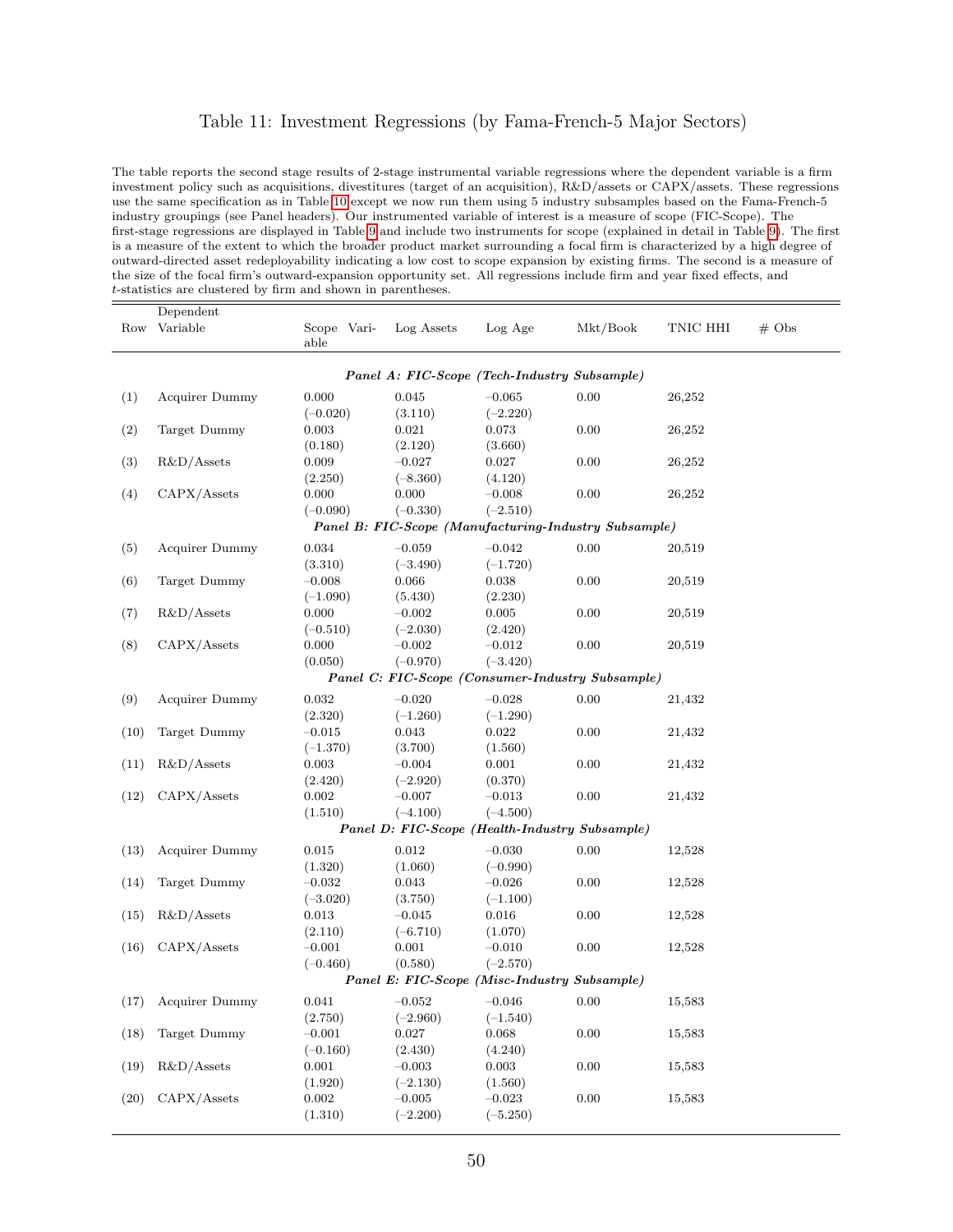#### <span id="page-51-0"></span>Table 12: Outcomes Regressions

The table reports the second stage results of 2-stage instrumental variable regressions where the dependent variable is <sup>a</sup> firm outcome variable such as the market to bookratio (market value of firm divided by total assets), sales growth, asset growth or profitability. Our instrumented variable of interest is <sup>a</sup> measure of scope (FIC-Scope or NAICS-Scope) as indicated in the pane<sup>l</sup> headers. The first-stage regressions are displayed in Table [9](#page-48-0) and include two instruments for scope (explained in detail in Table [9\)](#page-48-0).The first is a measure of the extent to which the broader product market surrounding a focal firm is characterized by a high degree of outward-directed asset redeployability indicating <sup>a</sup> low cost to scope expansion by existing firms. The second is <sup>a</sup> measure of the size of the focal firm's outward-expansion opportunity set. We also include controlsfor size, age, and in Panel C, we additionally include controls for market to book and the TNIC HHI. All regressions include firm and year fixed effects, and <sup>t</sup>-statistics are clustered by firm and shown in parentheses.

|      | Dependent                              |                |             |                                                             |          |          |                   |  |
|------|----------------------------------------|----------------|-------------|-------------------------------------------------------------|----------|----------|-------------------|--|
|      | Row Variable                           | Scope Variable | Log Assets  | Log Age                                                     | Mkt/Book | TNIC HHI | $# \; \text{Obs}$ |  |
|      |                                        |                |             |                                                             |          |          |                   |  |
|      |                                        |                |             | Panel A: FIC-Scope is Scope Variable                        |          |          |                   |  |
| (1)  | Valuation $(M/B)$                      | 0.080          | $-0.532$    | $-0.344$                                                    |          |          | 97,625            |  |
|      |                                        | (4.310)        | $(-17.410)$ | $(-7.360)$                                                  |          |          |                   |  |
| (2)  | Sales Growth                           | 0.031          | $-0.098$    | $-0.182$                                                    |          |          | 97,825            |  |
|      |                                        | (5.790)        | $(-14.990)$ | $(-17.860)$                                                 |          |          |                   |  |
| (3)  | Asset Growth                           | 0.047          | $-0.206$    | $-0.038$                                                    |          |          | 98,193            |  |
|      |                                        | (8.830)        | $(-30.220)$ | $(-3.550)$                                                  |          |          |                   |  |
| (4)  | OI/Assets                              | $-0.001$       | 0.012       | 0.000                                                       |          |          | 97,995            |  |
|      |                                        | $(-0.540)$     | (3.510)     | (0.010)                                                     |          |          |                   |  |
|      | Panel B: NAICS-Scope is Scope Variable |                |             |                                                             |          |          |                   |  |
| (5)  | Valuation $(M/B)$                      | 0.040          | $-0.512$    | $-0.373$                                                    |          |          | 97,625            |  |
|      |                                        | (3.730)        | $(-17.880)$ | $(-8.230)$                                                  |          |          |                   |  |
| (6)  | Sales Growth                           | 0.018          | $-0.094$    | $-0.191$                                                    |          |          | 97,825            |  |
|      |                                        | (5.960)        | $(-15.990)$ | $(-20.450)$                                                 |          |          |                   |  |
| (7)  | Asset Growth                           | 0.028          | $-0.200$    | $-0.050$                                                    |          |          | 98,193            |  |
|      |                                        | (9.500)        | $(-33.210)$ | $(-5.180)$                                                  |          |          |                   |  |
| (8)  | OI/Assets                              | $-0.001$       | 0.011       | 0.000                                                       |          |          | 97,995            |  |
|      |                                        | $(-0.490)$     | (3.650)     | (0.100)                                                     |          |          |                   |  |
|      |                                        |                |             | Panel C: FIC-Scope is Scope Variable (extra controls added) |          |          |                   |  |
| (9)  | Valuation $(M/B)$                      | 0.095          | $-0.448$    | $-0.156$                                                    | 0.222    | 0.246    | 97,391            |  |
|      |                                        | (3.770)        | $(-14.290)$ | $(-3.850)$                                                  | (10.340) | (2.690)  |                   |  |
| (10) | Sales Growth                           | 0.042          | $-0.091$    | $-0.150$                                                    | 0.032    | 0.129    | 97,267            |  |
|      |                                        | (5.460)        | $(-11.480)$ | $(-13.030)$                                                 | (12.100) | (5.740)  |                   |  |
| (11) | Asset Growth                           | 0.056          | $-0.192$    | 0.002                                                       | 0.044    | 0.137    | 97,624            |  |
|      |                                        | (7.140)        | $(-23.500)$ | (0.130)                                                     | (16.340) | (6.100)  |                   |  |
| (12) | OI/Assets                              | $-0.002$       | 0.014       | 0.004                                                       | 0.005    | 0.000    | 97,430            |  |
|      |                                        | $(-0.470)$     | (3.800)     | (0.690)                                                     | (4.780)  | (0.030)  |                   |  |
|      |                                        |                |             |                                                             |          |          |                   |  |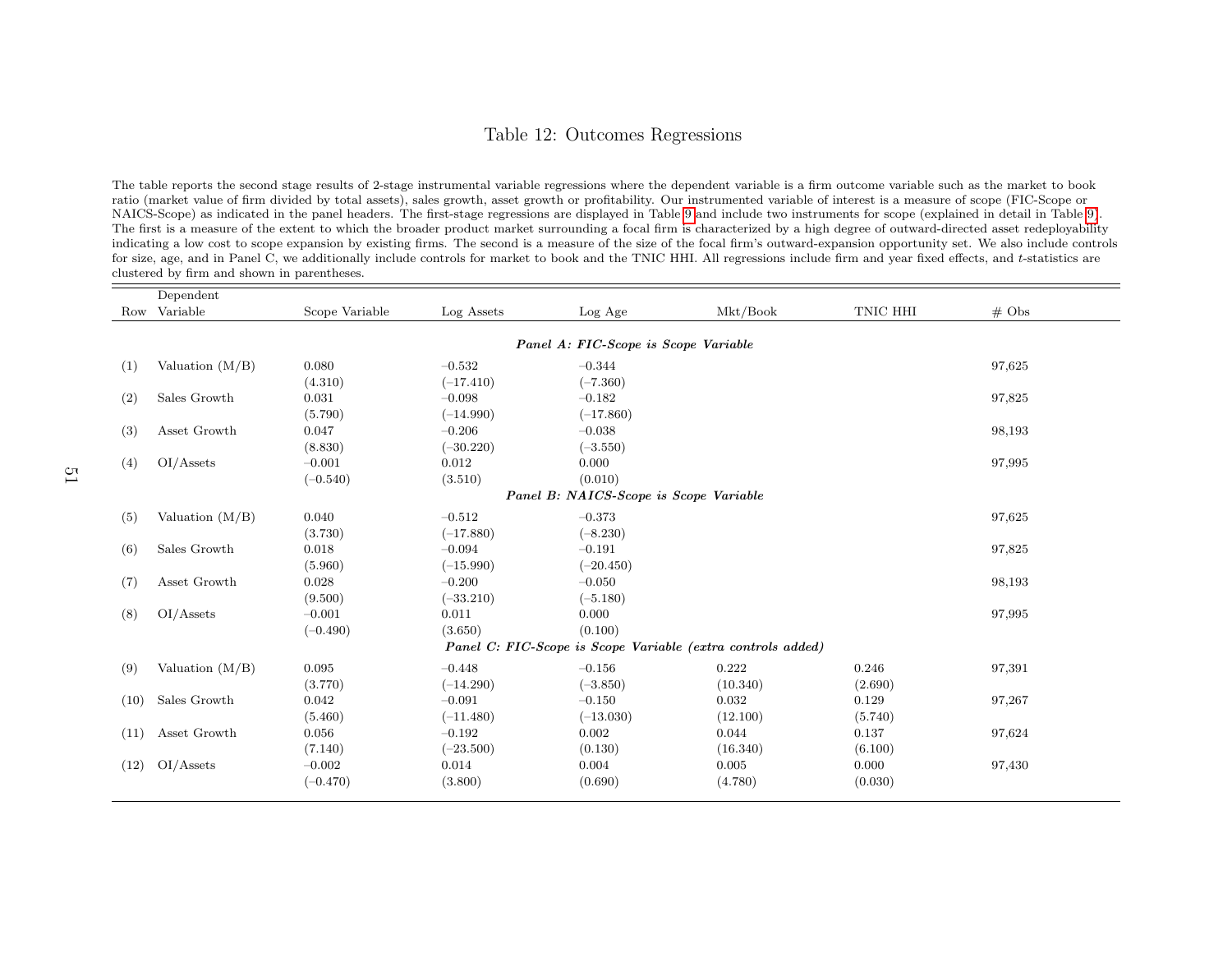#### Table 13: Venture Capital Funding Similarity and Fluidity Regressions

The table reports the second stage results of 2-stage instrumental variable regressions where the dependent variable is <sup>a</sup> measure of early-stage startup financing or innovative activity in the <sup>g</sup>iven firm's product market. Both dependent variables are developed in Hoberg, [Phillips,](#page-37-0) and Prabhala [\(2014\)](#page-37-0). VC funding similarity is the cosine similarity of the <sup>g</sup>iven focal firm's 10-K product description to the average vocabulary used by all startups in the <sup>g</sup>iven year (where the startup vocabulary is obtained from Venture Expert business descriptions of all startups receiving their first round of financing in the <sup>g</sup>iven year). Product market fluidity is the average market-wide change (fluidity) in the use ofthe given firm's 10-K product description vocabulary by all other firms. A high value indicates <sup>a</sup> large amount of product innovation by competing firms in the focal firm's product markets. Our instrumented variable of interest is <sup>a</sup> measure of scope (FIC-Scope or NAICS-Scope) as indicated in the pane<sup>l</sup> headers. The first-stage regressions aredisplayed in Table [9](#page-48-0) and include two instruments for scope (explained in detail in Table [9\)](#page-48-0). The first is <sup>a</sup> measure of the extent to which the broader product market surrounding <sup>a</sup> focal firm is characterized by <sup>a</sup> high degree of outward-directed asset redeployability indicating <sup>a</sup> low cost to scope expansion by existing firms. The second is <sup>a</sup> measure of the size of the focal firm's outward-expansion opportunity set. We also include controls for size, age, and in Panel C, we additionally include controls for market tobook and the TNIC HHI. All regressions include firm and year fixed effects, and <sup>t</sup>-statistics are clustered by firm and shown in parentheses.

|     | Dependent                              |                |            |                                                             |            |          |          |  |
|-----|----------------------------------------|----------------|------------|-------------------------------------------------------------|------------|----------|----------|--|
|     | Row Variable                           | Scope Variable | Log Assets | Log Age                                                     | Mkt/Book   | TNIC HHI | $\#$ Obs |  |
|     |                                        |                |            |                                                             |            |          |          |  |
|     |                                        |                |            | Panel A: FIC-Scope is Scope Variable                        |            |          |          |  |
| (1) | VC Funding Similarity                  | 1.926          | $-1.170$   | 0.824                                                       |            |          | 98,186   |  |
|     |                                        | (15.040)       | $(-8.190)$ | (3.020)                                                     |            |          |          |  |
| (2) | Product Market Fluidity                | 1.251          | $-0.773$   | 0.262                                                       |            |          | 97,090   |  |
|     |                                        | (14.640)       | $(-8.180)$ | (1.470)                                                     |            |          |          |  |
|     | Panel B: NAICS-Scope is Scope Variable |                |            |                                                             |            |          |          |  |
| (3) | VC Funding Similarity                  | 1.093          | $-0.868$   | 0.265                                                       |            |          | 98,186   |  |
|     |                                        | (17.460)       | $(-7.920)$ | (1.240)                                                     |            |          |          |  |
| (4) | Product Market Fluidity                | 0.750          | $-0.634$   | $-0.077$                                                    |            |          | 97,090   |  |
|     |                                        | (20.240)       | $(-9.220)$ | $(-0.580)$                                                  |            |          |          |  |
|     |                                        |                |            | Panel C: FIC-Scope is Scope Variable (extra controls added) |            |          |          |  |
| (5) | VC Funding Similarity                  | 2.575          | $-1.588$   | 1.115                                                       | $-0.034$   | 5.515    | 97,614   |  |
|     |                                        | (11.030)       | $(-7.130)$ | (3.010)                                                     | $(-1.410)$ | (8.190)  |          |  |
| (6) | Product Market Fluidity                | 1.483          | $-0.900$   | 0.329                                                       | $-0.015$   | 2.716    | 96,523   |  |
|     |                                        | (10.650)       | $(-6.770)$ | (1.520)                                                     | $(-1.140)$ | (6.920)  |          |  |
|     |                                        |                |            |                                                             |            |          |          |  |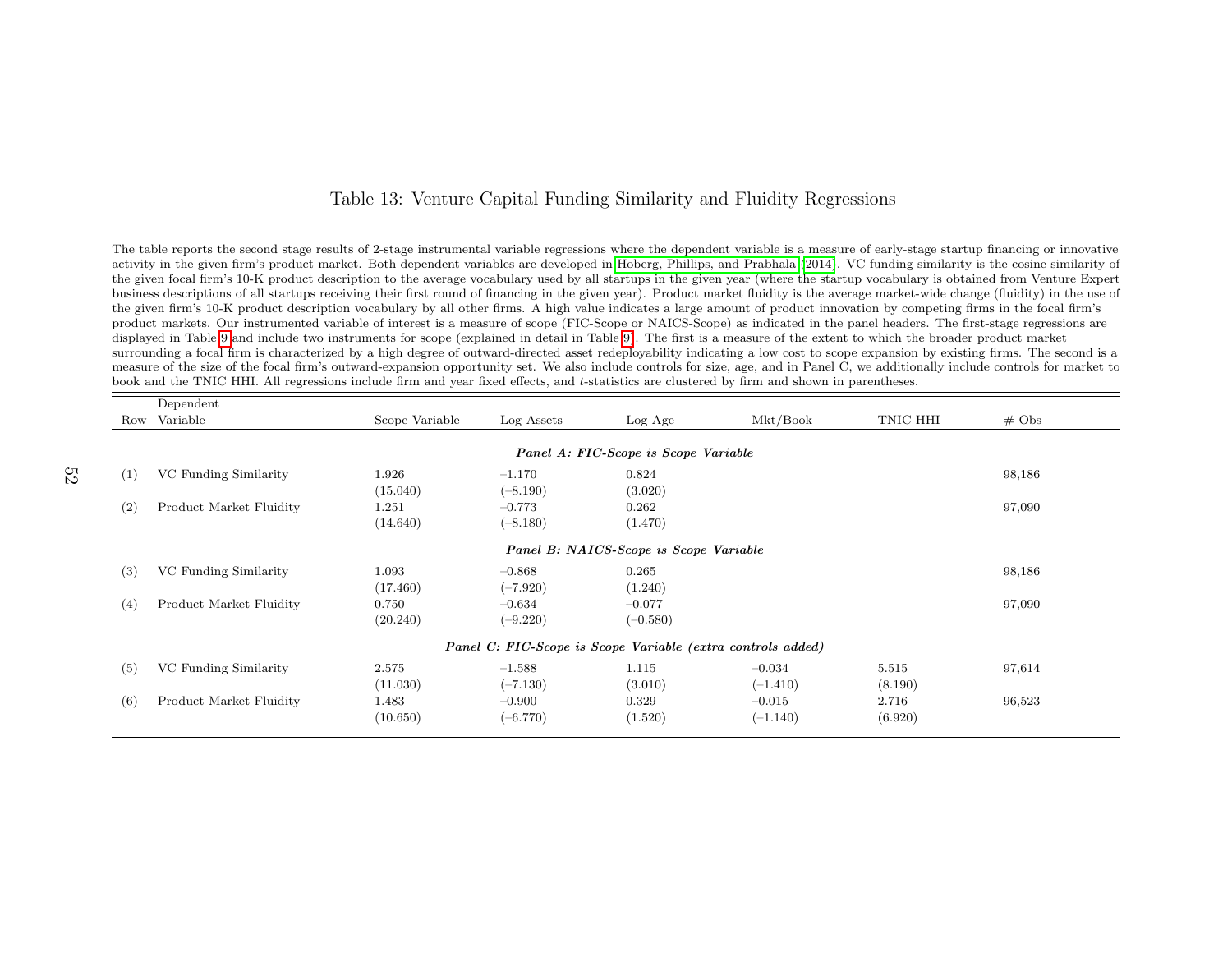#### <span id="page-53-1"></span>Table 14: Financing Regressions

<span id="page-53-0"></span>The table reports the second stage results of 2-stage instrumental variable regressions where the dependent variable is <sup>a</sup> firm financing policy such as equity issuance, debt issuance, dividends, or equity repurchases. Our instrumented variable of interest is <sup>a</sup> measure of scope (FIC-Scope or NAICS-Scope) as indicated in the pane<sup>l</sup> headers. The first-stage regressions are displayed in Table [9](#page-48-0) and include two instruments for scope (explained in detail in Table [9\)](#page-48-0). The first is <sup>a</sup> measure of the extent to which the broader product market surrounding <sup>a</sup> focal firm is characterized by <sup>a</sup> high degree of outward-directed asset redeployability indicating <sup>a</sup> low cost to scope expansion by existing firms.The second is <sup>a</sup> measure of the size of the focal firm's outward-expansion opportunity set. We also include controls for size, age, and in Panel C, we additionally includecontrols for market to book and the TNIC HHI. All regressions include firm and year fixed effects, and <sup>t</sup>-statistics are clustered by firm and shown in parentheses.

|      | Dependent          |                |             |                                                             |          |            |                   |
|------|--------------------|----------------|-------------|-------------------------------------------------------------|----------|------------|-------------------|
|      | Row Variable       | Scope Variable | Log Assets  | Log Age                                                     | Mkt/Book | TNIC HHI   | $# \; \text{Obs}$ |
|      |                    |                |             |                                                             |          |            |                   |
|      |                    |                |             | Panel A: FIC-Scope is Scope Variable                        |          |            |                   |
| (1)  | Equity Issuance    | 0.009          | $-0.050$    | $-0.009$                                                    |          |            | 98,196            |
|      |                    | (7.220)        | $(-25.060)$ | $(-2.950)$                                                  |          |            |                   |
| (2)  | Debt Issuance      | 0.002          | $-0.011$    | 0.010                                                       |          |            | 98,196            |
|      |                    | (0.760)        | $(-3.960)$  | (1.990)                                                     |          |            |                   |
| (3)  | Dividends/Assets   | $-0.001$       | 0.001       | 0.002                                                       |          |            | 98,097            |
|      |                    | $(-2.870)$     | (1.900)     | (2.440)                                                     |          |            |                   |
| (4)  | Repurchases/Assets | $-0.001$       | 0.005       | 0.005                                                       |          |            | 90,680            |
|      |                    | $(-1.460)$     | (7.430)     | (5.070)                                                     |          |            |                   |
|      |                    |                |             | Panel B: NAICS-Scope is Scope Variable                      |          |            |                   |
| (5)  | Equity Issuance    | 0.005          | $-0.049$    | $-0.012$                                                    |          |            | 98,196            |
|      |                    | (7.530)        | $(-26.340)$ | $(-4.010)$                                                  |          |            |                   |
| (6)  | Debt Issuance      | 0.001          | $-0.011$    | 0.010                                                       |          |            | 98,196            |
|      |                    | (0.970)        | $(-4.390)$  | (2.050)                                                     |          |            |                   |
| (7)  | Dividends/Assets   | $-0.001$       | 0.001       | 0.002                                                       |          |            | 98,097            |
|      |                    | $(-2.710)$     | (1.520)     | (3.300)                                                     |          |            |                   |
| (8)  | Repurchases/Assets | 0.000          | 0.004       | 0.006                                                       |          |            | 90,680            |
|      |                    | $(-1.290)$     | (7.860)     | (5.590)                                                     |          |            |                   |
|      |                    |                |             | Panel C: FIC-Scope is Scope Variable (extra controls added) |          |            |                   |
| (9)  | Equity Issuance    | 0.010          | $-0.047$    | 0.000                                                       | 0.010    | 0.021      | 97,624            |
|      |                    | (5.580)        | $(-21.180)$ | $(-0.130)$                                                  | (10.190) | (3.890)    |                   |
| (10) | Debt Issuance      | 0.001          | $-0.010$    | 0.010                                                       | 0.001    | $-0.005$   | 97,624            |
|      |                    | (0.160)        | $(-2.930)$  | (1.840)                                                     | (1.990)  | $(-0.510)$ |                   |
| (11) | Dividends/Assets   | $-0.002$       | 0.001       | 0.002                                                       | 0.000    | $-0.004$   | 97,528            |
|      |                    | $(-2.790)$     | (2.380)     | (2.330)                                                     | (4.760)  | $(-1.990)$ |                   |
| (12) | Repurchases/Assets | $-0.001$       | 0.005       | 0.006                                                       | 0.001    | $-0.001$   | 90,146            |
|      |                    | $(-1.350)$     | (6.960)     | (5.240)                                                     | (5.780)  | $(-0.660)$ |                   |
|      |                    |                |             |                                                             |          |            |                   |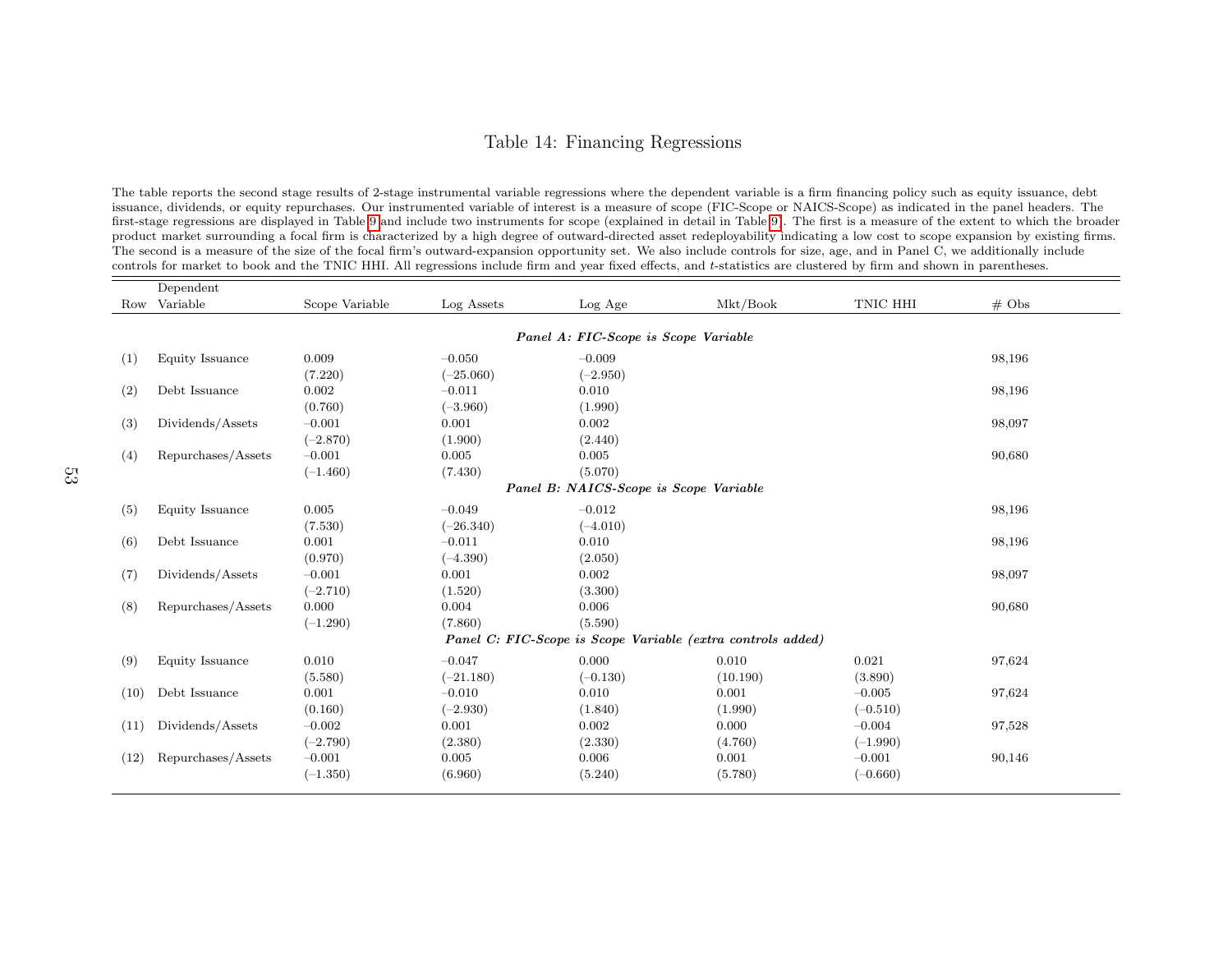#### Table 15: Near versus Far Scope Tercile Subsamples

The table reports the second stage results of 2-stage instrumental variable regressions for various dependent variables as noted in the first column. These regressions use the same IV specification as in earlier tables such as Table [10,](#page-49-0) except we now run these regressions using 3 scope-distance tercile subsamples as indicated in the column headers for columns two to four. The subsamples are constructed in each year by sorting firms based on the average product market distance of the FIC industry segments they are assigned to when constructing our FIC-scope variable (firms assigned to just one FIC segment have a distance of zero). Firms in the close-scope tercile subsample are operating across industries that are highly related, whereas firms in the far-scope tercile are operating across industries that are more distant in the product space. Our instrumented variable of interest is a measure of scope (FIC-Scope), and we only report this coefficient for each regression for parsimony. Hence each coefficient below is this coefficient for a separate regression based on the subsample indicated in the column header and the dependent variable indicated in the first column. All regressions include firm and year fixed effects, controls for size and age (not reported) and t-statistics for the FIC-scope coefficient are clustered by firm and are shown in parentheses.

|     |                       | Near Scope | Middle Scope | Far Scope  |
|-----|-----------------------|------------|--------------|------------|
|     | Dependent             | Tercile    | Tercile      | Tercile    |
| Row | Variable              | Subsample  | Subsample    | Subsample  |
|     |                       |            |              |            |
| (1) | <b>Acquirer Dummy</b> | 0.050      | 0.041        | 0.039      |
|     |                       | (2.060)    | (2.570)      | (3.810)    |
| (2) | $R&D/A$ ssets         | 0.011      | 0.002        | 0.001      |
|     |                       | (3.030)    | (1.100)      | (0.640)    |
| (3) | CAPX/Assets           | 0.002      | 0.002        | $-0.001$   |
|     |                       | (0.970)    | (1.060)      | $(-0.930)$ |
| (4) | Valuation $(M/B)$     | 0.249      | 0.114        | $-0.008$   |
|     |                       | (2.980)    | (2.380)      | $(-0.290)$ |
| (5) | Sales Growth          | 0.069      | 0.062        | 0.036      |
|     |                       | (2.780)    | (4.140)      | (3.680)    |
| (6) | Asset Growth          | 0.131      | 0.070        | 0.051      |
|     |                       | (5.340)    | (4.690)      | (5.220)    |
| (7) | Equity Issuance       | 0.028      | 0.013        | 0.006      |
|     |                       | (4.730)    | (4.200)      | (2.840)    |
| (8) | VC Funding Score      | 3.163      | 1.743        | 1.179      |
|     |                       | (6.950)    | (7.910)      | (8.280)    |
| (9) | Prod Mkt Fluidity     | 5.515      | 2.479        | 1.830      |
|     |                       | (8.280)    | (8.190)      | (8.200)    |
|     |                       |            |              |            |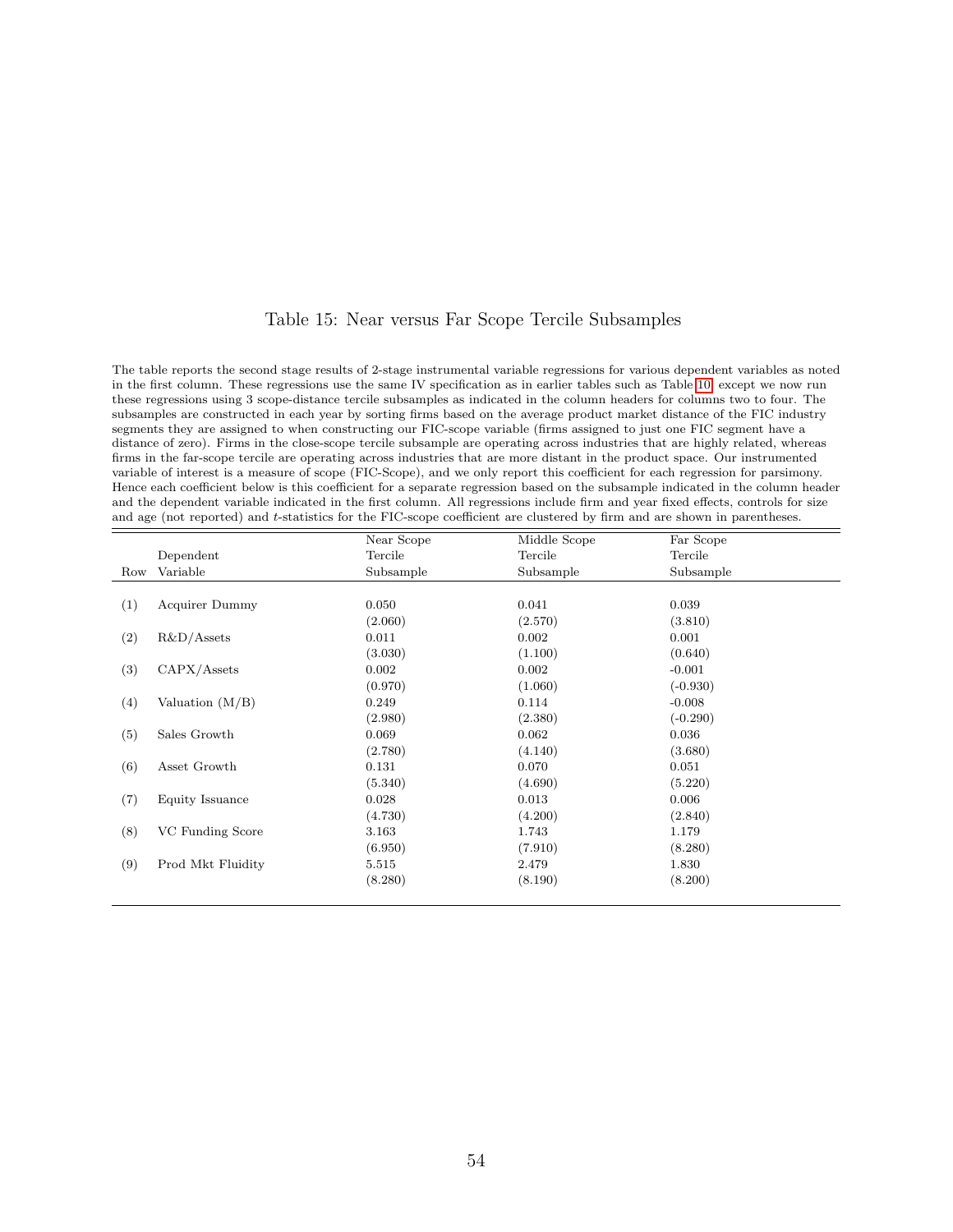#### Table 16: Firm Size Tercile Subsamples

The table reports the second stage results of 2-stage instrumental variable regressions for various dependent variables as noted in the first column. These regressions use the same IV specification as in earlier tables such as Table [10,](#page-49-0) except we now run these regressions using 3 firm size tercile subsamples as indicated in the column headers for columns two to four. The subsamples are constructed in each year by sorting firms based on past-year assets and hence we have large, mid-size and small firm subsamples. Our instrumented variable of interest is a measure of scope (FIC-Scope), and we only report this coefficient for each regression for parsimony. Hence each coefficient below is this coefficient for a separate regression based on the subsample indicated in the column header and the dependent variable indicated in the first column. All regressions include firm and year fixed effects, controls for size and age (not reported) and t-statistics for the FIC-scope coefficient are clustered by firm and are shown in parentheses.

|     |                   | $Large-Firm$ | Mid-Size  | Small-Firm |
|-----|-------------------|--------------|-----------|------------|
|     | Dependent         | Tercile      | Tercile   | Tercile    |
| Row | Variable          | Subsample    | Subsample | Subsample  |
|     |                   |              |           |            |
| (1) | Acquirer Dummy    | 0.015        | 0.044     | 0.042      |
|     |                   | (1.950)      | (3.460)   | (3.420)    |
| (2) | $R&D/A$ ssets     | 0.000        | 0.003     | 0.005      |
|     |                   | $(-0.150)$   | (2.840)   | (1.920)    |
| (3) | CAPX/Assets       | 0.000        | 0.002     | 0.000      |
|     |                   | (1.010)      | (1.690)   | $(-0.260)$ |
| (4) | Valuation $(M/B)$ | $-0.022$     | 0.108     | 0.202      |
|     |                   | $(-1.560)$   | (3.640)   | (3.280)    |
| (5) | Sales Growth      | 0.007        | 0.034     | 0.088      |
|     |                   | (2.490)      | (3.280)   | (4.340)    |
| (6) | Asset Growth      | 0.012        | 0.063     | 0.104      |
|     |                   | (3.760)      | (5.110)   | (5.500)    |
| (7) | Equity Issuance   | 0.000        | 0.007     | 0.022      |
|     |                   | (1.200)      | (3.900)   | (4.530)    |
| (8) | VC Funding Score  | 0.988        | 1.403     | 1.730      |
|     |                   | (9.800)      | (7.050)   | (7.920)    |
| (9) | Prod Mkt Fluidity | 1.441        | 2.017     | 2.777      |
|     |                   | (9.600)      | (7.380)   | (7.980)    |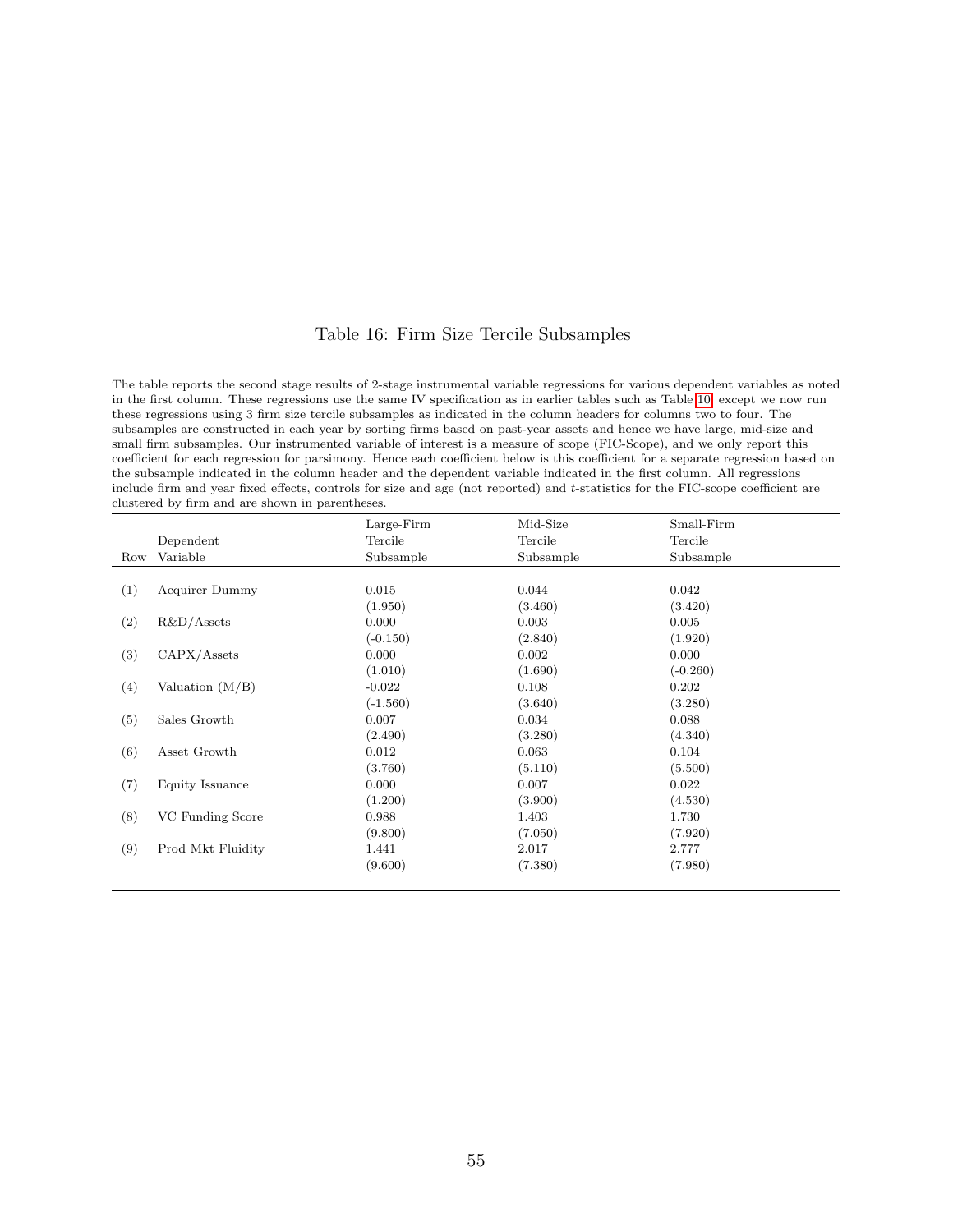Figure 1: Measures of scope versus time. The upper figure plots the average number of Compustat segments per firm over time. The lower figure plots the average values of FICscope and NAICS-scope over our sample period. TNIC-scope and NAICS-scope are based on scoring each firm's Item 1 business description based on how similar it is to the product text of specific fixed industries. For FIC-scope, fixed industries are based on the TNIC FIC-300 industries (see Hoberg and Phillips 2016), and for NAICS-scope, it is based on 4-digit NAICS industries.

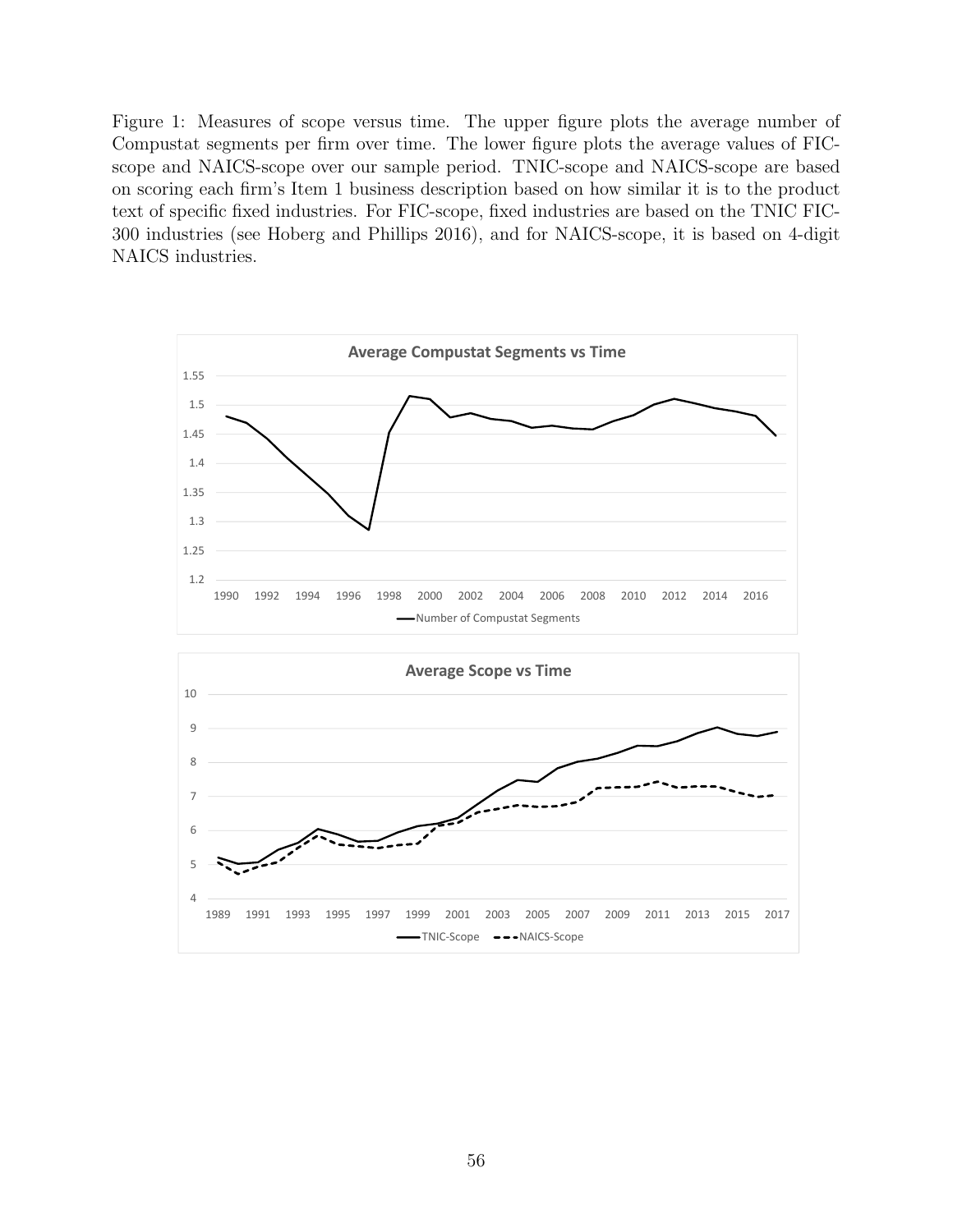Figure 2: The upper figure reports the average number of words in the firm's 10-K Item 1 business description divided by the number of industries (FIC-based or NAICS-based scope) the firm likely operates in. The goal is to measure the average degree of product variety within industries over time. The lower figure displays the average size of the 10-K Item 1 over time.

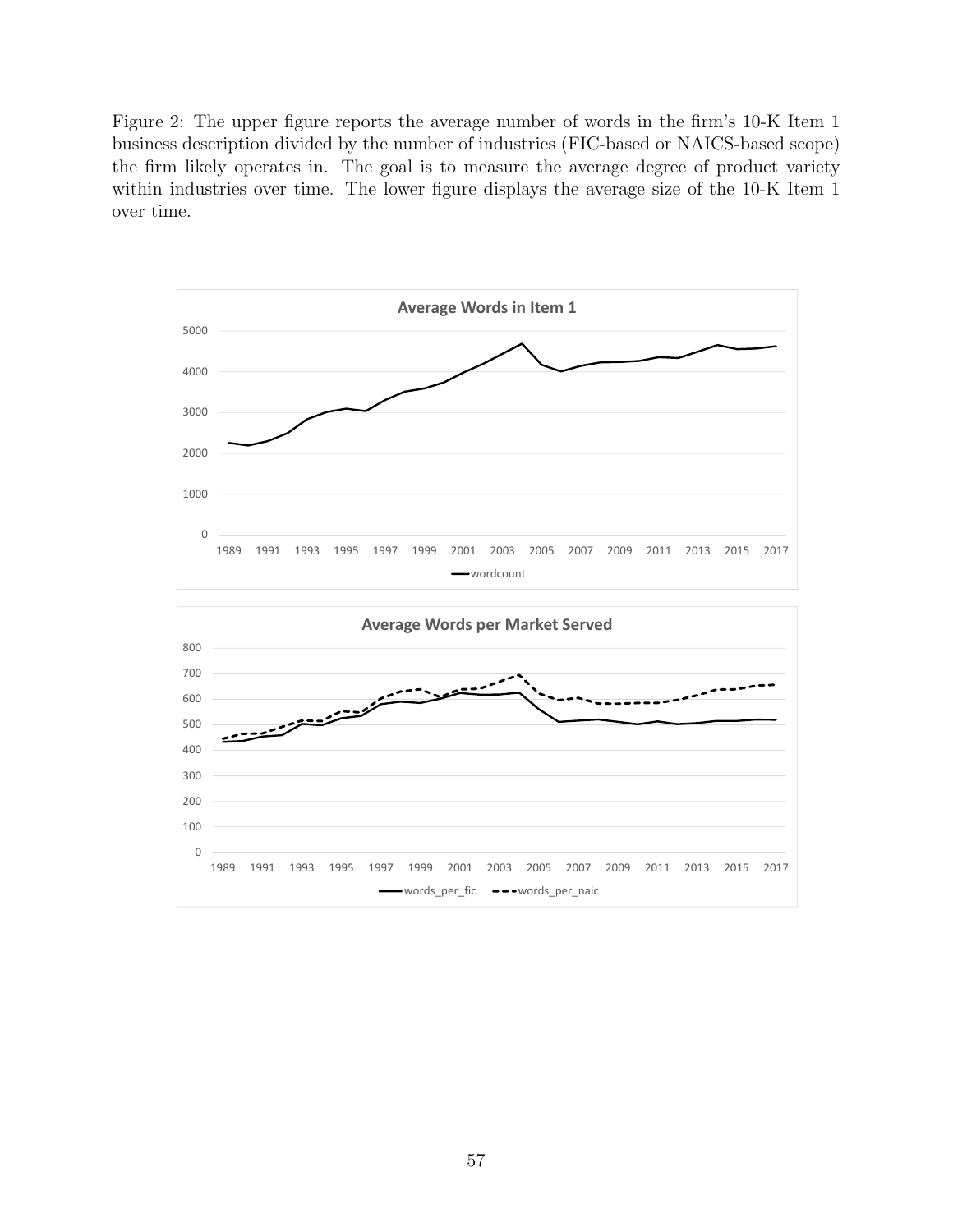Figure 3: Firm size versus time. The figure displays firm size (measured as Compustat assets, both nominal and inflation adjusted) over time.

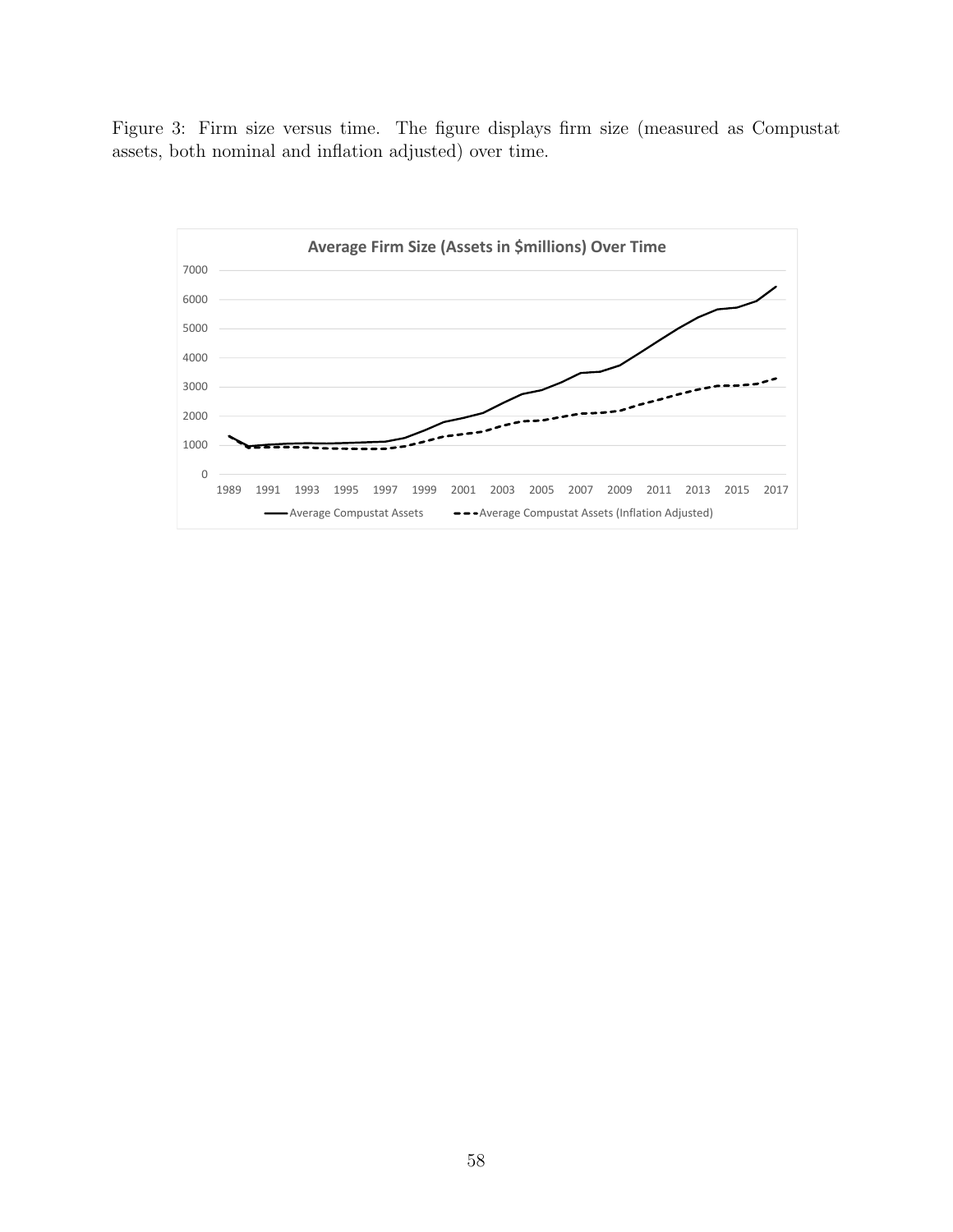<span id="page-59-0"></span>Figure 4: The upper figure reports the average market overlap of pairs of firms that are in the same SIC3 or SIC2 industries. Market overlap at the industry pair level is the average of firm-pair market overlap for all permutations of firms where one firm is in each of the industries being compared at the industry-pair level. Firm-pair overlap is the intersection of industries the two firms in the pair likely operate in divided by the union of industries they operate in (based on the industries assigned to each firm as indicated by the construction of the FIC-scope variable). This market overlap score ranges from zero to unity and is one if the firms operate in exactly the same industry and zero if they have no overlaps. The lower figure reports the two and three digit SIC HHI over time. The scope-adjusted HHI is the average the SIC2 and SIC3 HHI, where the weights start at zero in 1996 and grow linearly until they reach 50% by the end of our sample in 2017.

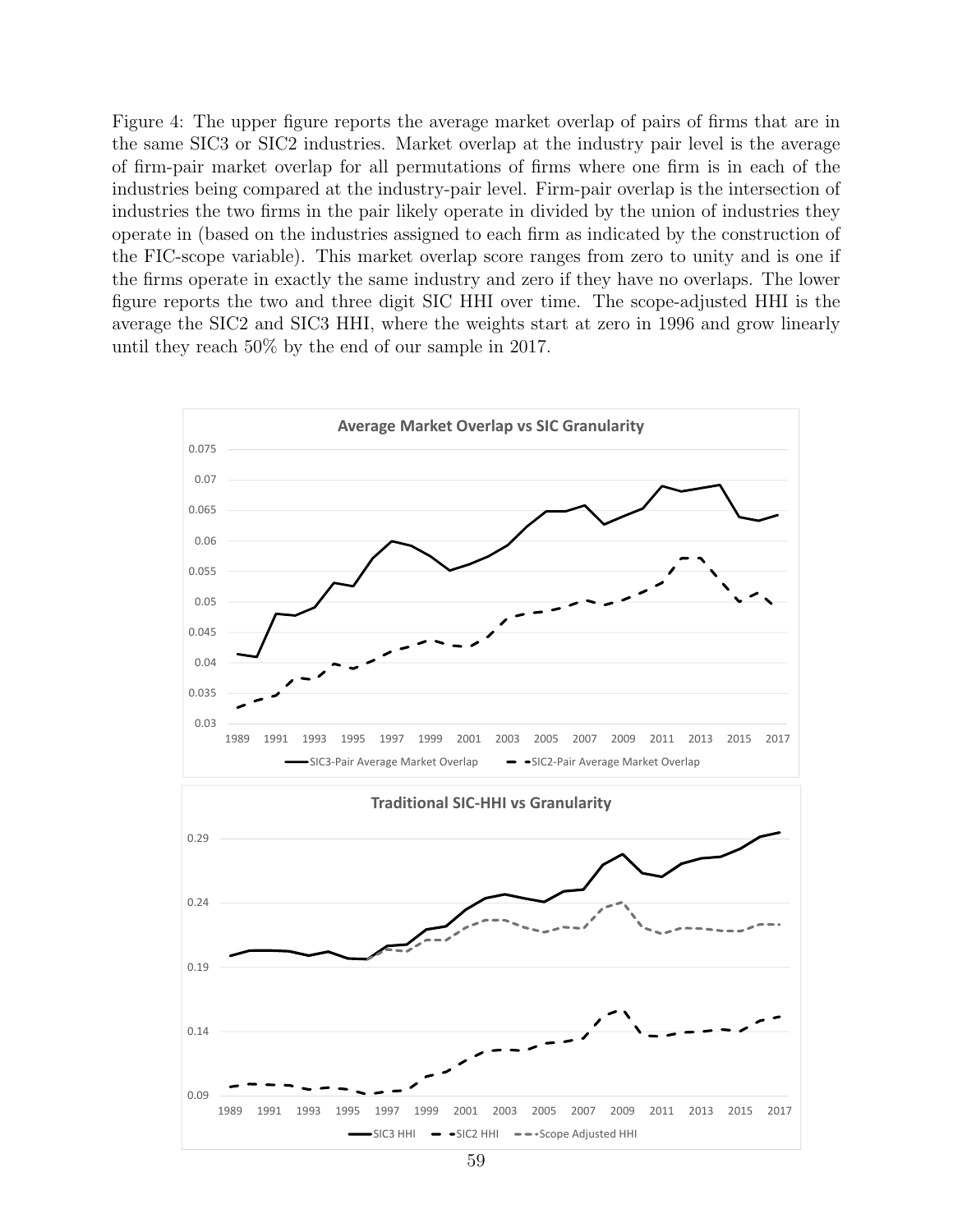<span id="page-60-0"></span>Figure 5: The FIC-Scope Implied HHI computes the HHI after allowing firms to have a presence in multiple industries, as is identified during the derivation of FIC-scope itself. Market shares are based on sales. Each firm's sales are allocated across the multiple sectors each firm is assigned to using similarity weights (similarity weights are defined as  $Q_{i,j,t,FIC}$ in equation [\(1\)](#page-8-0)). HHIs are then computed at the FIC industry level using these allocated sales where firms operate in multiple sectors. We then aggregate these HHIs back to the firm level by computing weighted averages over the sectors each firm operates in (again using weights  $Q_{i,j,t,FIC}$ ). Note that our results are similar if we use equal weights instead. We then aggregate HHIs to the economy-wide annual level by computing a sales weighted average of the firm HHIs or an equal weighted average of the firm HHIs. The upper figure reports the sales-weighted average HHI over time and the lower figure reports the equal weighted average HHI over time.



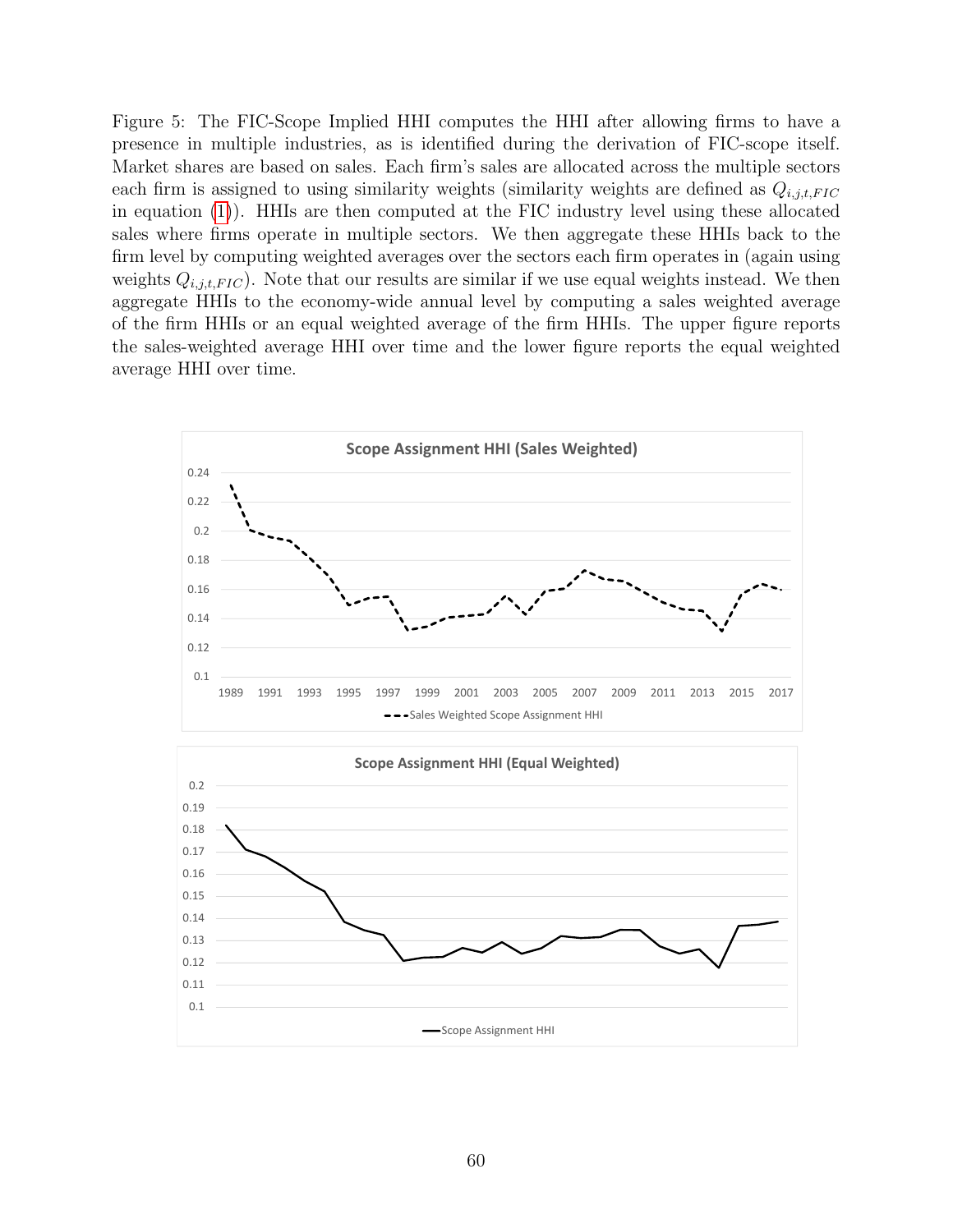# Online Appendix: Scope, Scale and Competition: The 21st Century Firm

Gerard Hoberg and Gordon M. Phillips

(not for publication)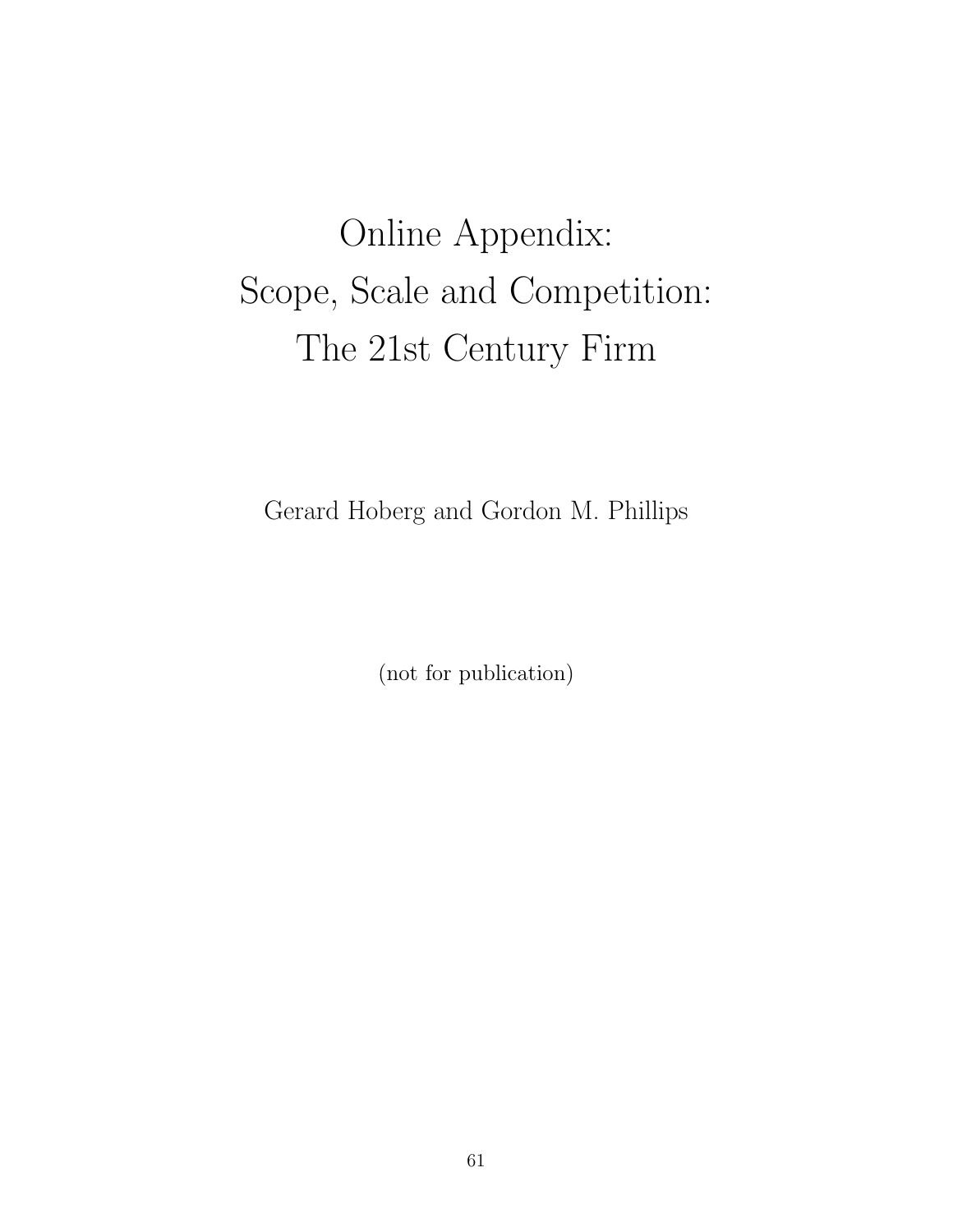# 1. Measuring Scope Using Latent Dirichlet Allocation

Our primary measures of firm-scope are based on measuring each firm's textual overlap with the vocabularies that define various industry classifications including the FIC-300 classification as outlined in [Hoberg and Phillips](#page-37-1) [\(2016\)](#page-37-1) and the 4-digit NAICS classification. These baseline specifications have the benefit of simplicity and ease of interpretation: a firm with greater scope uses vocabulary in its Item 1 that overlaps more with the specialized vocabulary of more than one well-defined industry.

Our first set of Online Appendix tests examine robustness to defining industries using a topic model based on Latent Dirichlet Allocation (LDA). LDA is a computational linguistics model developed by [Blei, Ng, and Jordan](#page-36-0) [\(2003\)](#page-36-0). As an earlier example in finance, [Hoberg](#page-36-1) [and Lewis](#page-36-1) [\(2017\)](#page-36-1) apply LDA on 10-K MD&A content (using 100 topics) to identify textual factors that associate with fraud.

To develop an LDA-based measure of scope, we run LDA on 10-K Item 1's at a granularity of 300 topics. We choose 300 topics to match the granularity of the FIC-300 industry classification used in our baseline FIC scope measure. Also to remain consistent with our baseline specifications, we fit the 300-topic LDA model using only the 10-K business descriptions from 1997 (although our results are robust to fitting the model separately in each year). Once we fit the LDA model using 1997 data, we then apply the model on all years of our sample (1989 to 2017). The result of this procedure is that we have a separate set of 300 topic loadings for each firm in each year, which we denote as  $TL_{i,k,t}$ , where i indicates a firm,  $k$  is a topic from one to 300, and  $t$  is a year. We drop any topics from our calculations if they are too prevalent (more than 20% of firms in our sample have positive loadings on the given topic), indicating they are likely boilerplate and do not contain industry-specific content (our results are robust if we omit this step).

Topic loadings are derived through a maximum likelihood optimization and can be viewed as estimated probabilities that each topic is prevalent in the given firm-year's 10-K. Therefore, topic loadings  $TL_{i,k,t}$  are non-negative and are bounded in [0, 1]. To measure scope using topic loadings, we next estimate the total mount of 10-K Item 1 text allocated to each topic  $(Q_{i,k,t,LDA})$  by taking the product of the topic loadings and the size of the firm's 10-K Item 1 (measured as number of words  $S_{i,t}$ ):  $Q_{i,k,t, LDA} = TL_{i,k,t} \cdot S_{i,t}$ .

Finally, as we did in equations [\(2\)](#page-9-0) and [\(3\)](#page-9-1) using our baseline methods, we use a 2% threshold  $\overline{Q_{LDA}}$  that is fitted using 1997 data to determine if a given firm i is likely operating in the industry identified by topic  $k$  in year  $t$  as follows:

$$
LDA - Score_{i,t} = \sum_{j=1,...300} Indicator \{Q_{i,j,t,LDA} > Q_{LDA}^{-}\}
$$
 (6)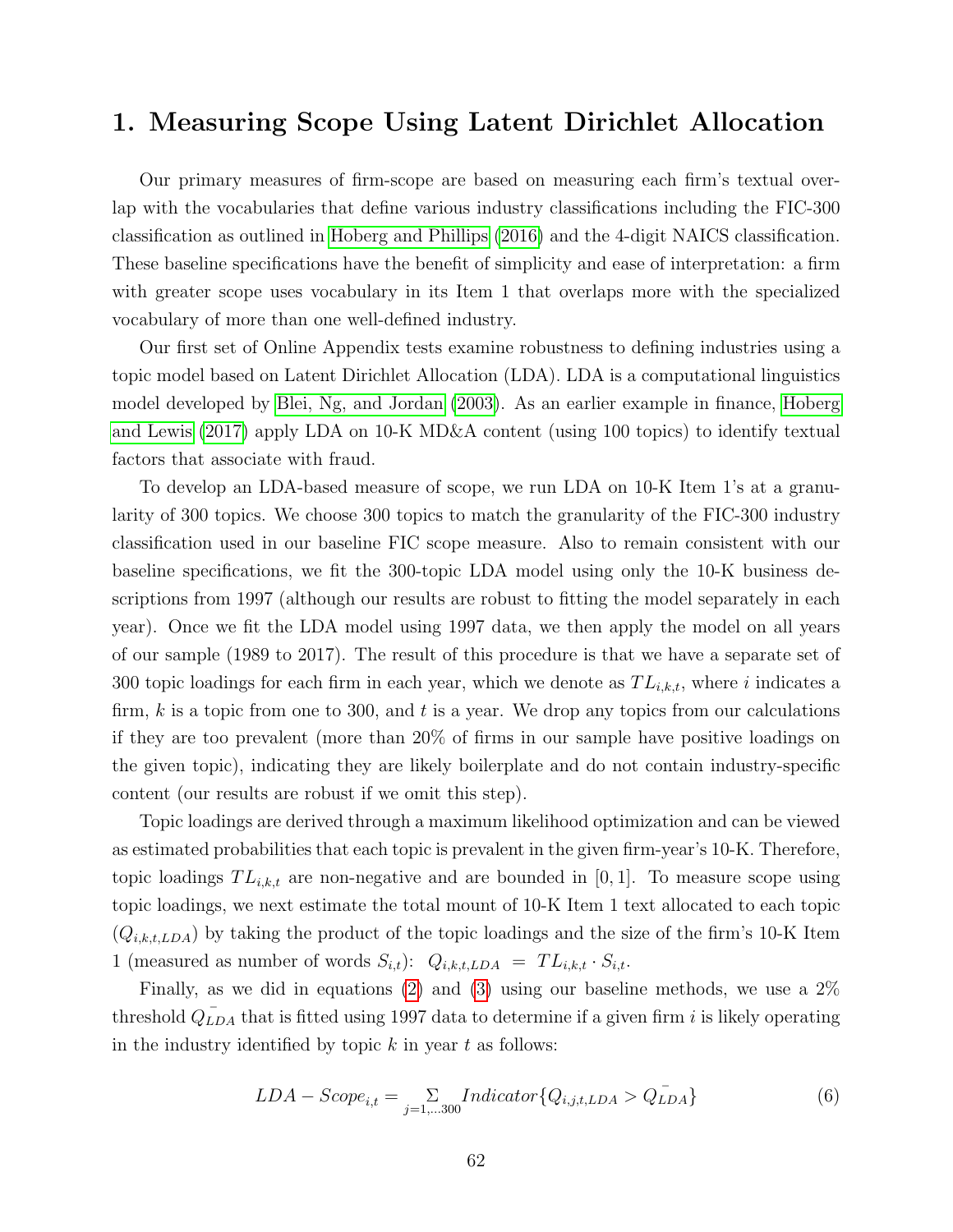The resulting measure of scope  $(LDA - Score_{i,t})$  has a mean of 5.24, which is similar to that of 6.93 of our main scope measure  $(FIC - Score_{i,t})$ . To complete our tests of robustness, we examine if our results in Table [8](#page-47-0) to Table [14](#page-53-0) are robust to using our LDA-based scope variable. The results are displayed in Tables [IA5](#page-71-0) to [IA7.](#page-73-0) Side-by-side analysis of these tests indicate that our results are fully robust using our LDA-based measure of scope. LDA scope is also increasing over time as is the case for our baseline measures FIC-scope and NAICS-scope.

# 2. Broadening Scope of Businesses

The primary issue with existing classifications is they have fixed granularities, and as firms broaden scope of their operations, concentration in specific product markets cannot be computed using narrow industry assignments of firm sales data. Firms may produce in multiple 3-digit SIC codes and competition is mismeasured if researchers assign their sales to just a small subset of these SIC codes. The extent of this bias could be time-varying. For example, firms may produce in a just one 3-digit SIC industry code early in our sample, while later producing in multiple SIC codes - thus making one or even two 2-digit SIC codes more representative of its scope of production.

We first illustrate this point using a test that provides external validity of this idea. We intentionally avoid using the spatial TNIC representation of industries for this test and instead consider annual OLS regressions where the intensity of managerial competition complaints is the dependent variable (see [Li, Lundholm, and Minnis](#page-37-2) [\(2013\)](#page-37-2)). We regress this variable on both one minus the Compustat SIC-3 HHI where each firm is assigned to the Compustat 3-digit SIC code it reports and one minus the Compustat SIC-2 HHI - using the 2-digit SIC code the firm reports. We flip the sign on the HHIs for convenience as (1-HHI) is a positive measure of competition. We also use the same sample selection criteria as [Grullon,](#page-36-2) [Larkin, and Michaely](#page-36-2) [\(2019\)](#page-36-2) for consistency. The results are reported in Table [IA9.](#page-75-0)

The table illustrates an economically large trend toward increasing importance of coarser SIC-2 codes in understanding firm production and competition (reinforcing our conclusion that firms are operating in more markets over time). In the first year of this sample, 1997, only competition measured using the SIC-3 HHI predicts competition complaints. This early result indicates that 3-digit SIC codes well-represented the appropriate granularity of market boundaries at which competition among firms took place. However, throughout our sample, the relative importance of the HHI measured using 2-digit SIC codes increases and the relative importance of the SIC-3 digit HHI decreases. By the end of our sample, the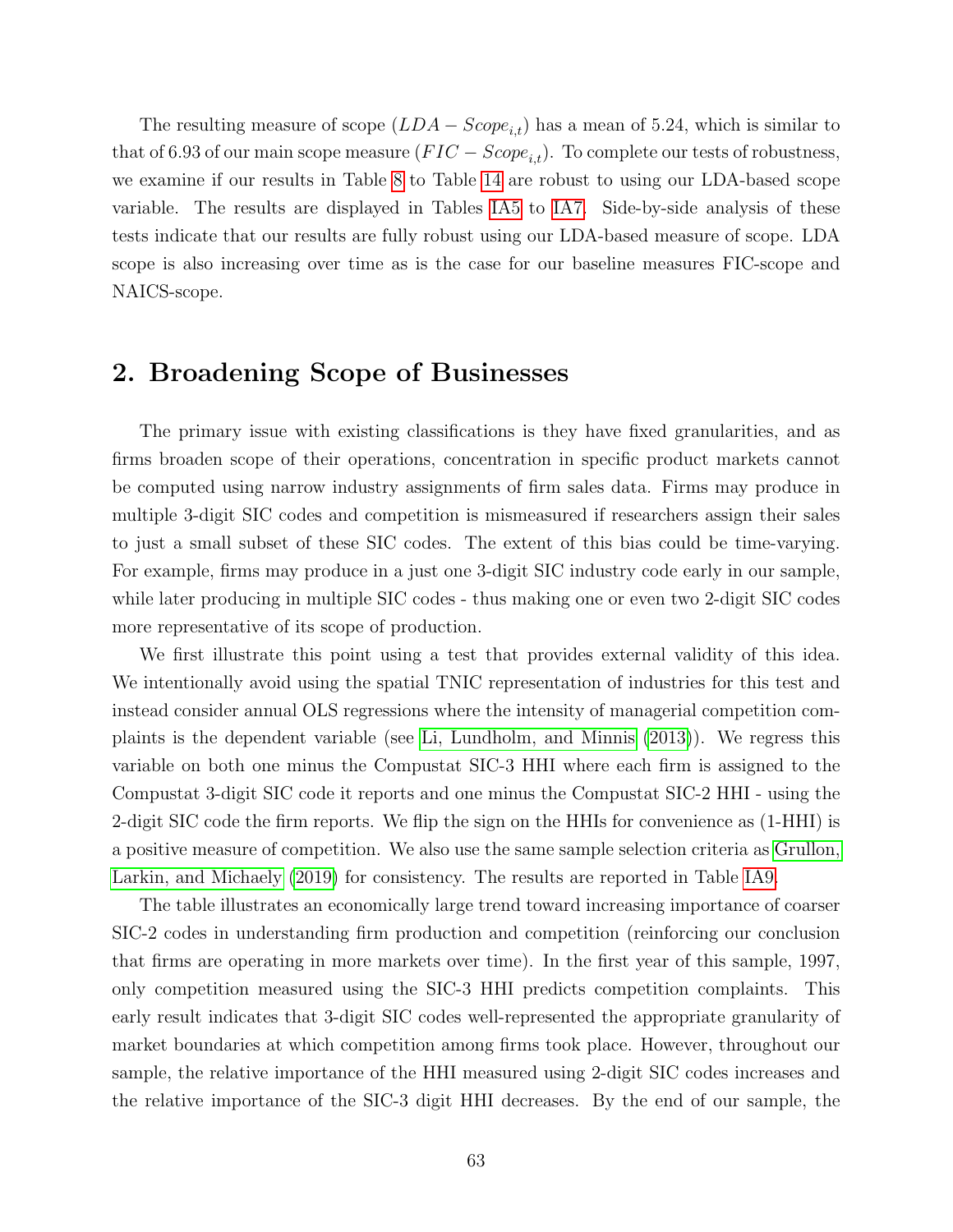coefficients for both HHIs are roughly equal in size, suggesting that competition is taking place across multiple 3-digit SIC codes and complaints are arising from multiple 3-digit level product markets. In the next section, we will show that market overlaps using our TNIC scope-based framework will indicate the same conclusion, and adjusting HHIs for broadening scope suggests that horizontal concentration is not rising materially in our sample.

#### 2.1 Scope Adjustment via Market Overlap Analysis

We now develop an intuitive adjustment of HHIs for scope based on examining how market overlap varies with granularity. We define "Firm-Pair Market Overlap" for a pair of firms i and j using the FIC-300 classification and the firm-specific market definitions implied by equation [\(2\)](#page-9-0). For example, suppose firm i operates in industry A and B, and j operates in A, C and D. Market Overlap for this pair is the true overlap in their markets, which is 1  $\frac{1}{4}$ , as they intersect on just one industry but the union of industries they serve is four. We next define "Industry-Pair Market Overlap" for a pair of industries in any classification as the average Firm-Pair Market Overlap averaged over all permutations of pairs of firms i in the first industry and  $j$  in the second industry. If the two industries have high Industry Pair Market Overlap, it follows that the boundary between the two industries is not material and that competition plays out at a more coarse level of industry granularity.

#### [Insert Figure [4](#page-59-0) Here]

To illustrate the impact of scope on industry boundaries and the role of granularity, the upper graph in Figure [4](#page-59-0) plots the average Industry-Pair Market Overlap for all pairs of 4-digit SIC industries that have the same 3-digit SIC code, and also for all 4-digit SIC industries that have the same 2-digit SIC code but not the same 3-digit SIC code. Both statistics have been increasing rather dramatically throughout our sample. This illustrates that the aforementioned rise in scope is indeed rendering narrow industry boundaries less relevant over time, especially for more fine granularities such as three-digit SIC codes. The more important observation, however, is that the average market overlap for the SIC-2 pairs late in our sample is actually higher than the level of market overlap for SIC-3 pairs early in our sample. This indicates that industry boundaries are as strong today at the two-digit SIC level as they were at the three-digit SIC level 25 years ago.

Existing studies note 1997 as a pivotal year in which the rise in concentration began to accelerate. At the start of this year, SIC-2 market overlap was 4.04% and SIC-3 market overlap was 5.72%. By the end of our sample, SIC-2 market overlap rose to 4.88%, and this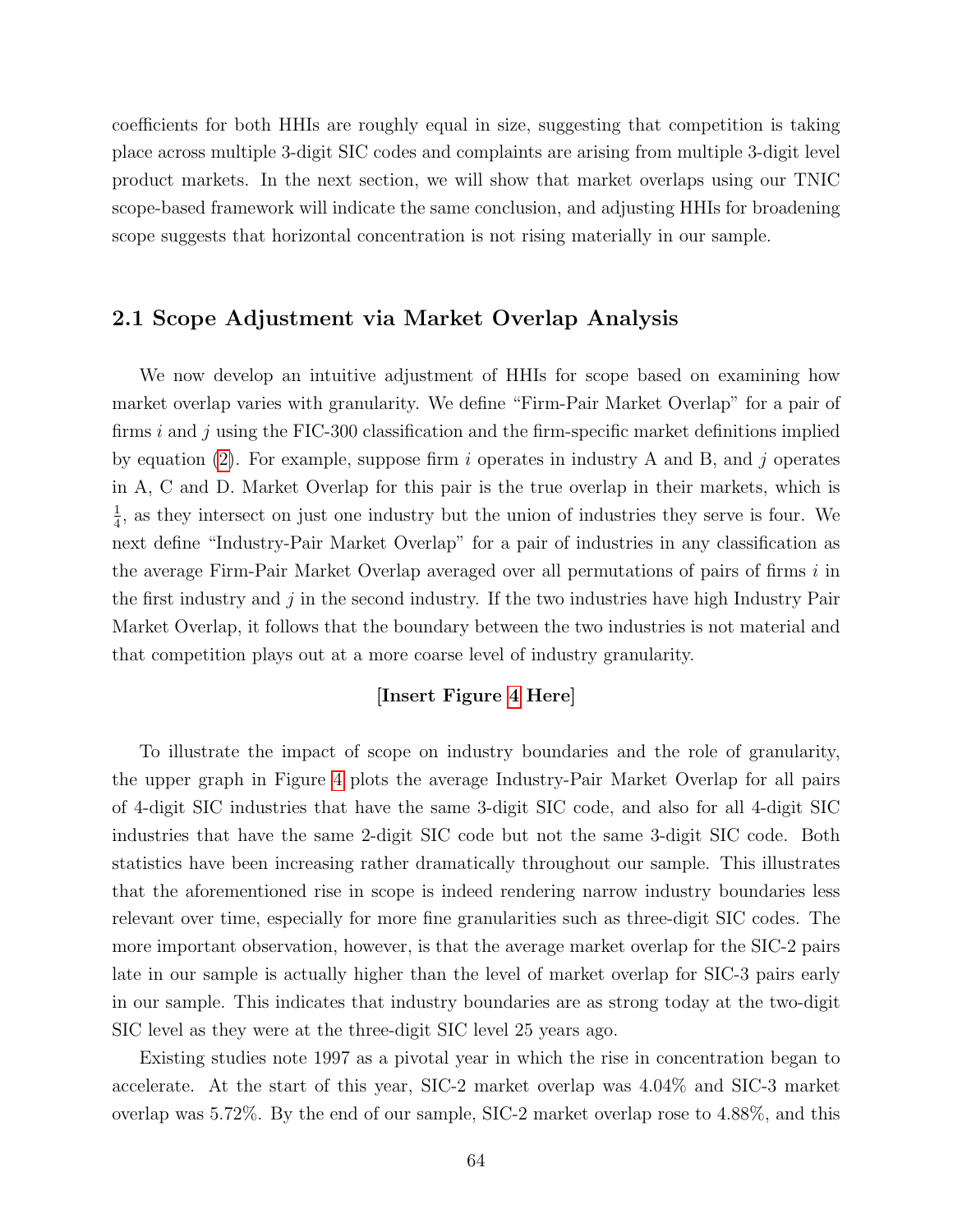0.84% rise is enough to close 50% of the ex-ante gap of 1.68% between SIC-2 and SIC-3. It follows that between 1997 and present day, the granularity at which competition takes place moved roughly one half of one level of granularity. To show the impact of such a shift on concentration levels, we plot three trend-lines for concentration in the lower graphic of Figure [4.](#page-59-0) These include the benchmark SIC-2 HHI and the SIC-3 HHI as computed in the existing literature,<sup>[12](#page-65-0)</sup> as well as a mixture of the two that starts at  $100\%$  SIC-3 HHI in 1997 and linearly moves to 50% SIC-3 HHI and 50% SIC-2 HHI at the end of our sample. Only the mixed HHI roughly holds market overlap fixed during the crucial post-1996 sample, and hence only this specification is a reasonable scope-adjusted HHI trend line.

The figure illustrates that horizontal concentration is not rising materially when we consider a scope-adjusted HHI. In contrast, we replicate the finding in the existing literature that concentration does appear to be rising dramatically if we do not adjust HHI measures for scope. The scope-adjusted HHI essentially allows granularity to shift with average scope whereas past studies hold granularity fixed over time. Adjusting granularity is necessary because increasing scope broadens industry boundaries, and competition thus occurs over increasingly coarse levels of granularity. The linear adjustment we employ in this section is highly simplified, and we reiterate that our goal here is to show intuition for how scope can impact competitive granularity, which in turn, can impact how competition is changing over time. In the next section, we adopt a more direct scope-adjusted measure of concentration based on our implicit modeling of the multiple industries firms operate in.

#### 2.1 Scope Adjustment via Implied Multi-Industry Assignments

The construction of the FIC-scope variable assigns each firm to multiple industries when its Item 1 is similar to more than one industry. We now use this enhanced data structure to compute new HHIs at the FIC-300 industry level that use this multi-industry-assignmentclassification directly. To do so, we first allocate each firm's total sales to the multiple industries it is assigned to using the basic similarity weights (see  $Q_{i,j,t,FIC}$  in equation [\(1\)](#page-8-0)) that were used to construct the classification itself. HHIs are then computed at the FIC industry level using these allocated sales where firms operate in multiple sectors. We then aggregate these HHIs back to the firm level by computing weighted averages over the sectors

<span id="page-65-0"></span><sup>&</sup>lt;sup>12</sup>We compute baseline SIC-2 and SIC-3 HHIs following the sample and weighting scheme used by [Grullon,](#page-36-2) [Larkin, and Michaely](#page-36-2) [\(2019\)](#page-36-2). We limit the sample to firms with CRSP exchange codes of 1 to 3, CRSP share codes 10 and 11, sales and assets greater than one million, and we exclude financials and utilities. We also compute HHIs based on assigning firms to more than one industry if indicated in the Compustat segment tapes. The annualized average HHIs are also weighted by sales.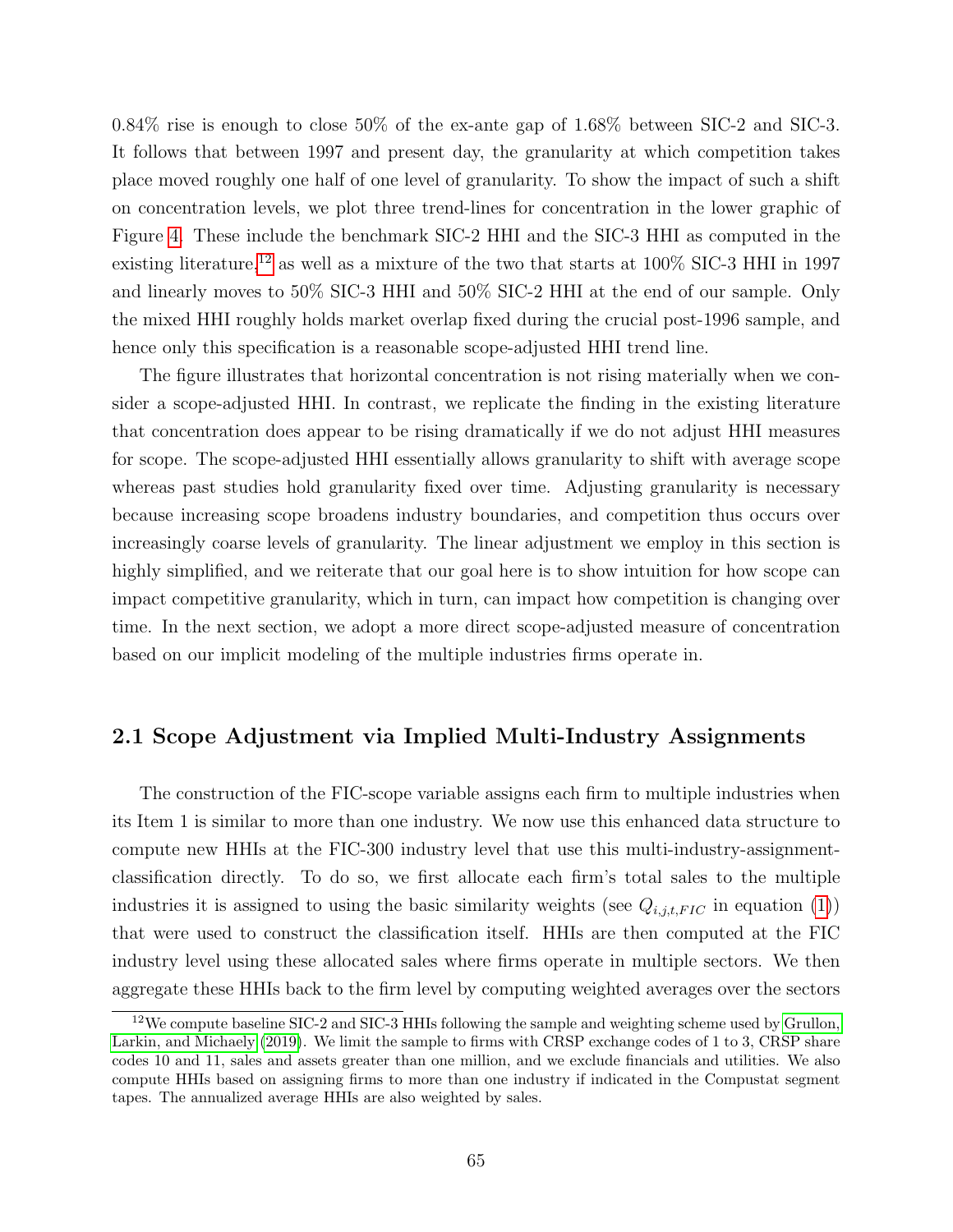each firm operates in (again using weights  $Q_{i,j,t,FIC}$ ). Note that our results are similar if we use equal weights instead.

We then aggregate HHIs to the economy-wide annual level by computing a sales weighted average of the firm HHIs or an equal weighted average of the firm HHIs.[13](#page-66-0) We then plot both estimates of the HHI faced by average firm in each year in the Figure [5.](#page-60-0) The figure illustrates, as was the case with the scope adjustment used in the previous section, that horizontal concentration levels are not rising materially after 1997.

The results in this section suggest that an extended narrative might be relevant to understand the rise in industry concentration reported in the literature. This extended narrative is that scope has been rising rapidly as companies merged and listings declined, and as a consequence, traditional HHIs measured without adjustment are increasing. Yet the rise in these HHIs might not indicate reductions in horizontal competition as they are based on overly rigid classifications that do not account for scope and that assign firms to single industry categories.

<span id="page-66-0"></span><sup>&</sup>lt;sup>13</sup>The sales-weighted approach is used in [Grullon, Larkin, and Michaely](#page-36-2) [\(2019\)](#page-36-2).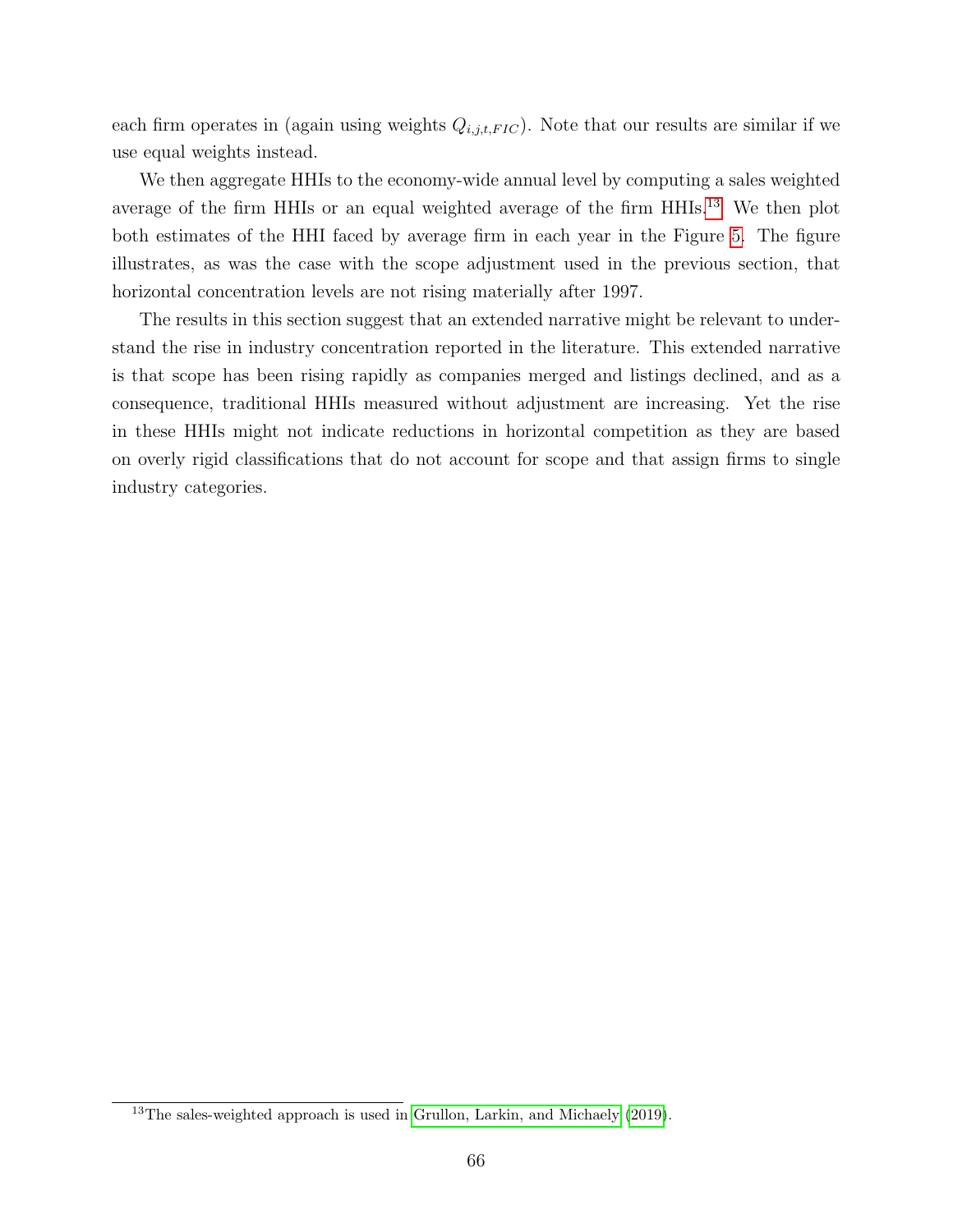### Table IA1: Pfizer Scope vs Time

The table displays the LDA-based scope allocations of Pfizer in 1990 (Panel A), 2003 (Panel B), and 2017 (Panel C).

| $\operatorname{Year}$ |     | Topic Amount | Word List                                                                                                                        |
|-----------------------|-----|--------------|----------------------------------------------------------------------------------------------------------------------------------|
|                       |     |              | Panel A: Pfizer Scope Allocations in 1990                                                                                        |
| 1990                  | 123 | 123.4        | drug, supplement, formulation, delivery, company, skin, johnson, oral, nutritional, dietary                                      |
| 1990                  | 57  | 93.5         | company, medtronic, healing, abnormality, abnormal, systemic, stimulation, pulmonary, clot, fusion                               |
| 1990                  | 34  | 93.0         | surgical, surgery, medical, catheter, tissue, company, device, disposable, surgeon, needle                                       |
| 1990                  | 89  | 91.3         | pharmaceutical, product, generic, prescription, cosmetic, baxter, ammunition, company, bowling,<br>manufacturer                  |
| 1990                  | 211 | 82.5         | health, provider, company, managed, plan, service, medical, benefit, employer, cost                                              |
| 1990                  | 251 | 76.4         | cancer, disease, company, treatment, development, drug, clinical, compound, study, trial                                         |
| 1990                  | 126 | 71.4         | company, food, corn, seed, feed, fish, fertilizer, flower, grain, production                                                     |
| 1990                  | 81  | 66.6         | puerto, rico, coating, specialty, polymer, paint, synthetic, used, fiber, dupont                                                 |
| 1990                  | 241 | 59.7         | patient, care, medical, treatment, facility, physician, company, therapy, service, dialysis                                      |
| 1990                  | 260 | 51.8         | blood, heart, system, disease, cardiac, body, approximately, procedure, lung, treatment                                          |
| 1990                  | 210 | 44.9         | mineral, dakota, operation, reclamation, mine, south, rock, property, surface, permit                                            |
|                       |     |              | Panel B: Pfizer Scope Allocations in 2003                                                                                        |
| 2003                  | 251 | 395.5        | cancer, disease, company, treatment, development, drug, clinical, compound, study, trial                                         |
| 2003                  | 89  | 321.5        | pharmaceutical, product, generic, prescription, cosmetic, baxter, ammunition, company, bowling,<br>$\operatorname{manufacturer}$ |
| 2003                  | 123 | 312.0        | drug, supplement, formulation, delivery, company, skin, johnson, oral, nutritional, dietary                                      |
| 2003                  | 244 | 219.9        | reimbursement, medicare, care, health, program, medicaid, company, facility, physician, living                                   |
| 2003                  | 241 | 184.6        | patient, care, medical, treatment, facility, physician, company, therapy, service, dialysis                                      |
| 2003                  | 211 | 136.5        | health, provider, company, managed, plan, service, medical, benefit, employer, cost                                              |
| 2003                  | 57  | 112.5        | company, medtronic, healing, abnormality, abnormal, systemic, stimulation, pulmonary, clot, fusion                               |
| 2003                  | 257 | 72.5         | would, proposal, proposed, state, congress, enacted, bill, predict, change, legislative                                          |
| 2003                  | 260 | 67.7         | blood, heart, system, disease, cardiac, body, approximately, procedure, lung, treatment                                          |
|                       |     |              | Panel C: Pfizer Scope Allocations in 2017                                                                                        |
| 2017                  | 251 | 403.7        | cancer, disease, company, treatment, development, drug, clinical, compound, study, trial                                         |
| 2017                  | 89  | 330.8        | pharmaceutical, product, generic, prescription, cosmetic, baxter, ammunition, company, bowling,<br>manufacturer                  |
| 2017                  | 244 | 222.8        | reimbursement, medicare, care, health, program, medicaid, company, facility, physician, living                                   |
| 2017                  | 211 | 172.8        | health, provider, company, managed, plan, service, medical, benefit, employer, cost                                              |
| 2017                  | 123 | 161.7        | drug, supplement, formulation, delivery, company, skin, johnson, oral, nutritional, dietary                                      |
| 2017                  | 257 | 146.9        | would, proposal, proposed, state, congress, enacted, bill, predict, change, legislative                                          |
| 2017                  | 241 | 133.1        | patient, care, medical, treatment, facility, physician, company, therapy, service, dialysis                                      |
| 2017                  | 104 | 105.9        | burn, memorial, payer, capitation, provider, median, wale, clinical, hospital, campbell                                          |
| 2017                  | 57  |              | 103.6 company, medtronic, healing, abnormality, abnormal, systemic, stimulation, pulmonary, clot, fusion                         |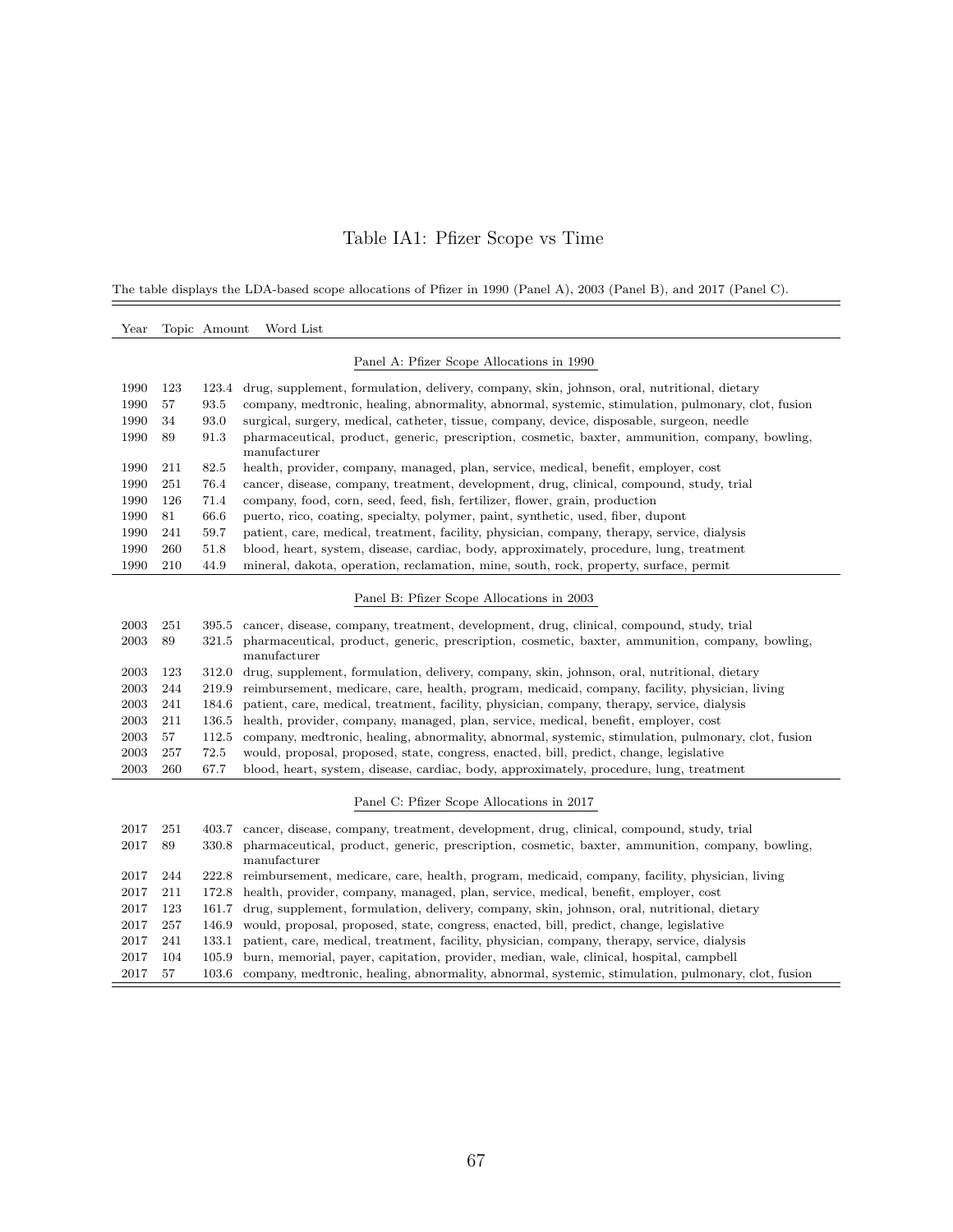#### Table IA2: Investment Regressions (One-Stage Regressions Using Scope Incentive Variables)

The table reports one-stage results based on the two-stage regression results for investment variables in Table [10.](#page-49-1) The key difference in this table is that we include the twoscope incentive variables directly as key RHS variables instead of using these two variables as instruments. The first scope incentive variable is <sup>a</sup> measure of the extent to which the broader product market surrounding <sup>a</sup> focal firm is characterized by <sup>a</sup> high degree of outward-directed asset redeployability indicating <sup>a</sup> low cost to scope expansionby existing firms. The second is a measure of the size of the focal firm's outward-expansion opportunity set. As always, all RHS variables are measurable as of year t − 1 and all dependent variables are as of year t − 1 a all dependent variables are as of year t. We also include controls for size, age, market to book, and the TNIC HHI. All regressions include firm and year fixed effects, and <sup>t</sup>-statistics are clustered by firm and shown in parentheses.

|     |                       | Asset           | Opportunity     |             |             |            |            |                   |
|-----|-----------------------|-----------------|-----------------|-------------|-------------|------------|------------|-------------------|
|     | Dependent             | Redeployability | Set             |             |             |            |            |                   |
|     | Row Variable          | Scope Incentive | Scope Incentive | Log Assets  | Log Age     | Mkt/Book   | TNIC HHI   | $# \; \text{Obs}$ |
|     |                       |                 |                 |             |             |            |            |                   |
| (1) | Acquirer Dummy        | $-0.003$        | 0.223           | 0.017       | $-0.051$    |            |            | 99,505            |
|     |                       | $(-0.120)$      | (5.110)         | (5.510)     | $(-5.830)$  |            |            |                   |
| (2) | Target Dummy          | $-0.032$        | $-0.039$        | 0.029       | 0.046       |            |            | 99,505            |
|     |                       | $(-1.990)$      | $(-1.220)$      | (12.490)    | (7.280)     |            |            |                   |
| (3) | $R&D/A$ ssets         | 0.015           | 0.008           | $-0.013$    | 0.007       |            |            | 99,505            |
|     |                       | (2.870)         | (1.380)         | $(-13.870)$ | (3.580)     |            |            |                   |
| (4) | CAPX/Assets           | $-0.002$        | 0.004           | $-0.002$    | $-0.015$    |            |            | 99,505            |
|     |                       | $(-0.560)$      | (0.790)         | $(-3.380)$  | $(-10.670)$ |            |            |                   |
| (5) | <b>Acquirer Dummy</b> | $-0.010$        | 0.241           | 0.023       | $-0.043$    | 0.011      | 0.018      | 98,936            |
|     |                       | $(-0.470)$      | (5.510)         | (7.020)     | $(-4.910)$  | (11.280)   | (2.190)    |                   |
| (6) | Target Dummy          | $-0.032$        | $-0.030$        | 0.029       | 0.044       | $-0.002$   | 0.004      | 98,936            |
|     |                       | $(-1.980)$      | $(-0.920)$      | (11.860)    | (6.890)     | $(-4.720)$ | (0.700)    |                   |
| (7) | $R&D/A$ ssets         | 0.015           | 0.001           | $-0.014$    | 0.007       | $-0.001$   | $-0.008$   | 98,936            |
|     |                       | (2.830)         | (0.220)         | $(-14.140)$ | (3.450)     | $(-1.680)$ | $(-5.460)$ |                   |
| (8) | CAPX/Assets           | $-0.002$        | 0.001           | $-0.001$    | $-0.013$    | 0.002      | $-0.002$   | 98,936            |
|     |                       | $(-0.910)$      | (0.230)         | $(-2.000)$  | $(-9.400)$  | (9.180)    | $(-1.750)$ |                   |
|     |                       |                 |                 |             |             |            |            |                   |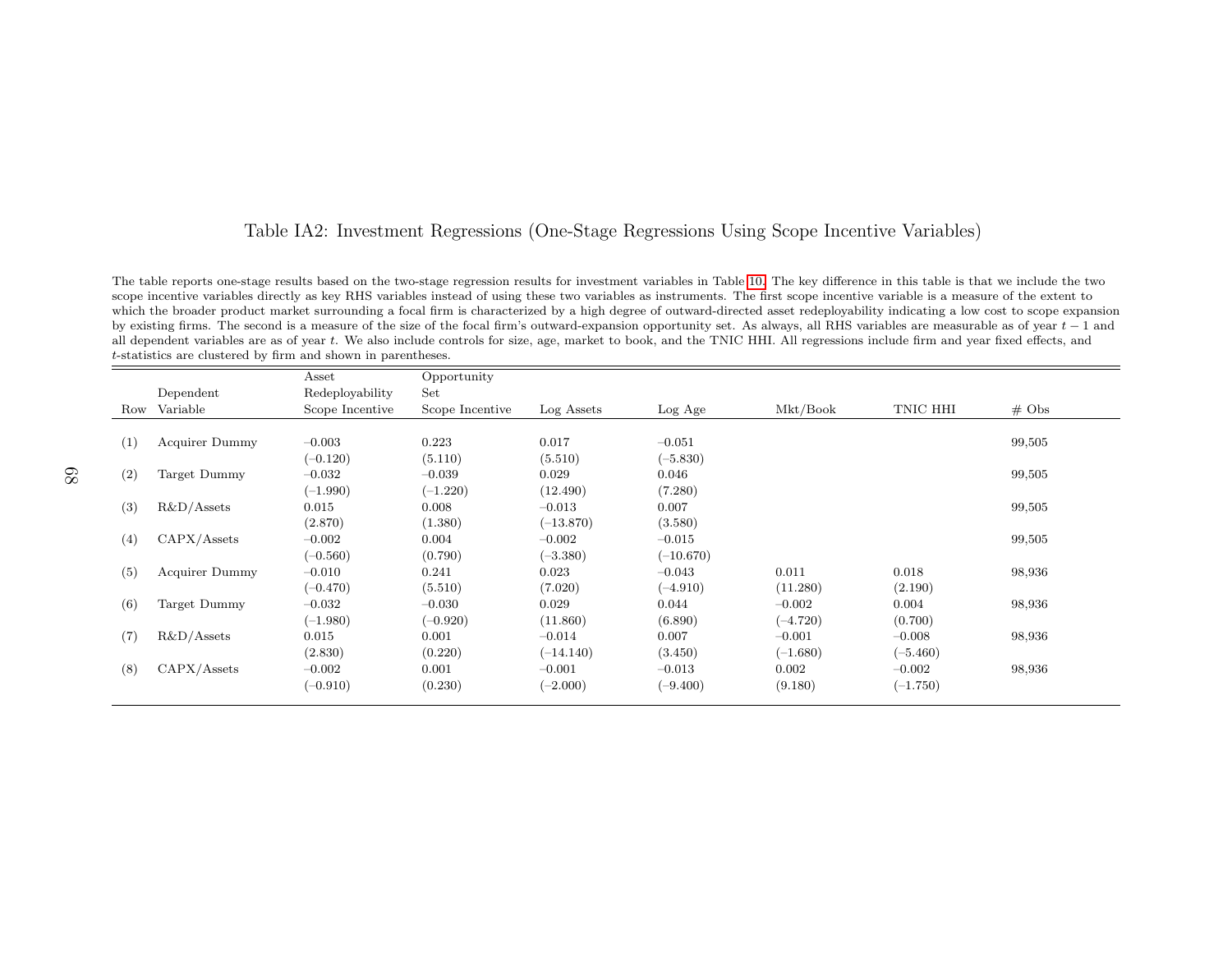#### Table IA3: Outcomes Regressions (One-Stage Regressions Using Scope Incentive Variables)

The table reports one-stage results based on the two-stage regression results for investment variables in Table [12.](#page-51-0) The key difference in this table is that we include the twoscope incentive variables directly as key RHS variables instead of using these two variables as instruments. The first scope incentive variable is <sup>a</sup> measure of the extent to which the broader product market surrounding <sup>a</sup> focal firm is characterized by <sup>a</sup> high degree of outward-directed asset redeployability indicating <sup>a</sup> low cost to scope expansionby existing firms. The second is a measure of the size of the focal firm's outward-expansion opportunity set. As always, all RHS variables are measurable as of year t − 1 and all dependent variables are as of year t − 1 a all dependent variables are as of year t. We also include controls for size, age, market to book, and the TNIC HHI. All regressions include firm and year fixed effects, and <sup>t</sup>-statistics are clustered by firm and shown in parentheses.

|     |                   | Asset           | Opportunity     |             |             |          |            |                   |
|-----|-------------------|-----------------|-----------------|-------------|-------------|----------|------------|-------------------|
|     | Dependent         | Redeployability | Set             |             |             |          |            |                   |
|     | Row Variable      | Scope Incentive | Scope Incentive | Log Assets  | Log Age     | Mkt/Book | TNIC HHI   | $# \; \text{Obs}$ |
|     |                   |                 |                 |             |             |          |            |                   |
| (1) | Valuation $(M/B)$ | 0.413           | 0.226           | $-0.460$    | $-0.404$    |          |            | 98,938            |
|     |                   | (3.990)         | (1.420)         | $(-20.160)$ | $(-9.270)$  |          |            |                   |
| (2) | Sales Growth      | 0.025           | 0.235           | $-0.071$    | $-0.208$    |          |            | 99,124            |
|     |                   | (1.140)         | (5.540)         | $(-19.020)$ | $(-25.550)$ |          |            |                   |
| (3) | Asset Growth      | 0.042           | 0.350           | $-0.165$    | $-0.077$    |          |            | 99,502            |
|     |                   | (2.160)         | (9.610)         | $(-44.760)$ | $(-10.200)$ |          |            |                   |
| (4) | OI/Assets         | $-0.006$        | $-0.003$        | 0.011       | 0.001       |          |            | 99,301            |
|     |                   | $(-0.430)$      | $(-0.180)$      | (4.370)     | (0.210)     |          |            |                   |
| (5) | Valuation $(M/B)$ | 0.315           | 0.149           | $-0.370$    | $-0.217$    | 0.226    | $-0.002$   | 98,705            |
|     |                   | (3.650)         | (1.130)         | $(-17.770)$ | $(-5.800)$  | (10.520) | $(-0.050)$ |                   |
| (6) | Sales Growth      | 0.016           | 0.247           | $-0.057$    | $-0.181$    | 0.034    | 0.024      | 98,567            |
|     |                   | (0.740)         | (5.920)         | $(-15.430)$ | $(-21.400)$ | (12.550) | (2.730)    |                   |
| (7) | Asset Growth      | 0.021           | 0.325           | $-0.146$    | $-0.038$    | 0.046    | $-0.003$   | 98,936            |
|     |                   | (1.120)         | (9.210)         | $(-42.300)$ | $(-5.010)$  | (16.570) | $(-0.380)$ |                   |
| (8) | OI/Assets         | $-0.007$        | 0.001           | 0.013       | 0.005       | 0.005    | 0.004      | 98,740            |
|     |                   | $(-0.540)$      | (0.070)         | (5.390)     | (0.950)     | (4.760)  | (1.110)    |                   |
|     |                   |                 |                 |             |             |          |            |                   |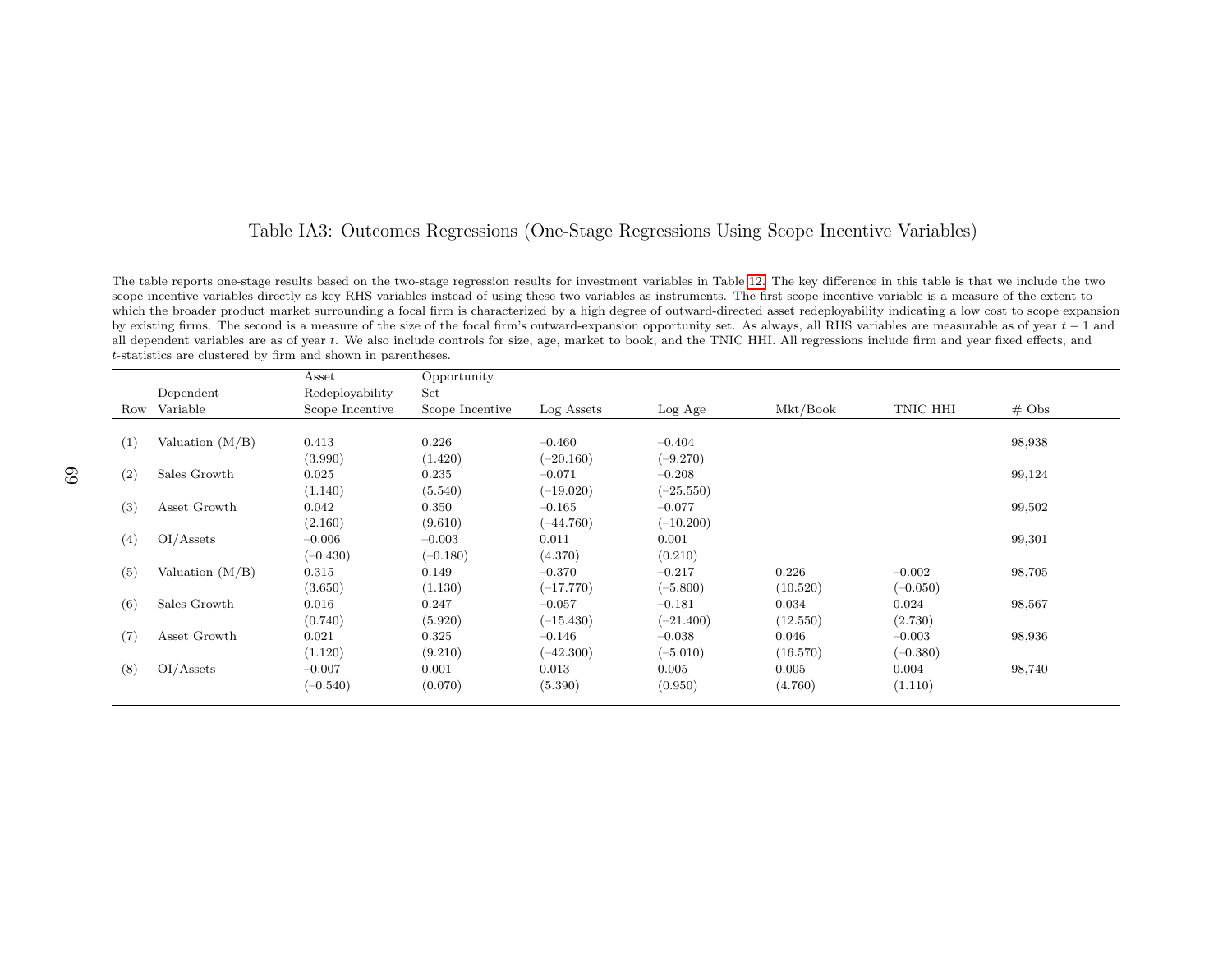#### Table IA4: Financing Regressions (One-Stage Regressions Using Scope Incentive Variables)

The table reports one-stage results based on the two-stage regression results for investment variables in Table [14.](#page-53-1) The key difference in this table is that we include the twoscope incentive variables directly as key RHS variables instead of using these two variables as instruments. The first scope incentive variable is <sup>a</sup> measure of the extent to which the broader product market surrounding <sup>a</sup> focal firm is characterized by <sup>a</sup> high degree of outward-directed asset redeployability indicating <sup>a</sup> low cost to scope expansionby existing firms. The second is <sup>a</sup> measure of the size of the focal firm's outward-expansion opportunity set. We also include controls for size, age, market to book, and theTNIC HHI. As always, all RHS variables are measurable as of year  $t - 1$  and all dependent variables are as of year t. All regressions include firm and year fixed effects, and the firm and sear fixed effects, and the firm <sup>t</sup>-statistics are clustered by firm and shown in parentheses.

|     |                    | Asset           | Opportunity     |             |            |          |            |          |
|-----|--------------------|-----------------|-----------------|-------------|------------|----------|------------|----------|
|     | Dependent          | Redeployability | Set             |             |            |          |            |          |
|     | Row Variable       | Scope Incentive | Scope Incentive | Log Assets  | Log Age    | Mkt/Book | TNIC HHI   | $\#$ Obs |
|     |                    |                 |                 |             |            |          |            |          |
| (1) | Equity Issuance    | 0.018           | 0.057           | $-0.042$    | $-0.017$   |          |            | 99,505   |
|     |                    | (2.600)         | (6.030)         | $-28.500)$  | $(-6.140)$ |          |            |          |
| (2) | Debt Issuance      | $-0.011$        | 0.028           | $-0.010$    | 0.008      |          |            | 99,505   |
|     |                    | $(-1.010)$      | (1.330)         | $(-5.470)$  | (1.810)    |          |            |          |
| (3) | Dividends/Assets   | $-0.004$        | $-0.007$        | 0.000       | 0.003      |          |            | 99,405   |
|     |                    | $(-1.840)$      | $(-1.770)$      | $(-1.160)$  | (4.890)    |          |            |          |
| (4) | Repurchases/Assets | $-0.004$        | $-0.003$        | 0.004       | 0.006      |          |            | 92,077   |
|     |                    | $(-1.690)$      | $(-0.610)$      | (10.130)    | (6.150)    |          |            |          |
| (5) | Equity Issuance    | 0.012           | 0.049           | $-0.039$    | $-0.008$   | 0.010    | $-0.005$   | 98,936   |
|     |                    | (1.790)         | (5.420)         | $(-27.240)$ | $-2.750)$  | (10.460) | $(-2.200)$ |          |
| (6) | Debt Issuance      | $-0.014$        | 0.022           | $-0.010$    | 0.009      | 0.001    | $-0.006$   | 98,936   |
|     |                    | $(-1.190)$      | (1.090)         | $(-5.360)$  | (1.950)    | (2.220)  | $(-1.440)$ |          |
| (7) | Dividends/Assets   | $-0.004$        | $-0.006$        | 0.000       | 0.003      | 0.000    | 0.001      | 98,839   |
|     |                    | $(-1.930)$      | $(-1.470)$      | $(-0.470)$  | (5.240)    | (4.180)  | (1.780)    |          |
| (8) | Repurchases/Assets | $-0.004$        | $-0.001$        | 0.004       | 0.006      | 0.001    | 0.001      | 91,546   |
|     |                    | $(-1.770)$      | $(-0.260)$      | (11.100)    | (6.590)    | (5.730)  | (1.530)    |          |
|     |                    |                 |                 |             |            |          |            |          |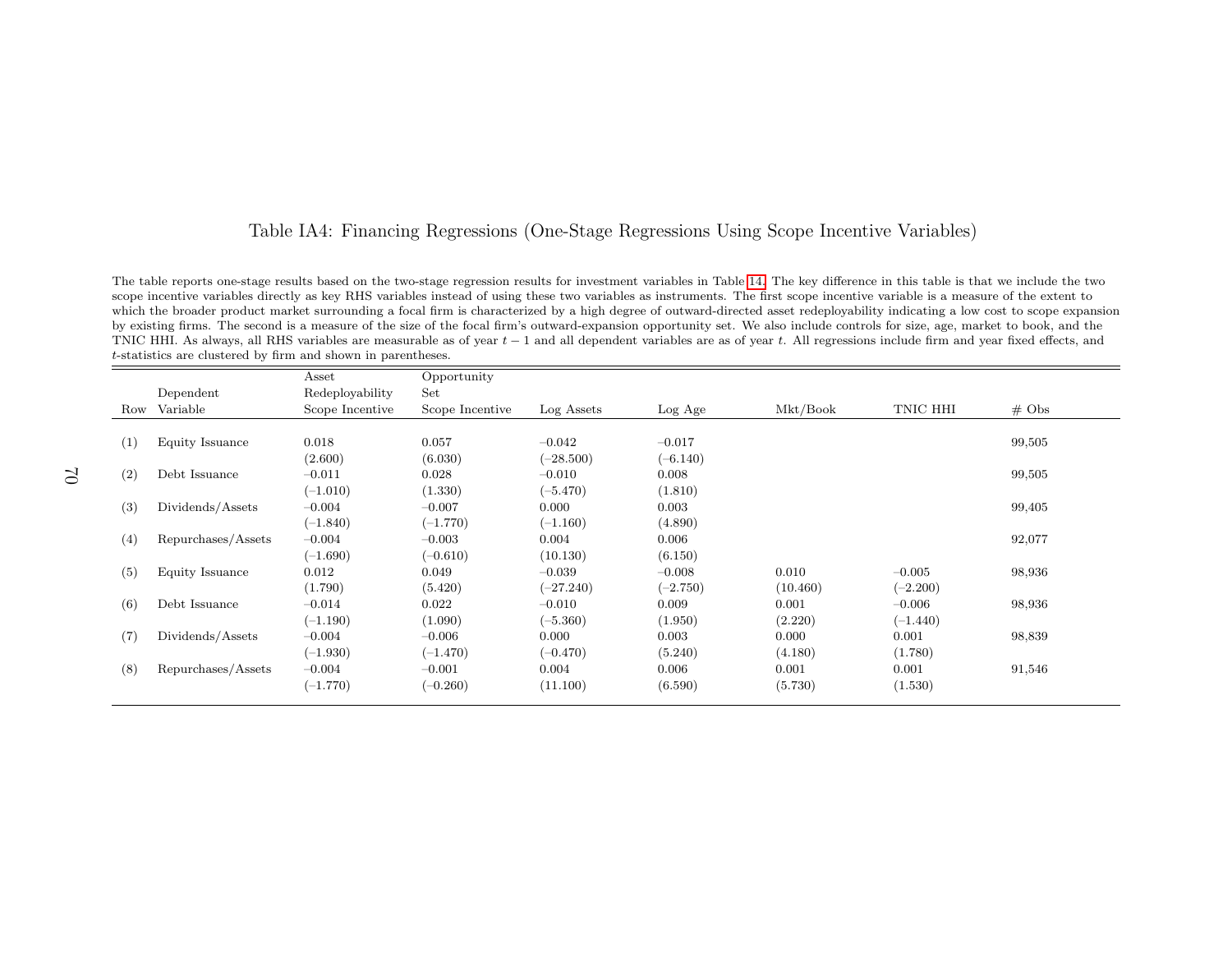<span id="page-71-0"></span>

| Dependent                      | LDA-    |              |            |            | Log        |            |            |          |
|--------------------------------|---------|--------------|------------|------------|------------|------------|------------|----------|
| Row Variable                   | Scope   | $#$ Segments | Log Assets | Log Age    | 10K Size   | M/B        | TNIC HHI   | $\#$ Obs |
| Product Breadth<br>(1)         | 0.479   | 1.254        | 1.299      | 0.601      | $-9.020$   | $-0.216$   | $-0.772$   | 72,276   |
|                                | (5.200) | (2.530)      | (2.860)    | (0.390)    | $(-7.710)$ | $(-2.600)$ | $(-0.630)$ |          |
| Prod/Svc Breadth<br>(2)        | 0.528   | 1.158        | 1.410      | 0.905      | $-9.515$   | $-0.217$   | $-0.578$   | 72,276   |
|                                | (5.550) | (2.300)      | (3.040)    | (0.580)    | $(-7.900)$ | $(-2.580)$ | $(-0.460)$ |          |
| Prod Breadth Detail<br>(3)     | 0.170   | 0.385        | 0.644      | $-1.042$   | $-3.536$   | 0.013      | $-1.079$   | 72,276   |
|                                | (4.590) | (1.720)      | (3.250)    | $(-1.570)$ | $(-7.600)$ | (0.420)    | $(-2.180)$ |          |
| Prod/Svc Breadth Detail<br>(4) | 0.186   | 0.366        | 0.667      | $-0.817$   | $-3.684$   | 0.015      | $-0.974$   | 72,276   |
|                                | (4.860) | (1.600)      | (3.330)    | $(-1.210)$ | $(-7.630)$ | (0.460)    | $(-1.930)$ |          |

Table IA5: High Product Breadth Validation Regressions (LDA Scope Variable)

71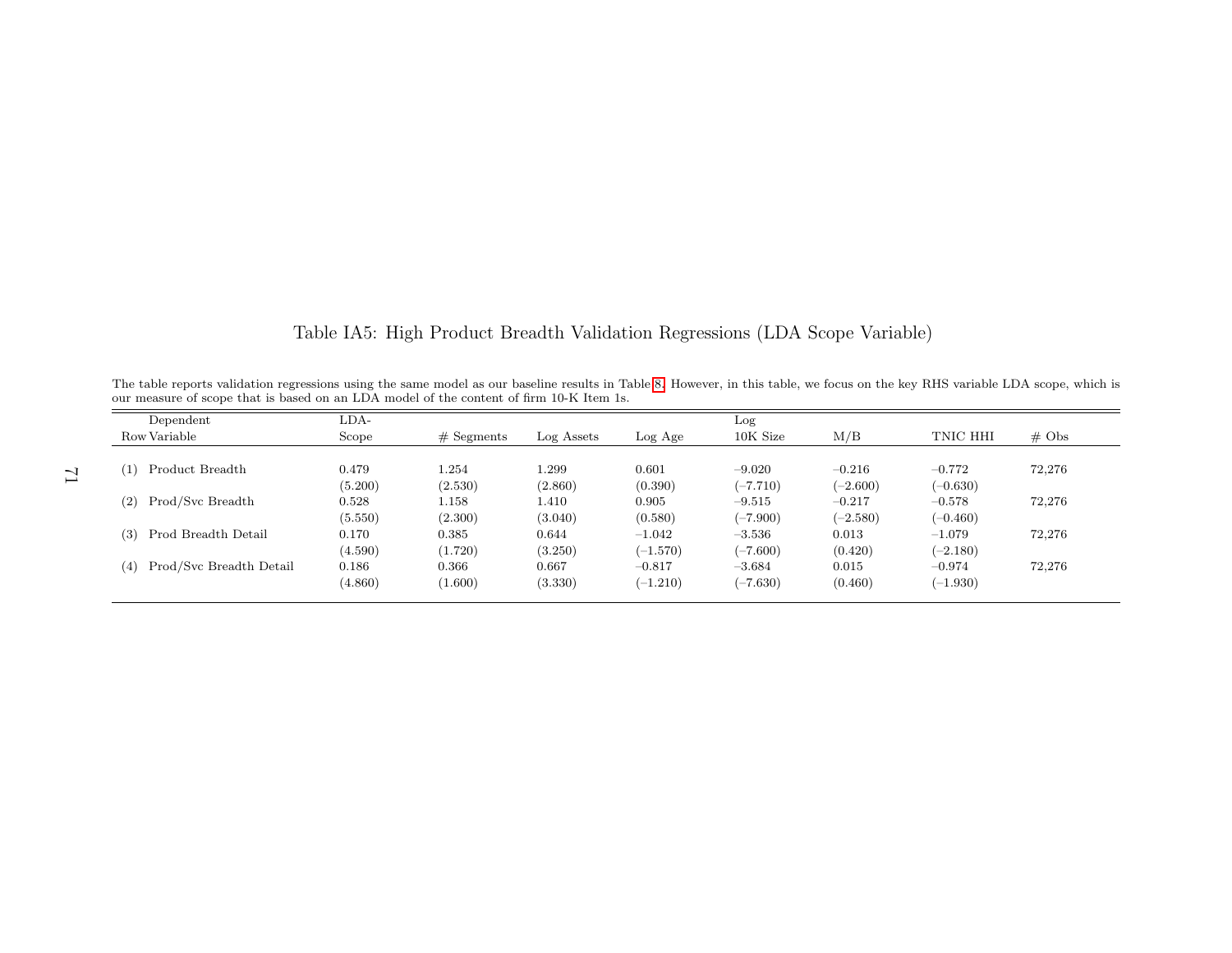## Table IA6: First-Stage Regressions (LDA Scope Model)

The table reports the results of first-stage regressions where our LDA-based measure of scope (LDA-scope) is regressed on our two instruments in addition to all controls and fixed effects. This table is run using the same models as our baseline results in Table ??. However, in this table, we focus on the key RHS scope measure LDA scope, which is our measure of scope that is based on an LDA model of the content of firm 10-K Item 1s.

|                   |                       | Sectoral                  | Sectoral                     |            |            |          |
|-------------------|-----------------------|---------------------------|------------------------------|------------|------------|----------|
|                   | Dependent<br>Variable | Redeployment<br>Potential | Opportunity<br>Set Potential | Log Assets | Log Age    | $\#$ Obs |
| Row               |                       |                           |                              |            |            |          |
|                   |                       |                           |                              |            |            |          |
| $\left(1\right)$  | $LDA-Scope$           | 0.550                     | 6.339                        | 0.653      | $-0.771$   | 99,501   |
|                   |                       | (2.510)                   | (16.060)                     | (20.090)   | $(-8.610)$ |          |
| $\left( 2\right)$ | $#$ Segments          | 0.019                     | 0.297                        | 0.107      | 0.161      | 99,505   |
|                   |                       | (0.300)                   | (2.910)                      | (12.330)   | (6.270)    |          |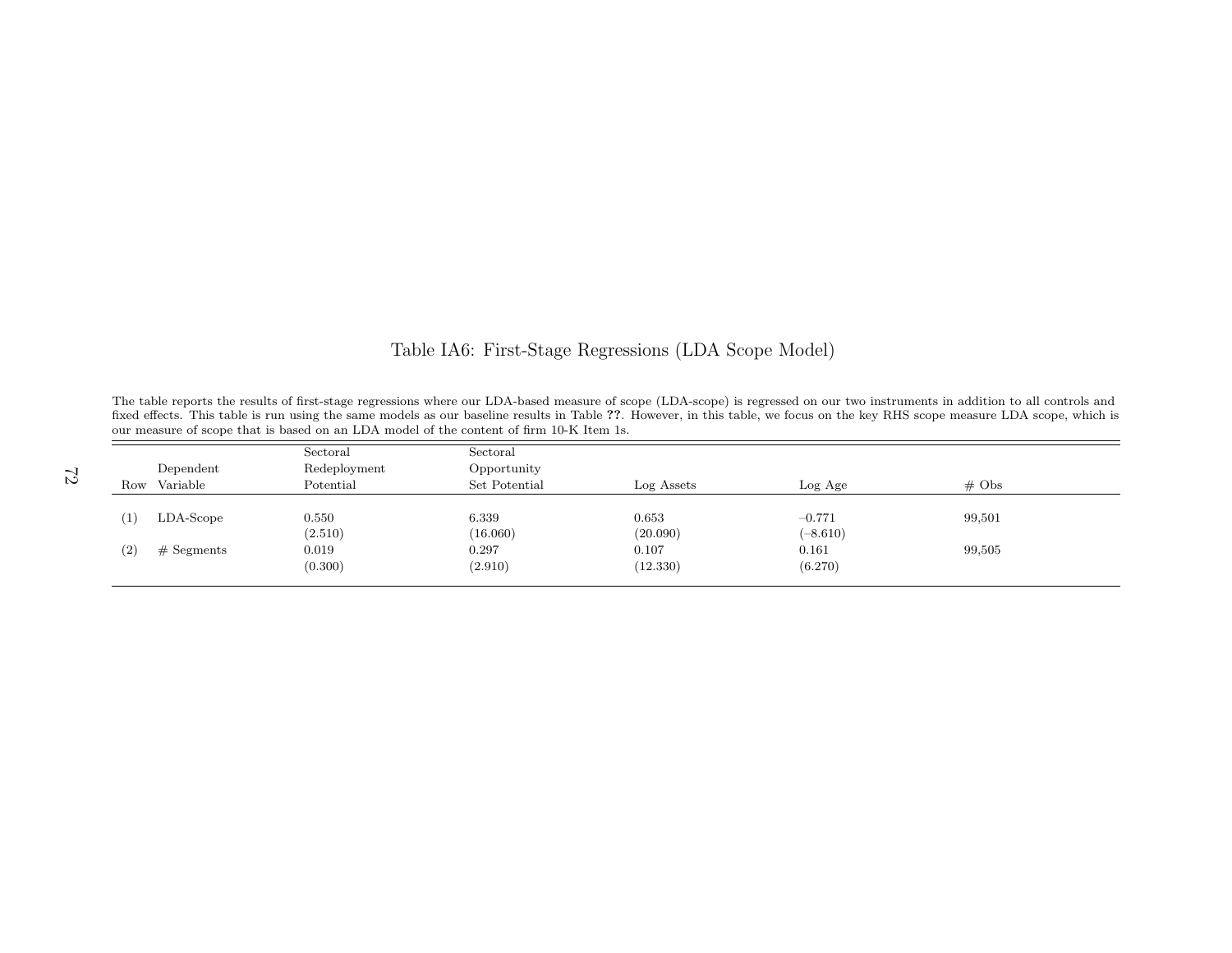|      | Dependent             |            |             |             |                   |
|------|-----------------------|------------|-------------|-------------|-------------------|
|      | Row Variable          | LDA-Scope  | Log Assets  | Log Age     | $# \; \text{Obs}$ |
| (1)  | <b>Acquirer Dummy</b> | 0.033      | $-0.004$    | $-0.026$    | 98,191            |
|      |                       | (4.990)    | $(-0.720)$  | $(-2.400)$  |                   |
| (2)  | Target Dummy          | $-0.010$   | 0.036       | 0.039       | 98,191            |
|      |                       | $(-2.030)$ | (8.940)     | (5.440)     |                   |
| (3)  | $R&D/A$ ssets         | 0.003      | $-0.015$    | 0.009       | 98,191            |
|      |                       | (3.570)    | $(-12.830)$ | (4.250)     |                   |
| (4)  | CAPX/Assets           | 0.000      | $-0.002$    | $-0.014$    | 98,191            |
|      |                       | (0.550)    | $(-2.810)$  | $(-9.690)$  |                   |
| (5)  | Valuation             | 0.082      | $-0.514$    | $-0.349$    | 97,620            |
|      |                       | (3.760)    | $(-17.680)$ | $(-7.430)$  |                   |
| (6)  | Sales Growth          | 0.038      | $-0.095$    | $-0.179$    | 97,820            |
|      |                       | (6.140)    | $(-16.040)$ | $(-18.120)$ |                   |
| (7)  | Asset Growth          | 0.057      | $-0.202$    | $-0.034$    | 98,188            |
|      |                       | (9.890)    | $(-33.550)$ | $(-3.370)$  |                   |
| (8)  | OI/Assets             | $-0.001$   | 0.011       | 0.000       | 97,990            |
|      |                       | $(-0.450)$ | (3.580)     | (0.030)     |                   |
| (9)  | Equity Issuance       | 0.010      | $-0.049$    | $-0.009$    | 98,191            |
|      |                       | (7.700)    | $(-26.190)$ | $(-2.890)$  |                   |
| (10) | Debt Issuance         | 0.003      | $-0.011$    | 0.011       | 98,191            |
|      |                       | (0.910)    | $(-4.280)$  | (2.060)     |                   |
| (11) | Dividends/Assets      | $-0.001$   | 0.001       | 0.002       | 98,092            |
|      |                       | $(-2.600)$ | (1.670)     | (2.560)     |                   |
| (12) | Repurchases/Assets    | $-0.001$   | 0.004       | 0.005       | 90,675            |
|      |                       | $(-1.290)$ | (7.700)     | (5.000)     |                   |

## Table IA7: Corporate Finance Regressions (LDA scope model)

The table reports the results of second-stage 2-stage instrumental variable regressions where the dependent variable is <sup>a</sup> firm investment policy, an outcome variable, or <sup>a</sup> firmfinancing policy (as noted in the first column). This table is run using the same models as our baseline results in Tables [10,](#page-49-0) [12,](#page-51-0) and [14.](#page-53-0) However, in this table, we focus on the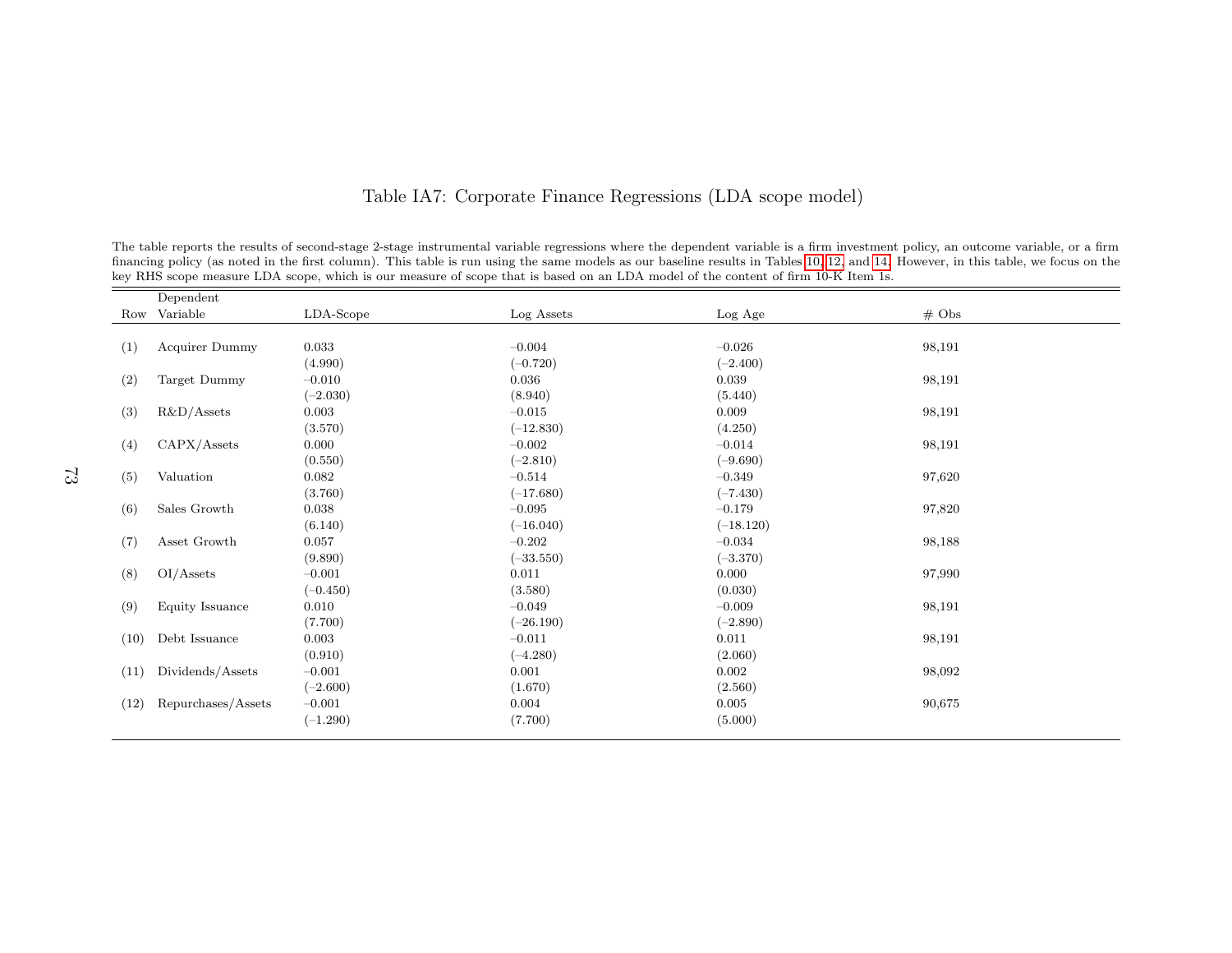## Table IA8: Corporate Finance Regressions (Robustness to Dropping <sup>50</sup> Largest Firms in Each Year)

The table reports the results of second-stage 2-stage instrumental variable regressions where the dependent variable is <sup>a</sup> firm investment policy, an outcome variable, or <sup>a</sup> firm financing policy (as noted in the first column). This table is run using the same models as our baseline results in Tables [10,](#page-49-0) [12,](#page-51-0) and [14.](#page-53-0) However, in this table, we drop the <sup>50</sup> largest firms in each year to illustrate that our results are not driven by mega-firms. Our results also remain robust if we drop the 100 largest, 500 largest, or even 1000 largestfirms in each year.

|      | Dependent          |            |             |             |                   |
|------|--------------------|------------|-------------|-------------|-------------------|
|      | Row Variable       | FIC-Scope  | Log Assets  | Log Age     | $# \; \text{Obs}$ |
|      |                    |            |             |             |                   |
| (1)  | Acquirer Dummy     | 0.028      | $-0.008$    | $-0.031$    | 96,755            |
|      |                    | (4.700)    | $(-1.240)$  | $(-2.880)$  |                   |
| (2)  | Target Dummy       | $-0.011$   | 0.036       | 0.038       | 96,755            |
|      |                    | $(-2.680)$ | (8.220)     | (5.420)     |                   |
| (3)  | $R&D/A$ ssets      | 0.003      | $-0.016$    | 0.009       | 96,755            |
|      |                    | (3.770)    | $(-12.480)$ | (4.190)     |                   |
| (4)  | CAPX/Assets        | 0.000      | $-0.002$    | $-0.015$    | 96,755            |
|      |                    | (0.450)    | $(-2.460)$  | $(-10.100)$ |                   |
| (5)  | Valuation          | 0.082      | $-0.524$    | $-0.363$    | 96,188            |
|      |                    | (4.260)    | $(-17.100)$ | $(-7.700)$  |                   |
| (6)  | Sales Growth       | 0.032      | $-0.099$    | $-0.186$    | 96,385            |
|      |                    | (5.690)    | $(-14.680)$ | $(-18.020)$ |                   |
| (7)  | Asset Growth       | 0.049      | $-0.210$    | $-0.040$    | 96,752            |
|      |                    | (8.790)    | $(-29.570)$ | $(-3.620)$  |                   |
| (8)  | OI/Assets          | $-0.001$   | 0.013       | 0.000       | 96,561            |
|      |                    | $(-0.530)$ | (3.700)     | (0.010)     |                   |
| (9)  | Equity Issuance    | 0.010      | $-0.052$    | $-0.009$    | 96,755            |
|      |                    | (7.250)    | $(-25.130)$ | $(-2.790)$  |                   |
| (10) | Debt Issuance      | 0.002      | $-0.011$    | 0.009       | 96,755            |
|      |                    | (0.750)    | $(-3.750)$  | (1.690)     |                   |
| (11) | Dividends/Assets   | $-0.001$   | 0.001       | 0.002       | 96,659            |
|      |                    | $(-2.510)$ | (1.670)     | (2.780)     |                   |
| (12) | Repurchases/Assets | $-0.001$   | 0.005       | 0.006       | 89,289            |
|      |                    | $(-1.460)$ | (7.530)     | (5.270)     |                   |
|      |                    |            |             |             |                   |